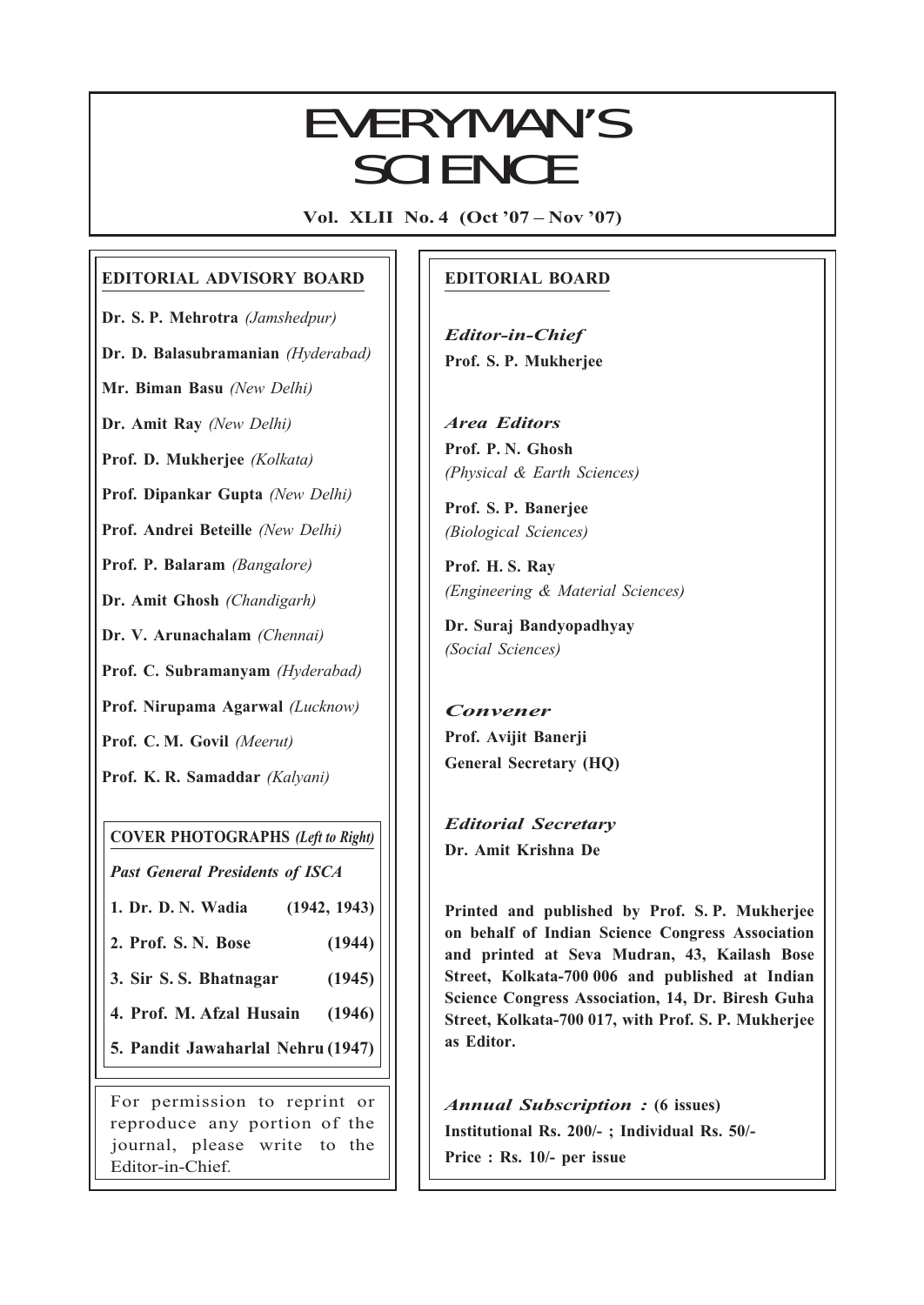# CONTENTS

Every many management of the Science VOL. XLII NO. 4, Oct '07 — Nov '07 — Nov '07 — Nov '07 — Nov '07 — Nov '0<br>The Science VOL. XLII NO. 4, Oct '07 — Nov '07 — Nov '07 — Nov '07 — Nov '07 — Nov '07 — Nov '07 — Nov '07 — N

| <b>EDITORIAL:</b>                                                  | 175 |
|--------------------------------------------------------------------|-----|
| <b>ARTICLES:</b>                                                   |     |
| Presidential Address : Give Science a Chance                       |     |
| Sir Shanti S. Bhatnagar                                            | 177 |
| Machine Vision : An Upcoming Realm                                 |     |
| Mandeep Singh, Guneet Kaur, Sukhbir Kaur                           | 186 |
| <b>Fog Water Harvesting</b>                                        |     |
| Arun K. Pandey, Sanjeev K. Srivastava & K. Tiwari                  | 190 |
| Lignocellulose Biotechnology: Harnessing Renewable Plant Materials |     |
| for Energy and Chemicals                                           |     |
| Naveen Kango                                                       | 194 |
| <b>Total Indoor Rearing of the Tasar Silkworm</b>                  |     |
| G. Shamitha                                                        | 198 |
| <b>Fire Resistant Steel</b>                                        |     |
| B. K. Panigrahi                                                    | 203 |
| <b>SHORT COMMUNICATIONS</b>                                        |     |
| How Old Can a Human Being Get ?                                    |     |
| D. Balasubramanian                                                 | 207 |
| <b>KNOW THY INSTITUTIONS</b>                                       | 210 |
| LIFE SKETCHES OF OFFICE BEARERS AND SECTIONAL                      |     |
| PRESIDENTS, ISCA 2007-2008                                         | 214 |
| <b>SCIENTIFIC PROGRAMME OF THE 95TH SESSION OF</b>                 |     |
| INDIAN SCIENCE CONGRESS, VISAKHAPATNNAM                            | 234 |
|                                                                    |     |
| <b>CONFERENCES / MEETINGS / SYMPOSIA / SEMINARS</b>                | 241 |
| <b>S &amp; T ACROSS THE WORLD</b>                                  | 243 |
| <b>ANSWERS TO "DO YOU KNOW"?</b>                                   | 244 |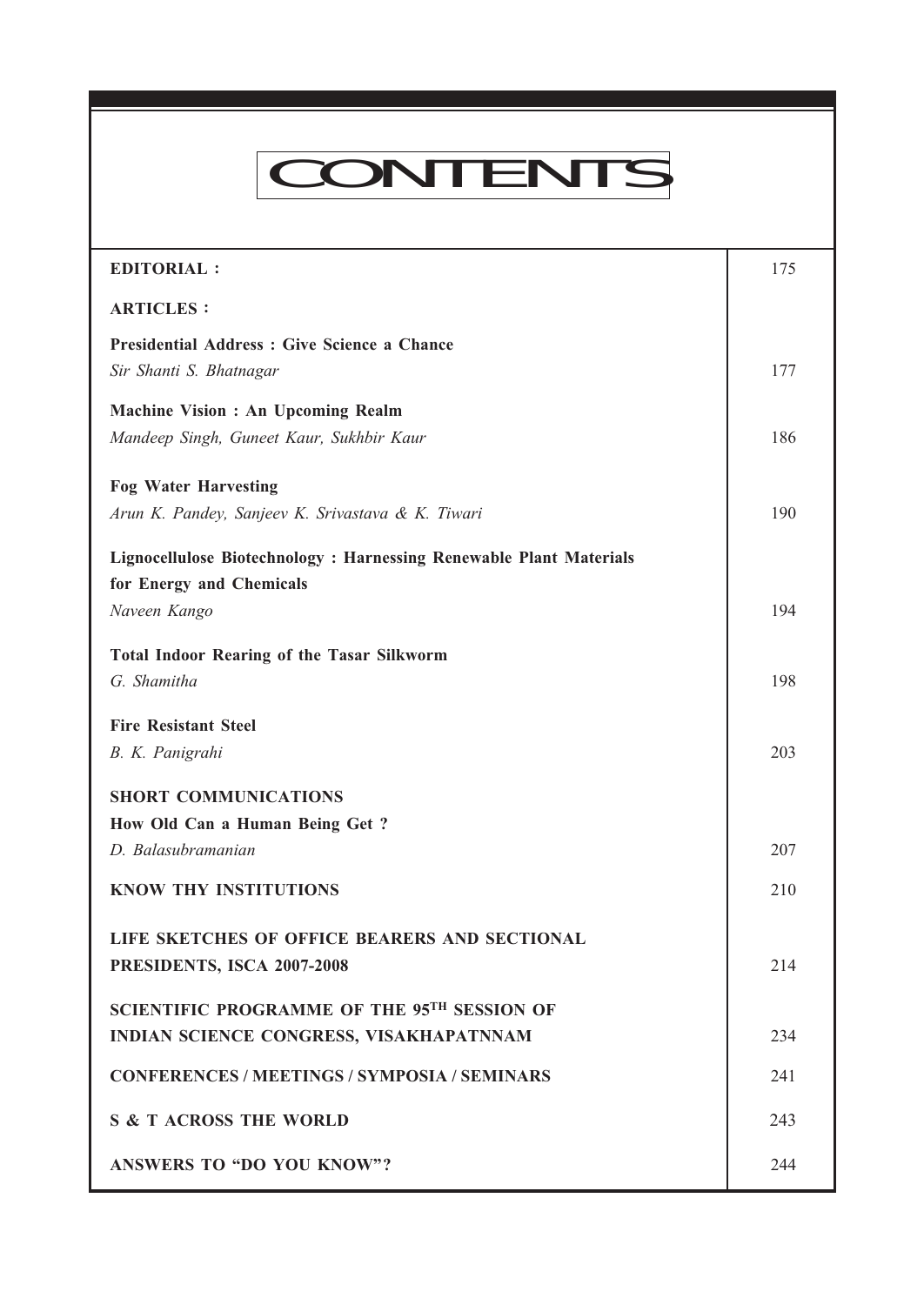EDITORIAL

### WHERE IS "HE, WHO CAN" TEACH?

An adage often attributed to George Bernard Shaw goes as—"He, who can, does ; he, who cannot, teaches." The history of education of the world, however, shows that such an aphorism does not have universal credence among the intellectuals and the educationists. The international community of teaching profession can boast of excellence in teaching at all levels and there were teachers who volunteered for this profession and were not forced by compulsion. Nevertheless, teachers have been accused of mediocrity and non-creativity despite their conscientious effort.

The great educator J P Monroe, in his book "Profession of Teaching" questioned whether a professor should be professional in his profession. He prescribed that a teacher should have wide education, a slow and laborious preparation, a careful and humble apprenticeship and the poise of mind that follows it. The teachers have, often rightfully, complained of the grievous condition of things that they had to face and the contemptuous toleration on the part of the guardians and the public, in general. Monroe suggests that teachers have to render work of such quality that forbids this indifference.

In India, during the last sixty years the government has formulated and reformulated policies to attract good quality teachers in schools and colleges. A number of committees and commissions came out with their prudent reports. In some cases the government has given due consideration to these reports.

In the decades of fifties and sixties many colleges and universities were fortunate to have excellent and dedicated teachers. Afterwards the working conditions of teachers improved and attempts were made so that they were treated at par with other learned professionals in the public sector. But the teaching personnel have to be drawn from the same pool of human resources that were available to the other public services as well as the private sectors. So the authorities of the teaching institutions have to face an uphill task of competing with other sectors while recruiting professors. The ultimate fallout, as it happens in many cases (not all), is that the teaching institutions are obliged to be content with those, "who cannot "(G B Shaw). So the profession gets filled with such unwilling persons, who are industrious but lack urgent instinctual needs.

No one can be blamed right away for this state of affairs. The government has done what it could do to improve the emoluments and the appointment authorities have made best effort to girt the best people. (They indeed did it in many cases). But the society has now opened up and the world is too competitive and the younger generation has always the freedom to choose the profession considering all the advantages.

A point of serious concern is the case of colleges and universities in smaller towns in places far away from the big or metro cities. The teaching positions are announced in the usual way. But the selection committees have the distressing experience that in many cases there are two or three candidates for one or two positions at the level of lecturers and readers. With this limited choice quite often no one can be selected. Nevertheless, the authorities have to fill in the positions as they need persons to conduct the regular sessions. Surprisingly, the situation was far from this a few decades ago when the same universities could find highly qualified and capable teachers. It cannot be true that the quality of the students coming out of the universities has suddenly fallen. Now the brightest students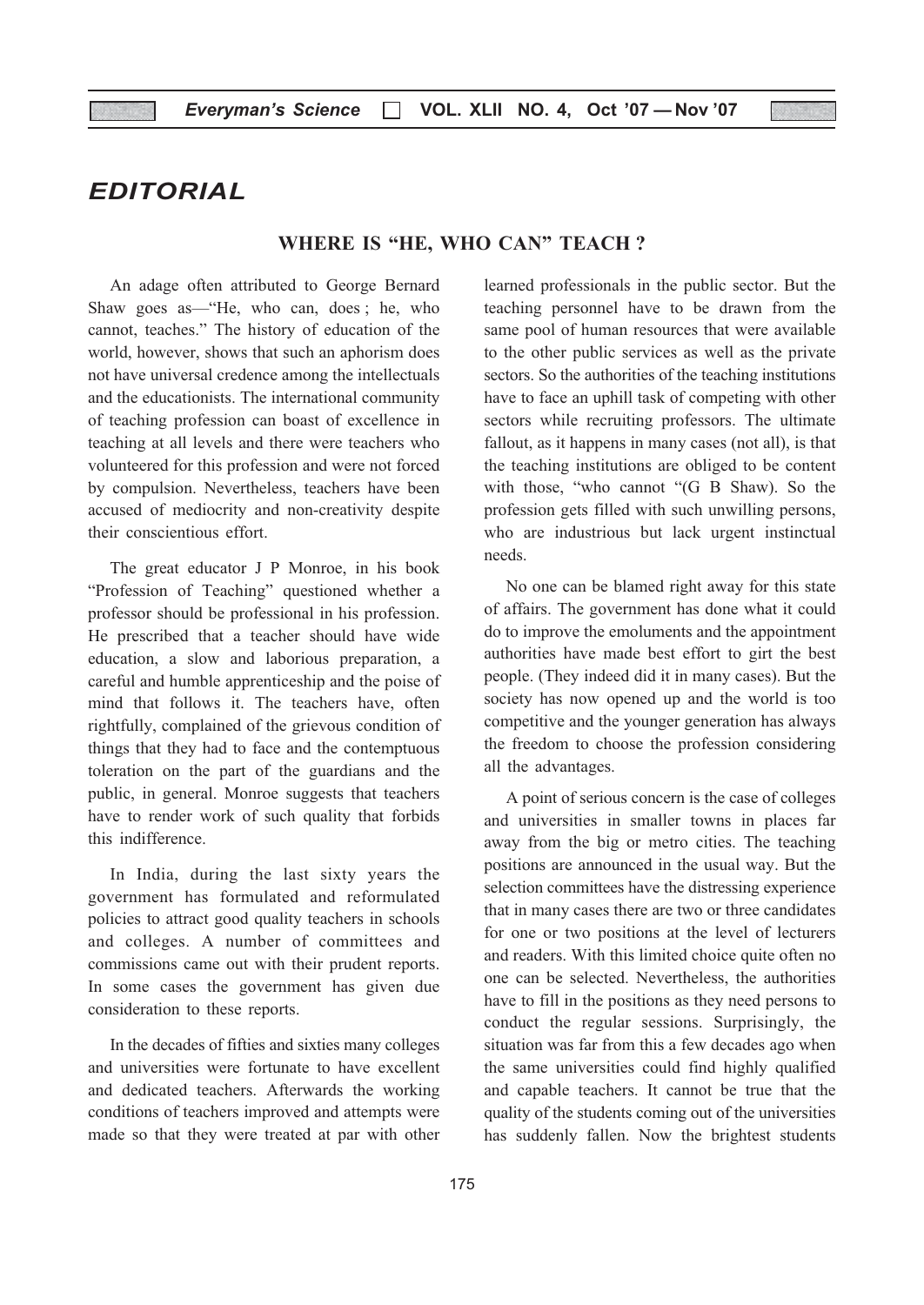### Everyman's Science  $\Box$  VOL. XLII NO. 4, Oct '07 - Nov '07

after completion of their doctoral work have many other opportunities that are more attractive than the same in the teaching institutions.

In spite of the state efforts there is a governmental and social perception that educational institutions are non-productive in the sense that they do not produce commodities of immediate market value. However, all the public and private sectors are consumers of the products of the universities. It should be noted that the industry and public enterprises need not only the best quality students but they also have to depend on people of different qualities for running the entire system. The government initiative to set up institutions of excellence for producing bright students is brave. But the general level students, who are much larger in number, need also to be nurtured. The industry, being the biggest consumer of the university products at all levels, should have a positive role in higher education in their own interest. Depending on their capabilities they may

come forward to sponsor some of the colleges and/or universities so as to upgrade their infrastructure and improve the quality of the students, who directly or indirectly would benefit the industries. They occasionally sponsor some of the institutions of excellence, but the other institutions, in general, remain neglected. This cannot lead to inclusive growth.

After sixty years of effort for improvement of science and technology in the country, statistics show that we could have done much better in this field than what we have achieved in this period. Statistics always tell the truth. It is time that the policy makers should deftly attempt improvement of teaching standard in general so as to attract teachers, who have zeal and dexterity. All the students in the country need elementary knowledge of the basics of science. This can be done only by good quality enthusiastic teachers. Now the big question is—How to find out teachers of science ?

Prof. P. N. Ghosh

'Faith is to believe what we do not see. The reward of faith is to see what we believe'

— St. Augustine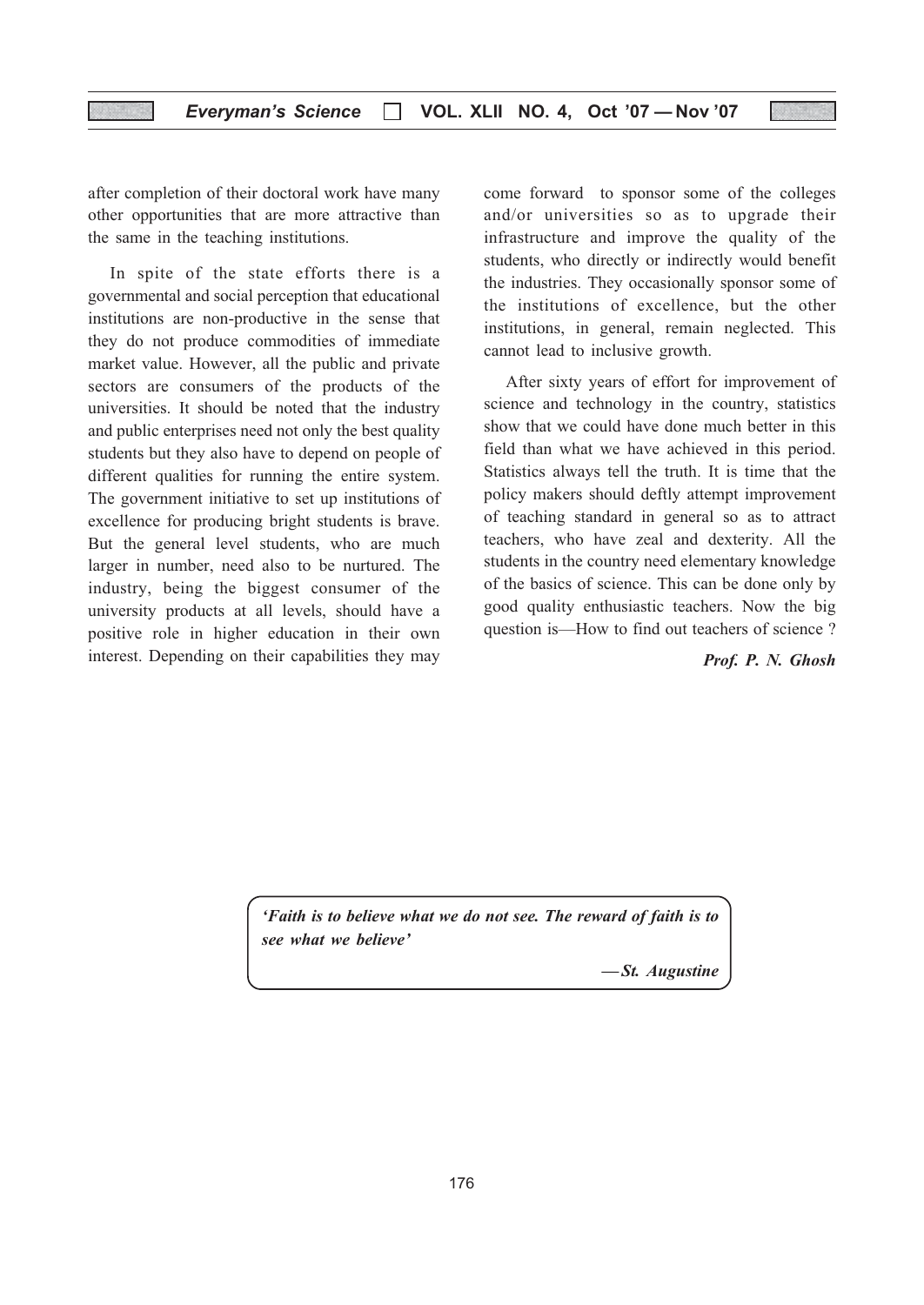### PRESIDENTIAL ADDRESS

### GIVE SCIENCE A CHANCE

SIR SHANTI S. BHATNAGAR\*, KT., O. B. E., D. SC., F. R. S.

### INTRODUCTION

I am deeply grateful to the Indian Science Congress Association for the great honour they have conferred upon me by electing me as their President for this year. I had considerable diffidence in accepting this high distinction, particularly as after my election I received an invitation from His Majesty's Government to visit Great Britain, and I was not certain whether I could return from this trip and a subsequent visit to the U. S. A. in time to be able to preside over the annual general meeting in Nagpur in January 1945. I was, however, assured by the Government of India in April last that I would be able to return in good time to preside over the session of the Indian Science Congress, and that I should not refuse an honour which is offered only once in one's lifetime. My colleagues who have been visiting England and the U. S. A. with me advised me to send the Presidential address in good time, so that it could be read on my behalf by some one else in case I was unable to reach India in time to preside over the meeting on the 2nd January 1945, and they strongly dissuaded me from resigning the Presidentship. Several happenings, however, particularly the events connected with D-day and the advent of flying bombs and rockets, unfortunately so much delayed our visit to England that it now seems almost certain that I shall not be able to be present with you in body at the time of the general meeting. I

shall, however, be present in spirit and I hope under the able management of the local secretaries at Nagpur and the secretaries of the Indian Science Congress Association the session will be celebrated with the usual dignity and keen interest. I am fully aware of the deep interest which His excellency the Governor of your province has taken in making this session a great success. It is a great disappointment to me that I am unable to take advantage of His Excellency's gracious offer to hospitality during the session.

Before I begin my address I must refer to the sad loss which our country and the world of Science has suffered by the passing away of our great Acharya Sir Prafulla Chandra Ray. He was President of the session when the Indian Science Congress first met at Nagpur in 1918. Men of his type are not born everyday, and our motherland will not easily recover from the shock caused by the death of a son so highly distinguished for his scientific achievements and patriotic services in many fields.

### VISIT OF PROFESSOR A. V. HILL

Perhaps the most outstanding event in the scientific life of India during the past year was the visit which Professor A. V. Hill, Nobel Laureate and Secretary of the Royal Society of London, paid to us at the request of the Government of India. The invitation to Professor Hill has been generally taken as an indication of the interest the government of India is taking in securing the aid of

General President, Thirty Second Indian Science Congress held in January, 1945 at Nagpur.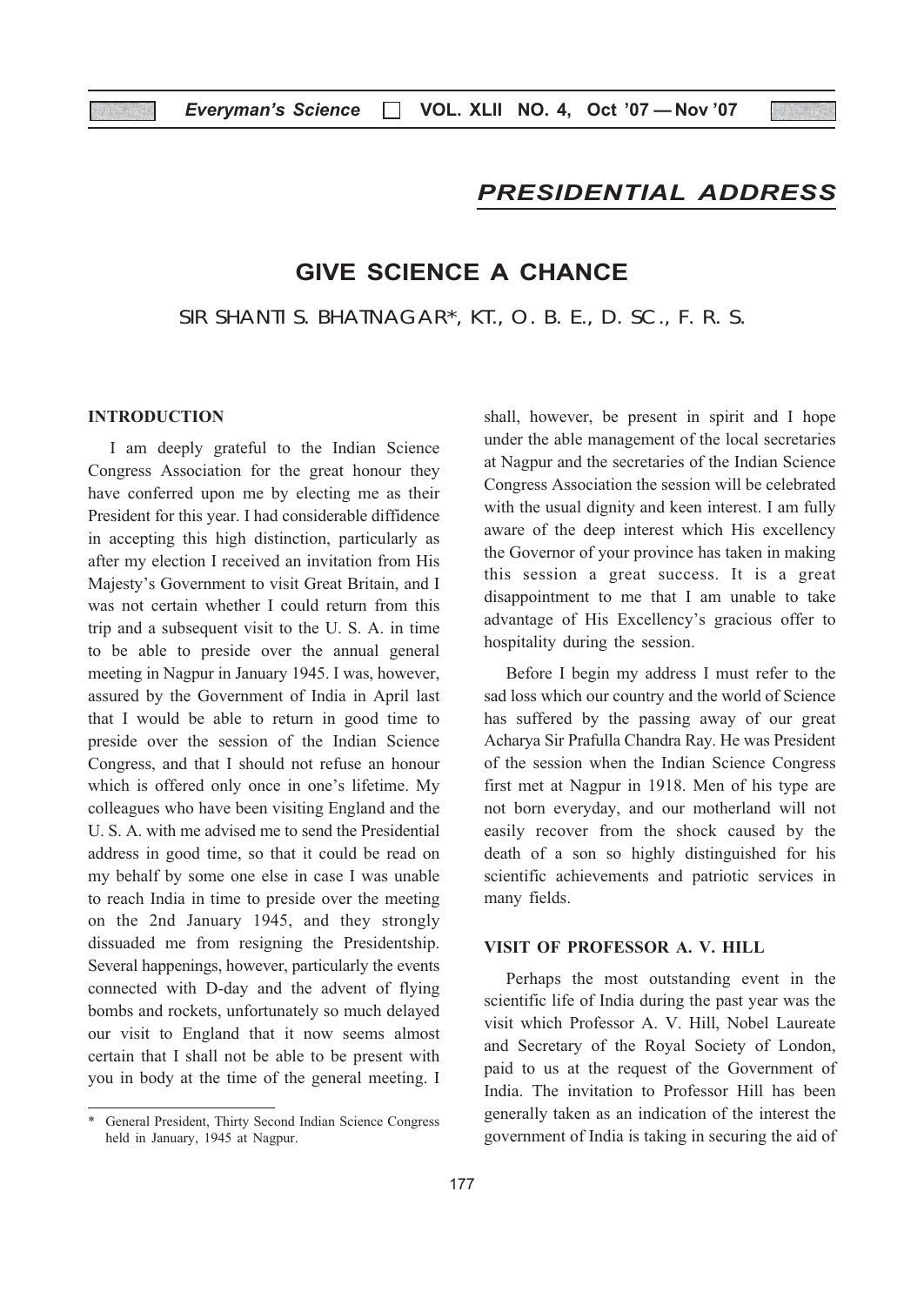Science in problems of national development to which they are committed during the post-war period. It was largely owing to the insistence of the Council of Scientific and Industrial Research that more financial aid should be given to Science, that such an invitation could be conceived even during the war. One must not forget, however, the part played by Science and Culture which under the able editorship of our distinguished physicist, Professor M. N. Saha, always criticised the Government for lack of interest in matters scientific and for scanty provision of funds.

Several officials in the Government and the public outside thought they detected in this criticism motives of jealousy, as there is no doubt that the Council of Scientific and Industrial Research had achieved important results in spite of inadequate financial assistance from the Government and industries, and deserved the fullest support from all friends of Science and industry. Nothing could be further from the truth than this suspicion. No more ardent supporter of Science, and of national development through it, exists in India than Professor Saha and I take this opportunity of acknowledging the help I have always received from him in my lonely fights for better recognition of Science in my country. Every form of unofficial support, on which alone one can finally depend for a democratic realisation of the role of Science in nation building, always came unhesitatingly from him and his colleagues.

It is a happy augury that the report made by Professor A. V. Hill had an unusually short incubation period. Following his recommendations the Government of India have already created a Department of Planning and Development and the Council of Scientific and Industrial Research has been transferred to this portfolio. Other research activities under the Government are likely to follow suit. I am sure the scientists assembled here have special reason to be happy in the fact that the choice of the Viceroy for the care of this new

portfolio has fallen upon Sir Ardeshir Dalal who has been a past-president of the Indian Science Congress and who commands the confidence and respect of the scientists as well as of the business community of India. It is hoped that other farreaching recommendations of Professor A. V. Hill will also be accepted by the Government of India. There is no better method of raising the standard of Science and scientists in this country than that so ably developed and skilfully described in his address before the last session of the Indian Science Congress.

### INDIAN SCIENTIFIC MISSION TO U. K., U. S. A. AND CANADA

Another direct outcome of Professor A. V. Hill's visit to India has been that a mission of scientific workers from our country has been touring the U. K. and has arranged to go over to the U. S. A. and Canada, to observe the scientific, industrial and agricultural developments which have come about in these countries during the war and then to make recommendations and suggest plans for a further interchange of information and knowledge for mutual help and cooperation. India has been cut off intellectually for more than five years from the rest of the world and that in itself is a disaster the magnitude of which is directly proportional to the vast strides Science and research have made in the U. K.

My present visit to England has been the greatest eye-opener to me and I have now seen with my own eyes the high levels to which scientific invention and ingenuity have risen during the war. Not only has Science helped in developing weapons and instruments which are essential for success in a mechanical warfare, but it has aided industry and agriculture in supplying the basic needs of humanity during a period of great difficulty. The results both in military and human terms have been most encouraging. The large-scale application of radiolocation, the jet propelled planes, the numerous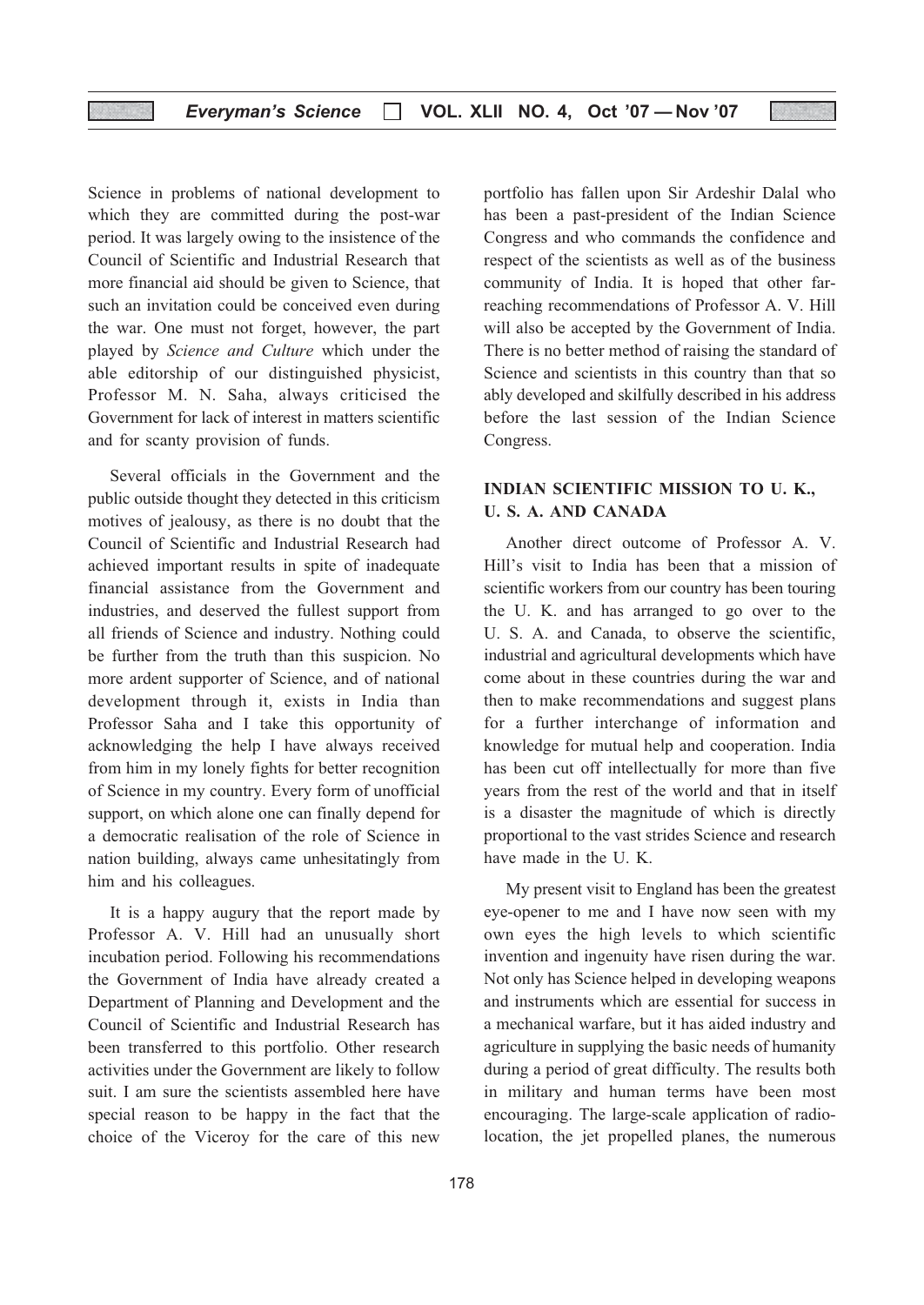types of jettison tanks and unbreakable containers, the automatic weapons of offence and defence and scores of new alloys and novel metallurgical processes have had far-reaching consequences on the course of the war. The technique of operational research, the use of scientific methods of determining tactics of developing a national food policy, the discovery of penicillin and D. D. T. all these have contributed much to the realisation by the common man and the Government that organised Science is one of the most important factors in national development. It is a tragedy that a ruthless war and almost universal bloodshed should be necessary for this new awakening, for it should have been obvious without it that Science can play and must play an essential part for human advancement. In fact, unless opportunities are provided for Science to explore these possibilities for human betterment, a better world cannot be created.

There is no doubt that England is sparing no effort to approach the Peace much better informed and equipped than after the last war and the signs of this new awakening are visible in the universities, the Government departments, in industry, the agricultural and medical institutions and in every other walk of life.

As representatives of Indian Science, we have been welcome everywhere. The Government, The Royal Society and other learned societies, the universities, the Department of Scientific and Industrial Research and the Research Associations and the National Institutions associated with it, the agricultural and medical institutions, the clubs, the British Council and the industries and trades, the social and political organisations, the public schools and important private individuals have vied with one another to have us for teas, for luncheons and dinners and for speeches for which we have become notorious all over the country ! Everyone seems to regard our visit as a prelude to better understanding and trade relationships between our respective

countries and as a gesture of friendship from the British Government, British Science and British industry to India. Even Ireland has not insisted upon isolation and strict neutrality and I had a most pressing invitation to address the University was extended to my opposite number in the U. K., Sir Edward Appleton, as I pleaded that I was tied up with engagements with him and could not visit Ireland unless he also came with me. An important member of His Majesty's Government's Hospitality department told the Assistant Secretary of the Royal Society that even Kings visiting England did not receive such a warm welcome as the Indian scientists have received ! All this is an indication of the keen interest people in England are taking in Science and research.

### SCIENCE IN THE BRITISH UNIVERSITIES

We found most Universities denuded of their ablest workers. They were nearly all engaged in important war work and visited their departments only occasionally. They were busy with meetings and committees and in special scientific work related to the war-effort : but all the same they are all devoting their attention to the future of Science in British universities. The Association of Scientific Workers has submitted a memorandum to the University Grant Committee of the Treasury suggesting what reforms in teaching and research should be taken in hand immediately after the war and better provision for Science should be made in the universities. Their report ends with the following strong plea.

"We reiterate, then, our plea for the utmost vision and flexibility in budgeting for the development of Science in the universities. Where the flowering of intellect is concerned, any accurate prediction is impossible. We are convinced, however, that peace can see at least as rapid a growth in all fields of Science as war has brought about in some special applications. The only proper attitude for an enlightened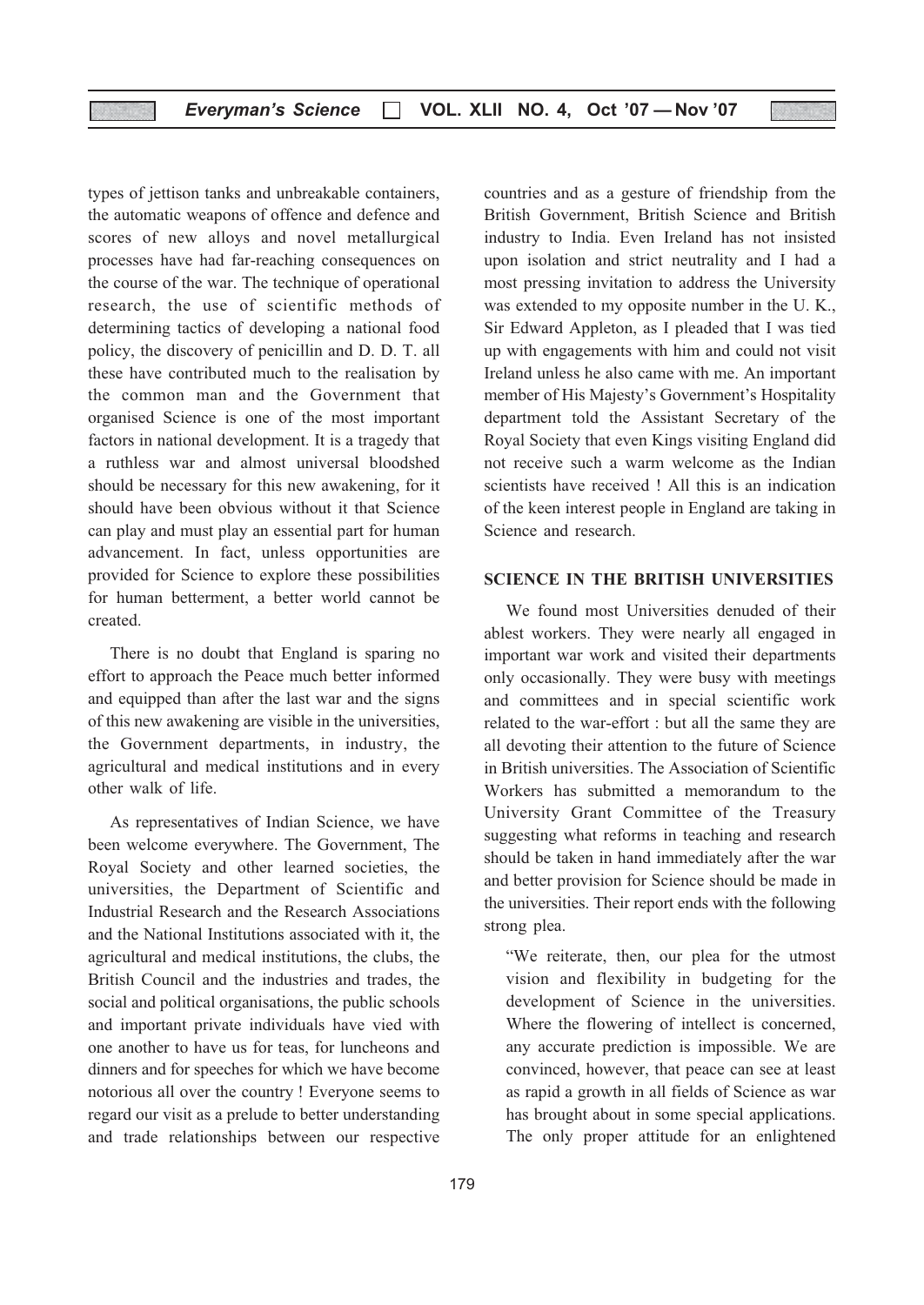### Everyman's Science  $\Box$  VOL. XLII NO. 4, Oct '07 - Nov '07

community is to make available the financial and material resources appropriate to each stage of development. We are far from being in sight of either the limits of Science or the end of our reserves of intelligence. Bold and flexible thinking is therefore the prime necessity in framing post-war policy for the universities."

Out of the many important recommendations made by the Association of Scientific Workers for the expansion of scientific activities in the universities, the following are quoted so that the Indian universities may take a lesson from what is now the train of thought in Great Britain :

- 1. Schools of fundamental research must be fostered in the universities, expansion proceeding as fast as talent appears.
- 2. All graduates with an aptitude for research should be offered full maintenance while working for a higher degree.
- 3. Research fellowships should be provided for those who have taken doctorate degree.
- 4. When men are appointed mainly to do research they should have to have the same status and salary as those appointed mainly for teaching.
- 5. Research committees should be set up in every university to watch over the development of research, especially in borderline subjects, and prepare an annual research budget.
- 6. The education and training of laboratory technicians should be given immediate attention. Courses should be planned for general education and technical training.
- 7. The wages of technicians must be revised upwards forthwith if the universities are to attract the right type of personnel.
- 8. Centralised technical services and supplies for research should be established in each

university. These should include facilities such as a typewriting pool and a statistical service.

- 9. Departments of Applied Science should be brought into being, as they are bound to play an important part in the university.
- 10. Industrial development work should be carried out in Research Association laboratories ; but where these Research Associations do not exist the university laboratories may be employed.
- 11. Academic scientists should be allowed to act as consultants or advisory directors of research to research associations and should be given leave to spend long vacations in industrial laboratories.
- 12. Properly supervised research in selected Research Associations and Government laboratories should be allowed as part of or a full qualification for a higher degree.

Some of these recommendations involve capital cost and the memorandum referred to above estimates this to be not less than £30 million over a period of ten to twenty years. The actual expenditure of the universities would rise to £15 million per annum within five years and to £20 million over ten years at 1939 values. It has been suggested that most of this money will come from the State. Further, it has been strongly recommended that the Treasury Grant to the Universities should be doubled in the first academic year after the war and increased to quadruple, that is to £9 million, in the fifth year.

The future of Science in the British universities would thus be assured. This must serve as an incentive to our Vice-Chancellors who should ask the nation and Government for more grants for technical education and developments of Sciences in the Indian universities. I have been told that at least in two Universities in India, scientific research is now positively discouraged and (in the name of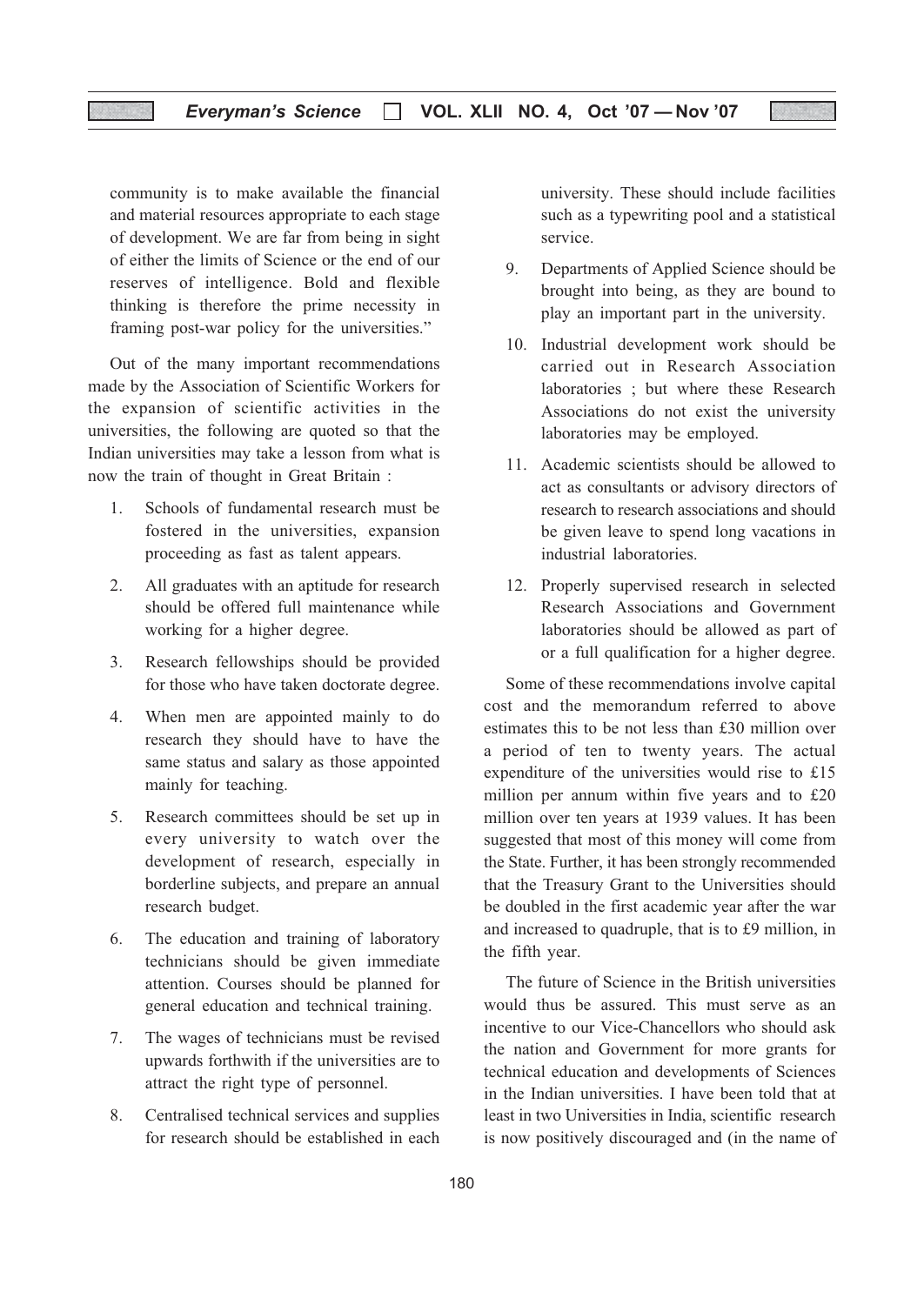economy) admission to research students, in spite of the willingness of the professors concerned, is almost completely prohibited. I take this opportunity of drawing the attention of those who love their country and wish it well to see that the field of University education is kept as free from narrow communalism and politics as possible. Since politics has begun to play a part in the selection and election of Vice-Chancellors, the University standards in India have tended to deteriorate instead of showing an improvement and if these evils are not looked into by the Chancellors and the Courts of the Indian Universities, these institutions will cease to be real seats of learning and will turn into areas for political ambitions.

### SCIENCE IN BRITISH INDUSTRY

British industry in the past relied too much on tradition. It is now realised that the prosperity of Britain after the war depend as never before upon the efficiency and progressiveness of her industries. Happily, for it is a most healthy indication of things to come, industrial and scientific research, is on almost everyone's lips now-a-days and it is certain that this will be one of the major features in post-war industry. In certain industries, such as the chemical industry, the application of Science and research has reached such high levels already that even the Department of Scientific and Industrial Research has not considered it an imperative necessity on their part to equip and maintain their Chemical Research Laboratory to the same level of efficiency as their National Physical Laboratory. They maintain that the Imperial Chemical Industries conduct research on such a large and liberal scale that the Government Laboratories need not compete with them. The Directors of the Company are progressive in their views on scientific development and at a luncheon which the I. C. I. gave to the Indian Scientists at Claridges, Lord McGowan, the Chairman, reported that the Directors of the Company had offered to provide at nine Universities of Great Britain, eighty fellowships of the average

value of £600 per annum to be held by senior workers in certain Sciences. The research organisation of the Company itself consists of nearly nine hundred fully qualified chemists, physicists, biologists, engineers and other scientific men and more than a thousand skilled assistants. During 1943 its expenditure on research and development in its own work was approximately £2,200,000 ; and in addition, £12,500,000 became due from the Company to the British and Overseas Governments under the heading of Excess Profits Tax, National Defence Contribution and incometax. We had the good fortune to see their vast factories and research organisations at Billingham, Blackly and Huddersfield, and our distinguished industrialists who are visiting England should go and see these signs of research-mindedness of the British Industries.

When I replied to the toast proposed by Lord McGowan at the luncheon, I spoke of the I. C. I.'s partiality to their own country. They had at least two big factories in India and I pleaded for grants of a generous scale for scholarships for scientific research in India by the I. C. I. I urged that no feast given to the Indian Brahmins is complete without a gift, and that all scientists are Brahmins by profession. The plea went home to Lord McGowan and he promised to consider in a friendly way the question of endowing research fellowships in Indian Universities. He also assured us that the eighty fellowships in the British Universities were open to Indian scientists in free competition.

Besides the I. C. I., there are other industries in Britain which have large research departments, and we were particularly impressed by the efforts which had been made by such firms as Metropolitan Vickers at Trafford Park, Manchester, by the General Electric Company at Wembley, by Burroughs Welcome, by Brown Firth & Co., by the B. T. H. at Rugby and by the Anglo-Iranian and Shell group organisation. In addition to the many private investigations carried out by individual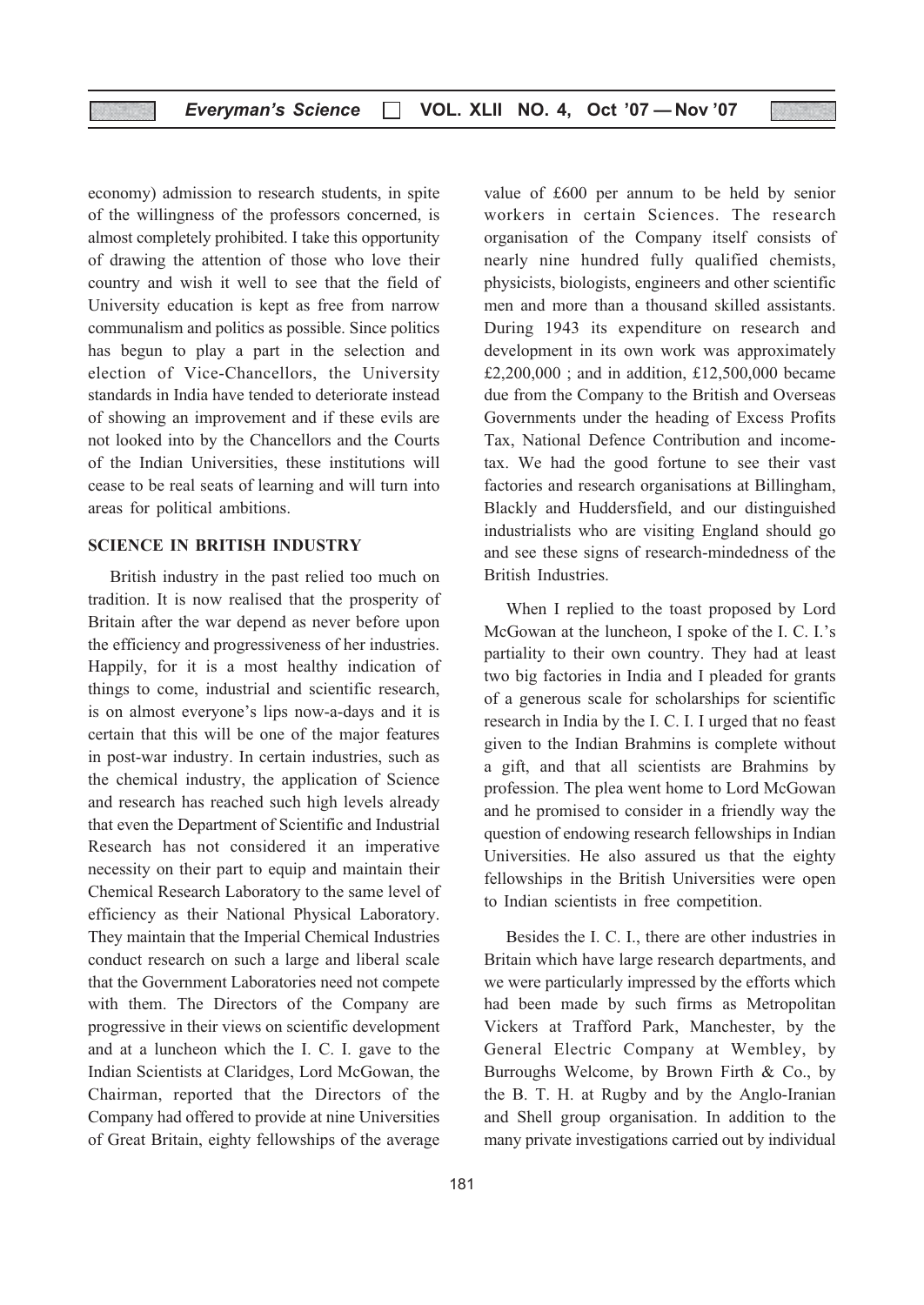firms, the interests of research by industry are safe-guarded by investigations carried out in twentyfour Industrial Research Associations, which are maintained jointly by Industry and the Department of Scientific and Industrial Research.

We are aware of even more outstanding organisations of this kind in the U. S. A. and Canada and look forward with eagerness to visiting the Bell Telephone Laboratories in New York in which the American Telegraph and Telephone Company employ over 4,000 scientific workers and technical men. The General Electric Company at Schenectady, N. Y., the Eastman Kodak Company at Rochester, N. Y., the Mellon Research Institute, Pittsburgh, and the various Petroleum Companies in the U. S. A. have fully equipped laboratories which work day and night on problems of fundamental and applied interests.

If Indian industry has to rise, and rise it must to its proper stature in time, it must begin to devote more attention to expenditure on research. There is hardly any industrial organisation in India except Tatas which provides even reasonable facilities for scientific and industrial research. Lately Mr. G. D. Birla and Sir Shri Ram have shown some interest in scientific research, but much has yet to be done by Science to save the existing industries in India from extinction by outside competition after the war.

The newly started industrial units of India should join together and form Industrial Research Associations and the Council of Scientific and Industrial Research and the Government should subsidise the organisations so that they may blossom forth into hopeful industries of the future India.

Now that expenditure on research, both capital and recurring, is likely to be free from the Excess Profits Tax, Indian industry should give a real impetus to Science. Nothing will help industry and science more than if our firms in India become research minded. Even before my visit to England I strongly advocated the formation of Research Associations in India and I am glad to hear that the chemical and pharmaceutical industries of India are about to give a lead in this matter and have apprised the Council of Scientific and Industrial Research of their intention to form a research association. After seeing the work of Research Association Laboratories here, I have become convinced that we must work hard to get our small and big industries in India research-minded so that they may gain knowledge and strength to produce goods of the best quality and performance.

### INDUSTRIALISATION OF INDIA ESSENTIAL FOR WORLD PROGRESS

Perhaps the most important factor which will have worldwide implications will be our attempt to raise the standard of living in India. Politics does play an important part in all events. It is obvious that the best and quickest way of bringing about national development is for India to have a National government, representative of the people. The present absence, however, of such a Government does not justify that the thinking men and women of India should not devise ways and means of bettering the lot of their fellow-beings to the best of their ability under present circumstances and in view of the future. I am not convinced that the rich and the wise in the land have done all they can for agricultural and industrial development of India.

It has been urged by some that the problem of India is largely biological ; that health, food and population are our real bottle-necks. Those who know India intimately are fully aware of the facts that attention to agriculture alone cannot solve the problem of India's poverty. Biology must be helped by Physics, Chemistry and Engineering, even by Mathematics. India cannot be healthy, prosperous and self-respecting, and education, medicine, and agriculture cannot play their important role, unless a good bit of India's population is devoted to pursuits other than agricultural.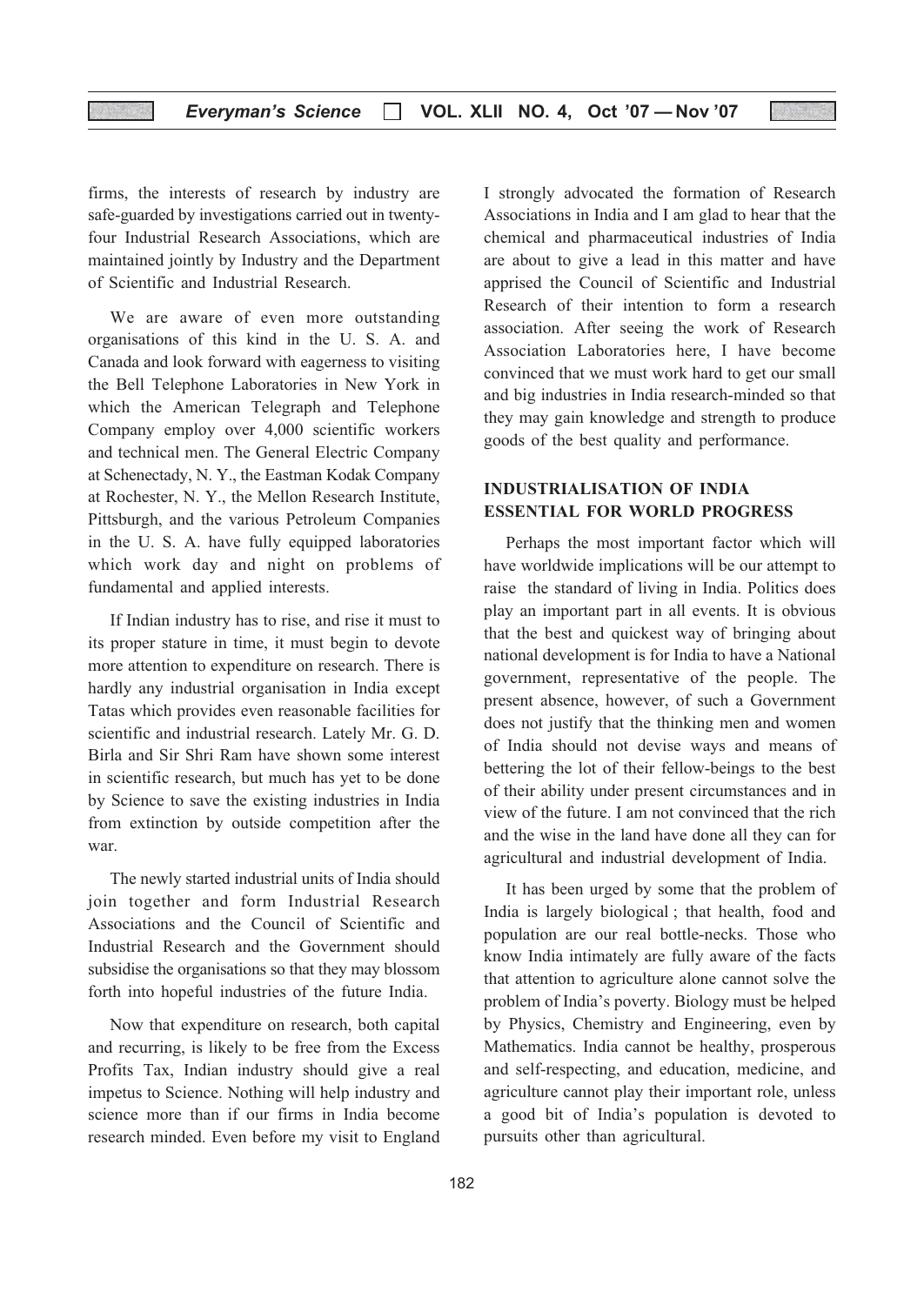### Everyman's Science  $\Box$  VOL. XLII NO. 4, Oct '07 - Nov '07

In a previous paper I have described the orders of priority for some of the industries essential to India's development. In that paper the first place was given by me to the development of power and there seems to be now a general consensus of opinion that India must develop her hydro-electric and other power resources as her coal resources are already severely strained. This project will have to be largely financed by the State, as it is far too big for any private enterprise in India. The State will also have to help big basic industries and heavy engineering. We should, by all methods of persuasion and even threats, appeal to existing industries in India to develop the by-products industries associated with them. For example, the great jute industry in India should take immediate steps to manufacture such things as jute-boards, Brattice cloth, jute felt from jute waste, jute containers and jute cloth for wearing purposes. The State and the public should insist upon these industries being developed by the Jute industry itself. Similarly it should be the duty of the sugar industry that their by-products such as molasses and bagasse should not be used wastefully as at present. Power alcohol furfural and its derivatives, acetic acid and all sorts of plastics and solvents can be made from these by-products and these should occupy the immediate attention of the promoters of our sugar industry. They have sufficient money to invest in these ventures which may not start paying dividends all at once, but they will eventually be all very worthwhile in national planning and development. If I would not be misunderstood, I would make a suggestion to those European and Indian friends who are interested in the industrialisation of India not to fight for less or more to either side, but to come to terms honourable for both and do something to help Indian industry. It is obvious that European friends in India will have to yield to the natural aspirations of India, namely that industry in India should be largely managed by Indians themselves. Indian businessmen should see that co-operation with the

allied powers is the quickest method of developing India. The energy spent in fighting may be better spent in cooperative development. If the by product industries of coal distillation, the petroleum industry, the textile industry, the woolen, cotton, sugar and jute industries and the metallurgical and chemical industries are developed, the country will have a different complexion altogether and a coordinated programme of development in all directions will become a possibility. This plea I am entitled to make as President of the Indian Science Congress, as I am convinced that Science has no future in India unless our agriculture and our industries are fully developed ; more food and more health are dependent upon these factors. Scientific and industrial research thrives best when it is applied to material benefit to human kind and to existing industries and existing agricultural enterprise.

### LEGISLATION AND SCIENTIFIC AND TECHNICAL PROGRESS

We were invited to a luncheon at the House of Commons by Captain L. Plugge, M. P and were later invited to a meeting by an influential unofficial organisation known as the Parliamentary and Scientific Committee. This body consists of large number of members of both Houses of the British Parliament, together with representatives of many important scientific and technical institutions and societies. It has no official authority but it commands great influence. Its President, Lord Samuel met us at lunch and its Chairman, Mr. E. W. Salt, M. P., presided over the meeting which we attended. It was a great gathering ; Professor A. V. Hill himself, as M. P., introduced the members of the Indian Scientific Mission one by one and each one of us made a short speech on our special subjects. We were subjected to numerous questions of a searching nature and the Chairman assured us that, through their influence in Parliament, they will advocate the cause of scientific and industrial research and development in India. It is my considered opinion that the members of the Council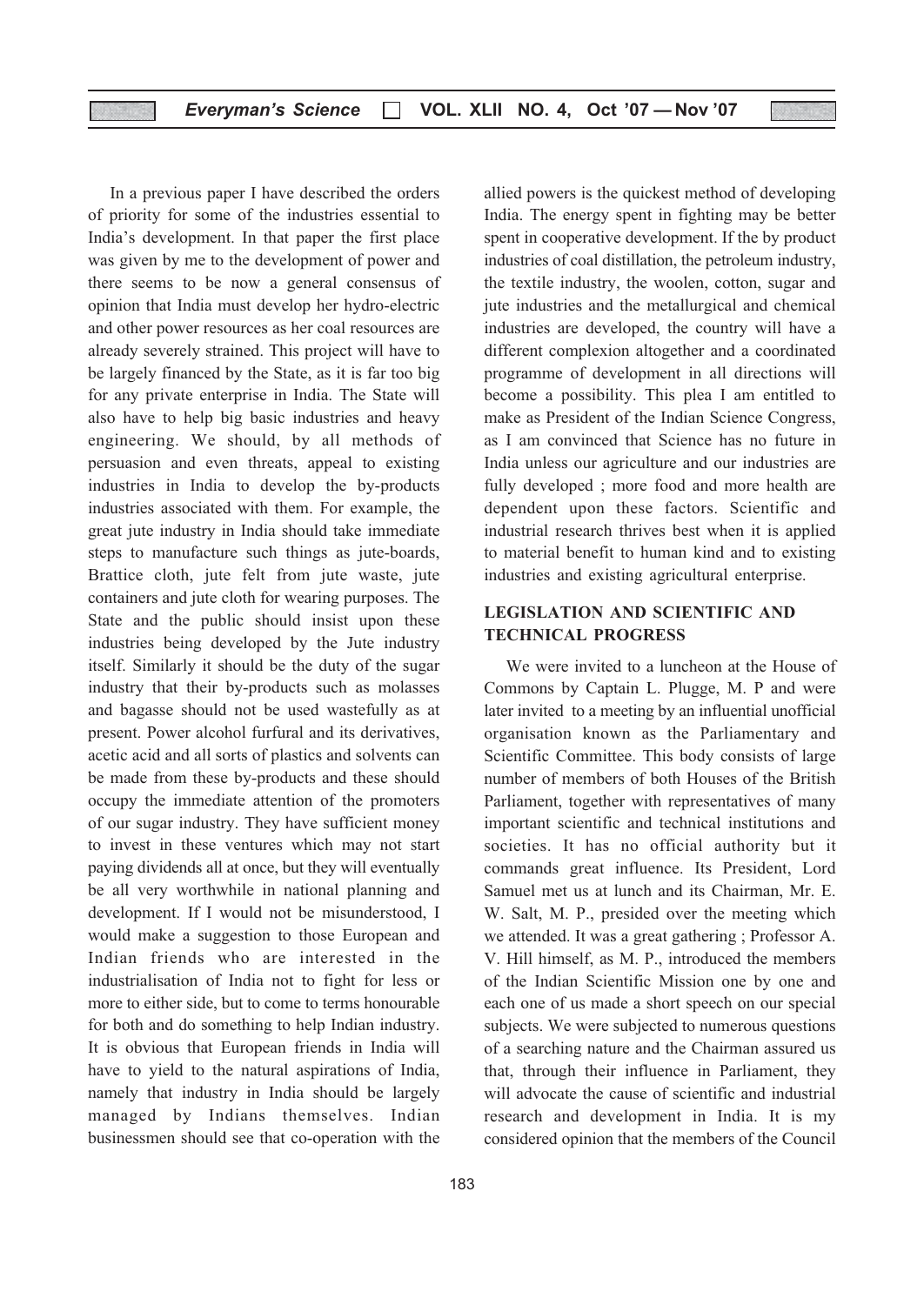### Everyman's Science □ VOL. XLII NO. 4, Oct '07 - Nov '07

of State and Assembly in India could well form such an organisation as the Parliamentary and Scientific Committee. This would keep them in touch with all the problems of modern interest such as technology, science, agriculture, food and health. They could help by talking over matters with Honourable Members privately or by asking questions on the floors of the two Houses. Such an organisation would enable our legislators to take an intelligent interest in the terrific task of reconstruction which faces our country. This would also lead them to appreciate the special role of scientific men in modern society.

#### TRAINING OF PERSONNEL

As a result of our visit it may be possible to persuade the Government to have scientific liaison offices in Washington and London, and possibly Moscow, so that the Indian scientists and the Indian Government departments may be in touch with the rapid strides which Science and technology are making in these countries. These offices will have to be staffed by scientific men of some standing in India. It is also likely that we may be able to get admission for a large number of scholars and technicians from India both in the Universities and industries. We found many Universities eager to have good students for postgraduate studies. Lord Eustance Percy was particulary anxious that good-class Indian students should take advantage of medical and dental studies in their well-equipped faculty of medicine at Newcastle. Similar assurances were given to us by the authorities of Cambridge, Oxford, London, Sheffield, Leeds, Glasgow and Manchester Universities. There will be a great paucity of space immediately after the war in these places of learning, but they hope to have a great deal more space later on. We should increase the availability of technical talent in India by sending our young and brilliant students to England and America. India needs not only scientific researchers but also technicians—persons of the foreman type who can help in the running and repairs of machinery so essential for industrialisation. Such firms as the Imperial Chemical Industries, Metropolitan Vickers and the non-ferrous metal industries in England are quite willing to train young men from India and even pay them as apprentices ; we need a very large number of men with these qualifications, and we shall have to look for such training in Canada and the U. S. A. as well.

#### FACTORY AND FARM

In England great emphasis is being laid on equalising the standard of life in the cities and the villages. Agriculture still retains in England too much of its primitive character. Modern methods of application of energy on the farms, conditioned transport and proper storage of agricultural produce are still in their infancy. Canada and the United States are ahead in this field and the tractor, the motor vehicle and electric power have contributed a great deal in those countries for a better standard of life on the farm. On a value basis at present about 88% of the world's agricultural produce is used as food, 8% as textiles and 4% for other industrial purpose. The last two together form roughly one-third of the raw materials of industry. There is an increasing tendency to look to agriculture for a larger proportion of these raw materials, but these materials can only be used profitably if the factory becomes an adjunct of the farm. Industry is moving towards the ideal particularly in the U. S. A., and this may be a lesson which we in India may learn in our planning for the future. We are so primitive in our farming that this would be an idle dream unless we first improved our transport and communications and provided better methods of storage and marketing, power-driven machinery and the use of proved fertilisers.

After studying the great strides which Science has made in England, we are expecting to visit the U. S. A. and Canada. As a young boy, my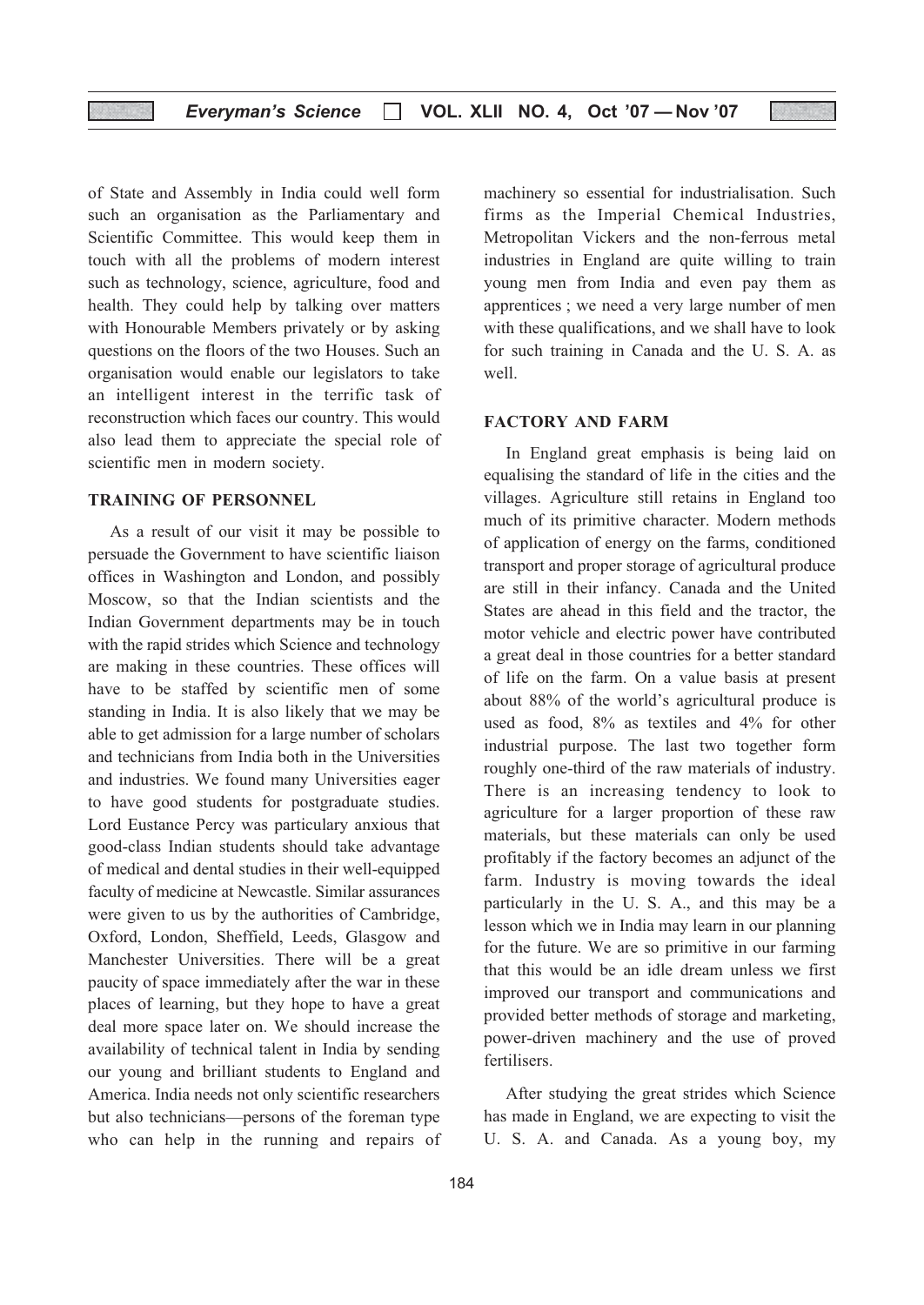### Everyman's Science □ VOL. XLII NO. 4, Oct '07 - Nov '07

classmates used to tease me for being a daydreamer. I used to think of great things which Science could do for India and the part I, myself, should play in it with the rest of my friends. The improbabilities of my dreams coming true used to be the principal subject of jokes when I was a student. If I had not possessed a sense of humour and had taken those jests seriously I should have been a physical wreck. But, God be thanked, I have survived to see some of my dreams fulfilled. Failures have been many and successes rather few, but with an inborn optimism and faith in my country's future I pursue on. We shall now go from Billingham, Leeds, Sheffield, Coventry, Lancashire, from the Royal Society of London and from our beloved Hill and Dale to the lands of Niagara Falls, the Boulder Dam and the Tenessee Valley. The tale of the Tennessee Valley is the romance of a wandering and inconstant river, now become a chain of charming and lovely lakes which have contributed much to the enjoyment of life of the people, on which move, without any dangers of accidents, barges of commerce which nourish American industries. It is a fairy story of wild waters controlled by human ingenuity creating electrical energy which has been America's Aladins lamp.

I dream of the Tennessee Valley, but not without hope ; for all this may happen to any river valley in India, to the Damodar, to the Ganges, to the Sutlej, to the Nurbudda, to the Sone ; if the people and the Government just give science a chance.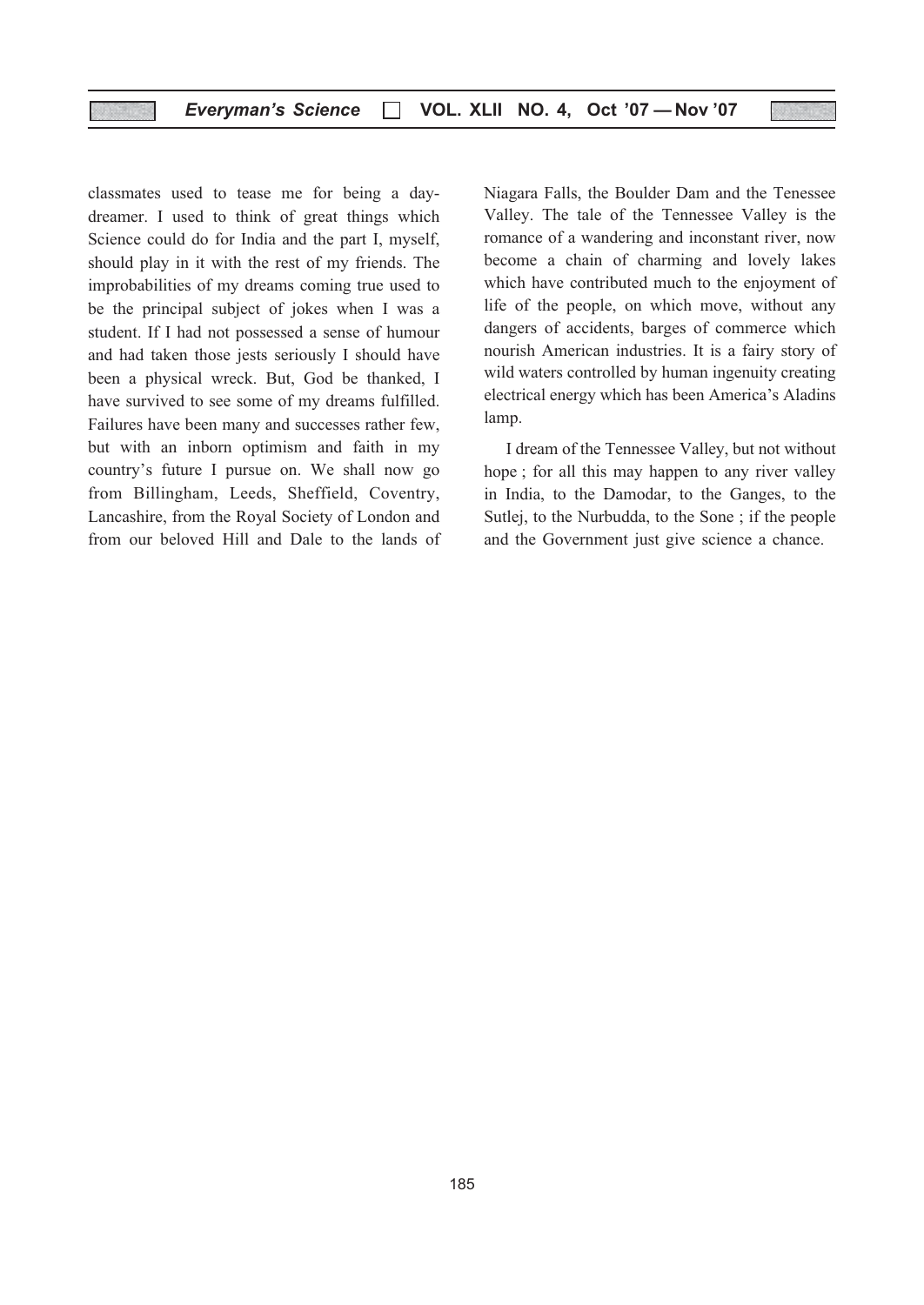### MACHINE VISION : AN UPCOMING REALM

Mandeep Singh, Guneet Kaur, Sukhbir Kaur\*

Automation means replacing human beings by machines to the extent technically feasible. Till recently, the work of visual inspection was done by human workers, thereby decreasing the speed, reliability, productivity and predictability of quality of the entire chain. A new field of machine vision that imparts power of "seeing" to machines has now overcome this problem too. This paper discusses briefly this subject of machine vision and its varied applications in different fields.

### INTRODUCTION

An old age saying is Seeing is Believing. Perhaps, till recently, capability to see was what made humans distinctly superior to machines. Nowadays, we have this sense of vision available in many machines which are used in day-to-day activities and this is no longer a subject of science fiction. It is anticipated that very soon we shall have machines that can recognize human face and allow only the authentic owner to have access to his gadgets, equipments, vehicles, etc. But what has already been achieved in this upcoming area of machine vision includes automatic visual inspection of finished products in assembly line like picture tubes, electronic circuits, mechanical brackets ; dose control of weedicides by visually sensing the presence of weed in the field ; automatic sorting of vegetables and fruits by their shape and size ; traffic control by visually sensing the actual traffic on the road ; guide map for the user to go to vacant parking slot in multistoried parking and so on. The list is very long but surprisingly, common man has little idea of these developments. In the subsequent sections we shall be discussing some technical details of this upcoming field.

### WHAT IS MACHINE VISION ?

Machine vision has been defined by the Machine Vision Association of the Society of Manufacturing Engineers and the Automated Imaging Association as the use of devices for optical, non-contact sensing to automatically receive and interpret an image of a real scene in order to obtain information and/or control machines or process<sup>1</sup>. Basically machine vision comprises two processes :

(i) Image processing and (ii) Image analysis.

Sometimes, the image acquired by cameras or other devices are not in the form to be used directly. These may need improvement to reduce noise or to be enhanced, altered, segmented or filtered. Image processing therefore, is a collection of routines and techniques that prepare the image for further analysis by enhancing the image. On the other hand, image analysis is a collection of processes to extract the imformation from the captured image, which is prepared by image processing tools and techniques<sup>2</sup>.

### HOW MACHINE VISION WORKS ?

Machine vision is a merger of sensing techniques and computer technology. The system consists of both hardware and software components. The basic hardware components are light source, solid state camera (lens) and vision processor, while the software consists of digital image processing and analysis.

<sup>\*</sup> Deptt. of Electrical and Instrumentation Engineering, Thapar University, Patiala. E-mail : mandy.tiet@yahoo.com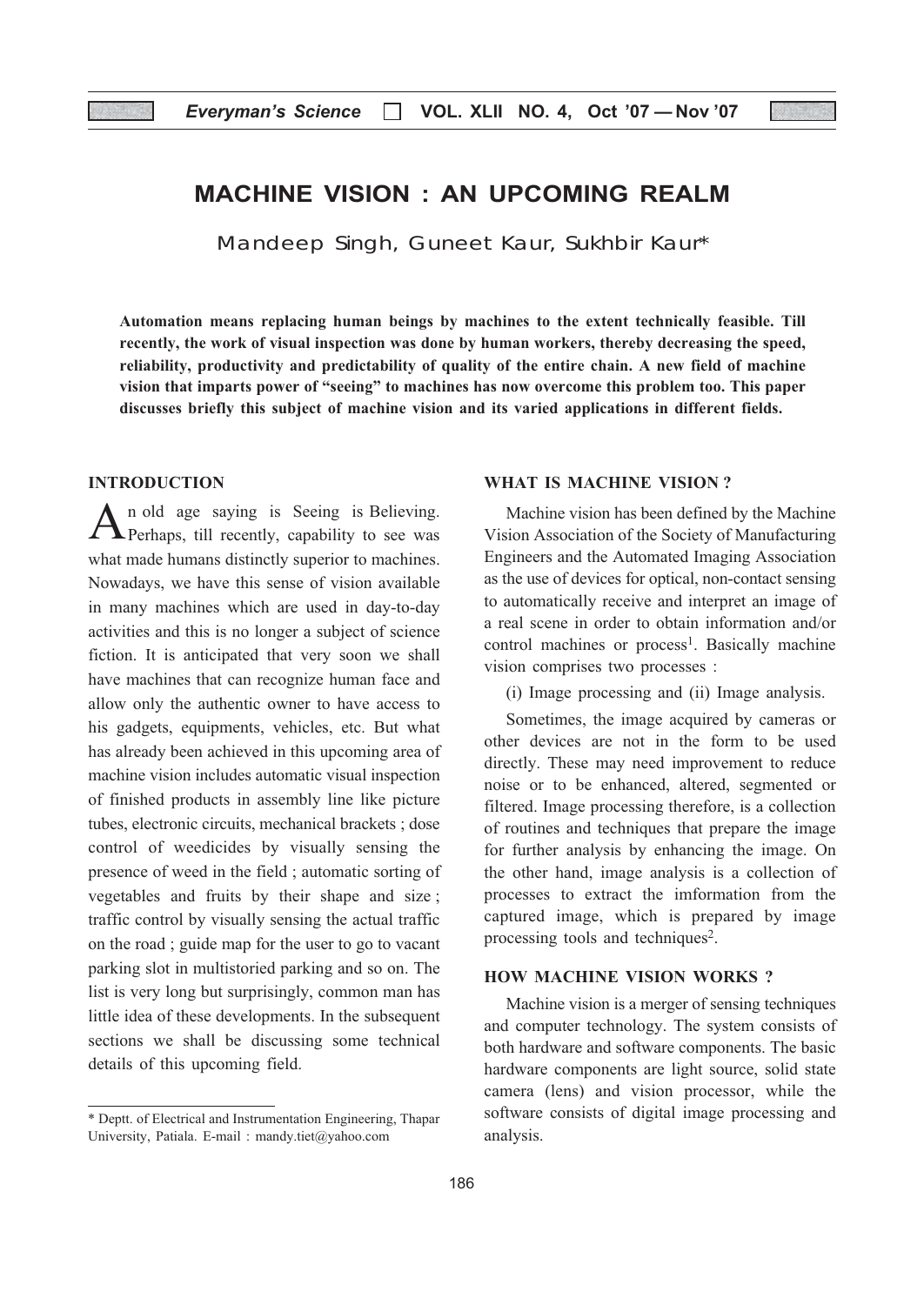

Fig. 1 Functional Block Diagram of Basic Machine Vision System

(a) Light Source : While capturing the image, the crucial part is the lighting conditions. Light can be ambient or artificial but we should avoid using ambient light as the intensity and direction of light varies from dawn to dusk. The various types of light sources may be used as an improvement over ambient lighting conditions. For high contrast between object and background, spectral conditions need to be taken into account.

(b) Camera (Image Sensor) : Camera is used to capture image of any desired field or moving object. The camera should be able to grab the image at a fast rate so that we do not lose any information about the object. Image capture and digitization unit thus, should have capability of capturing the image in one frame time. The object's area and its distance from the camera affect its resolution. Cameras can be analog or digital. Nowadays, digital and CCD (Charge Coupled Device) cameras are used in machine vision systems.

(c) Image Digitization : If the analog camera is used to capture image, the analog-to-digital converters are required to make the image in digital form. Digital image comprises small picture cells, usually called pixels. Intensity and colour in each pixel varies to create an image.

(d) Image Storage : The most common formats used for image storage are Bitmap (BMP), Data compressed Joint Picture Expert Group (JPG) and Graphics Interface Format  $(GIF)^3$ . Digital storage can be used for three purposes : (i) Short term storage for use during processing using frame buffers in computer memory. (ii) Online storage for relatively fast record using magnetic tapes. (iii) Archival storage for infrequent access using magnetic tapes and optical disks.

(e) Image processing : To enhance and improve the acquired image for further analysis, various processing algorithms are used. Image processing is not meant for extracting information from the image but for removal of faults like noise, blurring of image etc. Suppose the image obtained becomes blurred due to motion of the object. This blurring needs to be removed by image processing tools, before extracting any information about this object. The various image processing tools used for image enhancement are Dilation, Erosion, Threshold, Close, Open, etc.2

Dilation : Increase the brightness of each pixel surrounded by neighbors with a higher intensity. Erosion : Reduces the brightness of pixels that are surrounded by neighbors with a lower intensity. Threshold : Converts the gray scale image into binary image. Close : Removes dark spots isolated in bright regions and smoothes boundaries. Open : Removes bright spots isolated in dark regins and smoothes boundaries.

(f) Image Analysis : Various operations and techniques are applied to the processed image to extract the desired information. Among these operations and techniques are : Object recognition ; Feature extraction ; Analysis of position, size, orientation, etc. these terms being self explanatory in nature.

(g) **Display Unit** : Screen of computers or laptops are usually used for display purposes. Sometimes, storage of captured images is also done within the computer for offline analysis.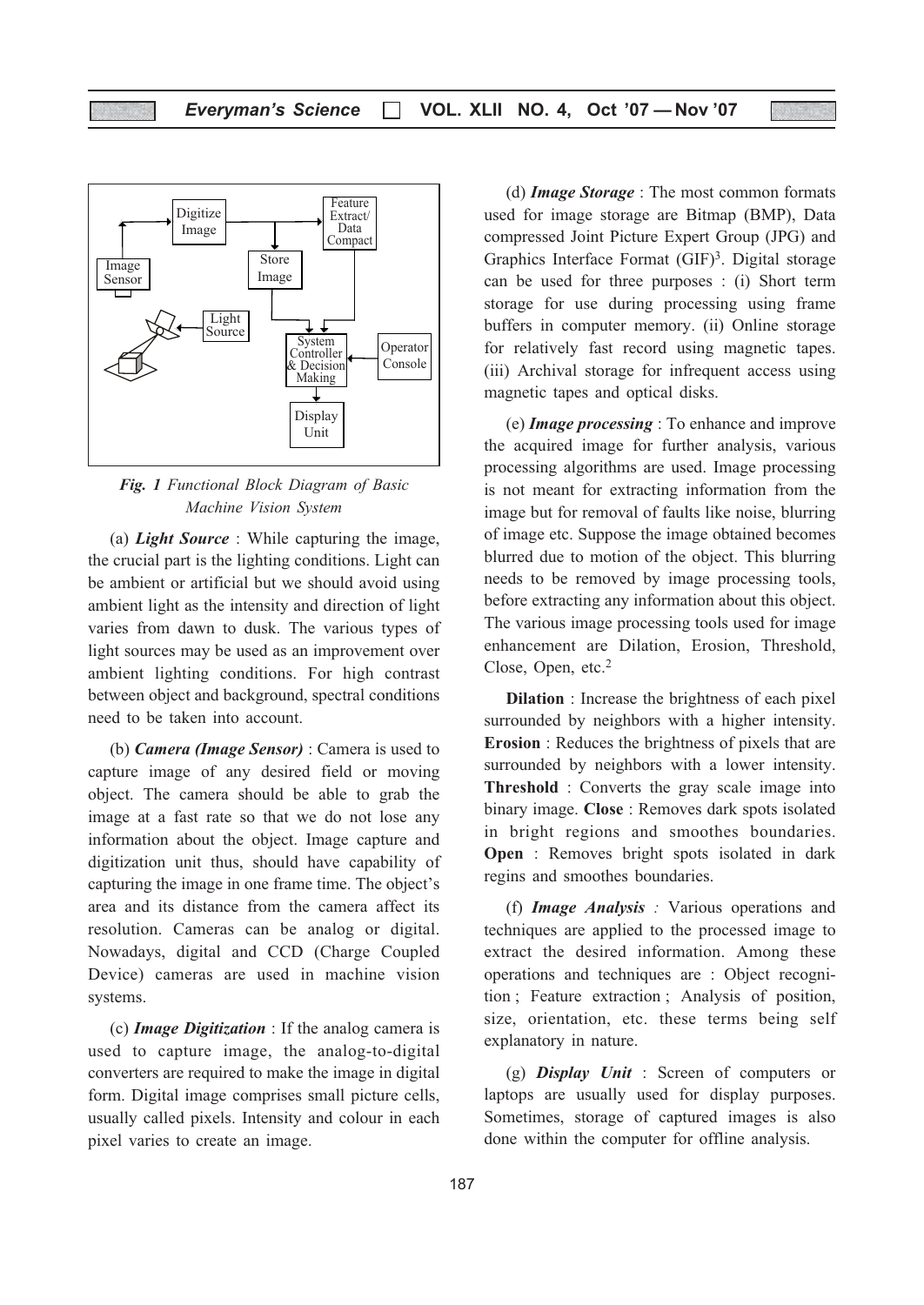### Everyman's Science  $\Box$  VOL. XLII NO. 4, Oct '07 - Nov '07

### MACHINE VISION VS. HUMAN VISION

Human vision system consists of not only a pair of eyes, but also optical nerve that is indirectly connected to occipital region of the brain. Brain possesses 1010 cells (neurons), which are interconnected with each other and each cell in itself is a microprocessor i.e. we have an immense processing elements operating concurrently. We need a large parallel processing system to replace the human vision system. Probably, the largest single man-made computer still contains less than 100 million processing elements<sup>4</sup>. The majority of visual and mental processing tasks that eye-brain system can perform instantaneously have no chance of being performed by present day man-made system. With the ever increasing development in computer hardware resulting in its enhanced speed, we are on the verge of generation of machines that will approach visual system's capabilities.

#### Comparison on the basis of capabilities :

- Human vision is a parallel processor, whereas machine vision is a serial processor.
- Humans have the capability of 3-D image acquisition and interpretation while machine vision is highly developed in the area of 2-D image interpretation, with limited capabilities in the field of 3-D image field.
- Human vision interprets color based on spectral response of photoreceptors, while machine vision is a gray scale interpreter based on spectral response of sensor.
- As the sensor is used to acquire image in case of machine vision, its range is much beyond the range of human vision.
- Motion of object leads to blurring of image in case of machine vision, whereas it is not the case with human vision, as eye is too fast that it can capture 30 images in 1 second.
- Human vision is qualitative and subjective while machine vision is quantitative.
- In machine vision high contrast images are required for detection of edges/regions, but no such requirement is there in human vision.
- Proper hardware and software is required in machine vision, no such kind of requirement is there in human vision<sup>1</sup>.

#### Comparison on the basis of performance

- Machine vision is used for automation of processes because it is best for high production volumes, but human vision is best at low or moderate production volumes.
- Machine vision resolution is limited by pixel array size, whereas human vision has high resolution capability.
- Processing speed in case of machine vision is fraction of second per image but human vision has real time processing speed.
- As compared to human vision, operating cost of machine vision is high for low production volumes and lower for high volumes.
- Machine vision is accurate for part discrimination based on quantitative differences whereas human vision distinguishes quality accurately<sup>1</sup>.

### MACHINE VISION APPLICATIONS

By now, it must be clear that machine vision mainly started with the objective of replacing visual inspection tasks so far assigned to humans. Machine vision therefore finds applications in diverse fields ranging from space exploration to vegetable sorting. The applications are briefly tabulated below :

The above table is only illustrative of the applications and is not an all inclusive list, which is growing at an unimaginable rate.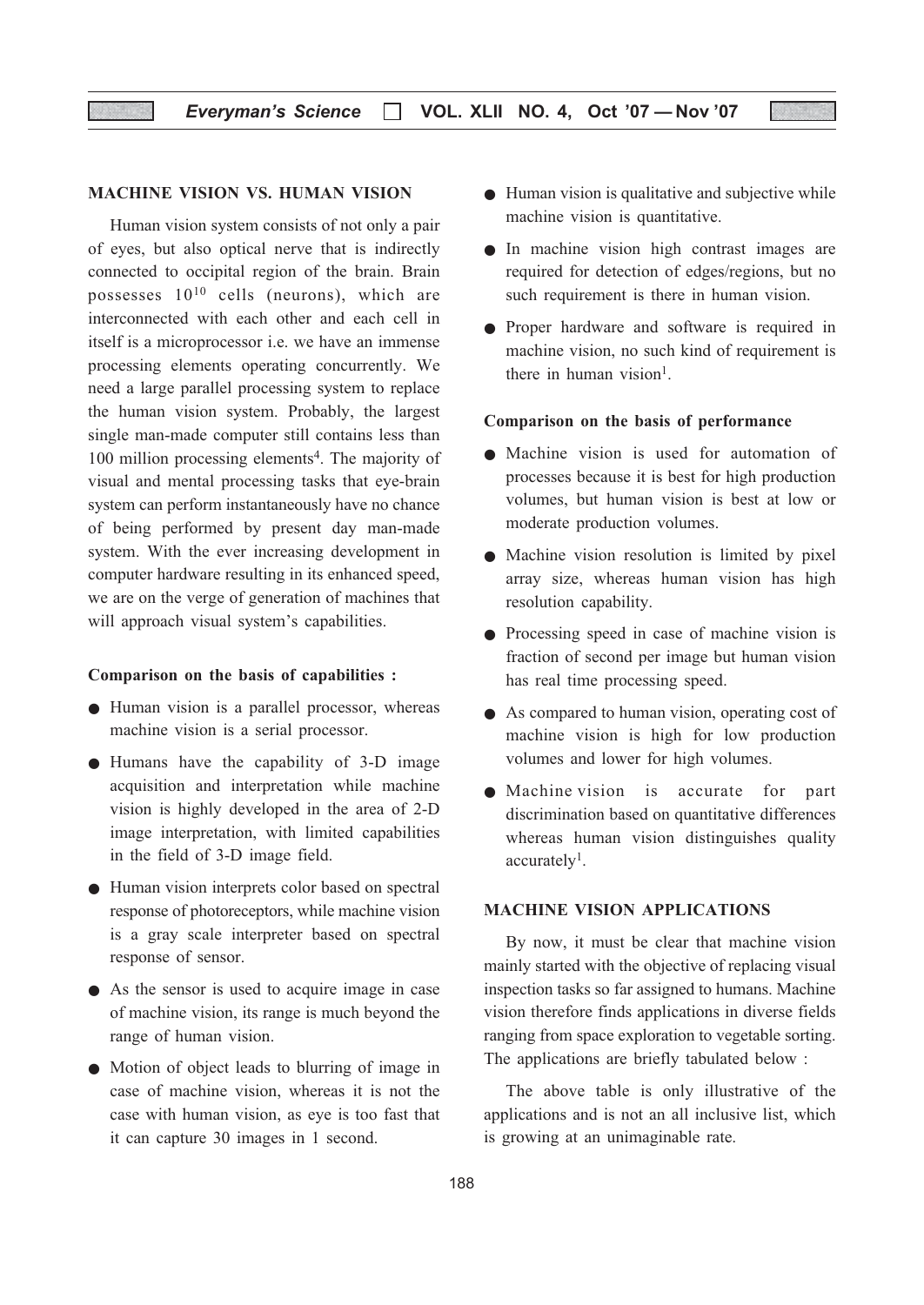| Industrial automation | Process control, quality control,     |
|-----------------------|---------------------------------------|
| and image processing  | geometricalmeasurement <sup>5</sup>   |
|                       | Barcode and package label             |
|                       | reading, Object sorting               |
|                       | Parts identification on assembly      |
|                       | lines, defect and fault               |
|                       | inspection <sup>5</sup>               |
|                       | Inspection of printed circuit         |
|                       | boards and integrated                 |
|                       | circuits <sup>4</sup>                 |
| Medical image         | Tumor detection, measurement          |
| analysis              | of size and shape of internal         |
|                       | organs, blood cell count <sup>5</sup> |
|                       | X-ray inspection <sup>4</sup>         |
| Robotics              | Obstacle avoidance by                 |
|                       | recognition and interpretation        |
|                       | of objects in a scene                 |
|                       | Collision avoidance, Machining        |
|                       | monitoring <sup>6</sup>               |
|                       | Hazard determination                  |
| Radar imaging         | Target detection and                  |
|                       | identification, guidance of           |
|                       | helicopters and aircrafts in          |
|                       | landing, guidance of remote           |
|                       | piloted vehicles (RPV), guiding       |
|                       | missiles and satellites from          |
|                       | visual cues <sup>5</sup>              |
| Food industry         | Sorting of vegetables and fruits,     |
|                       | location of defects e.g. location     |
|                       | of dark contaminants and              |
|                       | insects in cereals <sup>4</sup>       |
| Document analysis     | Handwritten character                 |
|                       | recognition, layout recognition,      |
|                       | graphics recognition <sup>7</sup>     |
|                       |                                       |

#### **CONCLUSION**

With the advent of machine vision technology, a revolution has come in the field of automation. Automating an operation in a manufacturing plant requires a high degree of pre-installation systems engineering and post-installation process integration. The use of machine vision technology in manufacturing can be as simple as producing an inspection quality report or as complex as total process automation. At the end, we can say that machine vision is a powerful tool of automation that includes both image processing and image analysis tools.

### **REFERENCES**

- 1. Nellie Zuech, Understanding and Applying Machine Vision, Second Edition, Vision Systems International Yardley, Pennsylvania, 2000.
- 2. Saeed B. Niku, Introduction to Robotics Analysis, Systems, Applications, 248, Prentice Hall of India Pvt. Ltd., New Delhi, 2005.
- 3. Rafael C. Gonzalez, Richard E. Woods, Digital Image Processing, Addison Wesley Longman, Inc., 1998.
- 4. E. R. Davies, Machine Vision-Theory, Algorithms, Practicalities, Third edition, Morgan Kaufmann Publishers, Elsevier, 2005.
- 5. Anil K. Jain, Fundamentals of Digital Image Processing, Third edition, 342, Prentice Hall of India Pvt. Ltd. New Delhi, 1997.
- 6. Richard L. Shell, Ernest L. Hall, Handbook of Industrial Automation, New York, 2000.
- 7. Bildverarbeitung, Bern Neumann and SoSe 03, Computer Vision.

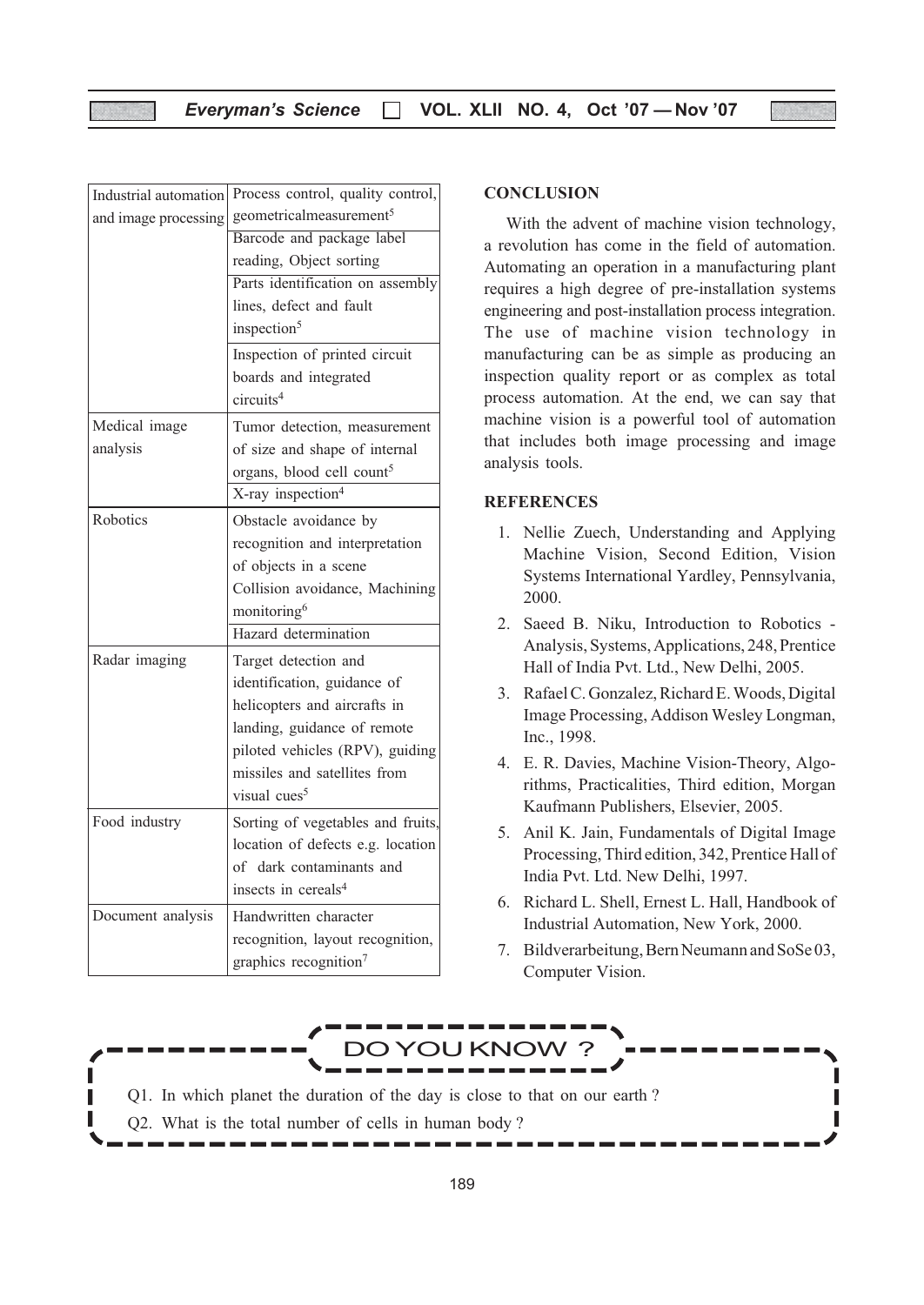### FOG WATER HARVESTING

Arun K. Pandey\*, Sanjeev K. Srivastava & K. K. Tiwari\*\*

Fog water harvesting can make a significant impact on the quality of life of the people living in the water scarce area and, if sufficient collectors will be erected, the water can be used to start various small scale agricultural projects. With sufficient water, the abundance of sunshine and the absence of other natural hazards such as hail and frost, the selection of appropriate crops can generate a substantial income and significantly improve the quality of life of the community.

### **INTRODUCTION**

nany countries in the world are facing water security and scarcity problems. The rapid population growth and increasing pollution of rivers and ground water have put much stress on the water resources to meet the needs of the teaming millions. India is blessed with vast water resources. The sustainability of the water resources has gained increased importance, as scarcity has already started being felt in some parts of the country. Therefore, the sustainable management of water resources has been emphasized equally with creation of new facilities.

There is an urgent need to conserve fresh water, either being polluted or wasted to the rivers, oceans or on land. Collecting rain-water on roofs (urban areas) and in well planned watersheds (rural areas) are very common and ancient practices in India. But, in the time of new challenges, it's necessary to collect water from its each and every source, even from smaller sources like fog and dew.



\* Deptt. of Environmental Sciences, Dr. R. M. L. Avadh University, Faizabad-22400, E-mail : arunenv@sify.com \*\* Sardar Patel Center for Science & Technology, Anand, Gujrat

Fog water harvesting (FWH) offers an untapped resource of water to the society for various applications, particularly over the plains in northern India, which experience dense, widespread and prolonged foggy days in winter. Under specific atmospheric conditions, fog and dew can be captured and yield substantial amount of water which can be used for domestic purposes, livestock, establishment of trees, or for the growth of crops. Small and simple installations or the condensation of fog and dew can yield several liters of water per day.

### WHAT IS FOG ?

Fog is defined as almost microscopically small droplets of water (condensed form) and suspended in air near the surface of earth in sufficient number to reduce the horizontal visibility to less than 1 km. In simple words it's a cloud with its base at or very near the ground is provoked by the following conditions :—

- Substantial heating during the daytime.
- Clear skies or very light high clouds at night.
- No or very light wind.
- Thermal inversion at moderate heights.
- A sufficiently high atmospheric humidity (so it's more common in the vicinity of ocean where there is an abundant supply of moisture near the earth surface than inland).

Fog formation takes place on a synophilic scale;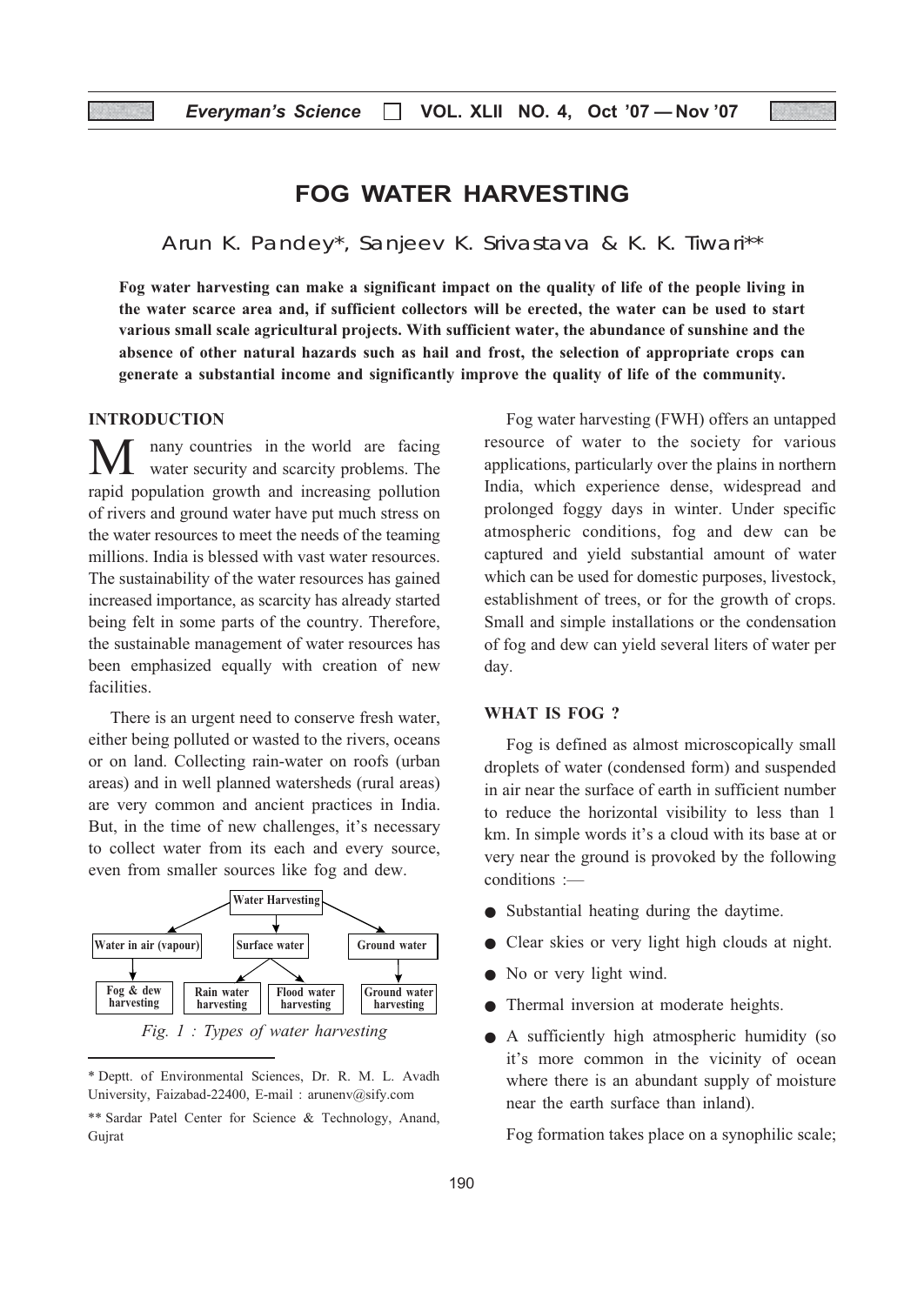however its characteristic may change over regional to localized scales depending upon terrain effects, urban and non-urban regional availability of water bodies, wet surfaces, etc.

### HISTORY OF FOG WATER HARVESTING

Fog though an alternative source of potable water is largely ignored, it was used extensively in the ancient times. Palestinians for instance, build small low circular honeycombed walls around their vines. So that, mist and dew can precipitate in immediate variety of plants. Historically, both dew and fog were collected in the Atacama and other deserts from piles of stones, arranged so that the condensation would drop to the inside of the base of pile where it shielded from the sunshine. In the Canary Islands, fog drip from trees was a sole source of surface water for man and animals for many years.

A number of projects have been mutated which specifically aimed at supplying fog water to communities. In this direction, the efforts are already on in many countries like Chilly, Peru, Oman and Nepal. The first was implemented at Mariepstop in Mpumalanaga, South Africa during 1969-70. The second and largest fog collection project to date was initiated by researchers at the National Catholic University of Chile and the International Development Research Center in Canada, at a small fishing village in northern Chile in 1987.

Though, plains in northern India, experiences dense, widespread and prolonged foggy days in winter, no such study has been done. Only a few efforts have been made in the country. In a study it has been estimated that during January, 2003, the maximum suspended water available in fog was about 12.5 billion liters over India.

### FOG CHARACTERISTICS

Occurrence of fog is not uniform. It varies over

space and time. Annual fog incidence decreases with increasing latitude and longitude. It means fog occurs more frequently at sites with a slightly higher elevation than sea level.

Fog occurs more often during the cooler nocturnal hours peaking between midnight and 8.00 a.m. and confined to the period of midnight. Fog intensity is the most considerable character of fog. It can be determined by the degree of visibility in fog, which further depends upon the opacity of the air, resulting from the number of particles held in the suspension. It is defined as, "the greatest distance at which a dark object can be seen".

The mean annual fog day frequencies were recorded as 66 days/year at Dassen Island ; 111 days/year at Cape Columtine and 148 days/year at Port Molloh. In India, not only the hilly regions, most of the northern plain of the country like Delhi, U. P, M. P. and Bihar faces more than 40 dense foggy days/year, which offers the scientists to collect water.

### FOG COLLECTORS

Fog droplets are much smaller than both raindrops and drizzle drops with diameters varying from 01 to 40 microns and fall at velocities ranging from less than 01 cm/s to about 05 cm/s. These low velocities result in fog droplets being influenced even by light winds that can cause the droplets to travel almost horizontally. Therefore, such surfaces are constructed as vertical mesh panels on which fog droplets are intercepted and collected.

A full-scale fog collection system consists of simple, rectangular nets supported by a post at either end, arranged perpendicular to the direction of wind (Fig. 2). These surface-nets are usually made up of nylon or polypropylene netting (usually has an extraction of 30%). An anemometer is attached with the pannel to know the wind direction (Fig. 3). As water condenses, it falls to a collector,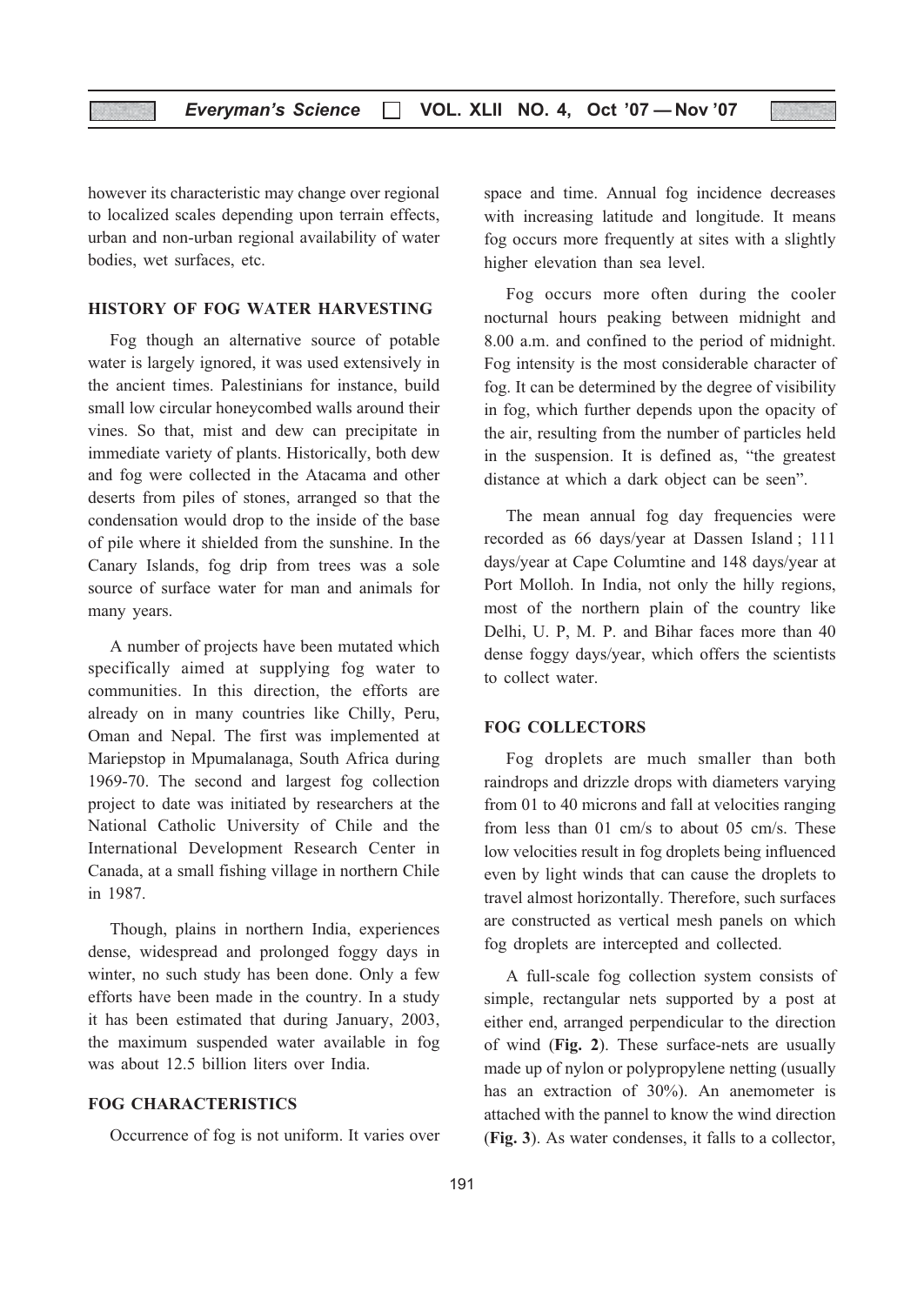which conveys the water to a storage tank (Fig. 4) where the water can be filtered, chlorinated and distributed.



Fig. 2 : A fog harvester arranged in perpendicular direction of wind can condense fog into water



Fig. 3 : Fog collector with anemometer to detect the wind direction



Fig.  $4 : A$  storage tank attached with the fog harvesters



Fig. 5 : A close view of nylon made fog collector

### COST AND OPERATION

Cost of the fog-collector panel is not very high. Virtually all of the input materials to construct, operate and maintain the systems are available locally, thus, cost differs from place to place. However, an automatic weather station costs about \$50,000 to purchase and install. Operations requirement include the measurement of volume collected and the recording of meteorological data, either manually or by automatic weather station since changes in weather conditions may change the operational design of harvesters.

### EFFECTIVENESS OF TECHNOLOGY

Also no intensive, permanent structures are nessessary to implement this technology and the derived water is normally potable. The technology can easily cater to the water need of coastal or desert settlements or camps currently relying on saline water sources or some other expensive options such as desalinization and tanker delivery. The water is available within the demand area and therefore, requires little or no pumping. The water source is also sustainable for many years. The collectors are simple and require no energy other than the wind. Thus, there will be no pollution during its operation.

A surface area of about 50 m2 can harvest a significant amount of fog and convert it into water. Fog harvesting is suitable in regions which have hills or mountains close to potential users, on a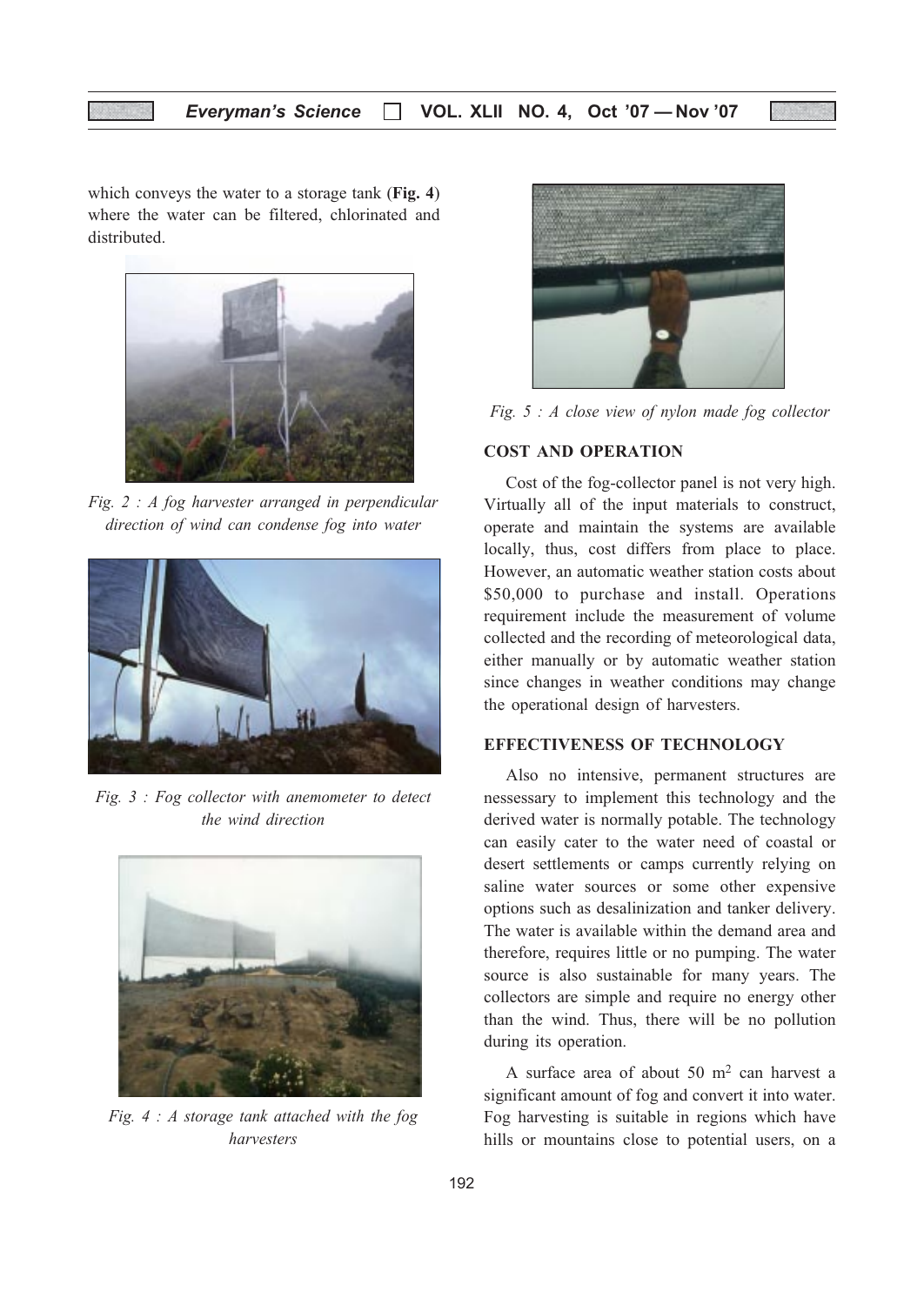coastline with an old current offshore. The quantity of derived water is a function of scale of project and fog unavailable. There is a chance of contamination of dust, microbes and other pollutants present in atmosphere. In Namibia, the resulting water is slightly salty as a result of the inclusion of some marine aerosols and contains some dust. Due to highly stable atmosphere, the pollutants released locally, cannot be transported to other place by wind easily. However, many of such pollutants can be removed using a simple sand-filter. Their complete removal needs more sophisticated technical tools which further increase the cost of the project.

#### **CONCLUSION**

All countries need to join their scientific and financial resources to help fight the world water crises before it encompasses the entire world. It is hard to imagine that water, something so basic, so simple and so necessary is at risk of elimination.

Thus, there is an urgent need to study the benefits and drawbacks seriously in Indian context before installation of fog-collectors. Due to sufficient foggy days and other atmospheric conditions, this technique will certainly be suited to us.

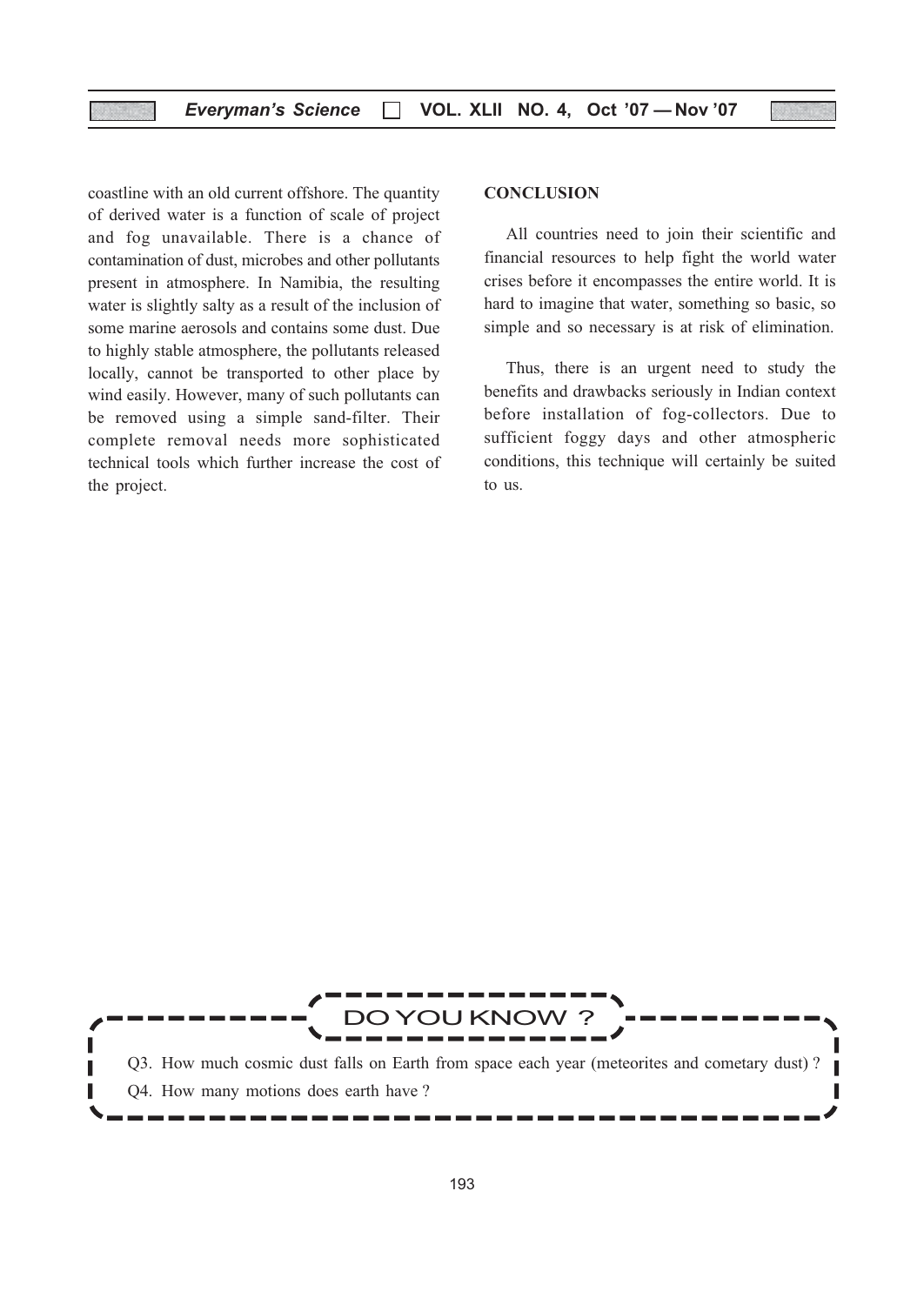### LIGNOCELLULOSE BIOTECHNOLOGY : HARNESSING RENEWABLE PLANT MATERIALS FOR ENERGY AND CHEMICALS

Naveen Kango\*

Rapid depletion of finite fossile fuel resources and ever increasing energy demands have initiated search for novel alternatives. Lignocellulose is a cheap, abundant and rapidly renewable resource that awaits wise and judicious utilization for generation of energy, chemicals and other useful commodities. The development of a cost-effective bioprocess for utilization of lignocellulosic biomass will be a dependable step towards sustainability and a significent solution for energy crisis.

### INTRODUCTION

A part from food and feed, plants have<br>contributed to paper industry, adhesives, boards, additives and drugs. Recent advents in research indicate that lignocellulose biotechnology is about to open novel vistas in producing biofuel, chemicals and other bio-based products for a sustainable future<sup>1,2</sup>. While energy demand is growing rapidly, non-renewable fossil fuel reserves are limited. The global crude oil production is predicted to decline sharply in the coming years. It is a certainty that fuel crisis is going to be a major problem in rapidly developing India and rest of the world. Realising this, several nations have initiated exploring alternatives based on lignocellulosic biomass (biofuel, biodiesel). The idea is to replace or supplement fossil fuels with these nonconventional fuels derived from rapidly renewable plant produce. Moreover, use of biofuel is also indicated to be a clean-green solution for the problem of heaving anthropogenic gas emissions due to use of fossil fuels. Low value lignocelluloses are looked upon as substrate of choice that awaits judicious utilization. Complex and diverse lignocelluloses can also be used as a good source of chemicals and starting materials for bioprocess to produce industrial enzymes. India being a giant agricultural economy produces enormous amounts of lignocellulosic low-value biomass. At present this biomass is burnt or disposed off indiscriminately causing environmental problems. The bottleneck of this endeavour is cost effectiveness owing to large share of cost incurred towards the process of lignocellulose hydrolysis and its bioconversion. The present article discusses application of lignocellulose biotechnology for production of assorted range of products including biofuel, chemicals, enzymes, food and feed additives, etc.

### LIGNOCELLULOSES

Lignocellulose, consisting of lignin, cellulose and hemicelluloses, makes major structural component of woody and non-woody plants. It is complex, diverse and rapidly renewable. Its chemical composition and aptness for enzymic hydrolyis make it a substrate of immense biotechnological importance. Large amounts of lignocellulosic by-products of low value are

<sup>\*</sup> Department of Applied Microbiology and Biotechnology Dr. Hari Singh Gour Vishwavidyalaya, Sagar (MP) 470003 E-mail : navinkango13@rediffmail.com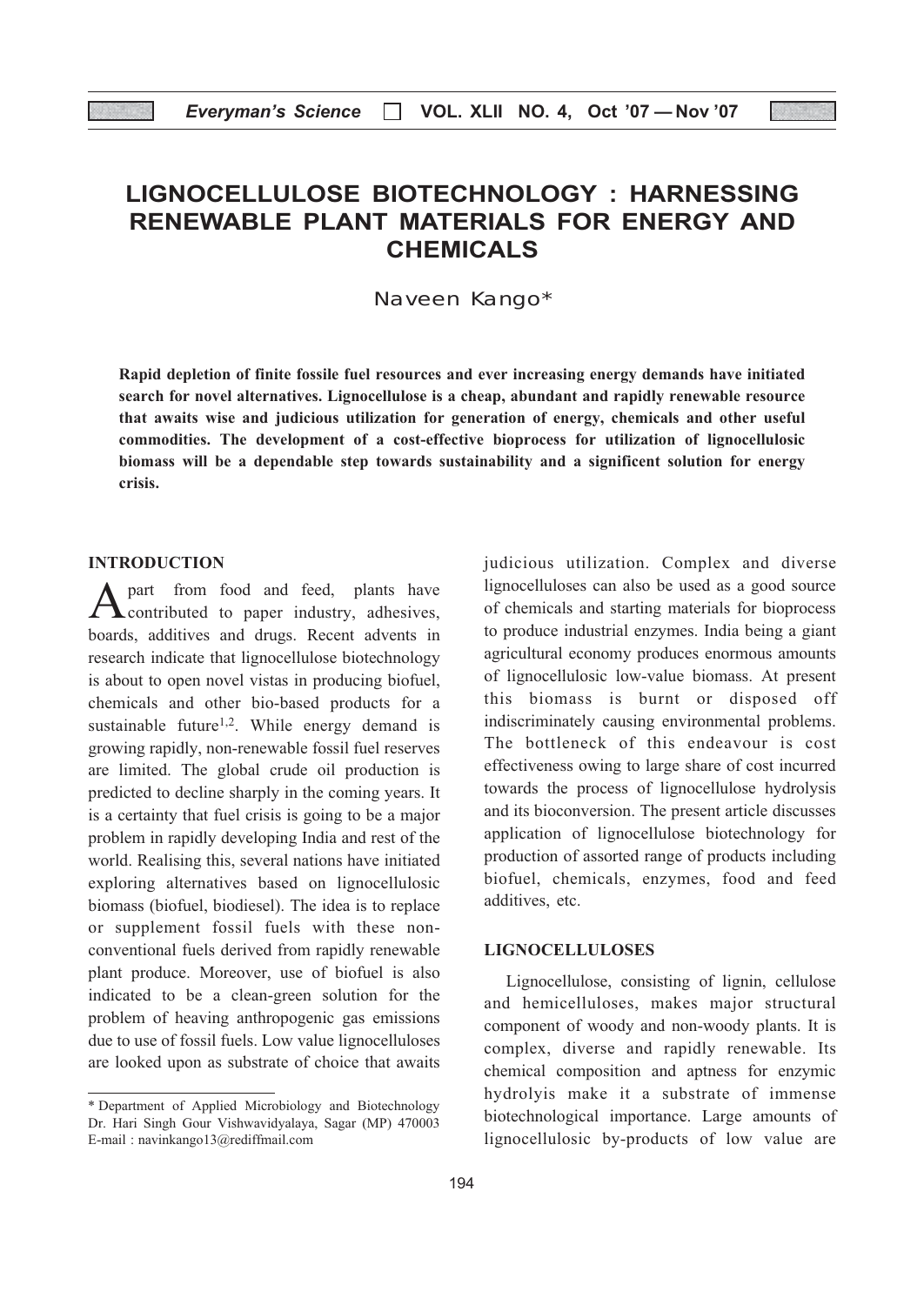generated through agriculture, forestry, timber and other agro-industries. However, in the absence of any suitable technology for its judicious utilization, it is being disposed off or burnt indiscriminately. This leads to environmental pollution and problems of solid waste disposal. An effective technology for generation of value added products from lignocelluloses augments benefits of waste disposal as well. Lignocelluloses are potential candidate for generation of several value added products including biofuel (ethanol, biodiesel), substrates for fermentation for production of SCP, enzyme, chemicals, food and fodder, etc. More importantly, crude lignocelluloses viz. corn cobs, wheat bran, wood shavings, etc. have proven to be an excellent substrate for solid state fermentation. Lignocellulosic biomass includes all kinds of materials that emerge out of forestry and agricultural practices eg. thrashing, harvesting, timber and plywood industries alongwith aquatic and marine plants and municipal wastes.

### **SACCHARIFICATION**

Saccharification of lignocellulosic biomass such as agricultural residues, woody biomass, hemicelluosic waste from municipal and industrial sources, provides a competent method of yielding sugar syrups. Sugars can be further utilized for supplementation of animal or human diets or can be used in fermentation industries for microbial growth. This involves mild physical pretreatments and application of several glycosidases, cellulases and xylanases being the important ones. Microorganisms elaborating consortia of such microbial enzymes are of utmost importance here whereas enzymes with flexible specificities serve better for total saccharification of biomass<sup>3</sup>.

### **BIOFUEL**

Ethanol which is generated for the specific purpose of use in automobiles as an octane enhancer or petrol supplement is referred as biofuel. Efforts are being made to develop a cost-effective technology for generation of biofuel ethanol from lignocelluloses. In several countries, including USA and Brazil, biofuel ethanol has been used for blending and oxygenation of conventional fuels (Gasohol).

The biomass used for generation of biofuel ethanol includes mainly maize with small inputs from sorghum and other crops. To make the production cost-effective and economically viable, an integrated approach of pretreatment, bioprocess engineering and recovery method is needed<sup>4</sup>. Lignocellulose being a complex material, the current thrust is on development of an efficient hydrolysis and conversion technologies. The process involves mild pretreatment, enzymic hydrolysis and fermentation. Bioethanol production from wood through acid hydrolysis needs detoxification of the hydrolyasate for achieving good yield. Recently workers have emphasized on manipulation and change in feedstock for higher fermentation yield. It has been observed that there are genetic elements that can be targeted and manipulated to evolve crop plants with more suitable lignocellulose for biofuel generation. The current trend includes optimization of feedstock alongwith development of high-efficiency microbial conversion bioprocesses. With the hydrolysis of lignocellulosic components, some inhibitors and undesirable lignin are also liberated. These affect the bioprocess adversely and can bring it to a halt. Solution lies either in selective removal of inhibitors or use of robust enzymes/microorganisms that are resistant. Researchers are also exploring downregulation of lignin biosynthesis in plants. Production and use of Bio-diesel (methyl esters of plant fatty acids) from plants such as soybeans, Jatropha (commonly known as Ratanjot) has taken some strides but is limited by the current overall economics.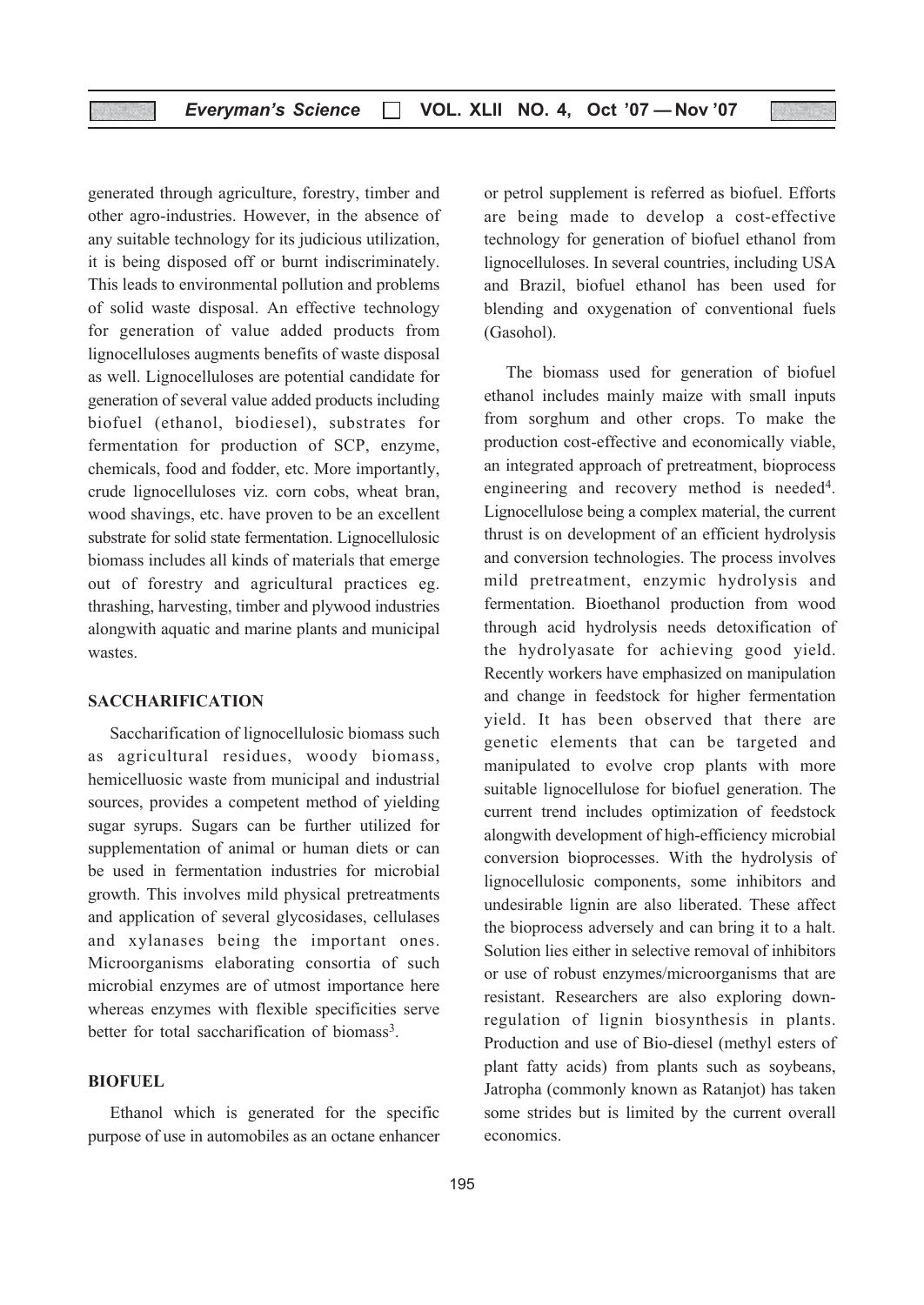### CHEMICALS AND OTHERS VALUE ADDED PRODUCTS

Soon rapidly renewable resources such as biomass will be sought after by the chemical industry. In the perspective of white biotechnology, this will be junction point of agriculture and the chemical industry. Bioconversion of lignocelluloses can contribute enormously to the production of organic chemicals in an eco-friendly manner. The components of biomass can be hydrolysed to produce base-chemicals and aromatic compounds or the hydrolysate can be fermented using suitable microorganisms to produce value-added commodities such as methane, antibiotics, sweeteners (Xylitol), furfural, lactic acid and benzene. Vanillin, a flavoring agent (Vanilla) in food and pharmaceuticals can be derived from lignin containing liqours of other industries. A recent approach of linking up biotechnological and chemical processes for lignocellulosic conversion is setting up of Bio-refineries which combine the necessary technologies between chemical hydrolysis, bioprocessing of biological raw materials, industrial intermediates and final products<sup>5</sup>.

### **FERMENTATION**

Literature indicates that much interest is being taken in identifying cheap alternative substrates for their use as an alternative to costly chemicals in fermentation processes. The idea is to make process cost-effective by reducing the cost input of media ingredients. Reports suggest successful use of sugarcane bagasse, corn cobs, wheat bran, wood shavings, molasses, etc. in microbial fermentations<sup>6</sup>. Basically, all these are low-value lignocelluloses of plant origin and byproducts of different industries. For any particular bioprocess, the choice of substrate primarily depends upon its chemical composition eg. a substrate rich in xylan will be useful for xylanase production, while it should not have much of other reducing sugars which can repress xylanase synthesis. In nature, a number of microorganisms colonize and grow on decaying lignocellulosic matter. These microbes have inherent ability to decompose one ore more lignocellulosic components (lignin, cellulose and hemicelluloses) and utilize it for their nutrition. In most cases these organisms elaborate enzymes that degrade lignocellulosic components into simpler, utilizable units. The ability of these microbes can be utilized in vitro for achieving specific objectives such as cellulose hydrolysis to produce glucose. The hydrolysate rich in fermentable sugars is further used as a substrate for other bioprocess e.g.

Table 1 : Components of lignocellulosic biomass and hydrolyzing enzymes

| Component             | <b>Hydrolyzing enzymes</b> | <b>Utilizable</b> |  |  |
|-----------------------|----------------------------|-------------------|--|--|
|                       |                            | products          |  |  |
| Lignin                | Ligninase                  | Benzene and       |  |  |
|                       | Lignin peroxidase          | phenolic          |  |  |
|                       | (EC 1.11.1.14)             | compounds         |  |  |
|                       | Manganese peroxidase       |                   |  |  |
|                       | (EC 1.11.1.13.)            |                   |  |  |
|                       | Laccase (EC 1.10.3.2)      |                   |  |  |
| <b>Cellulose</b>      | Cellulases (EC 3.2.1.4)    | Glucose           |  |  |
|                       | Cellobiase (EC.3.2.1.21)   |                   |  |  |
| <b>Hemicelluloses</b> |                            |                   |  |  |
| Xylan                 | Xylanase (EC 3.2.8.1)      |                   |  |  |
|                       | $\beta$ -xylosidases       |                   |  |  |
|                       | (EC 3.2.1.37)              | Xylose            |  |  |
| <b>Mannan</b>         | B-mannanase                |                   |  |  |
|                       | (EC 3.2. 1.78)             | Mannose           |  |  |
| Arbinan               | Arbinase (EC 3.2. 1.99)    | Arabinose         |  |  |

ethanolic fermentation. Efforts are being made to develop bioprocesses to produce existing products more cost-effectively by selection of suitable raw materials and robust microorganism, lower investment costs and operational costs. One such approach is consolidated bioprocessing (CBP) of cellulose for biofuel production involving cellulase production, cellulose hydrolysis and fermentation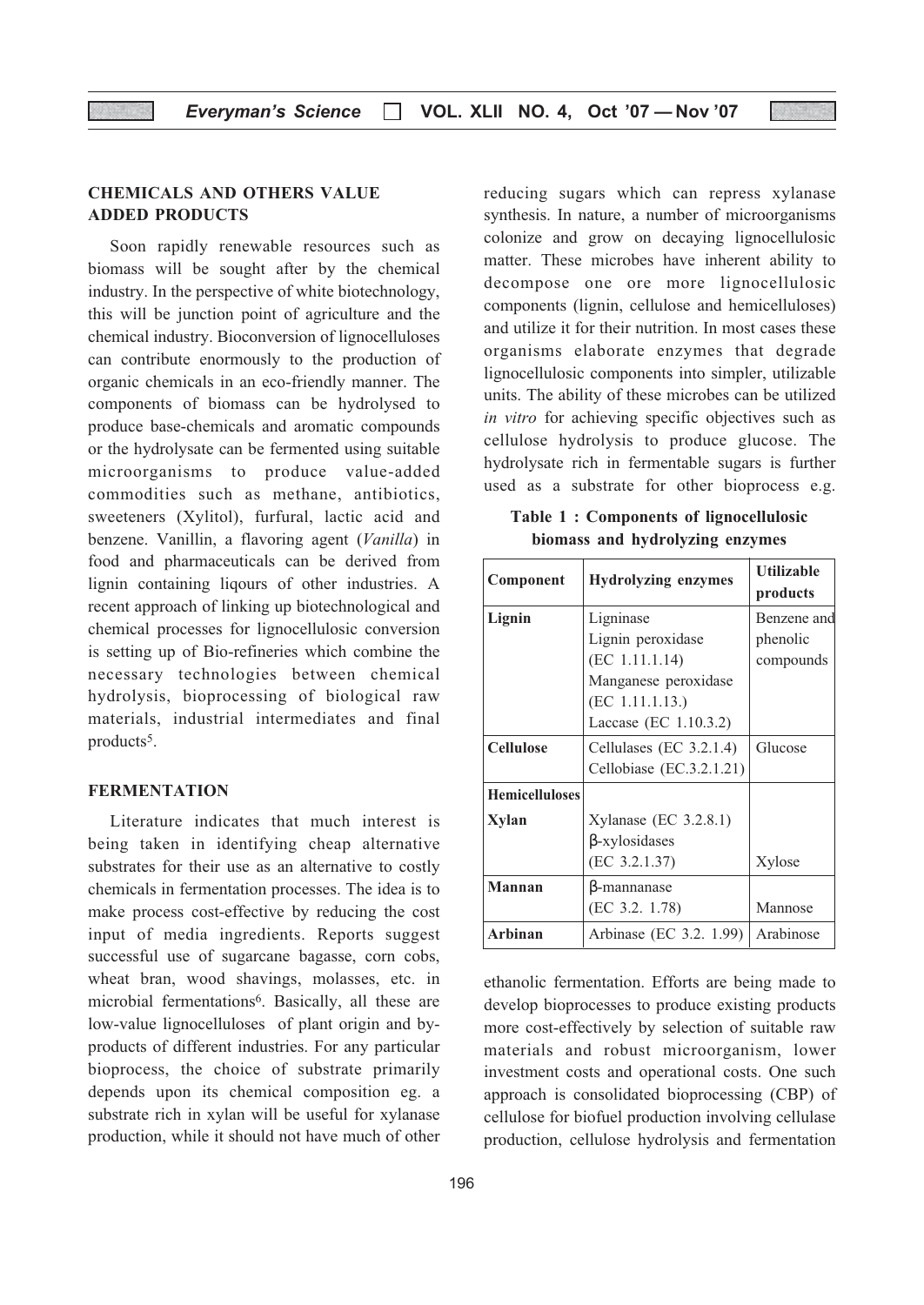in a single step. CBP needs either naturally occuring or genetically engineered<sup>7</sup> robust microorganisms with high yield and titer of enzymes<sup>8</sup>. The maximal utilization of biomass hydrolysate can be achieved by developing versatile bugs that can co-ferment<sup>9</sup> more than one sugar alongwith glucose eg. xylose, mannose.

### **CONCLUSION**

The ever increasing energy crisis has triggered major efforts in exploring non-conventional



Fig.1. Utilization of lignocellulosic biomass to yield value added products by fermentation.

renewable resources. Once believed to be almost a waste, the lignocellulosic biomass, now is looked upon as a rapidly renewable source of energy. The technology of bioconversion is still tracking down feasibility since the costs of enzymes and infrastructural setup are large. However, the issue of bioconversion should be pursued with a notion in mind that the fossil reserves are rapidly depleting and some time later it won't be a matter of cost but a compulsive Alternative Fuel.

### **REFERENCES**

- 1. R. L. Howard, E. Abotsi, E. L. Jansen van Rensburg and S. Howard, Afr. J. Biotechnol. 2, 602-619, 2003.
- 2. S. Malherbe and T. E. Cloete, Environ, Sci. Biotechnol. 1, 105-114, 2003.
- 3. M. Zamocky, R. Ludwig, C. Peterbauer, B. M. Hallberg, C. Divne, P. Nicholls, D. Haltrich, Curr Protein Pept Sci. 7, 255-280, 2006.
- 4. B. C. Saha and M. A. Cotta, Biotechnol. Prog. 22, 449-453, 2006.
- 5. B. Kamm and M. Kamm, Appl. Microbiol. Biotechnol. 64, 137-145, 2004.
- 6. N. Kango, S. C. Agrawal and P. C. Jain, World J. Microbiol & Biotechnol. 19, 691-694, 2003.
- 7. L. R. Lynd, W. H. van Zyl, J. E. McBride, M. Laser, Curr. Opin. Biotechnol. 16, 577-583, 2005.
- 8. A. Mohagheghi, N. Dowe, D. Schell, Y. C. Chou, C. Eddy and M. Zhang, Biotechnol. Lett, 26, 321-325, 2004.
- 9. M. Sedlak and N. W. Ho. Appl. Biochem. Biotechnol. 13-116, 403-416, 2004.

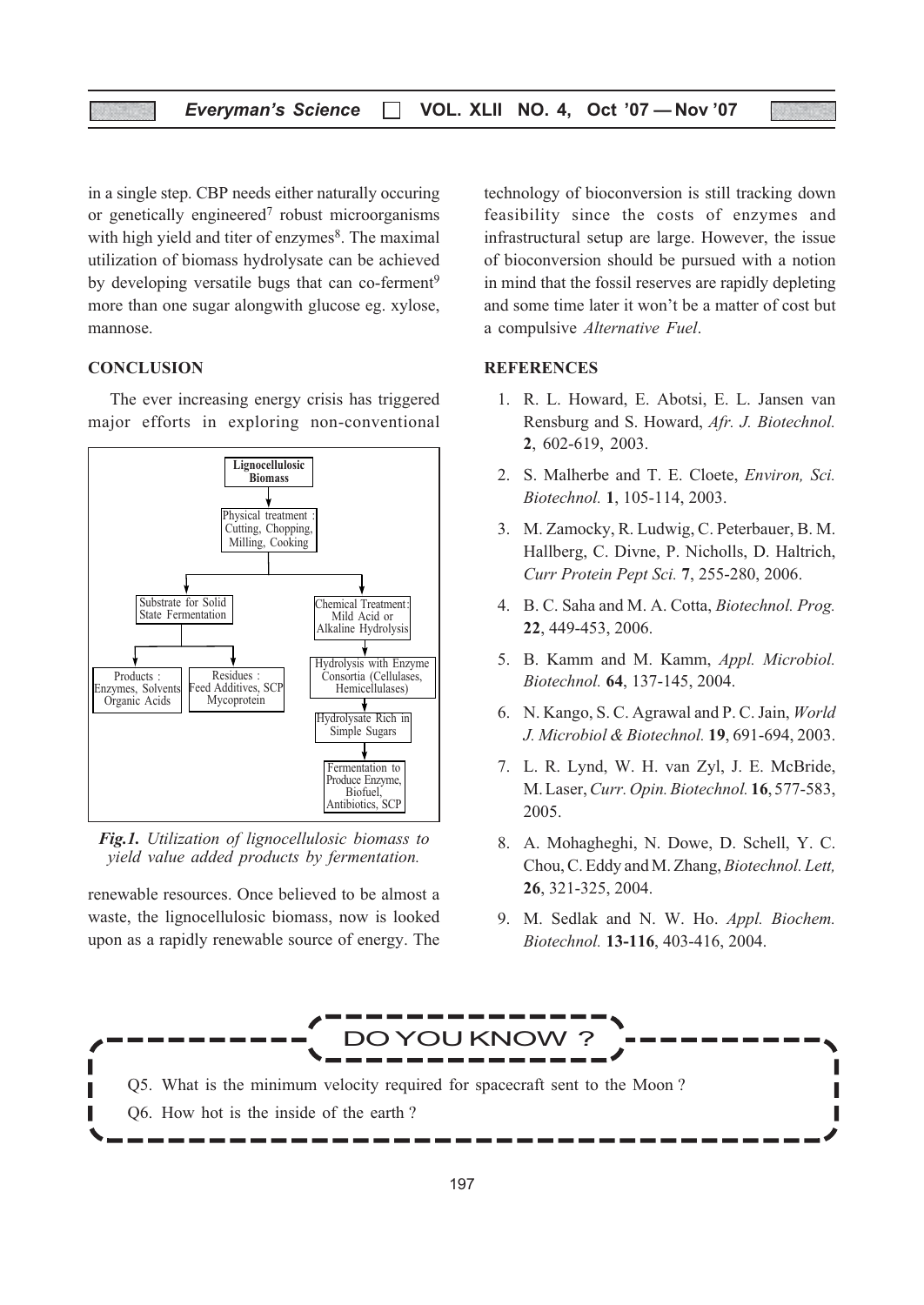### TOTAL INDOOR REARING OF THE TASAR SILKWORM

G. Shamitha\*

Tasar culture is a forest-based industry best suited to the economy and social structure of developing countries like India. Most significant features are minimum investment required, high employment and high export potential. Antheraea mylitta Drury (Andhra local ecorace), besides its superior commercial qualities is on the verge of extinction due to certain natural inadequacies. Domestication of tasar silkworm, which is totally wild in nature is the major area identified to conserve, stabilize and rejuvenate the ecorace. Based on the present study, it is concluded that this ecorace, though well adapted in the forest ecosystem, is not averse to total indoor rearing. Most of the parameters tested were found to be superior in the outdoor reared worms. However, the findings show a reduction in larval mortality during all the three crop seasons, better ERR and Denier in the indoor rearing, and biochemical results on par with the outdoor rearing. This paves the way for a common breeding programme and hybridization to evolve a more compatible and commercially viable race.

### INTRODUCTION

 $\sum$  ilk is the natural fibre that spells splendour,  $\bigcup$  lustre and elegance and it has been an inseparable part of Indian culture and tradition, over thousands of years. Through the ages, Indian silks have been known for their lustrous sheen, translucent finishes, intricate weaves and rich colours. In India, export of raw silk was reported dating back to 58 B. C. India, being the natural abode of mulberry and four kinds of non-mulberry silks (Tropical tasar, Oak tasar, Eri and Muga) exports silk goods to over 80 countries. There is an urgent need to tap the potential of unexplored area of 'tasar culture' which brings about an economic upliftment of rural populace, especially among the tribals in the years to come.

The word "Tasar" was derived from Sanskrit literature, and tasar silk was mentioned in 1590 B. C. There are various genii of family Saturnidae, to which tasar silkworm belongs, like, Antheraea hubner (Oriental region), Antheraea pernyi (China, Japan and U. S. S. R.), Antheraea yamamai (Japan), Antheraea proylei (Indian temperate tasar variety) and Antheraea mylitta Drury (Indian tropical tasar variety).

The present work is an effort towards the improvement of rearing practices of the tasar silkworm, Antheraea mylitta Druary, which is the most interesting wild sericigenous insect giving good and lustrous silk filament. This silkworm primarily feeds on Terminalia arjuna, the wonder arjun tree of India. This tree is the backbone of Tasar industry and is also used as fodder, in medicine, leather, firewood, paper, soap, locomotive, timber industries and in oil drilling.

<sup>\*</sup> University Arts and Science College, Warangal-506001, Andhra Pradesh, E-mail : Shamitha\_gang@yahoo.com.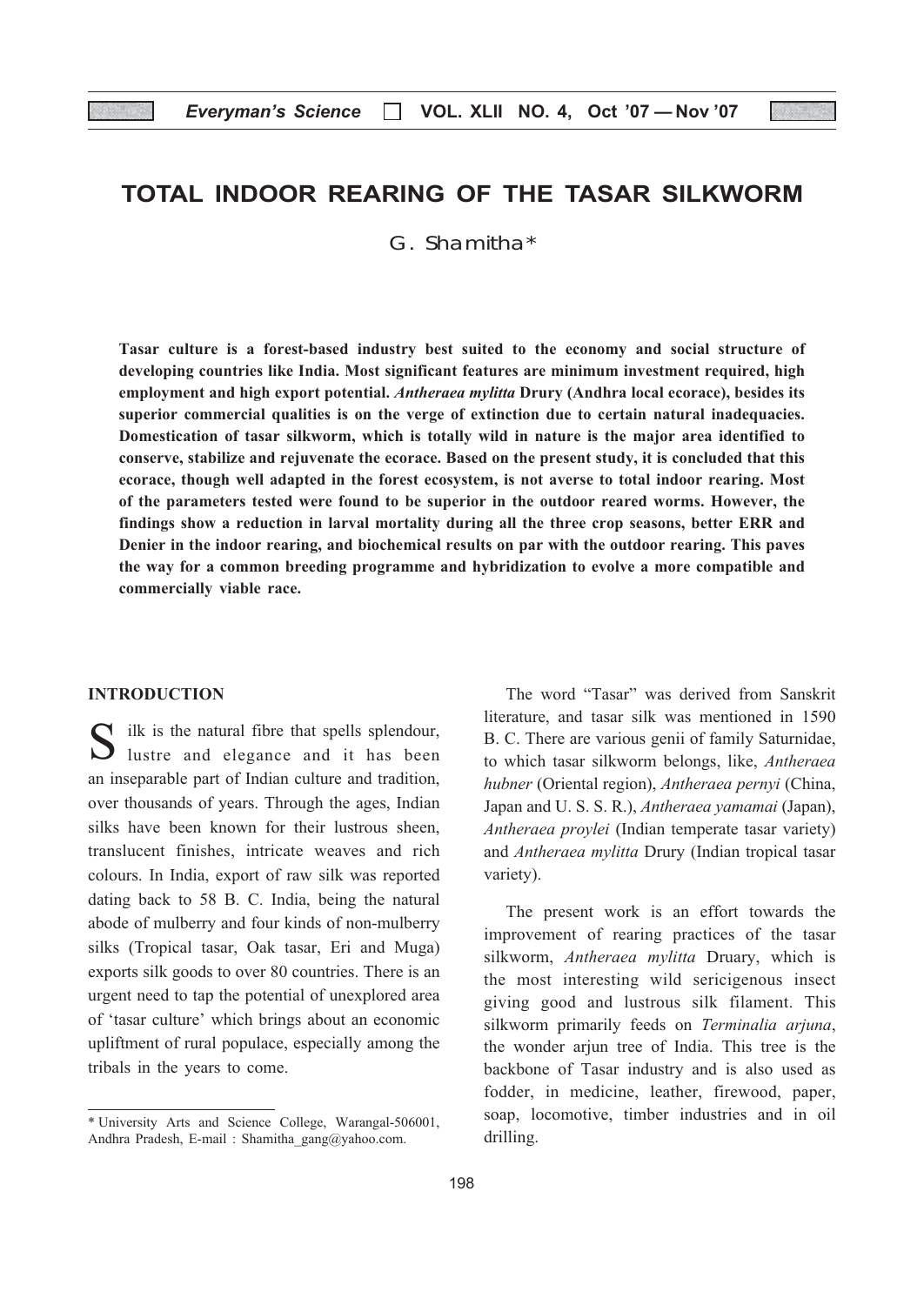### Everyman's Science □ VOL. XLII NO. 4, Oct '07 - Nov '07

Andhra local ecorace of A. mylitta, a race confined to the state of Andhra Pradesh since the time immemorial, is well known for its superior quality<sup>1</sup> of silk, hard and compact cocoons, high reelability (69%), high shell ratio (16.8) and low Denier (7%). Now it is on the verge of extinction due to certain weaknesses like irregular hatching of the eggs, moth emergence, weak voltinism and climatic hazards<sup>2</sup>. The development of this ecorace could not keep pace resulting in low productivity and thorough negligence. There is an urgent need for the protection and conservation of this race.

There is a dearth of appropriate technologies especially in post cocoon sector and marketing facilities. In the post cocoon stage, this race suffers certain drawbacks like lack of uniformity in cocoon structure, silk deposition and cocoon boiling due to their hardness and these account for 50% silk loss in spinning.

The low yield of Andhra local (575 gms/1000 cocoons) has given way for the introduction of exotic races like Sukinda of Bihar and Orissa and Raily of Madhya Pradesh which yields 900-1400 gms/1000 cocoons, which is responsible for the decline of the Andhra local ecorace.

The problems and constraints of tasar silk industry require special attention, since tasar is quite different. Rearing being outdoors, there is a certain extent of crop loss due to prarasites, virus, pests, predators and vagaries of nature affecting the yield of cocoons. Other factors include long larval duration, irregular hatching and limitations in reelability percent, marketing of tasar cocoons, yearn and fabrics which are unorganized sectors in tasar<sup>3</sup>.

In order to stabilize tasar silk production, tasar silkworm rearing methods need considerable improvement. As outdoor rearing of wild silkworm predisposes the larvae to the vagaries of climate and vulnerability to pests and predators, a

surer way of preventing silkworm crop loss is to conduct indoor rearing of the wild silkworm. Hence several attempts have been made in this direction in the line of Bombyx mori, mulberry silkworm, a multivoltine and indoor reared worm, which was also a wild variety some centuries back.

#### EARLIER EFFORTS OF INDOOR REARING

Earlier, several attempts were made to conduct indoor rearing of tasar silkworm. National Institution of Sericultural and Entomologial Sciences, Japan<sup>4</sup> have developed some artificial diet for tropical tasar silkworm containing Asan leaf powder, the principal food plant, and has achieved success to some extent.

The young age worms or 'Chawki worms' suffer extensive damage due to predators as cited above. 'Chawki worm rearing' was adopted in order to prevent early stage larval loss, which has resulted in 20% increase in Effective Rate of Rearing5.

Several attempts are made for biological control of tasar silkworm predators<sup>6</sup>. Efforts are also made to prevent high pupal mortality<sup>7</sup> by preserving the cocoons at 10-12°C over a period of three months which reduced erratic emergence and pupal mortality.

In the present investigation, an attempt has been made for total indoor rearing of A. mylitta. D (Andhra local ecorace) in which rearing of silkworms has been undertaken from brushing stage to the cocooning stage in the controlled conditions for the three crops, i.e., June to December in the laboratory of Sericulture Unit, Kakatiya University, Warangal, A. P. Simultaneously, outdoor rearing was also done in the field of T. arjuna plantation attached to the lab.

A detailed comparative account was made on the performance of both indoor and outdoor rearings on the physical, physiological and post-cocoon parameters of larva, pupa, cocoon and moth.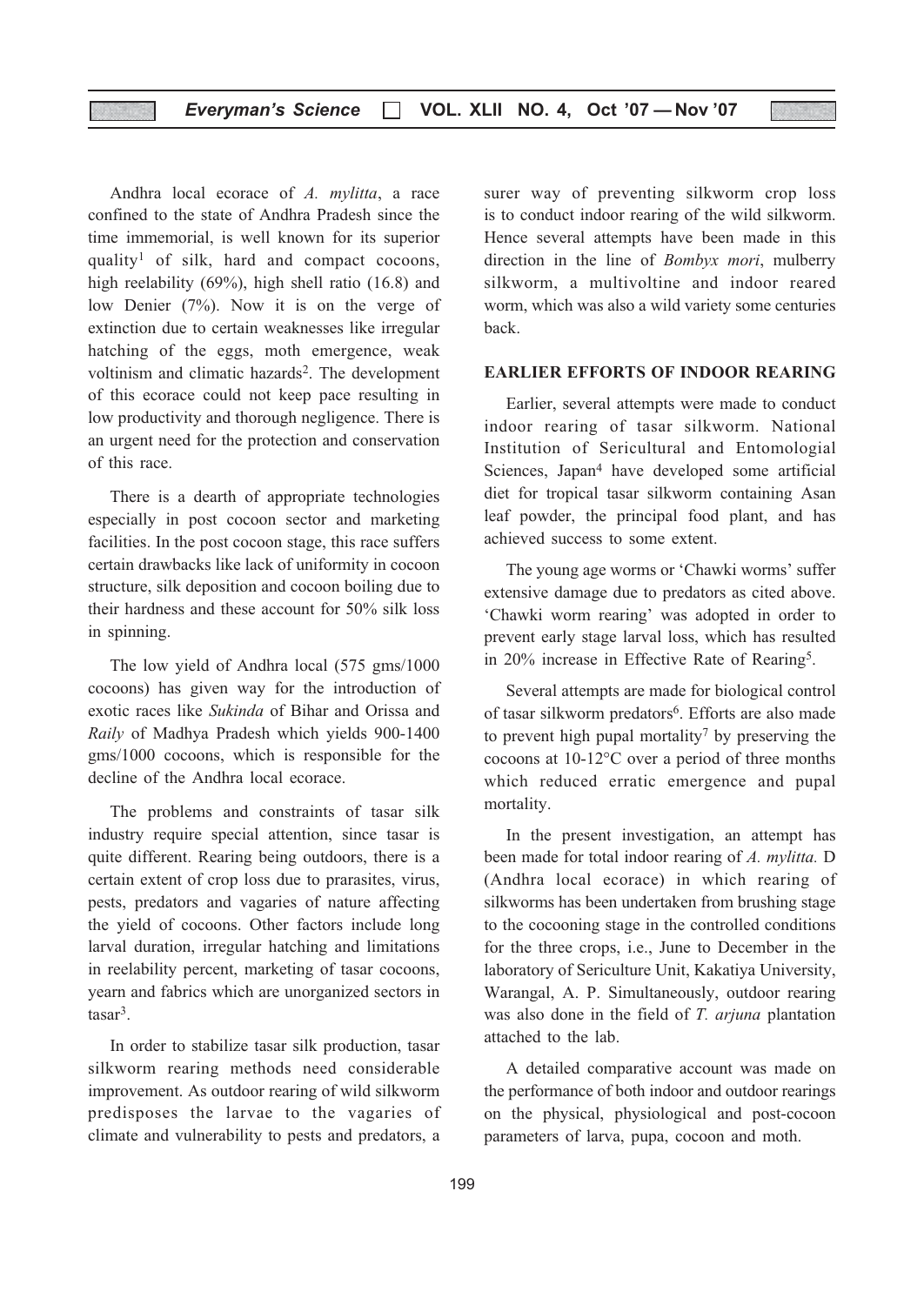### METHODOLOGY

The new method of indoor rearing evolved here does not involve any sophisticated machines nor power and can be practiced without much investment. In this attempt, a simpler way of feeding has been adopted. The rearing equipment is very simple and is easily available for the farmers who are the first benefactors of this experiment (Fig. 1).



Fig.1. Total Indoor Rearing Set-up.

The rearing set has four to five conical flasks or wide mouthed bottles (rather, any water containers which can ensure constant water supply to the branches) kept in a plastic tray (gunny cloth or paper can also be used) as faecal pellets fall constantly during rearing.

A thermocol or a hard-bound sheet having openings of same number as that of flasks used is kept in such a way, that the necks of all bottles exactly fit into them. A paper or paraffin sheet is covered on the thermocol sheet in the same way.

This is used to collect the faecal pellets and to maintain cleanliness and healthy atmosphere in the rearing set-up.

The set of water flasks, thermocol sheet on a tray is kept on a table for convenience and easy handling. The rearing room conditions include proper ventilation, room temperature of 25-30°C and relative humidity of 60-70%.

As young larvae prefer tender and juicy leaves, new branches of the pruned plants of equal size are cut and kept in the water containing conical flasks, the late age worms prefer branches with mature leaves.

### PRECAUTIONS

Ant wells, filled with water, are used under the four legs of the rearing table to prevent the crawling of ants. Bleaching powder or a cloth dipped in kerosene are used as disinfectants and kept around the rearing set up and near the legs of the table to prevent entry of any other insects.

Everyday during rearing, the branches are replaced with fresh ones, the paraffin paper is cleared off the faecal pellets (bed cleaning), the dead and diseased worms are buried far away from the rearing room. This process is repeated till cocoon harvesting. Care should be taken not to disturb the worms during moulting.

### RESULTS AND DISCUSSION

From the results (Table 1) it is clear that mortality is less in indoor rearing method than that of outdoor rearing by 7.2, 15.6 and 22.8 percent in

Table–1 : Mortality of ourdoor and indoor reared Tasar silkworm Antherea mylitta. D. (Andhra local) for 250 larvae in each crop :

| <b>M</b> nstarl | First   |    | Second                  |    |    |    | Third<br>Fourth                               |    | Fifth |        | Total        |    | Percent of                          |      | Percent    |
|-----------------|---------|----|-------------------------|----|----|----|-----------------------------------------------|----|-------|--------|--------------|----|-------------------------------------|------|------------|
| Crop            |         |    |                         |    |    |    |                                               |    |       |        |              |    | Mortality                           |      | Difference |
|                 | Outdoor |    | Indoorl Outdoorl Indoor |    |    |    | Outdoor   Indoor   Outdoor   Indoor   Outdoor |    |       | Indoor |              |    | Outdoor   Indoor   Outdoor   Indoor |      |            |
|                 | 23      | 21 | 15                      | 3  | 30 | 29 | 23                                            | 20 |       | 10     | 108          | 90 | 43.2                                | 36   | $-7.2$     |
| П               | 22      | 14 | 22                      | 10 | 24 | 16 | 25                                            | ٠5 | 16    | 15     | 109          | 70 | 43.6                                | 28   | $-15.6$    |
| Ш               | 24      | 15 | 29                      | 13 | 18 | 8  | 18                                            | 6  | 15    | 12     | $11^{\circ}$ | 54 | 44.4                                | 21.6 | $-22.8$    |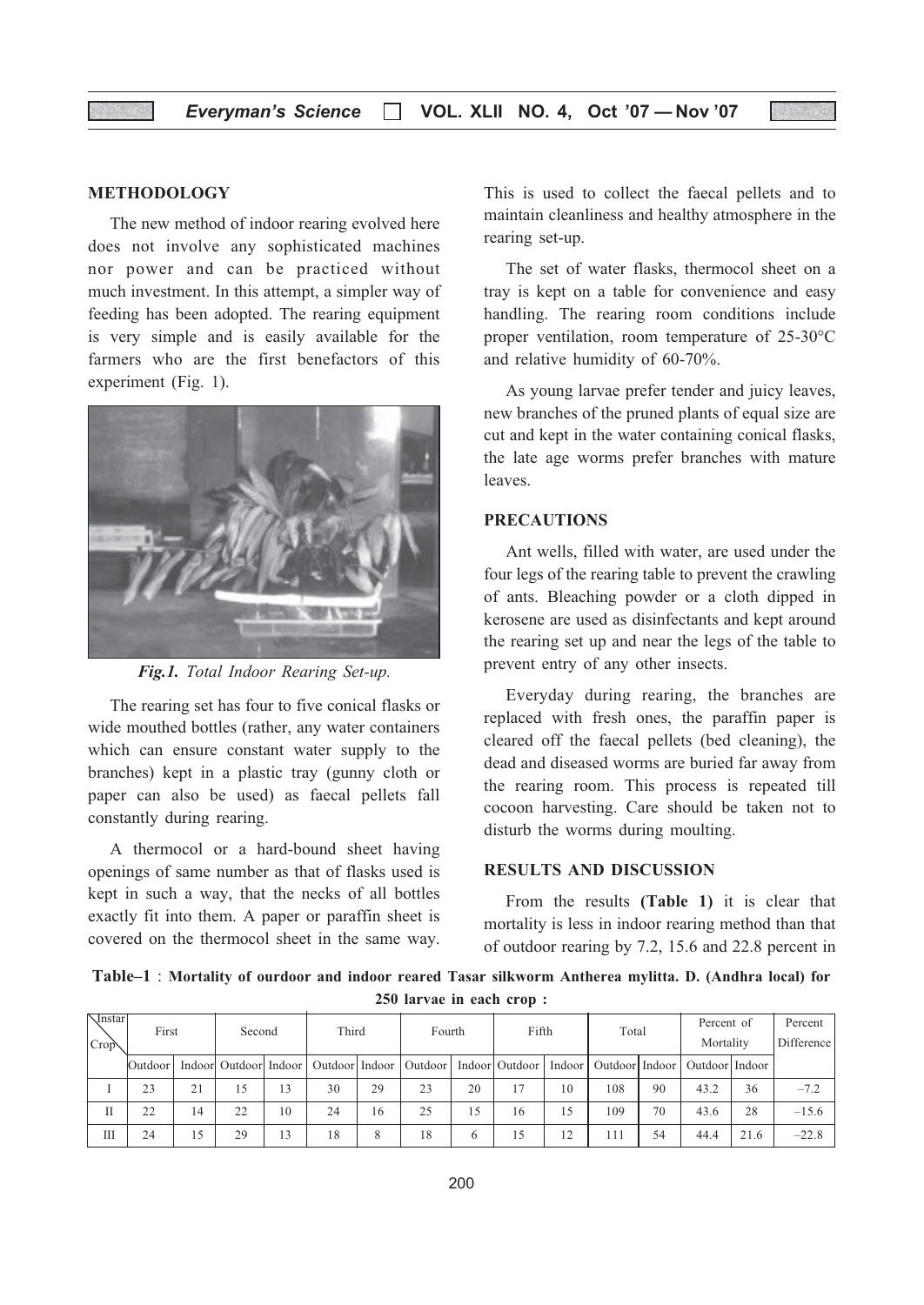the three crops respectively. The Table 2 depicts the number of worms that are dead due to diseases etc. A similar observation showing significant loss of worms in the indoor rearing due to diseases other than pebrine was reported on different species of A. mylitta.<sup>8,9</sup>

From the earlier methods adopted for indoor rearing in polythene bags, trays and earthen pots, ERR (Effective Rate of Rearing) was found to be 40%, 10% and 30% respectively<sup>10</sup>. The Chawki worm rearing has reported 11.64% increase in the ERR.

|      |     | Mortality | Pebrine                  |   | Viral                                                                                                                                                                |    | <b>Bacterial</b> |    | Pests |   | Rainfall |                          | $\%$ loss due to $\%$ loss due to<br>pests |                          | rainfall. |        | $\%$ loss due to | diseases |
|------|-----|-----------|--------------------------|---|----------------------------------------------------------------------------------------------------------------------------------------------------------------------|----|------------------|----|-------|---|----------|--------------------------|--------------------------------------------|--------------------------|-----------|--------|------------------|----------|
| Crop |     |           |                          |   | Outdoor Indoor Outdoor Indoor Outdoor Indoor Outdoor Indoor Outdoor Indoor Outdoor Indoor Outdoor Indoor Outdoor Indoor Outdoor Indoor Outdoor Indoor Outdoor Indoor |    |                  |    |       |   |          |                          |                                            |                          |           |        |                  |          |
|      | 108 | 90        |                          |   | 34                                                                                                                                                                   | 42 | 31               | 45 | 41    | - |          | $\overline{\phantom{a}}$ | 16.4                                       |                          |           | -      | 26.8             | 36       |
| П    | 109 | 70        | 3                        | - | 31                                                                                                                                                                   | 36 | 30               | 30 | 36    | - |          |                          | 14.4                                       | $\overline{\phantom{a}}$ | 3.6       | . . 6  | 27.6             | 26.4     |
| III  | 111 | 54        | $\overline{\phantom{a}}$ |   | 24                                                                                                                                                                   | 21 | 25               | 19 | 50    | - |          |                          | 20.2                                       | $\overline{\phantom{a}}$ | 4.4       | $\sim$ | 19.6             | 16.4     |

Table–2 : Mortality of A. mylitta (Andhra local) of outdoor and indoor rearing.

Compared to these methods, in the present studies, ERR (by weight) was 54.78, 68.47 and 75.89 with total indoor rearing and 54.81, 55.77 and 58.38 in the I, II and III crops respectively. In the second and third crops, the ERR in indoor rearing has increased by 12.7% and 17.42% respectively. There was an increase in ERR (by number) in total indoor rearing by 7.2%, 15.6% and 22.8% in the three crops.

The reelability of outdoor reared cocoons in the three crops were 4.66, 5.05 and 6.19, while that in indoor rearing were 2.57, 3.36 and 4.23 respectively. There was a crop-wise increase in reelability in outdoor and indoor, while outdoor reared cocoons showed significantly more (1.6–2.0) reeliability than that of indoor reared cocoons.

The characters of outdoor and indoor cocoons such as shell ratio, shell weight, shell diameter, cocoon weight, peduncle length, etc have shown clear distinction and superiority in the outdoor ones. The difference noted between the two types of rearing was rather narrow in certain aspects such as cocoon weight, shell weight and width of the shell. There was no change in the silk fibre diameter between outdoor and indoor cocoons. However, ERR and Denier of indoor cocoons are better than the outdoor cocoons.

In the present investigation, the physical parameters like length, colour and weight of larvae, cocoon and pupa, biochemical parameters like protein, lipids, glycogen, trehalose, etc and cocoon characters<sup>11</sup> have shown a narrow range of difference.

From the present study it is clear that A. mylitta, Andhra local ecorace, is not averse to total indoor rearing and has shown encouraging results with reference to ERR Denier and mortality and very little fluctuations in the biochemical aspects.

The indoor rearing of tasar silkworm can be implemented by making a few modifications like adopting a via media by rearing upto third instar under indoor conditions as explained in the present studies (methodology) following outdoor rearing in areas exclusively isolated from other ecoraces for better results.

#### APPLICATIONS

Non-mulberry sericulture holds great economic promise for the world forestry as a supplementary activity<sup>12</sup>, helping arrest deforestation and permitting gainful utilization of natural wealth.

The development of non-mulberry products and their diversification would lead to enhanced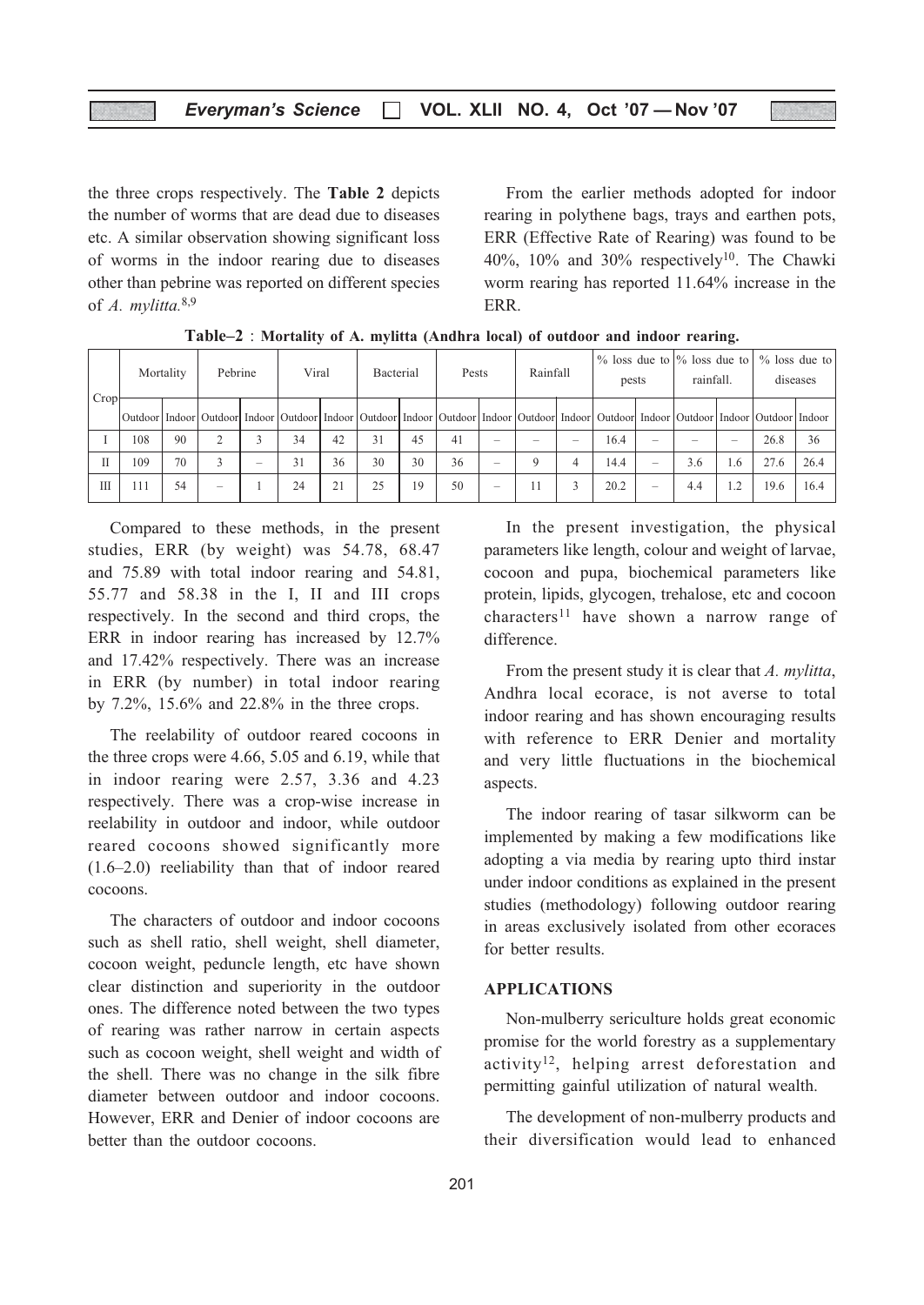### Everyman's Science  $\Box$  VOL. XLII NO. 4, Oct '07 - Nov '07

domestic and export markets. The non-mulberry sector provides gainful employment to more than 7 lakh people in tribal areas.

### **CONCLUSION**

Being wild in nature, naturally the basic efforts required are towards its domestication in the lines of Bombyx mori, the mulberry silkworm. The concept of domestication of A. mylitta, though unimaginable a decade ago, has become an acceptable phenomenon in recent years due to some concerted efforts by sericologists.

#### **REFERENCES**

- 1. K. Thangavelu, Wild Sikmoths , 92 : 99-104, 1992.
- 2. M. S. Jolly, M. M. Ahsan, and R. P. Khanna, Proc. 1st Intnl seminar on Non-mulberry silks, Oct 3-4, 1974.
- 3. R. K. Sinha, V. Kulakshetra, P. K. Mishra, K. Thangavelu, Indian Silk, 31, 1, 31-37, 1992.
- 4. H. Akai, M. Suto, K. Ashok, B. K. Nayak and B. Jaganath Rao, Wild Silkmoths, 121-127, 1991.
- 5. P. Jayaprakash, W. D. Naidu and Vijay Kumar, Proc. workshop on Tasar culture, Aug 29-30, 19-24, 1993.
- 6. R. N. Singh and K. Thangavelu, Indian silk, 2, 12, 33-36, 1991.
- 7. Ananthbandhu Chaudhuri and Ashok Kumar Sinha, Indian Silk 33, 2, 39-43, 1994.
- 8. Virendra Kumar, Griyaghey, S. S. Sinha and K. Sen Gupta, Annual Reports, CTR & TI, Ranchi, 81, 1987.
- 9. C. C. Choudhuri, O. P. Dubey, S. S. Sinha and K. Sen Gupta, Annual Reprts, CTR & TI, Ranchi, 21, 1987.
- 10. Mira Madan, Neeru Saluja and Pdma Vasudevan, Indian Silk 31, 8, 41-46, 1991.
- 11. G. Shamitha and A. Purushotham Rao, J. Nature Conservators, 12, 2, 205-209, 2000.
- 12. M. S. Jolly, S. K. Sen, M. G. Das, Document 2nd FA/IUFRO World Technical Consultation on Forest Diseases and Pests, 14, 1975.

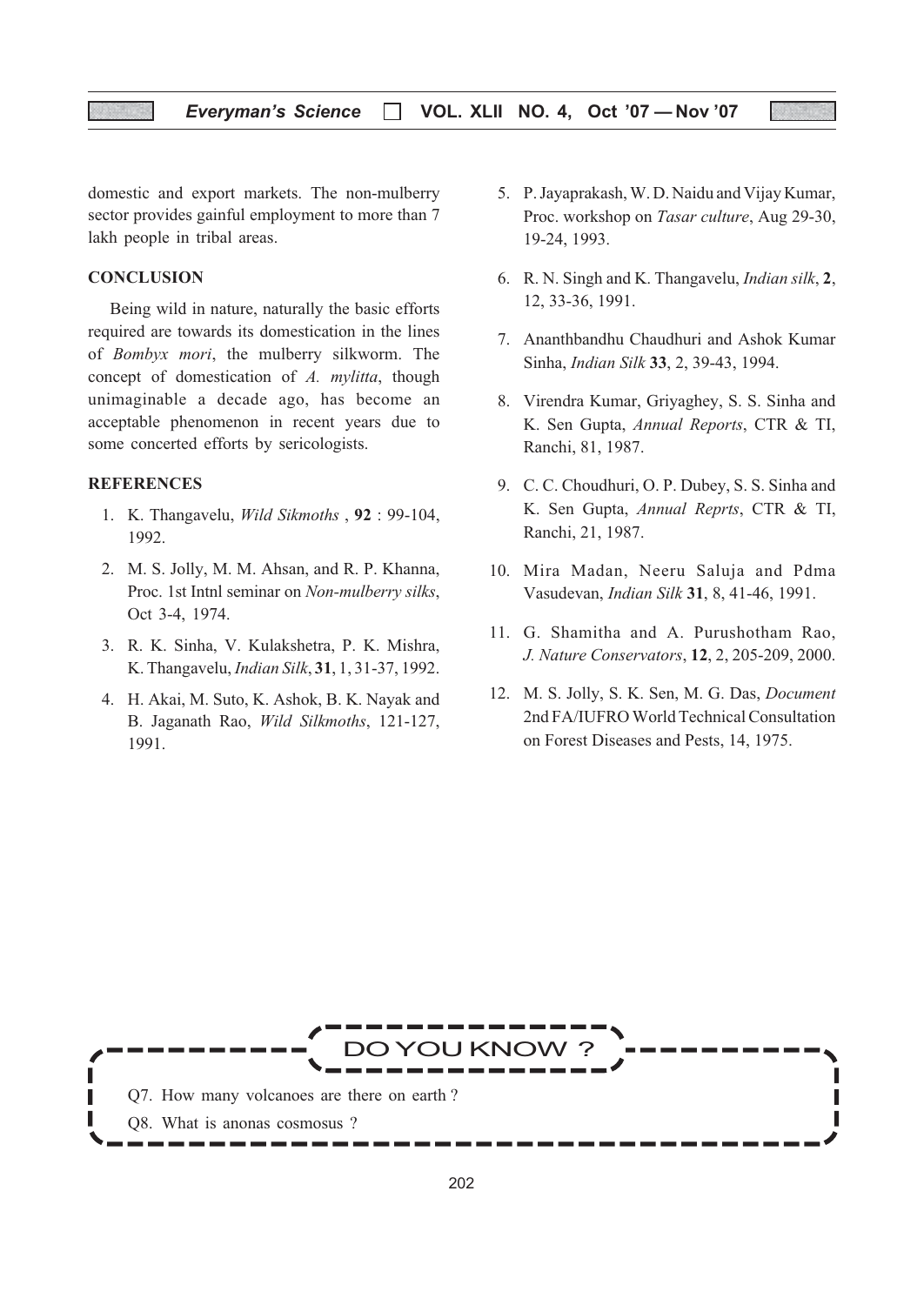### FIRE RESISTANT STEEL

B. K. Panigrahi

#### BASIC TECHNOLOGY

F ire resistant weldable quality steels have been<br>introduced for commercial usage in the construction segment. This steel exhibits minimum two-thirds of its room temperature yield strength at 600°C as specified in IS 15103 : 2002. Thus the structure will have adequate load bearing capacity even after exposure to higher temperature due to fire. In view of this, the risk against fire hazards is substantially reduced. Application of this steel reduces the overall cost of construction and maintenance of the structure by replacing the conventional cost intensive material/coating. This steel is alloyed with small amount of chromium and molybdenum. Additionally one or more microalloying elements (Nb, V. Ti) are added, if required, for specific application. This steel is also characterised by good ductility, bendability, weldability besides having adequate impact toughness.

### ALLOYING CONSIDERATIONS

Carbon—manganese mild steel structurals can be safely used only upto about 350°C, Beyond this, the drop in yield strength is faster. Addition of molybdenum and chromium increases the elevated temperature yield strength so that twothird of room temperature yield strength can be retained at 600°C (Fig. 1). Niobium, vanadium and titanium are added to obtain specified ambient temperature and elevated temperature yield strengths over a wide range of product size. It has been possible to design five varieties to fire resistant



steel for specific need by optimum combination of alloying elements (Fig. 2).



Fig. 1 : Dependence of yield strength on temperature

### EFFECT OF MICROSTRUCTURE

Basically, a polygonal ferrite-pearlite structure of moderate grain size or a bainitic/tempered martensite structure is desired for good elevated temperature yield strength. This is achieved by control of thermo-mechanical processing schedules.

Steel Product group, RDCIS, Ranchi Reproduced from 'Steel Plant Technologies—an overview' published by Research & Development Centre for Iron & Steel. Steel Authority of India Ltd. Ranchi-834002 ; with permission.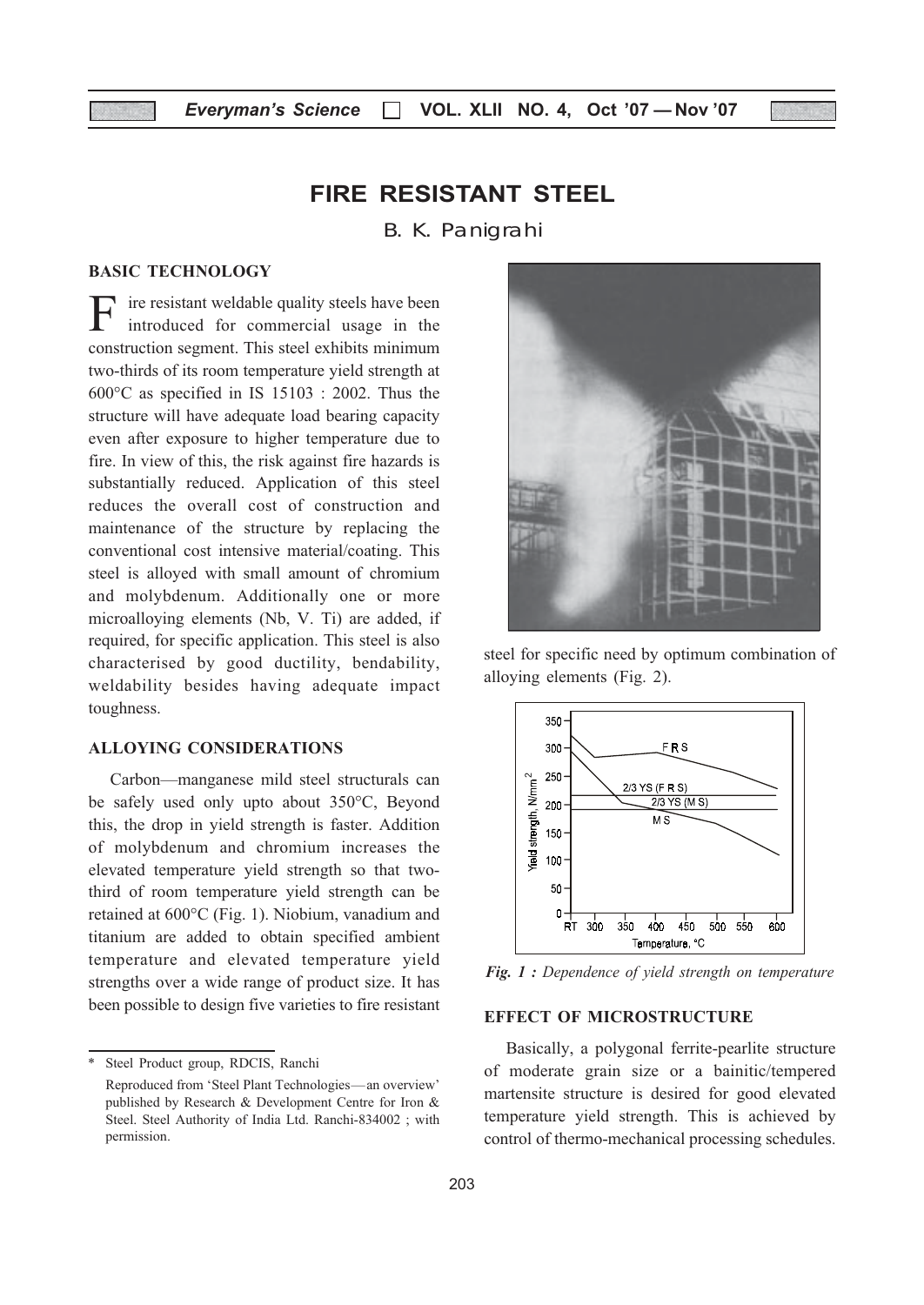### Everyman's Science  $\Box$  VOL. XLII NO. 4, Oct '07 - Nov '07

In case of structurals and plate products, lower finish rolling temperature in the unrecrystallised austenite region is avoided due to possibility of



Fig. 2 : Alloy design to obtain minimum ambient and elevated temperature strength

dislocation strengthening, since dislocation strengthened steel is liable to loose strength rapidly at higher temperatures. Fig. 3. shows the typical microstructures of fire resistant steel.



Fig. 3 : Optical microstructures of SAIL-FRS-1 beam material at room temperature and after exposure at 600°C for 3 hrs. (Magn. 200X)

### PROCESS ROUTE FOR MANUFACTURE

The process flow chart for fire resistant steel is shown in Fig. 4. This steel can be produced in open hearth furnace (OHF), basic oxygen furnace (BOF) or electric are furnace (EAF).

The liquid steel is cast as ingot, billet or slab or as bloom. The bloom/slabs/bllets are soaked in the reheating furnace and are thermo-mechanically processed to structurals (beam, angle, channel) or plates or TMT rebar of varying sizes.



Fig. 4 : Process chart for production of fire resistant steel, (a) structural and plate, (b) TMT rebar

### GRADES DEVELOPED BY SAIL

SAIL has developed five varieties of fire resistant steel :

- SAIL FRS 1 (minimum yield strength : 300 N/  $mm<sup>2</sup>$ ).
- SAIL FRS 2 (minimum yield strength : 300 N/ mm2)–V microalloyed
- SAIL FRS 3 (minimum yield strength : 350 N/  $mm<sup>2</sup>$ ) – Nb microalloyed.
- SAIL FRS 4 (minimum yield strength : 350 N/  $mm<sup>2</sup>$ ) – V + Nb microalloyed.
- TEMPHARD TMT Rebar (min. YS : 60 N/  $mm<sup>2</sup>$ )

The chemical composition and mechanical properties to these steels are shown in Table I and Table II respectively.

Fire resistant steel is also characterised by excellent fire resistance properties. Full scale fire resistance test (Fig. 5) conducted at Central Building



Fig. 5 : Time temperature relationship for fire resistant steel and mild steel

Research Institute, Roorkee showed that the time to reach critical temperature (538°C) by fire resistant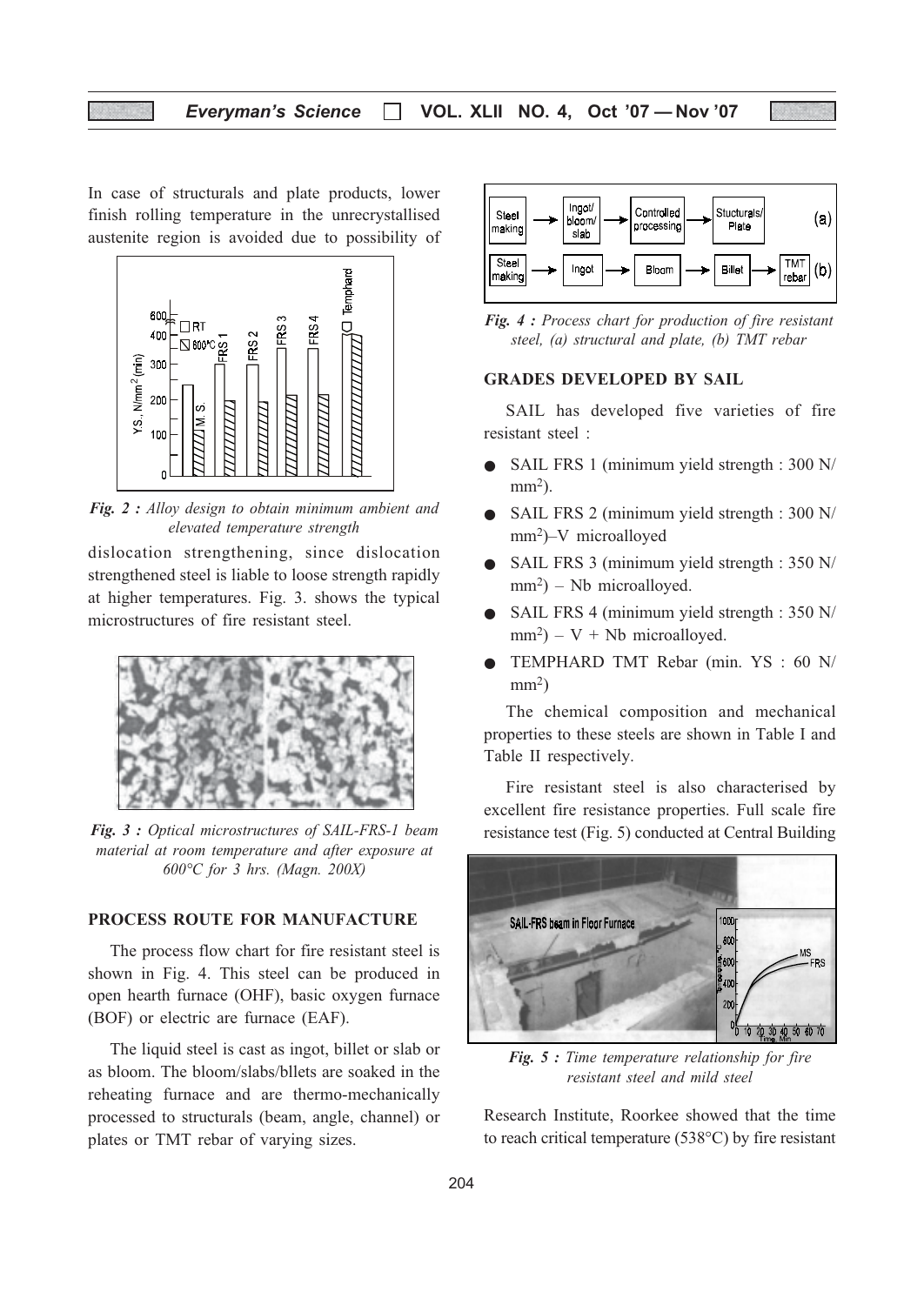steel beam is higher than mild steel (typically about 31% more for SAIL FRS I beam). Similarly the central deflection of SAIL FRS I beam is about 14% less than mild steel after exposure to fire in a fire resistant test.

### APPLICATIONS

Based on the specific application, a grade can be offered for optimum performance. This steel

| <b>Elements</b> | <b>SAIL-FRS-1</b> | <b>SAIL-FRS-2</b> | <b>SAIL-FRS-3</b> | <b>SAIL-FRS-4</b> | <b>Temphard</b> |
|-----------------|-------------------|-------------------|-------------------|-------------------|-----------------|
| Carbon          | 0.20              | 0.20              | 0.20              | 0.20              | 0.30            |
| Manganese       | 1.50              | 1.50              | 1.50              | 1.50              | 1.50            |
| Silicon         | 0.50              | 0.50              | 0.50              | 0.50              | 0.50            |
| Sulphur         | 0.04              | 0.04              | 0.04              | 0.04              | 0.04            |
| Phosphorous     | 0.04              | 0.40              | 0.04              | 0.04              | 0.04            |
| Chromium        | 0.55              | 0.55              | 0.55              | 0.55              | 0.70            |
| Molybdenum      | 0.45              | 0.45              | 0.4               | 0.45              |                 |
| Vanadium        |                   | 0.10              |                   |                   |                 |
| Niobium         |                   |                   | 0.05              | $0.12*$           |                 |

TABLE I : CHEMICAL COMPOSITIONS OF FIRE RESISTANT STEELS (WT. % MAX)

\* includes V also

| TABLE II : MECHANICAL PROPERTIES OF FIRE RESISTANT STEELS (WT. % MAX) |  |  |  |  |
|-----------------------------------------------------------------------|--|--|--|--|
|-----------------------------------------------------------------------|--|--|--|--|

| <b>Elements</b>                                   | <b>Units</b>  | $SAIL-FRS-1$ | <b>SAIL-FRS-2</b> | SAIL-FRS-3 | $SAIL-FRS-4$ | <b>Temphard</b> |
|---------------------------------------------------|---------------|--------------|-------------------|------------|--------------|-----------------|
| YS. min.                                          | $N/mm^2$      | 300          | 300               | 350        | 350          | 600             |
| UTS. min.                                         | $N/mm^2$      | 450          | 450               | 500        | 500          | 700             |
| Elongation, min<br>$(GL = 5.65, A)$               | $\frac{0}{0}$ | 21           | 21                | 20         | 20           | 10              |
| YS, at $600^{\circ}$ C, min.                      | $N/mm^2$      | <b>200</b>   | <b>200</b>        | 234        | 234          | 400             |
| Charpy Impact<br>Toughness at $0^{\circ}$ C, min. | Joule         | 27           | 27                | 27         | 27           |                 |

can be used in high rise steel frame buildings, multi-storied car park, structures in petroleum refinery, oil drilling-structure, high pressure boiler plant, apartment construction, airport terminal, satellite launch structure and construction of reinforced structure. Several varieties of this steel are in use abroad for more than a decade. This steel has vast potential in steel plants also particularly in the fabrication of gas pipes, overhead furnace, cast house structure, rocking runner, byproduct plant, oxygen plant chimney, oil strorage shed, underground mines and coal storage shed. The typical application of fire resistant plate and structurals is given in Table III.

#### DEVELOPMENTAL TRENDS

### Fire Resistance Steel with Atmospheric Corrosion Resistance

Now-a-days bare steel frame structures are replacing paint coated structures for saving of construction and maintenance cost and also for architectural appeal. In order to prevent corrosion, special category of fire resistant steels has been developed. These steels are characterised by improved corrosion resistance and fire resistance and are ideal material for construction in industrial belt and coastal region. These steels are produced by addition of copper, nickel and phosphorous depending on the intended application.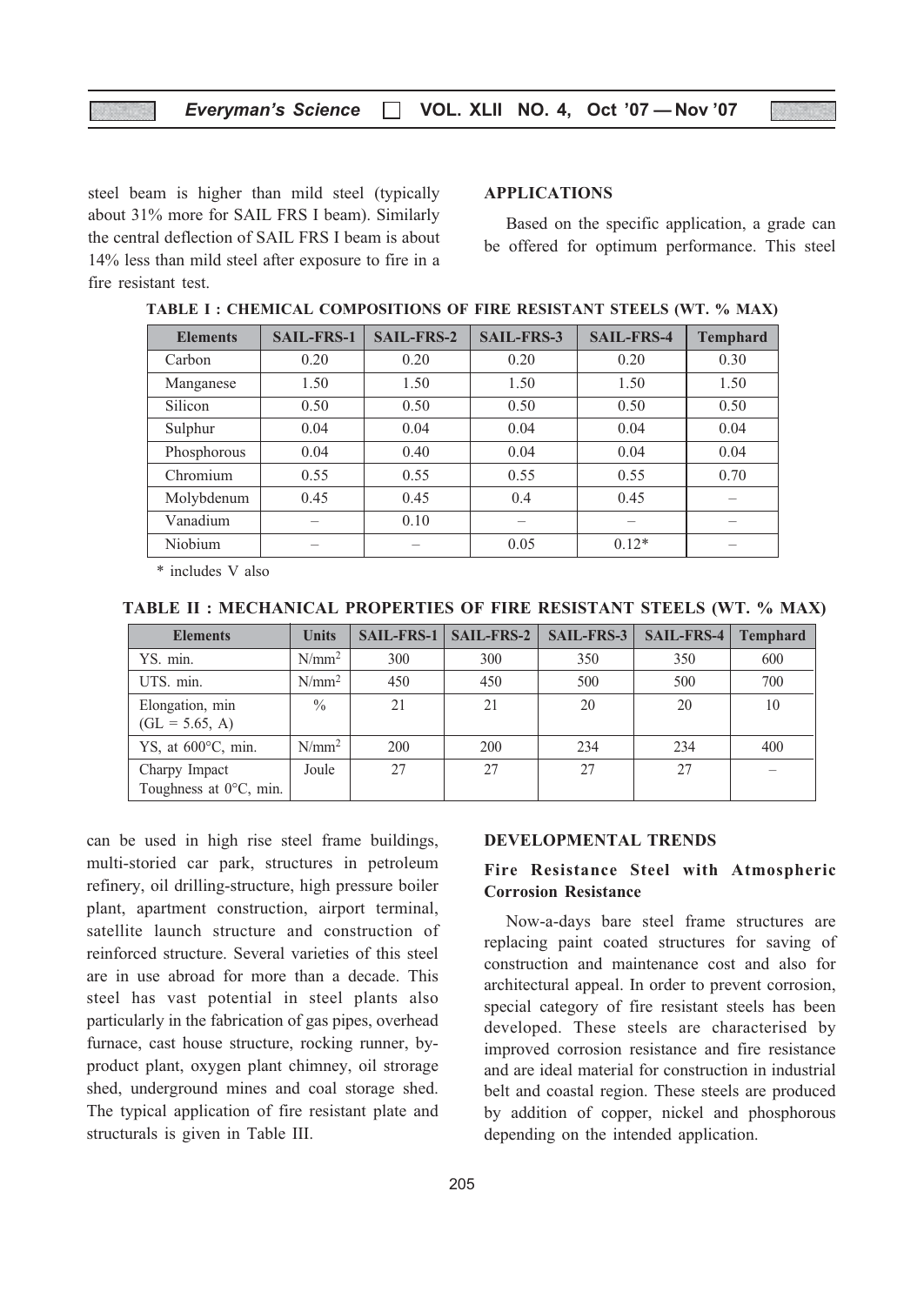### TABLE III : APPLICATION OF FIRE RESISTANT STEEL AND INTERNATIONAL SPECIFICATIONS

| <b>Product Type</b> | Thickness (mm)/     | <b>International</b> |  |  |  |
|---------------------|---------------------|----------------------|--|--|--|
|                     | OD (mm)             | Code                 |  |  |  |
| Plate-General       | 6 < t < 100         | <b>NSFR 400 B, C</b> |  |  |  |
|                     |                     | <b>NSFR 490 B, C</b> |  |  |  |
| Weather             | 6 < t < 100         | NSFR 400 B, C, W     |  |  |  |
| resistant           |                     | NSFR 490 B, C. W     |  |  |  |
| Square Pipe-        | 6 < t < 16          | <b>STKR 400 FR</b>   |  |  |  |
| U Column            |                     | <b>STKR 490 FR</b>   |  |  |  |
| C Column            | 12 < t < 40         | NSFR 400 B, C, W     |  |  |  |
|                     |                     | NSFR 490 B, C, W     |  |  |  |
| H Shapes            | t < 40              | <b>NSFR 400 B, C</b> |  |  |  |
| General             |                     | <b>NSFR 490 B, C</b> |  |  |  |
| CT Shapes-          | t < 40              | <b>NSFR 400 B, C</b> |  |  |  |
| General             |                     | <b>NSFR 490 B, C</b> |  |  |  |
| Seamless tube       | 165 < OD < 406      | <b>NSFR 400 TK</b>   |  |  |  |
|                     |                     | <b>NSFR 490 TK</b>   |  |  |  |
| UO tube             | $457 <$ OD $<$ 1422 | NSFR 400 TK          |  |  |  |
| SAW Pipe            | OD > 400            | <b>NSFR 400 TK</b>   |  |  |  |
|                     |                     | <b>NSFR 490 TK</b>   |  |  |  |
| ERW tube            | $43 <$ OD $< 406$   | <b>NSFR 400 TK</b>   |  |  |  |
|                     |                     | <b>NSFR 490 TK</b>   |  |  |  |
| Angle               | $6-10$              | <b>NSFR 400 B</b>    |  |  |  |
| Channel             | $6 - 12.5$          | <b>NSFR 400 B</b>    |  |  |  |

### **GLOSSARY**

Dislocation Strengthening : A method to increase the yield strength of steel by build-up of dislocations at an obstacle, such as grain boundary, precipitate particle etc.

Critical Temperature : A temperature above which the structure is considered unsafe.

### SUGGESTED READINGS

- 1. R. Chijiwa, H. Tamehiro, Y. Yoshida, K. Funato, R. Uemori and Y. Horii : Development and Practical Application of Fire Resistant Steel for Buildings, Nippon Steel Technical Report No. 58, July 1993, pp. 47-55.
- 2. G. V. Raynor and V. G. Rivlin : Phase Equilibra in Iron Ternary Alloys, No. 4, The Institue of Materials, London, 1988.
- 3. E. Houdremount : Handbook of Special Steels, Springer Verlag, Berlin, 1992.

{Contributed by Steel Product Group, RDCIS, Ranchi}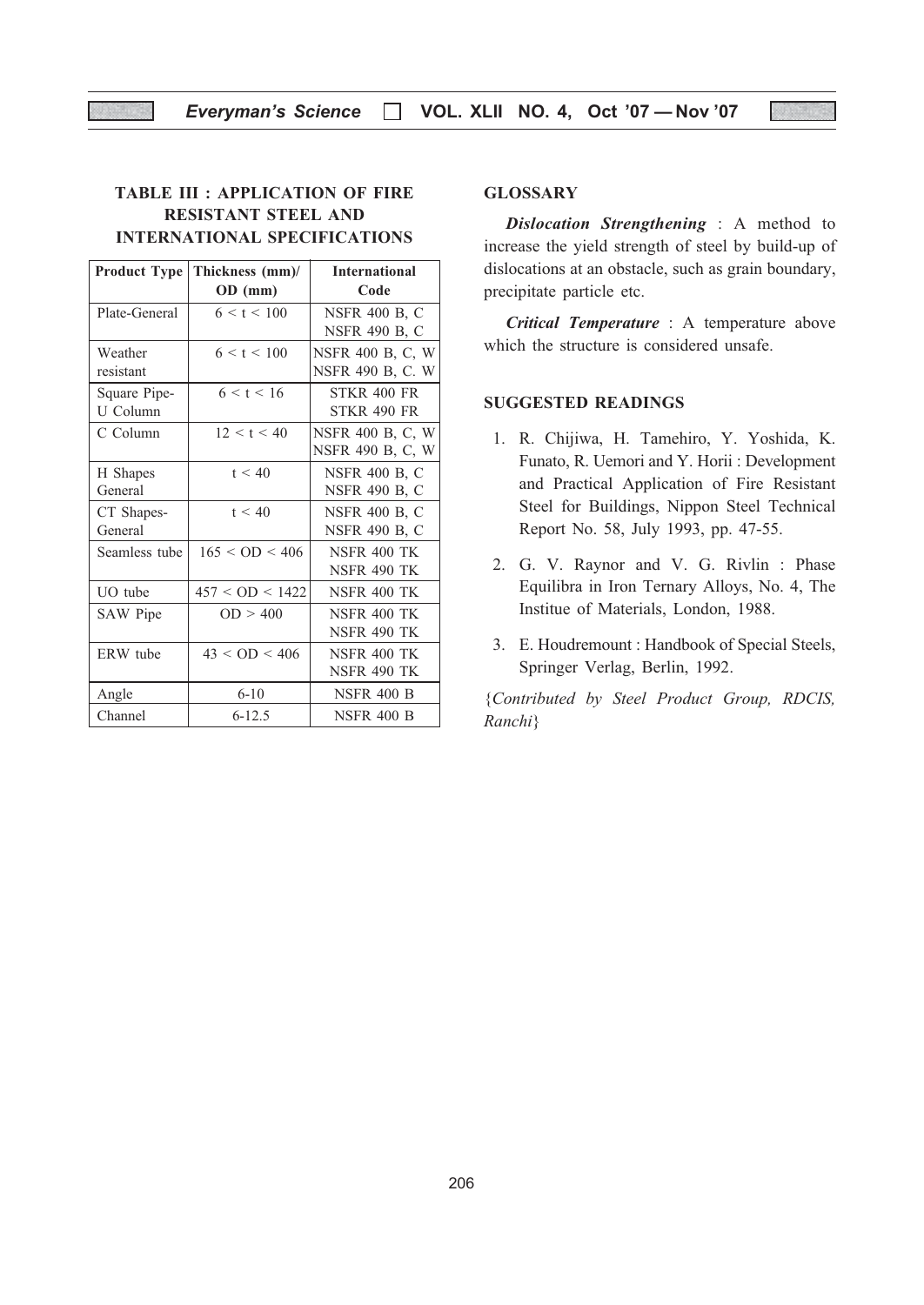### SHORT COMMUNICATION

### HOW OLD CAN A HUMAN BEING GET ?

D. Balasubramanian\*

W There possibly are not too many of us around today who have had the privilege of seeing  $\overline{z}$  are on the threshold of the 21st century. There possibly are not too many of us the 20th century ushered in, and probably even fewer who will have the double distinction of seeing both the 20th and the 21st centuries dawn. Those would be rare individuals, indeed, since, the number of 100 year-old people in India is rather small. These centurions would truly have seen the world, and the vicissitudes and the progress that the 100 years have brought about. The average Indian did not live beyond 26 when the 20th century dawned ; today he is expected to live upto 52.

What are the vicissitudes ? A child born one hundred years ago faced the danger of acute diseases. Tuberculosis, typhoid, cholera, small pox, diphtheria and acute diarrhea were the main killers—not just in India but the world over. Every second child died before the age of six in many countries. Families adapted to this given reality by producing more children. This of course was a strategy to beat the numbers game, where the hope was that at least one or two children survive and grow into adulthood. Adults faced the additional vulnerability of wars and soldierdom. One needs to only ponder over the number of unnecessary and totally avoidable deaths that occurred during the frequent skirmishes, battles and the wars. The charge of the Light Brigade, Waterloo, the Crimean

war, the Boer war, the colonial conquests and World Wars I & II might have the patina of heroism, historical imperatives and other rationalizations. But they killed people. War kills people, and does so by the millions.

What has been the progress ? Killer diseases such as typhoid, cholera, pox and plague have been contained and partially eradicated. The saga of the microbe hunters starting from Edward Jenner and Louis Pasteur to the present day virologists is a heroic, stirring and positive one. Even the most primitive sanitary and hygienic practices have sufficed to ward off death. The discovery of disinfectants, germicides and antibiotics has ensured that a child need not die of these disease any more it is not every other child dies of them today, it is one child in fifty. Infant mortality today is 2% of what it was ninety years ago. Such a dramatic improvement has come about because of an understanding of the basis of diseases. And to understand is to control. It is mainly for this reason that the family planning programme has a chance of being successful. The war against smallpox is over and the virus has been banished from the face of the earth. Plague may not wreak its savage toll any longer. But sadly enough, diarrhea still kills. Gastric diseases still kill children in slums and in villages. Epidemics still haunt us in times of floods and famine.

But now we know what to do when this occurs. With some planning and determination, we can save lives. Alas, how we wish the same is true of wars and battles ! Nature has showed science the

<sup>\*</sup> L. V. Prasad Eye Institute, LV Prasad Marg, Banjara Hills, Hyderabad 500034, e-mail : dbala@lubly:itph.net. Article published earlier in The Hindu, Reproduced with permission.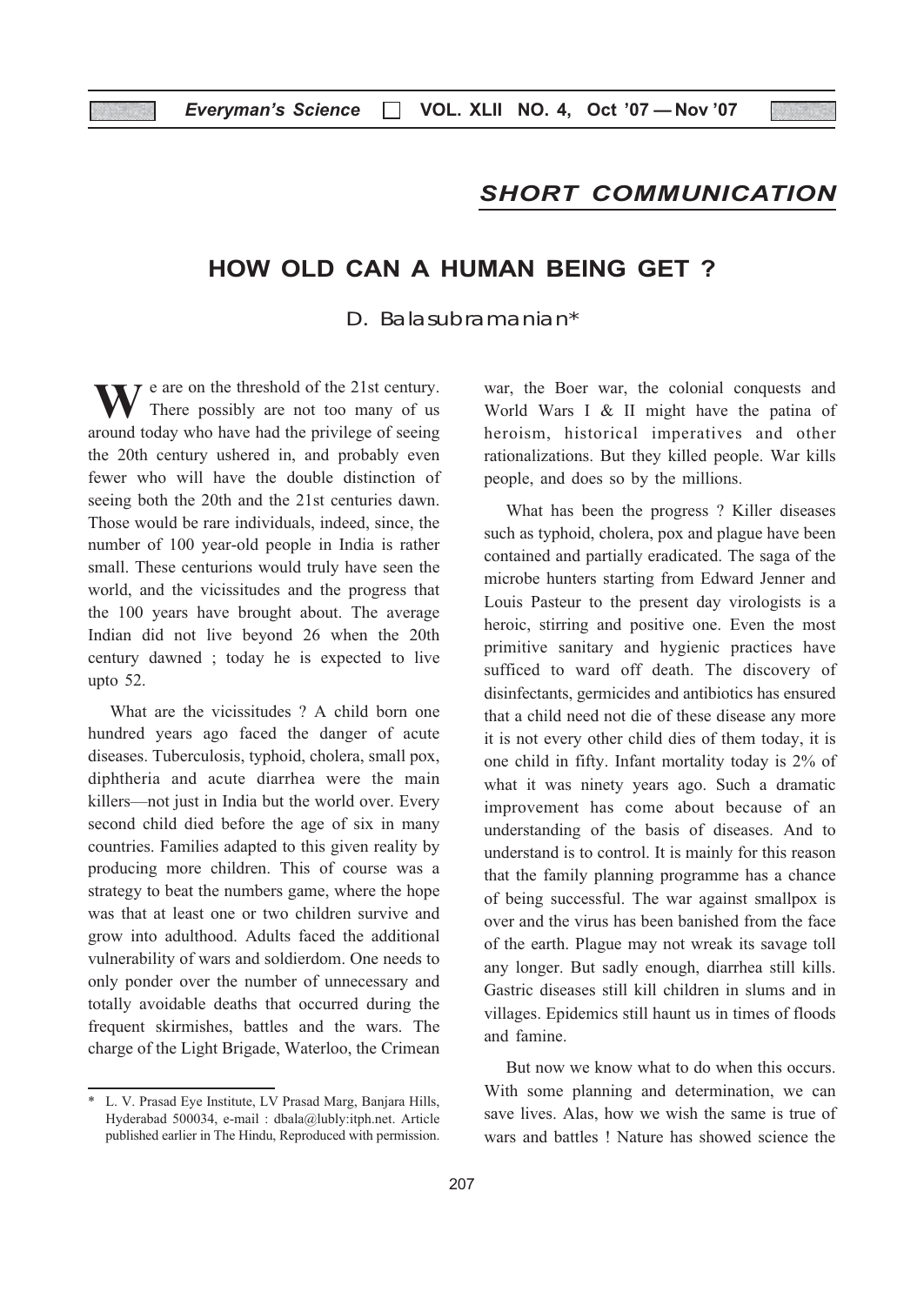way and political science should learn and follow suit.

What are the killer diseases today ? Not the acute ones of yester-years such as small pox or cholera, but chronic ones such as cancer, emphysema, cardiopulmonary diseases, arteriosclerosis, arthritis and the like. These stalk and hit adults and the elderly more than children. With this shift from the acute to the chronic, the average life expectancy has increased from 26 to 52 years in India. In the US, it has risen from 43 in the year 1900 to 73 in 1980 and a bit higher today. This has led to a curious demorgraphic shift, namely, there are more people over 50 years now than even a generation ago. Better hygiene, health practices, nutrition and diet, vaccines and antibiotics and higher literacy and awareness have meant more elderly people, senior citizens or geriatrics in the population. Most of them are hale and hearty, active and productive. And this has raised a very interesting and lively debate in America on the issue of when should one retire from his job—55, 58, 60, 65 ? Or need one retire at all ? At least twently universities in the US have abolished the mandatory retirement age. If a professor is fit enough, he continues for life and is not sent home at the age of sixty-five.

Now this is a hornet's nest, If there ever was one ! What should one do in a country like India where the population is enormous, the number of qualified people so large and the number of jobs limited ? In addition, tradition in India holds the elderly in higher esteem and seniority is equated with greater wisdom. More often than not, it is they who make the rules. What about the individual in all this ? He or she is not just a member that simply makes up the statistics, but flesh and blood, head and heart, and one who contributes to society. With the increased quality of health, he now lives longer and needs to fashion his own life plans in ways different from what his parents did. The average life expectancy means less for him than

his own life span. Of greater interest to him is the question of how long will he himself live. Can he live up to 90 or 100 if he were to be careful in his health habits ? What is the limit to the human life span ? Current debate in the Gerontological Society of America is on this issue. Professor James Fries of Stanford thinks that the human body has an inbuilt limit of 85 years, while Porfessor James Vaupel of Minnesota challenges this notion and puts the limit to as high as 110 or greater. The notion of a finite life span—85, 110, or whatever for an individual, rests on the seminal findings of Leonard Haryflick of America in 1970, who approached it from the levels of our body cells. We all grow as individuals from the original eggcell of our mothers. This cell divides repeatedly to produce tissues, and differentiates to produce different types of tissues and organs. As we age, the cells in our bodies become less efficient in their activites, they divide less often and ultimately die. In our youth, our hearts, lungs, kidneys, liver and other organs function supremely, to a capacity which is 4-10 times that needed for sustaining life. The existence of such "organ reserve" enables us to cope well with environmental stress and function. As we age, this organ reserve decreases and even a small stress perturbs the system. An elderly person may cope with one minor stress (say a fall or an infection) only to succumb to another equally minor one. Fries uses the analogy of a sun-rotted curtain. "You patch up a tear here or sew up one there and it just tears some place else".

Hayflick showed that when human cells are asked to divide in the laboratory they do so efficiently up to a point. One cell divides to two, two to four and four to eight quite well but something happens after fifty steps of such division. After fifty doublings, cells first fail to grow and then die even though there has been no change in the nutrients or other conditions in the "culture medium", as the solution is called. This limit of the cell-doubling number appears to differ from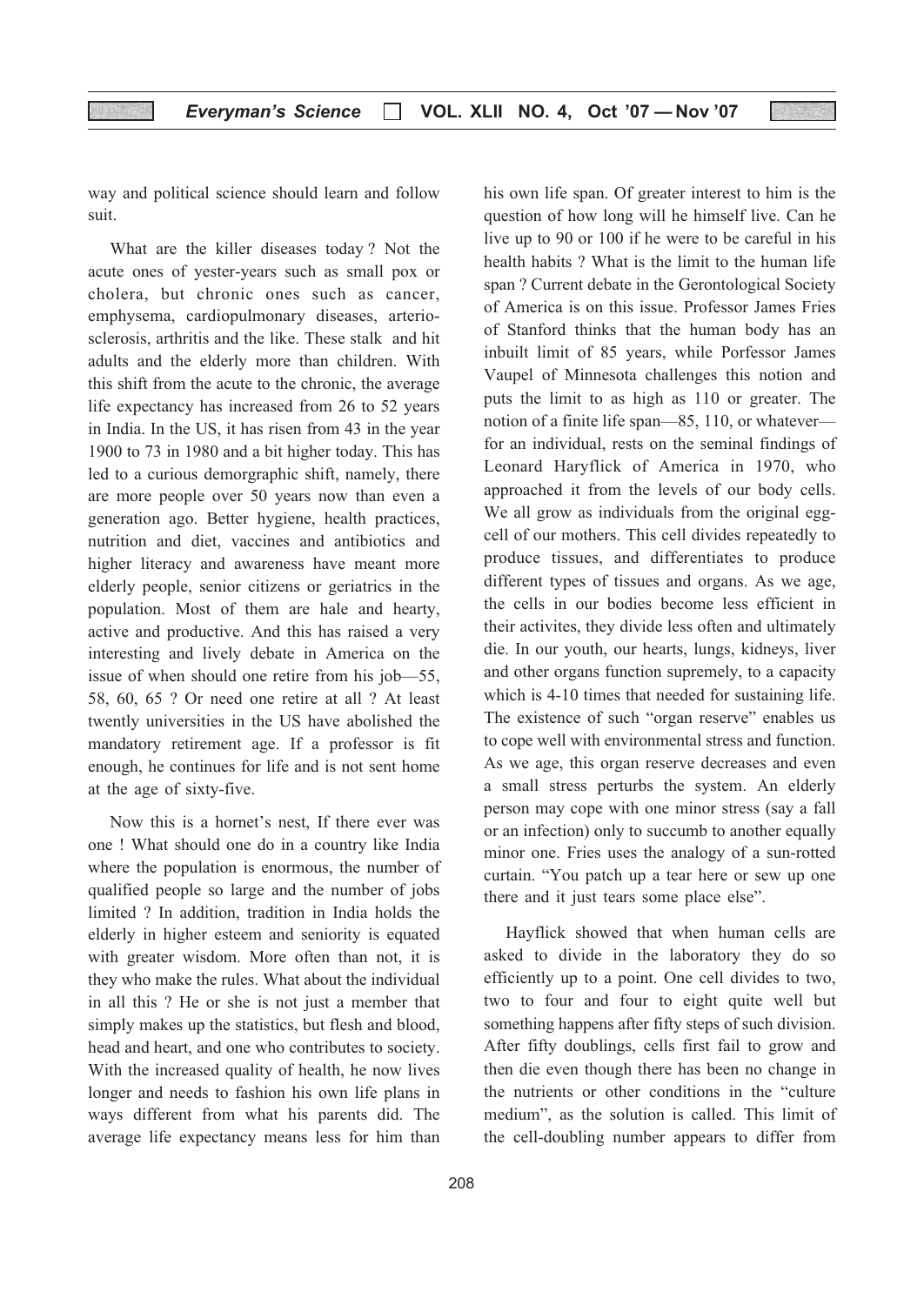species to species. There are more doublings seen in long-lived animals like man or the elephant, while it is less than fifty with rats or mice that live shorter lives. Thus, the question is whether the cell has a built-in programme or a "death gene" that programmes its life span ? There has been much debate on this issue.

Vaupel argued that if ageing or senescence is determined by genes, identical twins should age and die at about the same are, provided they have not succumbed to premature death. To test this out, he turned to the Registrar's office in Denmark where they have kept a meticulous record of the births and deaths or over 4000 identical twins. When he analyzed the twin registry data, he found that the mean age of senescent death was not 85 but some number greater than 110. In addition, he has also argued that the dispute about a preprogrammed life span is not limited to humans alone, but should include other animals and insects as well. Studying the fruit-fly is particularly rewarding since they can be grown in millions and they live up to 100 days or so, a convenient time period for human scientists to study several generations of them in a few years. The data about millions of flies would also firm up the statistical analysis and overcome any one particular drawback of human studies.

In order that one gets rigorous statistical data, one needs large numbers in each group. But there are too few people over 85 years and this makes the statistical graph lopsided. The flies which are

prolific in number but short-lived in age have already helped, since Vaupel, who is collaborating on this project with James Carey of California, has already recorded the death of the millionth fly in the study. The preliminary results are startling. The probability of dying increases for the first third of the life span of the flies and then levels off. That means that if a fly does not die within the first month, the chances are that it would live on and on ! This result needs to be repeated and confirmed —but it argues against a programmed life span of 100 days for the fly, and in extrapolation, 85 years for humans. Put another way, if there is a 'death gene" it does not function before 110 years in humans.

Does this mean that we will all be Jatayus, Jambavans or Methuselahs starting with the 21st century ? Far from it, the debate has just begun. It will take a while, perhaps a few years, for the dust to settle on this controversial issue and, as Marcia Baringa has aptly said, for the "furflying" to stop and definitive conclusions to be arrived at. In any event, Dr Jay Olshanky of Chicago, estimates that the major degenerative diseases such as cancer, arthritis, arteriosclerosis and the like would need to be cured before longevity reaches 110-120. At present, the only region in the world known for its supersenior citizens of 120 and even 130 years of age is the Armenian and Azerbaijan belt but before starting to marvel at this longevity, I for one would like to be assured that the dates of birth and death are authentic and substantiated.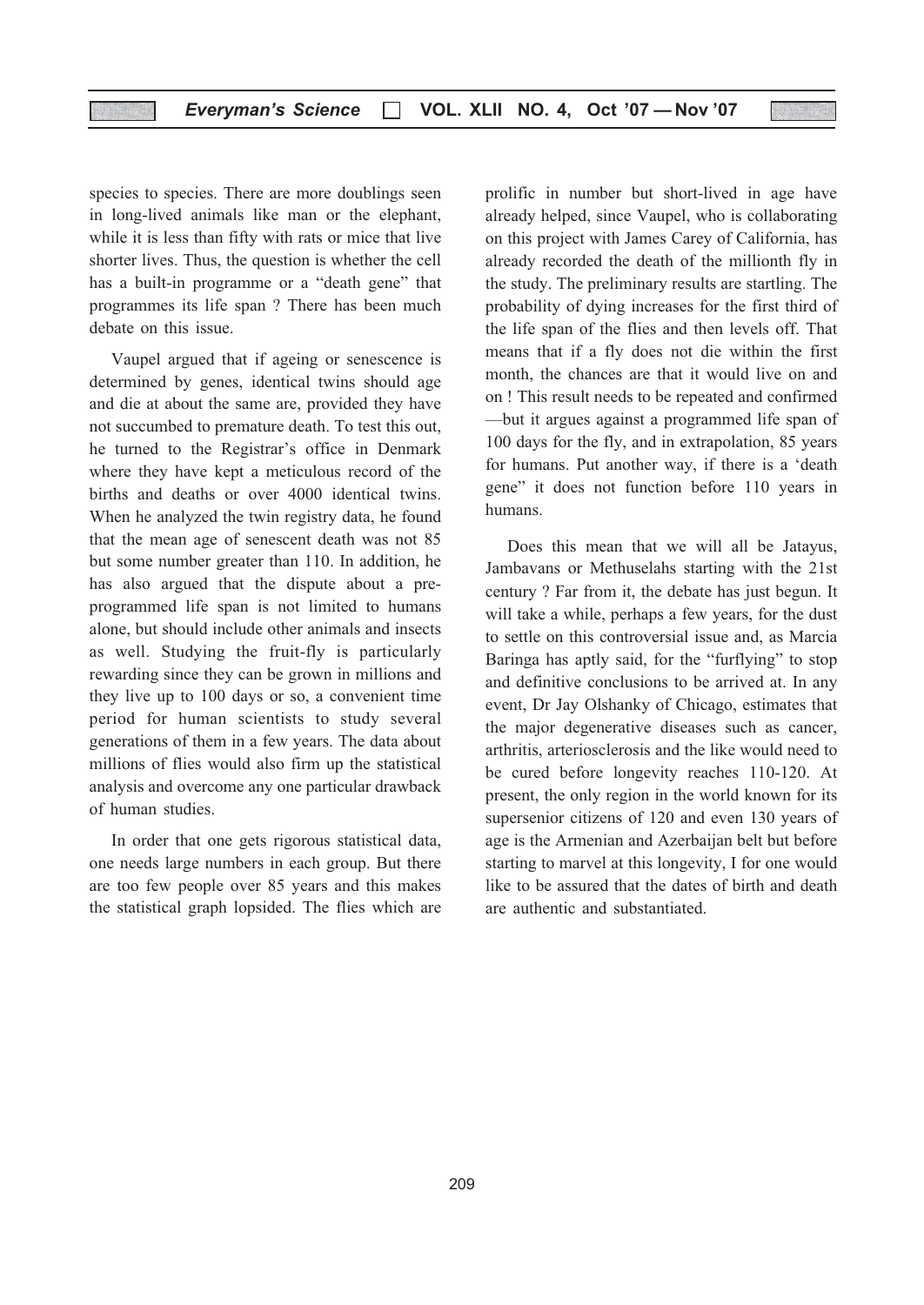# KNOW THY INSTITUTIONS



#### RAJENDRA MEMORIAL RESEARCH INSTITUTE, PATNA

Rajendra Memorial Research Institute was established in the year 1963 in the memory of the first President of independent India, Deshratna Dr. Rajendra Prasad. From 1963 till 1980, the research activities was on Chest related diseases especially on Tuberculosis which was widely prevalent in the coal belt of Bihar. It was taken over by ICMR in March 1981 from Registered Society of Bihar State along with its building, staff and assets. The Institute aims to undertake research on Kala-azar and other parasitic diseases of regional importance. Built in with approx. 9 acres of land, it has got a huge building having four research blocks, adminstrative block and 54 staff quaters in the premises.

being stressed in a phased manner. Research effort is stressed in the areas of disease epidemiology, pathology, parasite characterization, leishmania parsite bank, development of diagnostics, chemotherapy, host immune responses, the vector biology and its control and social aspects. Besides kala-azar, Post Kala-azar Dermal Leishmaniasis (PKDL) is also studied for the its various aspects. This institute is functioning as surveillance and testing centre for AIDS in Bihar under the supervision of National AIDS Control Organization (NACO) in collaboration with State AIDS cell.

Research priorities on Kala-azar have been identified by the institute in its gap area that are

THRUST AREAS OF RESEARCH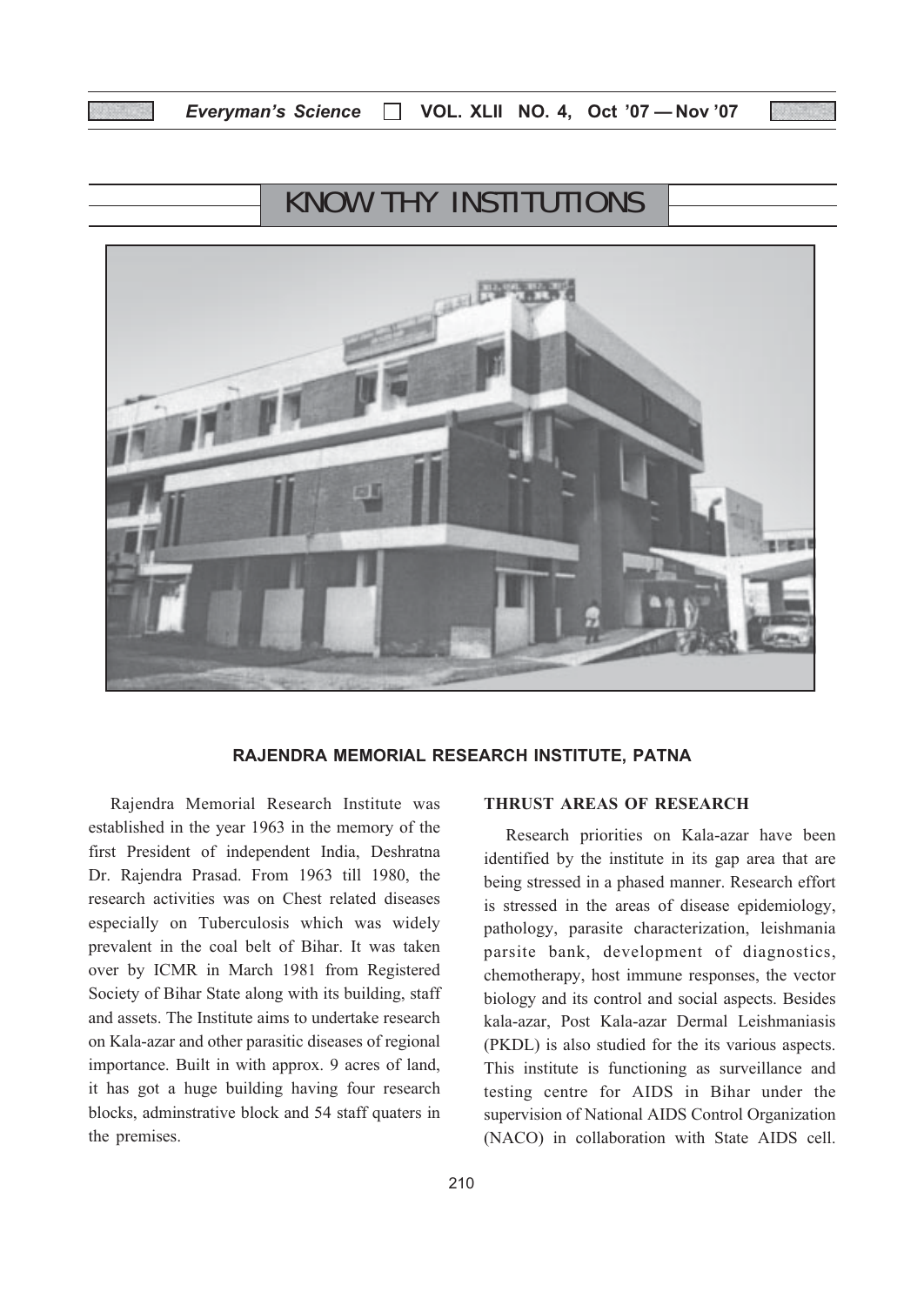Areas of research facilities have been introduced this year to its existing ones such as molecular biology for development of DNA/RNA diagnositc probe and epidemiological modeling.

The important thrust areas of research are on diagnostic aspect of Kala-azar such as developing nucleic acid based prove, western blot technique, DAT and IHC staning technique for diagnosis for PKDL, parasitological aspect such as cryopreservation for establishment of leishmania bank, parasite growth kinetics, virulency and isoenzyme characterisation. Clinical trials for different combination of anti-kala-azar drug have been taken up. Epidemiological studies to assess infect in dynamics, transmission factors and epidemic predictions by help of mathematical modelling and remote sensing technique have been important areas of research. Vector biology and control studies have been given emphasis in last few years.

#### LABORATORY FACILITIES

1. Pathological Investigation : Pathological investigations like TC, DC, ESR, Hb%, Platelet count, TEC, Reticulocyte count, urine and stool examination of kala-azar and PKDL patients admitted in ward are being carried out. Histopathological examination of skin biopsy, imprint smear cytological examination of dermal lesion of PKDL patients and immuno-histochemical staining are being performed. This division is well equipped with modern and sophisticated equipment like Rotary Microtome, Autosharp 5-SHANDON, Binocular transmitted light microscope, Photomicrography system, Centrifuge, Balance, Hot air over and Incubator.

2. Biochemical investigation : Biochemical investigations related to Kala-azar patients, i.e. Blood Glucose, Blood Urea, Serium creatinine, Uric Acid, bilirubine, SGOT, SGPT, Total Protein, A/G Ratio, etc. are being carried out. Isoenzyme

Characterization of leishmania parasite is also being done. Enzyme studies in relation to macrophage secretory function were also done. Equipment, like electrophoresis, cooling centrifuge, single pan digital electronic balance and spectrophotometer, are available in Biochemistry division and more new equipments are expected shortly.

3. Immunological Investigation : Immunological investigation currently being performed in the division of Immunology are based on the present research projects like trial of DAT, antigen characterization by Western Blot Test, sequential CMI studies. Equipment like Lyopholizer, Centrifuge machine, BOD Incubator, Mini Protein III cell, Mini Transfer Blot Electrophoresis (transfer cell), Filter Paper Transblot, Filter Pad Mini Transblot, Bio Ice Cooling System, CO<sub>2</sub> incubator and Laminar flow are available. Besides these, Autoclave, Hot Air Oven, Incubator, Water Bath, Centrifuge Machine, Inverted Microscope, Microscope and Micro Centrifuge Machine are also available.

4. Microbiological Investigation : Microbiological investigation currently being performed are smear examination for L.D. bodies, primary isolation of leishmania promastigotes from bone-marrow, splenic aspirates of KA and PKDL patients, culture adaptation of new isolated promastigotes, in-vitro maintenance of different isolates, mass culture of promastigotes, cryopreservation of isolates, isolation of DNA/ RNA from leishmania promastigotes, PCR and RELP of isolates, isoenzyme characterisation of leishmania parasites, detection of HIV antibodies and urine culture, sensitivity tests. The equipments available at present are ELISA reader, colling centrifuge, fluroscence microscope, inverted light mocroscope, Ultra sonic processor, laminar flow and facilities for cryopreservation. Nucleic acid sequenceing system, hybridization oven/shaker, U-V transilluminator with photography facility,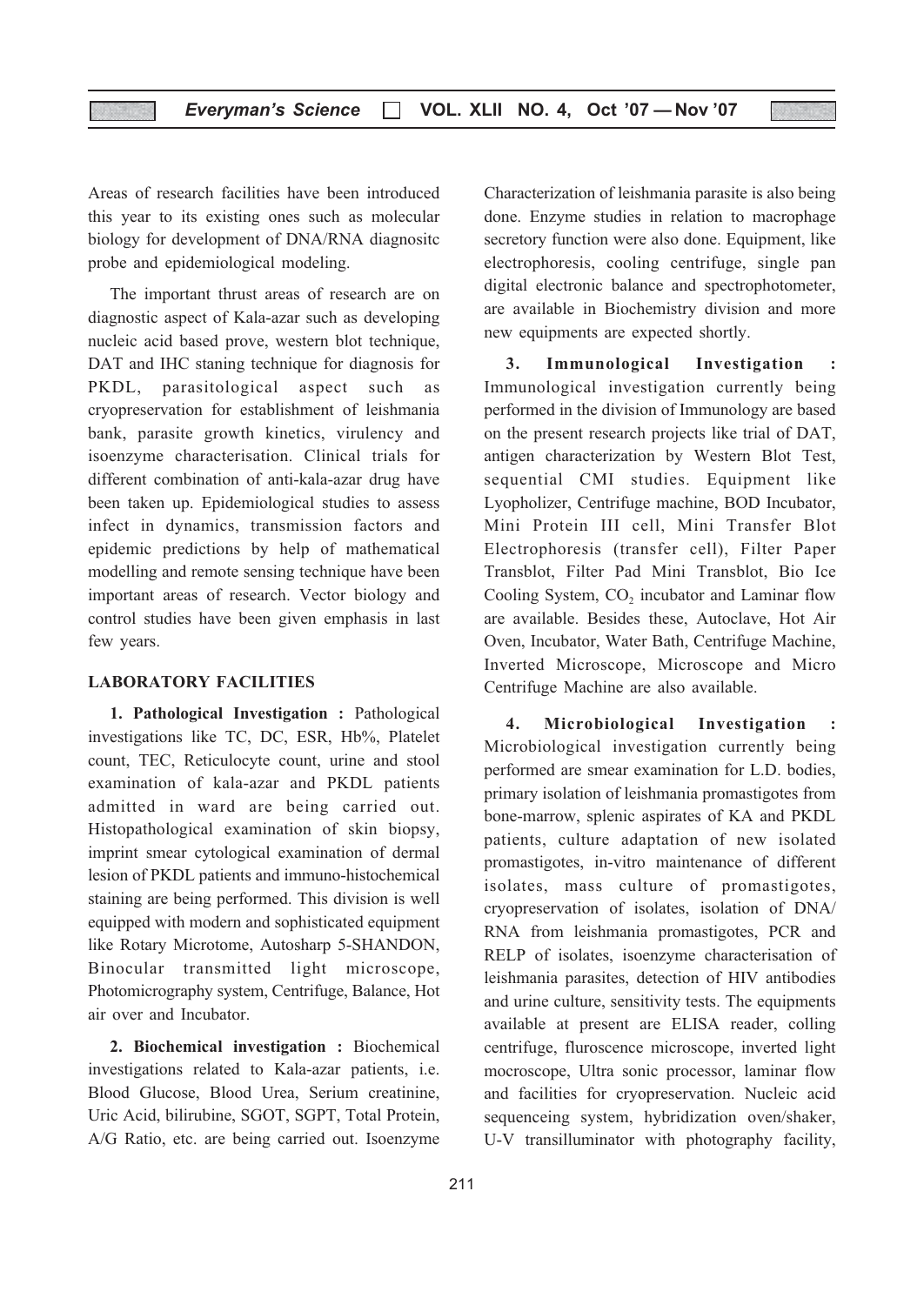PCR, Gel electrophoresis with power pack and suthern blotting equipments are recently made available under DBT sponsored project for molecular biology work.

5. Animal House : Animal facilities are available with 500 animals comprising Rabbit, BALB/C mice and Golden Hamsters. Different isolates of Leishmania are maintained by infecting these animals for these studies. Important projects underway include breeding experiments, antisera development, Leishmania Fraction based immunization and transmission studies.

6. Insectorium : Insectorium with established closed colony of sandflies are available with standardized colony of P. argentipes and P. papatasi to address issues on vector bionomics, vector control, vector epidemiology and other areas of research in Kala-azar. Transmission dynamics (with relevance to vector), vector compatibility (vectorparasite-relationship), insecticide susceptibility, isoenzyme studies (for strain variation), cytogenetical studies etc. are some of the studies which are at present going on with existing Insectorium facilities.

7. Audio-visual Section : The institute has one audio-visual section which provide all sorts of facilities like photography, slide preparation, drawing etc. to the scientists of this institute. Also, at the time of annual meetings, seminar, workshop, conference, it supports all technical infrastructure. This section is well equipped with modern facilities and equipment like photocamera, slide-camera, photo developing, tracer, amplifier, speakers, conference system etc.

#### CLINICAL FACILITIES

The institute has an indoor ward with a capacity of 35 beds and on average 150-200 patients of Kala-azar and PKDL are admitted every year from different parts of Bihar. The institute has an outdoor patients department where on average 200 patients are being examined every month by the physicians

of the institute. After confirming the diagnosis, patients are admitted to the ward. For preliminary investigation of the patients attending OPD, a pathology section is also working under OPD incharge. There is a Radiology section which undertakes X-ray of the patients, both attending OPD and admitted in ward. For monitoring cardiac function of the patients, the ward has got ECG machine which is being operated by the attending physicians of the institute. The institute has facilities of all sorts of pathological, biochemical and immunological investigations which are very essential for the confirm diagnosis of Kala-azar and PKDL cases.

#### COMMUNICATION FACILITY

Library : The institute has its own library situated in the main building. The library has several reference books, text books, articles, journals of national and international repute, proceedings of symposium, workshop, seminars etc. related to various aspects of medical and bio-medical sciences. Apart from the scientists of the institute, the library facilities are being availed by other scientific community and medical professionals.

Computer application : The instiute has a Bio-statistics division having three qualified statistician who assist scientists of the institute in preparation of their project protocol especially in planning and designing of the study. For computational activities, two Computers PC (Pentium Processor have been installed in the division. The available software are MSDOS and WINDOW based package like MSWINDOW 95, MSWORD, MSEXCEL, FOXPRO, LOTUS, WordStar, EPIINFO, SPSS etc. One computer PC each is installed in other divisions like Social Science, Pathology, Entomology and for MEDLAR search. Four new computers have been installed this year in different divisions.

Training : Training programmes are being organized on request of State Government for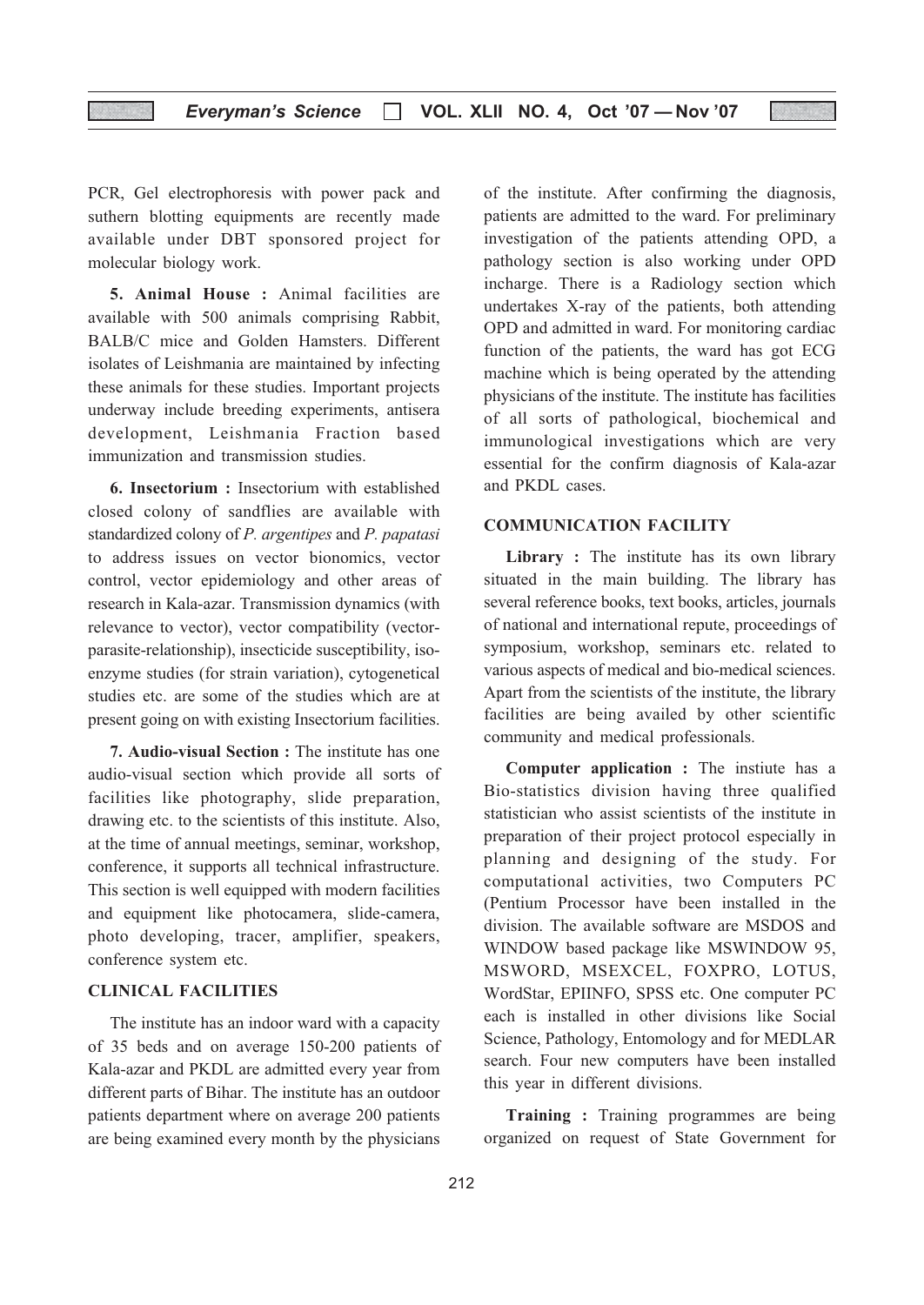State Government Medical Officers and Paramedical staffs. WHO Fellows are also being trained on various recent techniques on Kala-azar as per WHO request. This year training proposal has been made to undertake training to State Government doctors working at peripheral health centre on areas of Kala-azar Control.

Consultancy : Consultancy is being provided to State Government in control of Kala-azar, during epidemic like situation and also on community awareness programmes.

For Details kindly contact :

Director,

Rajendra Memorial Research Institute, Agam Kuan

Patna – 800 007 Bihar

Phone : 091-0612-2631565/091-0612-2636651

Fax : 091-0612-2634379

E-mail : addressicmrrmri@hub.nic.in, dirrmris@sanchrnet.in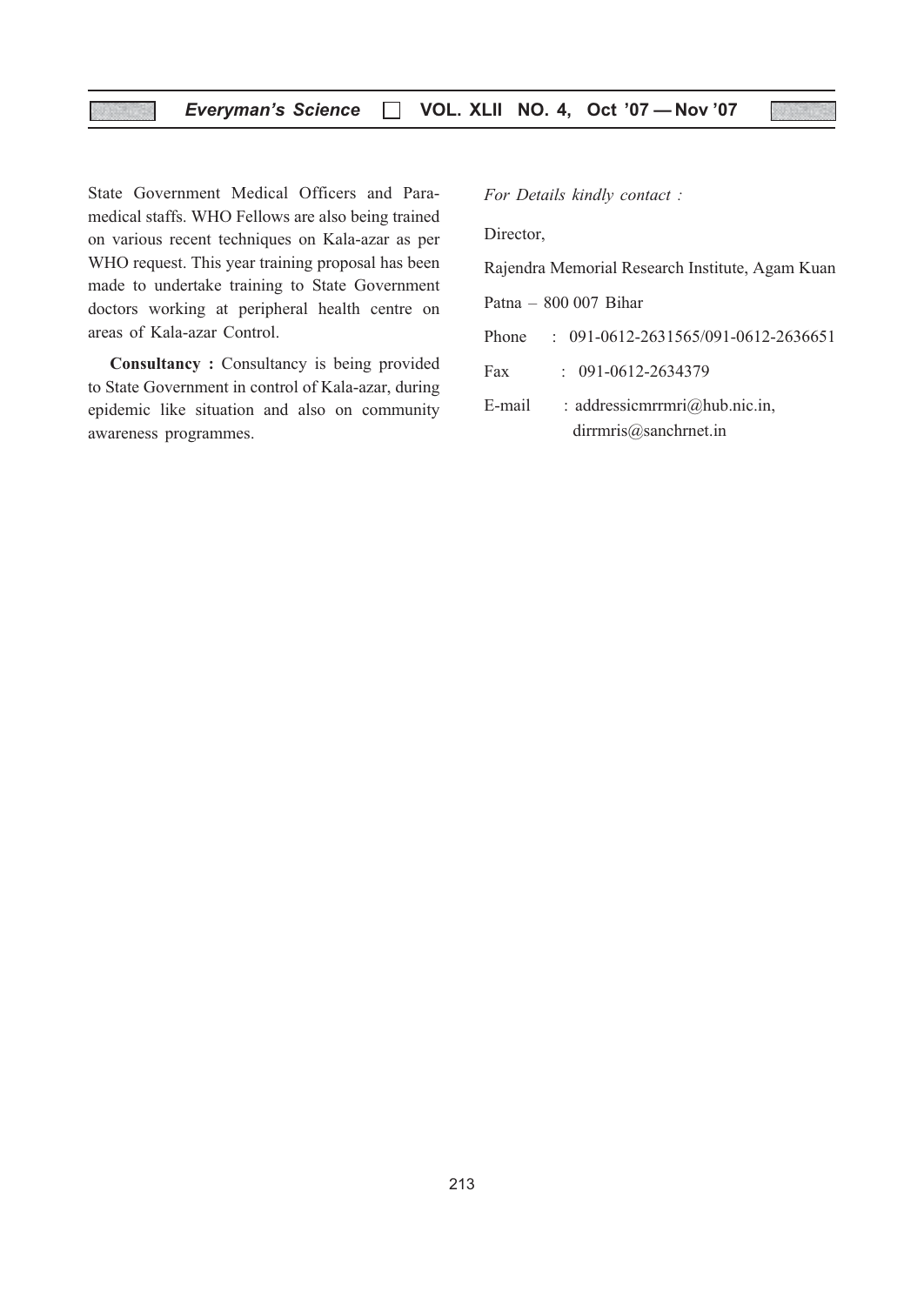## LIFE SKETCHES OF OFFICE BEARERS AND SECTIONAL PRESIDENTS INDIAN SCIENCE CONGRESS ASSOCIATION, 2007-2008



#### PROF. R. RAMAMURTHI General President, ISCA

Rallapalli Ramamurthi was born on the 27<sup>th</sup> day of July, 1936 at Chennai in a traditional Hindu family. After a consistently good academic and extra-curricular record at school and college he graduated from Sri Venkateswar University College of Arts and Sciences taking both the Master of Arts and Master of Science degree and joined the faculty of the Department of Zoology in 1958.

Early in his career, his research effort came under the enviable tutelage of Prof. K. Pampapathi Rao, who not only set high standards of research but carefully tended and incubated the potential in Prof. Ramamurthi.

The mid sixties took him to Oregon in USA for post doctoral research and on return was elevated as Reader in 1972 and as Professor of Zoology in 1979. His elevation only became a temptation to commit himself to further research and teaching abroad that took him to Bonn, Tubingen, Jackson, Memphis, Urbana, Montreal, Vancouver, Columbia, Los Angeles, Washington, Nijmegen, Malta and Tokyo in the far East, covering a spread of collaborative research in as variegated fields as chemical regulatory mechanisms in endocrinology, through eco science and environmental toxicology, the collagens, bio energy systems, to diabetic and hypertensive nephropathy. His research projects were funded by numerous organizations such as the UGC, DST, DOEn, CSIR, ICMR, D.Biotech, and other agencies from abroad. He has to his credit 272 papers, 37 Ph.D's, 5 books and a host of research reports.

The academic honours he had received are galore and include among other things, Doctors of Science (Honoris casa), Fellowships of Science organizations (eg. FNA, FNASc) and membership of innumerable societies in and out of the country. These bear a silent testimony to his adroitness, application and high mental capability. He has been the architect of the UGC special assistance programme to his department, and the guiding force behind the successes of many of his junior colleagues and scores of his students who have made a name for themselves all over the world.

Despite his securing a permanent faculty position Prof. Ramamurthi never relaxed, on the other hand continued to strive hard for academic excellence. His efforts were so dedicated and calculated that he was awarded with a foreign fellowship during which time he had a golden opportunity to expose himself to the global research scenario. Prof. Ramamurthi worked with Prof. B.T. Sheer, a renowned Crustacean Physiologist in the University of Oregon, U.S.A. during 1965-68. During his tenure as a Post—Doctoral Fellow he made valuable contributions to the osmotic biology of crustaceans which has been published in reputed international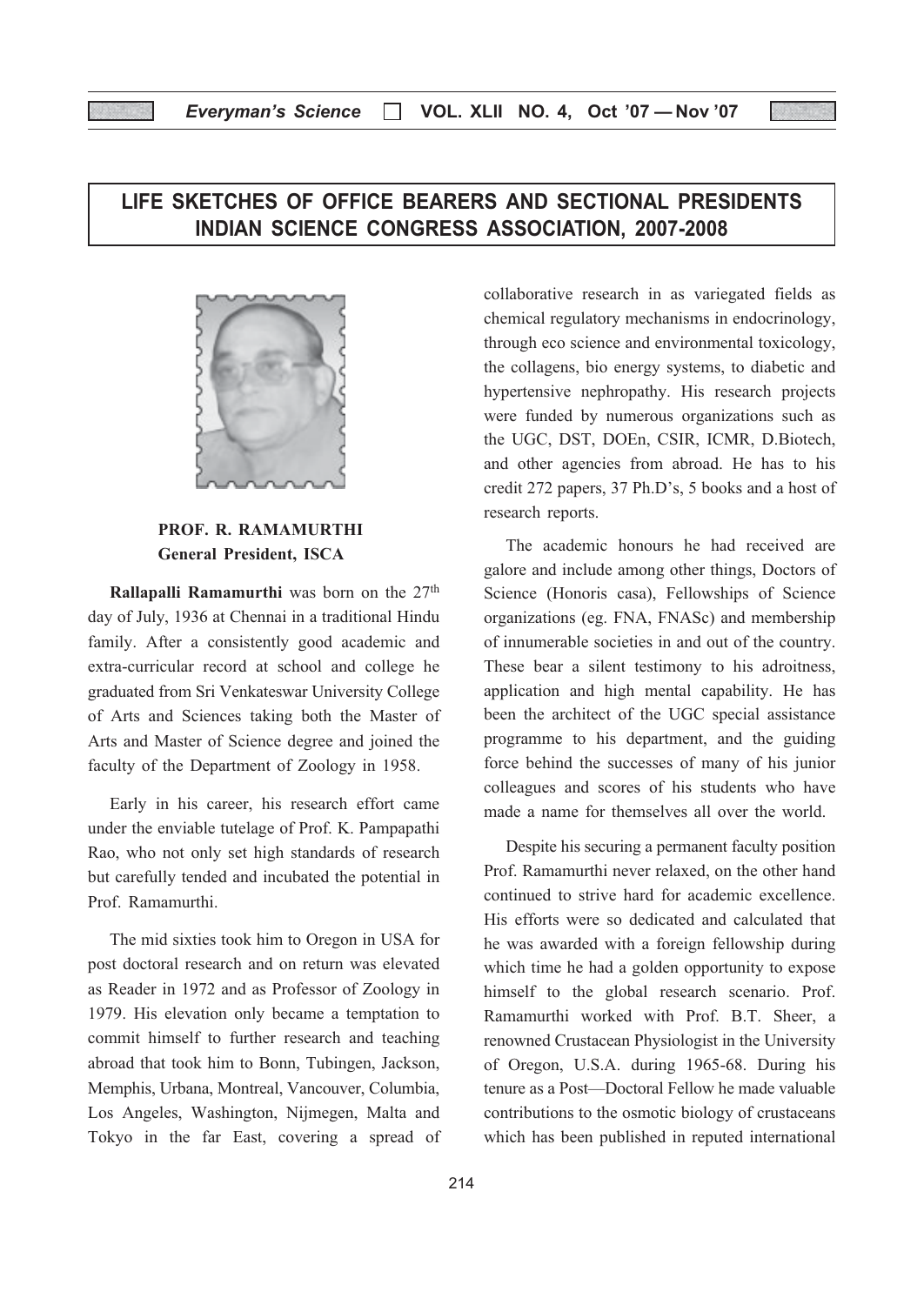journals and widely quoted. He has established harmonious and cordial contacts with scientists of different countries which paved the way for his international visits and collaborative researchprogrammes. During his visits abroad as a visiting Scientist/ Visiting Professor Prof. Ramamurthi worked like an ordinary research student which is the major secret behind the success in his research career and is responsible for clinching several collaborative research projects in different countries. This quality of Prof. Ramamurthi enabled him to visit various countries like U.S.A., Canada, France, Japan, Germany, the Netherlands and Britain. Prof. Ramamurthi's untiring efforts in the fields of teaching and research have been duly awarded when he was elevated to the position of Reader in the year 1972 which marked the third phase of success in his career.

As a Reader Dr. Ramamurthi continued the best research credentials he had previously established and produced several Ph.D/M .Phil Students. The voluminous work he has turned out was published in journals of National and International repute. Inspite of heavy competition, the best research and teacher credentials of Prof. Ramamurthi elevated him to the post of Professor of Zoology in the year 1979. At the Professor's level his performance has been extremely impressive both in the campus and in the country. This record of academic excellence made him to adore several positions such as Dean, Warden of the Hostels, Senate Member, and Member of the Board of Management of S.V. University. He has been selected to the governing committees in various Universities and scientific societies of the country. Prof. Ramamurthi is responsible for keeping the department of Zoology, S.V. University, Tirupati on the map of National and International research programmes by getting a large number of major projects. He operated the

research projects funded by USPL-480, DCT, DBT, ICAR, ICMR, CSIR, DOEn and UGC. He also operated several projects in collaboration with research laboratories abroad. These untiring efforts of Prof. Ramamurthi enabled him to become a recipient of several National and International awards/medals such as F.N.A., F.N.A.Sc., Best Teacher Award of Govt. of Andhra Pradesh, D.Sc., (Open International University of Complimentary Medicine, Sri Lanka), Prof.K.N. Bahl Gold Medal, Fellowship of Andhra Pradesh Academy of Sciences and such other prestigious awards. These events marked the fourth phase of success in Prof. Ramamurthi's career.

A milestone in the illustrious career of Prof. Ramamurthi started with his elevation to the prestigious position of Vice-Chancellor of Sri Venkateswara University in October, 1994. The tenure of office of Prof. Ramamurthi during the first year had been peaceful and progressive as to start several new courses of vocational importance. He championed the cause of transparency of the administration which is the first of its kind in this campus. This attracted the attention of several stalwarts in administration and worked out miracles for the success of the University administration. Prof. Ramamurthi is instrumental in starting the Directorate of selfsupporting courses which is championing the spread of vocationalization of education on a selfsupporting basis in order to cater to the needs of changing society. In this programme as many as 20 diversified vocational courses have been started on self-supporting basis which has been well received by the student community. Prof. Ramamurthi's easy accessibility, amicable nature, humanistic approach and excellent rapport with different wings of the campus made him a popular administrator and a successful Vice-Chancellor.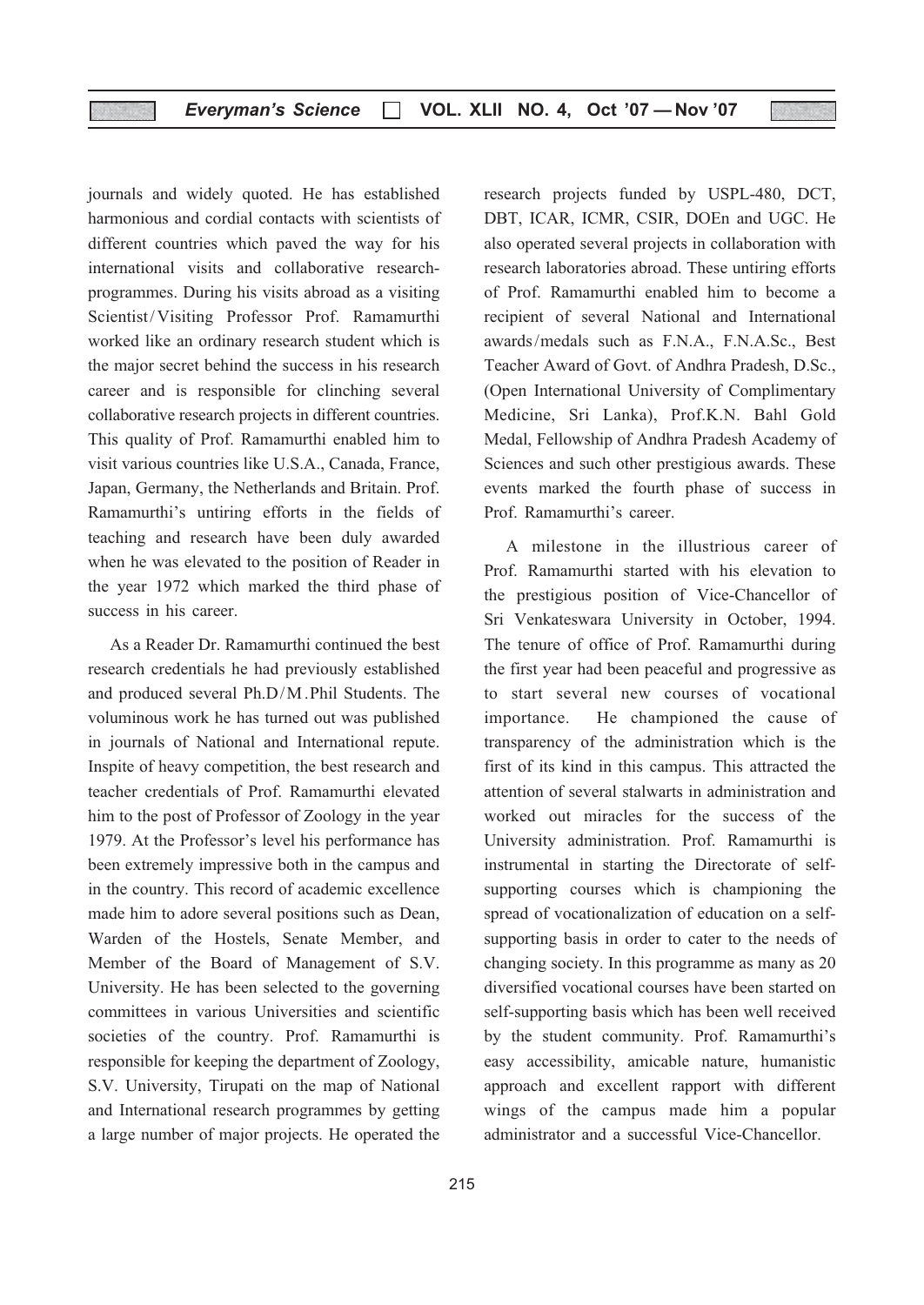

### PROF. AVIJIT BANERJI General Secretary (Head Quarters)

Avijit Banerji was born on 26th May 1946 at Calcutta. He did his schooling at Calcutta Boys' School, appearing at the Cambridge Overseas School Certificate Examination 1960, standing sixth in the order of merit in West Bengal. He studied at Presidency College, Calcutta, obtaining a first class in B.Sc. (Honours) in Chemistry (1964), and then at the Science College, Calcutta University, standing first in M.Sc. in Chemistry (1966). He obtained his Ph.D. (1970) in Chemistry working with Professor (Mrs.) Asima Chatterjee, FNA, on the basis of his thesis submitted on "Nitrogen Hetorocycles". He received the Nagarjuna Prize for best piece of research work carried out in Chemistry at Calcutta University for the year 1968, and subsequently the prestigious Prem Chand Roychand Studentship and Mouat medal of the University. He has received the Basudev Banerjee Award (1985) and P.K. Bose Memorial Award (1991) of the Indian Chemical Society. In December 1993, he delivered the Professor Mukarram Hussain Khondakar Memorial Lecture at Dhaka University, which is a premier award in Science in Bangladesh.

Dr. Avijit Banerji started teaching at the Chemistry Department, Calcutta University as an Honorary Lecturer in 1971. He joined the Department as Lecturer in July 1972, becoming Reader in 1979 and Professor from January 1986. He was the Head of Department of Chemistry (1996-1998), Chairman—Undergraduate Board of Studies in Chemistry, Co-ordinator of the Department's COSIST Programme and Member of the Senate of the Calcutta University. He has been actively associated with the Special Assistance Programme, later upgraded to Centre of Advanced Studies on Natural Products founded by Professor (Mrs.) Asima Chatterjee at the Chemistry Department for over 30 years. At present Professor Banerji is the Programme Coordinator of this Centre where activities have been extended and renamed as the Centre of Advanced Studies on Natural Products including Organic Synthesis.

Professor Banerji has worked at several places in India and abroad for periods ranging from about a month to nearly two years. He worked with Professor A.R.Katritzky, FRS (University of East Anglia, U.K., (1974-1976) on a Nuffield Institute sponsored Fellowship. He was a UNESCO fellow at the Pennsylvania State University, USA (1982) with Professor R.A. Olofson, Work at both centres involved research on frontier areas at the Chemistry of Nitrogen Heterocycles. He has also worked for short periods at the CDRI, Lucknow ; and IISc, Bangalore. He has visited several research organizations and attended conferences in USA, UK, Switzerland, Germany, Thailand, South Korea, Bangladesh, China, Malayasia and Singapore.

Professor Banerji's research contributions can be divided into several categories—

(1) Natural Products Chemistry in all its aspects (isolation, structure-elucidation, transformation reactions of mechanistic and sterochemical importance, synthesis, biological activity) in the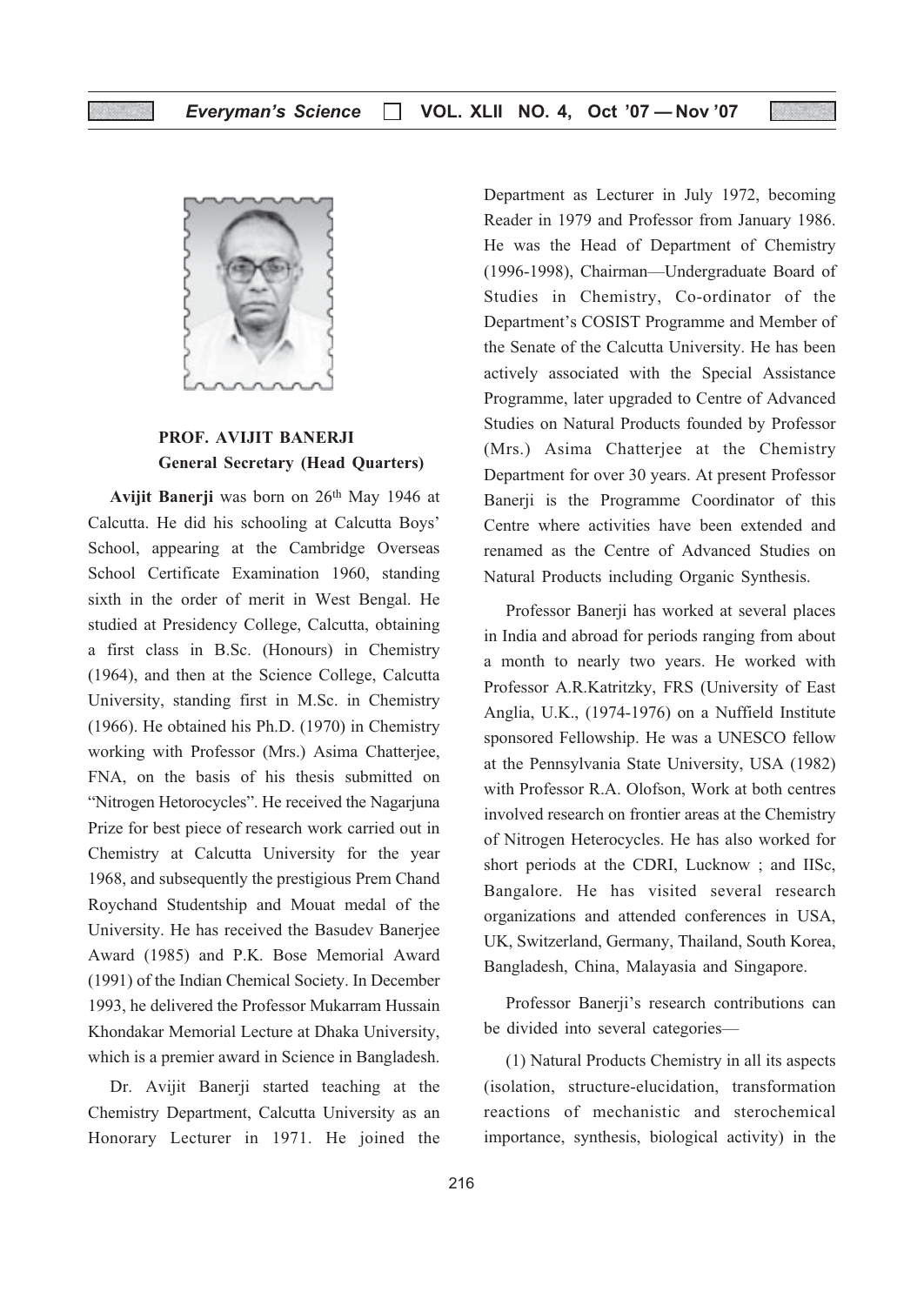fields of (a) idole alkaloids (his initial interest), (b) Piper constituents and related compounds and also (c) Constitutents of other genera-terrestrial and marine. The latter two categories include work on peptide alkaloids, alkamides, lignans, triterpenoids, phenanthene derivatives, kawapyrones, coumarino sesquitespenoids, coumarino lignoids, plant extractines as antibiabetic agents.

(2) 1, 3-Dipolar Cyclo addition reactions of Nitrones ion have been extensively investigated regarding mechanistic, stereochemical and synthetic aspects.

(3) Single-Electron Transfer reactions and synthetic applications.

(4) Heterocyclic Chemistry included work on azetinones, chromanones, indoles, multi-centre cyclisation reactions of amidiners.

(5) Metal reagents in Organic Reactions.

(6) Nmr investigations of several classes of Natural Products and synthetic compounds; use of NMR spectroscopy as a probe to determine electronic and steric effects.

Nineteen students have obtained their Ph.D. degrees in Chemistry with Professor Avijit Banerji, and a number are working with them for their Ph.D. degree at present. Three students have received M.Phil. in Environmental Studies at Calcutta University under him.

About 120 research papers and several reviews have been published so far, and about 160 abstracts have appeared in proceedings of National and International Conferences. He has delivered several invited and Award lectures in India and abroad.

Professor Banerji is a Life Member of the Indian Science Congress Association since the 1960s. He was elected Council member (1994- 1995) and then Executive Committee member (three consecutive terms, 1995-1998) of the ISCA. He was the Sectional President of Chemistry, at the 84th Session of the Indian Science Congress at Delhi in January 1997. He served as Treasurer

from 2003-2005, relinquishing this office on being elected General Secretary (Headquarters) from 2005.

Professor Banerji has also been very active in the Indian Chemical Society : he served as a Council member (1981-1987, 1994-1995), Treasurer (2002-2003), Honorary Secretary (two consecutive terms—1990-1993) and Vice-President (1996- 1997 ; 2000-2001). He revived the Society's international links, and was its representative in the Federation of Asian Chemical Societies, and was Project Coordinator of National Products of FACS from (1991-1995). He was a foundermember of the Board of the Asian Network on Research in Anti-Diabetic Plants (NARAP). He is a Life member of the Indian Science News Association and the Indian Council of Chemists, serving on its Council, and as Joint Secretary.

Professor Banerji was elected a Fellow of the West Bengal Academy of Science and Technology, Chemical Sciences in 1990. He is a member of the Council of the West Bengal Department of Science and Technology (WBDST), and Chairman of the Advisory Committee of Chemical Sciences.



PROF. DR. ASHOK K. SAXENA General Secretary (Outstation)

Prof. Dr. Ashok K. Saxena obtained his Master degree in Zoology in First Division from Meerut University in 1967. He did his Ph.D degree from the Kanpur University, Kanpur in 1973. Dr. Saxena has more than 40 years teaching experience in Post Graduate and Degree classes. He first joined as a Lecturer in the Dept. of Zoology of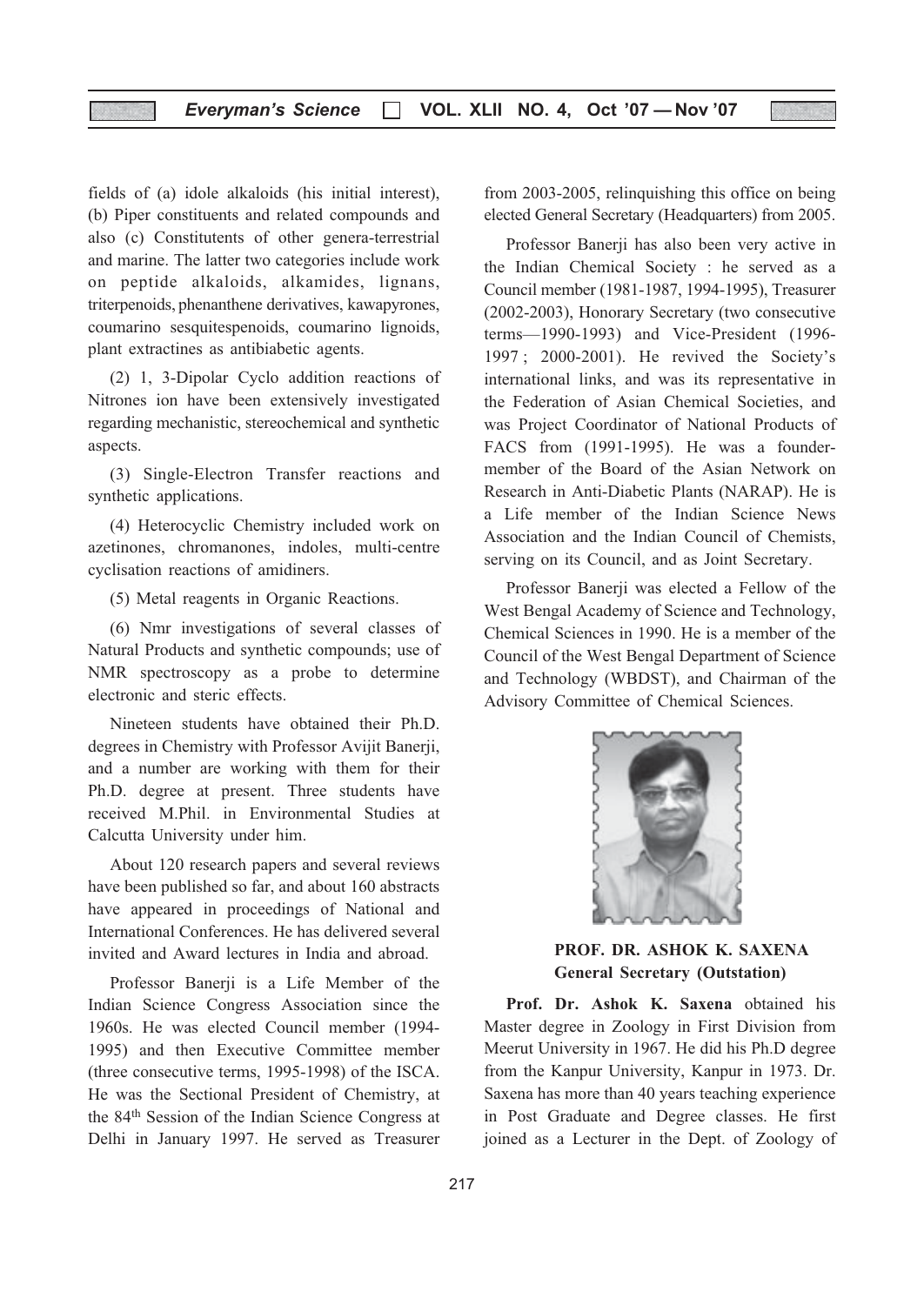D.A.V. College, Kanpur in 1967, and became Reader in 1986 and since 2005 is the Principal of that College. He has 38 years of research experiences and under his research guidance 23 students have been awarded Ph.D degrees. He has contributed more than 55 papers in a number of National and International Journals. Dr. Saxena is also a Convener of the Board of Studies in Zoology of CSTM University, Kanpur.

Dr. Saxena has been associated with a number of Professional Societies including General Secretary of Indian Society of Life Sciences. He has been associated with Indian Science Congress Association for the last 35 years and first Elected Member of Sectional Committee of the section of Zoology, Entomology and Fisheries of the Association then elected Recorder of the section of Zoology, Entomology and Fisheries for the year 1993-94 and 1994-95, Later he was elected a Council Member in 2004-05 & 2005-06 and then an elected member of Executive Committee in 2006-07. He is also Life Member of different Academies/Societies like Zootomical Society of India, B.H.U., Indian National Academy of Sciences, Allahabad, Society of Bio Sciences, Muzaffar Nagar etc.

Dr. Saxena has more than 21 publications in the form of Books, Symposia, Proceedings. He is Convener of Editorial Board of Journal 'Trends in Life Science' an International Journal ; Member of Editorial Board 'Life Science Advances' an International Journal and Referee of ICAR Krishi Bhavan, New Delhi. Dr. Saxena organized more than 20 National and International Symposia/ Conferences in different Universities of India.

Dr. Saxena has received several honours/awards in recognition of his meritorious research works. Some of which are : (i) International Award of Recognition 5000 Personalities of the World for Outstanding Services to the Research and Teaching Profession by American Biographical Institute, (ii) Zoological Society of India Gold Medal for the contribution to Life Sciences. (iii) Research Fellow of American Biographical Institute (iv) One of the Member of the Research Board of Advisors, American Biographical Institute.



PROF. COL. DR. RANAJIT SEN Treasurer & President Section of Medical Sciences (including Physiology)

Prof. Col. Dr. Ranajit Sen was born in Kolkata on 31st January 1952. He graduated in 1974 in Medical Science and obtained Diploma in Oral surgery from Leiden, Netherlands in 1983 ; Post Graduate Training in oral surgery in 1984 ; Fellow in Dental Surgery of the Royal College of Surgeons in Edinburgh in 1985 ; Doctor of Philosophy in 1987. He obtained Bachelor of Law in 1986 from Calcutta University. He was also trained in Acupuncture, Cryogenics, Electron Microscopy, Statistics, and AIDS. He is specialist in Head & Neck Surgery, Oncology and Forensic Science. He joined Medical College, Kolkata in 1976 as a Lecturer and then promoted to Professor of Head Neck Surgery. He taught in Chittaranjan Cancer Hospital, National Institute of Homoeopathy, Armed Forces Medical College, Metropolitan Homoeopathic Medical College, Katihar Medical College and several Medical Colleges in India as Professor & Head. He was Lecturer in the University College Hospital, Eastman Dental Institute, Italian Hospital, Saint Margarette Hospital and Whipp's Cross Hospital, London. Till 2006, he served as the Medical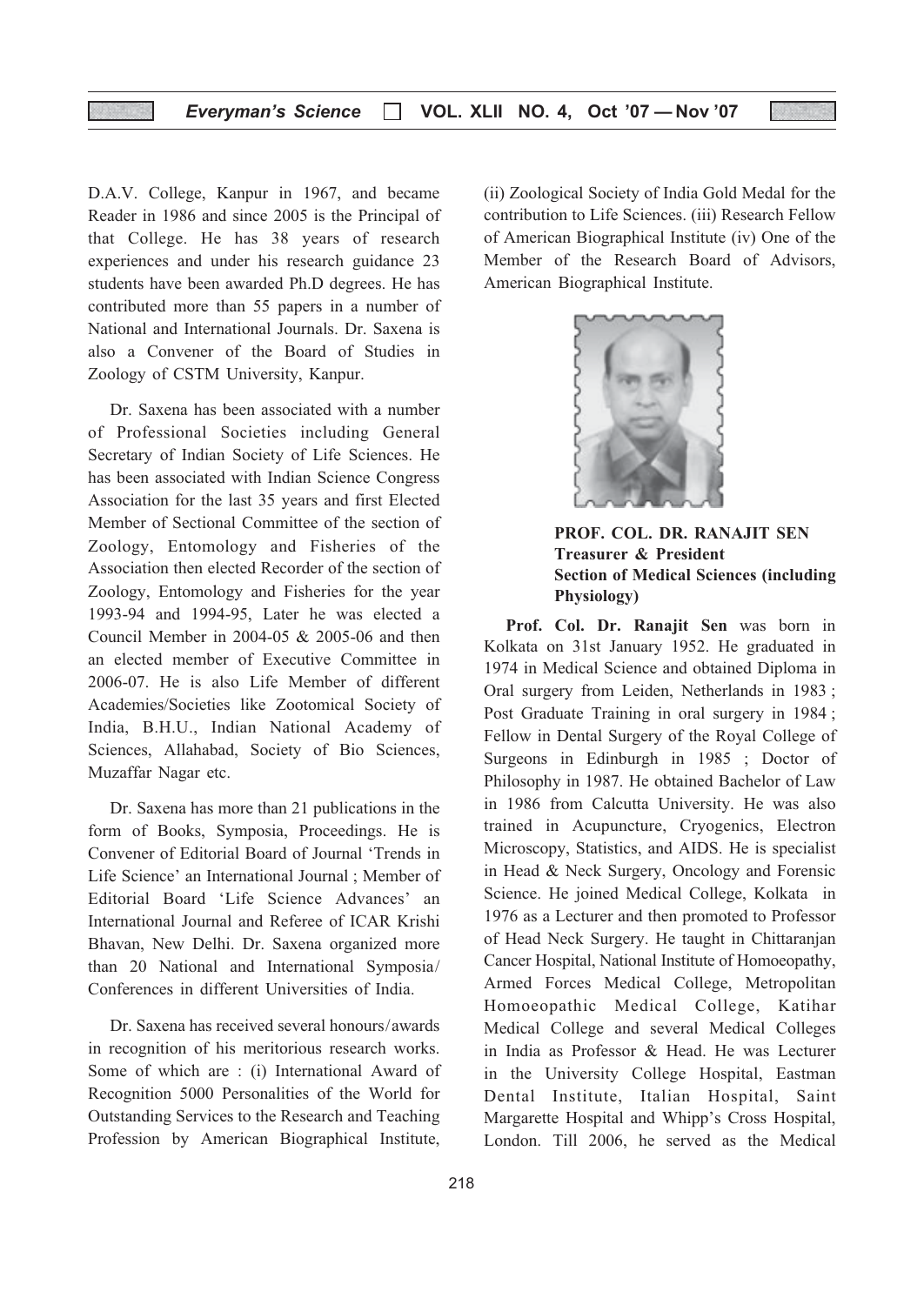Director-Cum-Principal, Uttaranchal Medical and Dental Research Institute, Dehradun. Presently, he is a visiting Professor, Post Graduate Faculty of Forensic Science, Calcutta University and Criminal Detection Training School, Govt. of India.

He was credited with the Commonwealth award and several national awards.

He published till date 12 Medical books and one Law book of international repute through international publishers, namely, Elsevier, Oxford, BI, Jaypee etc. which gained popular momentum in medical academic circle. The books are : Advanced Textbook on Oral & Maxillofacial Surgery ; Surgery for oral & Maxillofacial cysts and tumors ; Oral Surgery for Medical Students ; The Principles and Management of Cancer-a practical guide ; Textbook of Local Anesthesia ; Textbook of oral Medicine ; Fractures of Mandible ; Fractures of the Middle-Third of the Maxillofacial Skeleton ; AIDS ; Basics of Modern Medical Science—Analytical Disposition ; Forensic Odontology ; Textbook of Forensic Science-Medicine. One Law book titled 'Physically Handicaps-Law & Rehabilitation' bagged Ananth Nath Deb Gold Medal of Calcutta University in 1985. He published 369 popular articles on medical science mostly in Your Health (The Indian Medical Association Magazine) ; The Statesman ; the Ananda Bazar Patrika ; the Swastha Dipika etc. He carried out research on varied aspects of Medical Science and published 47 original research papers, mostly in International journals and presented papers in 16 international and several national congresses.

He served as one of the Members in the Editorial Board of the Journal of the Indian Medical Association. Moreover, he is the member of European Association of oral & Maxillofacial Surgeons, International Association of Oral Pathologists etc.

He is devoted to social work through his three Non-Government organizations (NGOs) and one

Trust. Handicapped girls are trained with stipend for tailoring work to have self-help life. More than three hundred handicapped girls are leading self-sustaining career. Free Medical aids, hearing aids, Wheelchairs, Heart & Eye operations, handicap certificates are regularly given through organized camps. Several Social Welfare projects aided by Government of India are running. He is directly related to Rotary International, Red Cross as well as Lions Club in their social welfare projects, also.

Being a Student Member in 1966 of the Indian Science Congress Association, followed by Life Member in 1974, he is intimately connected with this noble organization in its various academic activities. He served ISCA being elected as its council Member and Executive Committee Member.



PROF. B. MANDAL President Section of Agriculture and Forestry **Sciences** 

Prof. B. Mondal was born in 1957 in a remote village Akabpur in the district of Burdwan, West Bengal. He pursued his studies for M. Sc (Ag.) (securing first position) and Ph. D. degrees of the Bidhan Chandra Krishi Viswavidyalaya, West Bengal. Thereafter, he had gone to Aberdeen, UK, as a Commonwealth Postdoctoral Fellow and to Goettingen, Germany as a Visiting Scientist with INSA-DFG Fellowship for advanced research.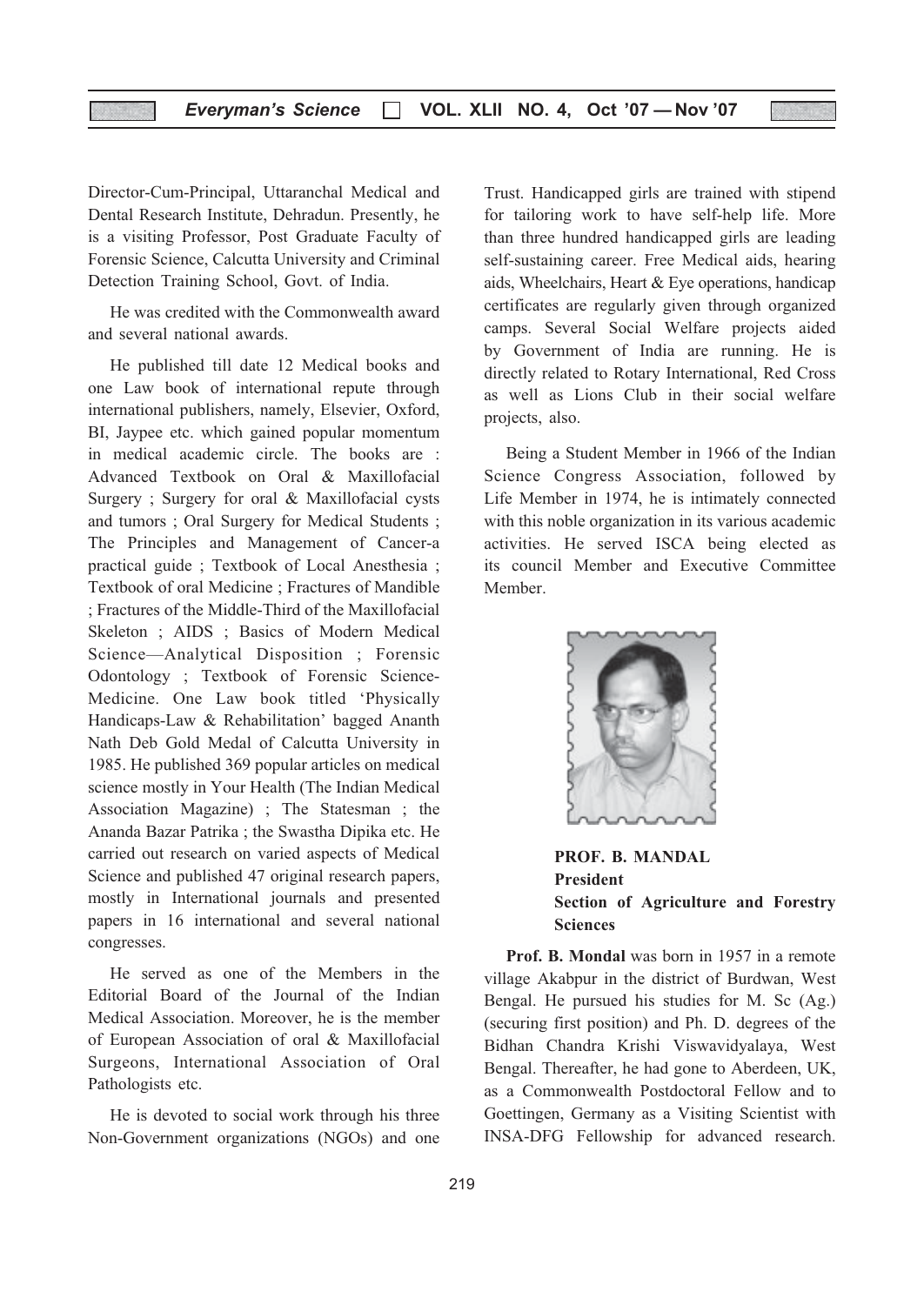Presently he is working as a Professor of Soil Science in Bidhan Chandra Krishi Viswavidyalaya, Kalyani with a group of young researchers.

Professor Mandal has made a significant contribution in research in the field of Soil Science and Natural Resource Management. He is the pioneer in the country to develop soil quality and resilience assessment tool with critical carbon input values and evaluate carbon sequestration potential of different cropping systems with a view to up-keeping soil health. He has also found out the natural route for increasing micronutrient availability in otherwise deficient soils and developed ingenious methods for improving useefficiency of costly applied micronutrient fertillizers by crop plants. He has developed a technology for amelioration of soil acidity and increasing crop productivity in a vast area of land under acid soil regions of the country using low cost locally available (basic slag) liming materials. All these work have been published in different leading professional journals of the world.

A large number of research projects have been granted to Professor Mandal by various National (14 nos.) and International (4 nos.) funding agencies for extending and strengthening research activities in some emerging fields relating to soil, water and other environmental issues. He has also trained and successfully guided a good number  $(\sim 20)$  of young students for their post graduate (Ph. D.) research.

Professor Mandal has been honoured with several prestigious awards by a number of learned National Societies/Associations/Academies viz. Young Scientist Award by the ISCA, Young Scientist Medal by the INSA, Golden Jubilee Commemoration Young Scientist Award by the Indian Society of Soil Science (ISSS), Career Award by the UGC, Dr. B. C. Deb Memorial Award by the ISCA and 12th International Congress Commemoration Award by the ISSS. Besides, he has been elected Fellows of the National Academy

of Agricultural Sciences, Indian Society of Soil Science and West Bengal Academy of Science and Technology.

Besides academics, Professor Mandal is also asociated with a number of philanthropic organizations for promoting science-based society and improving livelihood of poor farming community of the country. With his daughter Anwesha (an eighth standard student) and wife Shila (a lecturer of economics in a degree college under University of Calcutta) Professor Mandal lives and enjoys a good social life at the model town of Kalyani, West Bengal in its beautiful environment.



PROF. A. L. BHATIA President Section of Animal, Veterinary and Fishery Sciences

Prof. A. L. Bhatia is Professor & Formerly Head (2002-2005) of the Department of Zoology in the University of Rajasthan, Incharge, Radiation Biology Laboratory of University of Rajasthan. He has been formerly coordinator, PG Studies in Microbiology (2000-2005) and formerly Director, Institute of Informatics (2002-2005) in the same University for different periods. He is Coordinator of Rajasthan Chapter of Eco Ethics International Union, Germany (Rajasthan Chapter) and Editorin-Chief, Asian Journal of Experimental Sciences (a 20 years old listed/cited Journal).

Born in Mathura, U. P. in 1950, Prof. Arvind Lal Bhatia is a Humboldt Awardee. He has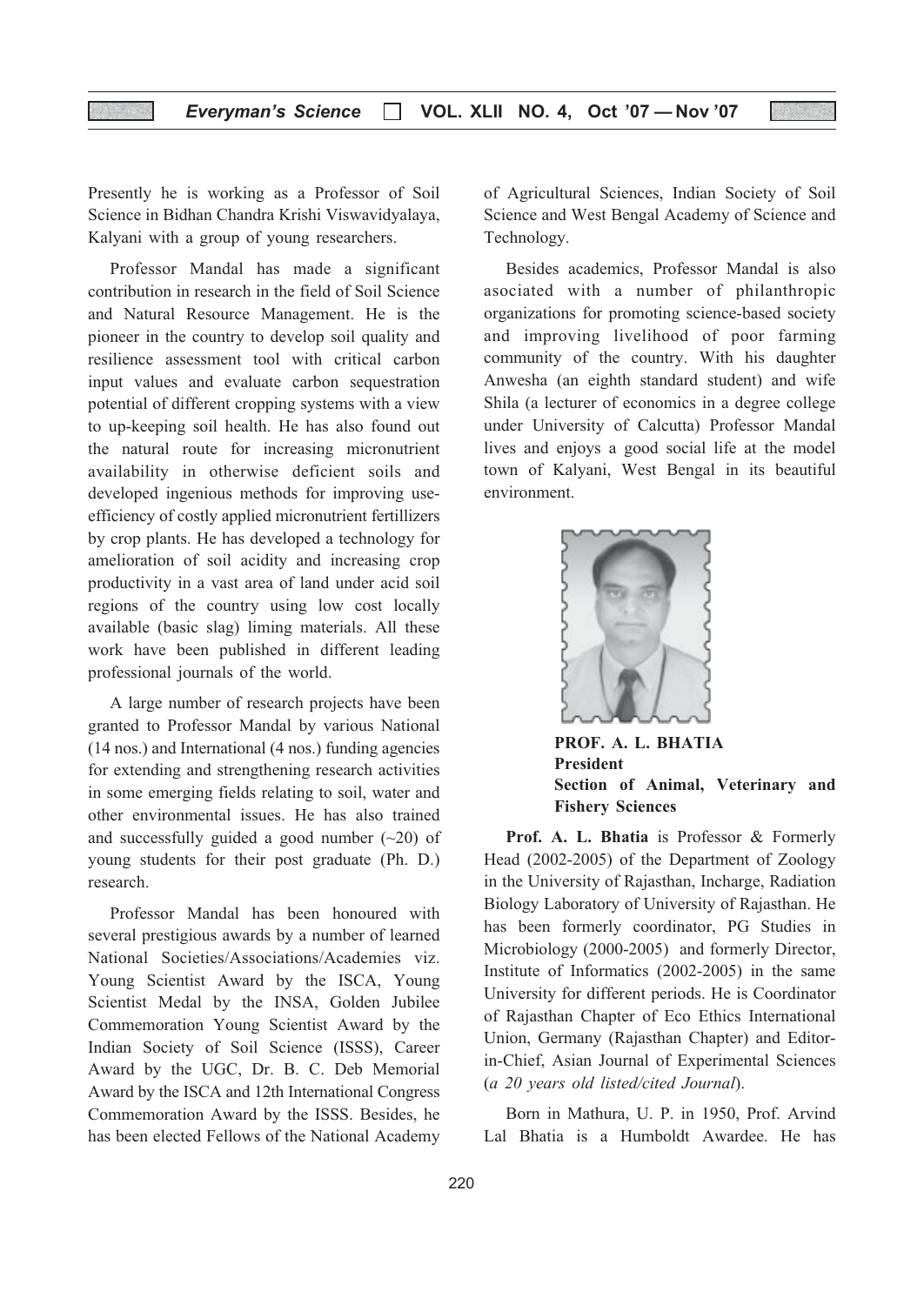throughout first Class career as a student and has also been awarded Diploma in German language from Goethe Institute, Bonn, Germany in 1989. He figures in several International anthologies Who's Who in Science, Technologies & Engineering. He has been a visitor of several national and International laboratories and has worked in Nuclear Research Centres of Germany and Belgium. He has been conferred with several fellowship, honours and awards, nationally and internationally. He has been internationally known for his work on radiation protection and tritium (pollutant, a radioactive isotope of hydrogen released from natural and man made sources) and its impact assessment, on which he obtained his Ph. D. degree way back in 1978 from the University of Rajasthan under the able guidance of Prof. P. N. Srivastava. Having several research papers and review articles to his credit on this research and being an authority on this subject ; a CD Rom has also been released from Belgium with renowned radioecologist, Prof. Rene Kirchmann, comprising his work. He has got training in neurobiology by International Brain Research Organization (IBRO) and Central Brain Research Institute, Amsterdam, Holland under the able guidance of Profs. Heidi Swanson and Swaab.

With 37 Years teaching & research experience in the University Prof. Bhatia figures on several scientific positions viz. Chartered Member, International Hormesis Society, Massachusetts, USA ; Nominated Member, Biotechnology Advisory Board of Government of Rajasthan ; Coordinator, Indian Branch of International Union Radioecologists, UK ; Executive Member, Association of Gerontology of India ; Executive member, Indo-German Society, Jaipur ; Executive member, Indo-European Educational Society ; President, Humboldt Club-Jaipur ; Convener, Western Humboldt Kolleg, Mumbai.

Scientific Achievements/Honours received by Prof. Bhatia includes : (1) Alexander von Humboldt Award, (Germany ; 1989-91). (2) Young Scientist Award, Int. Cong. Radiat. Res. (Holland; 1983). (3) Senior Scientist Award, Int. Cong. Radiat. Res.

(Australia ; 2003). (4) 4th L. H. Gray Conference-Young Scientist Award, (Oxford, U. K. ; 1988). (5) Nominated Scientist under Indo Belgian Exchange Programme by Government of India. (6) "Shiksha Vibhusahan" Felicitation by Rajasthan Yuva Chhatra Sanstha (2007).

22 Students have been awarded Ph. D, under him. He has participated in more than 20 International and several National Seminars. He has more than 150 research papers to his credit, published in renowned International and National Journals. As author he has been awarded by Rajasthan Hindi Granth Academy (2001) and by Rajbhasha Aayog, Government of India (2002) Central Library of University of Rajasthan (2002 & 2003). Dr. Bhatia has written over 30 small books and many popular articles, many of them have been for general masses and adult education and literacy programmes.



DR. U. DHAR President Section of Anthropological and Behavioural Sciences (including Archaeology and Psychology & Educational Sciences)

Dr. Upinder Dhar joined as Director–Institute of Management and Dean—Faculty of Management, Nirma University of Science and Technology on 9th December 2006. Prior to this, he was Director of Prestige Institute of Management and Research, Indore and President, Prestige Group of Educational Institutions—constituted of three management institutes, affilated to three different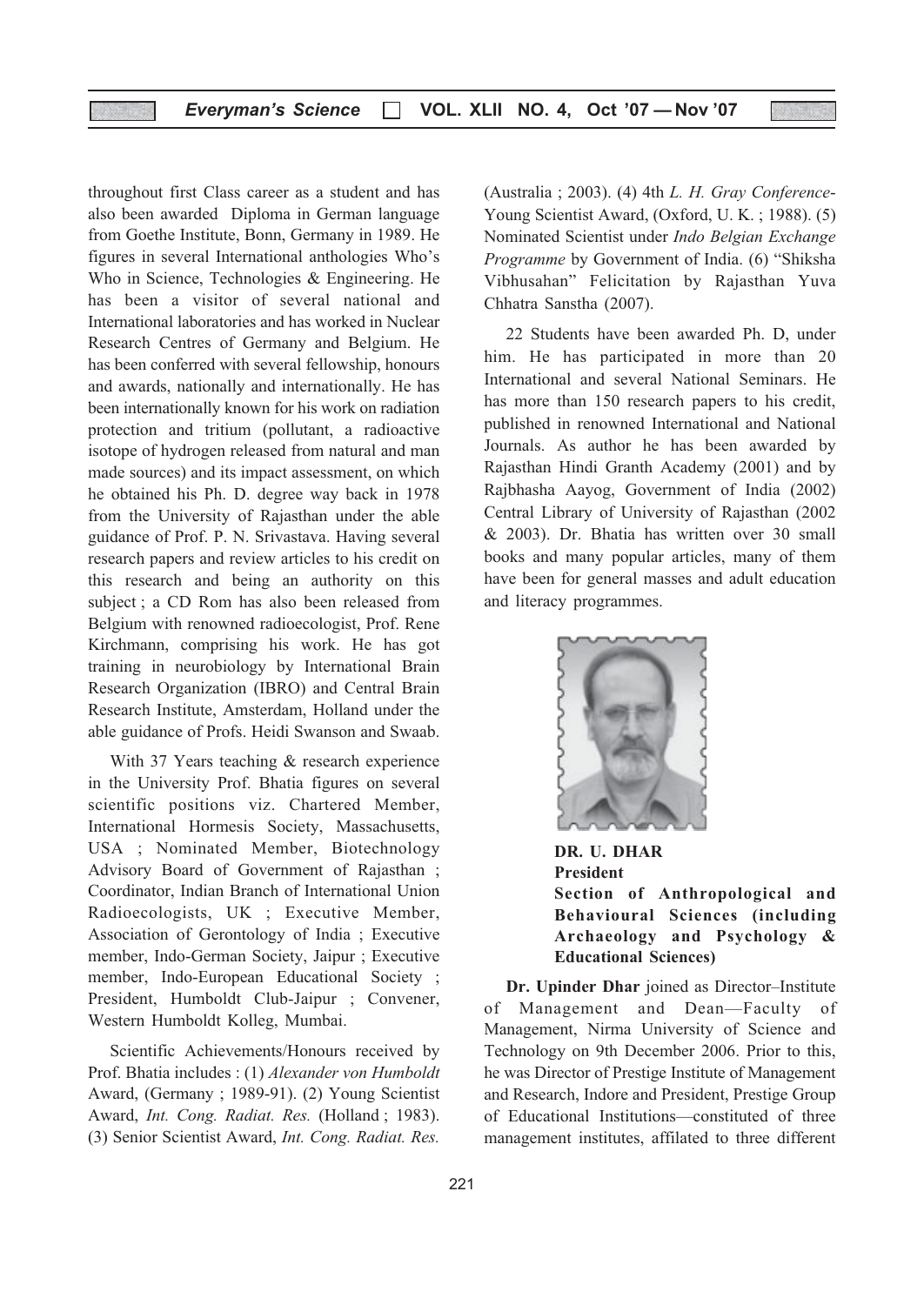state universities, and a public school. He has also been Professor and Coordinator (Head) of General Management Group at NITIE, Bombay—National Institute established by United Nations through ILO. He has taught at postgraduate level, designed and conducted faculty and management development programs, undertaken problem-solving consultancy assignments, and guided research at doctoral level for the last 28 years. Before joining NITIE, he was at the Institute of Management Studies, Devi Ahilya University, Indore ; M. D. University, Rohtak ; Indian Institute of Public Administration, New Delhi ; SOS Children's Villages of India, New Delhi ; Shri Ram Centre for Industrial Relations & Human Resources, New Delhi ; National Labour Institute, New Delhi ; and Central JALMA Institute for Leprosy, Agra.

Dr. Dhar is Ph. D. from Agra University, and has attended a number of professional development programs. He was awarded Commonwealth Fellowship twice to present his papers at the South Asian Management Forums held at Royal Institute of Management, Bhutan and Lahore University of Management Science, Lahore respectively. He is a Behavioural Scientist. He is a life member of the Indian Science Congress Association, Indian Psychological Association, Indian Society for Training and Development, Psycho-Linguistic Association of India. Praachi Psycho-Cultural Research Association, Indian Society for Technical Education and National HRD Network. He was invited to attend the Workshops/Conferences for Deans and Directors on Quality Assurance, Accreditation and Ranking of B-Schools organized by various National and International bodies including AICTE and AMDISA at Indore, Hyderabad, Bangalore, Colombo and Lahore.

Dr. Dhar, known for institution building, has been a member of various Expert and Selection Committees either as Chairman or as a Member. He has been national coordinator for the project on "Empowerment of Women through Enterprise" for

its implementation in North India (1998-2000). The project was sponsored by Canadian Consortium of Management Schools and funded by Canadian International Development Agency. He has successfully completed consultancy assignments for well known organizations like Indian Rare Earths Limited (a constituent of the Department of Atomic Energy), ONGC Corporation Limited, World Bank, Herdillia Chemicals, Pondicherry University and Aegis School of Telecommunication. In connection with various professional activities, he has visited many countries including Philippines, Maldives, Pakistan, Srilanka, Bangladesh, Bhutan, Nepal and Malaysia.

Dr. Dhar has been extensively involved in the academic and administrative activities of many national and international institutions and industrial organizations. He has presented papers at several national and International conferences/seminars/ symposia. He is the author of fifteen Monographs, twenty-five Psychological Tests and over four hundred papers including other Publications in refereed academic and professional journals. Eighteen scholars have been awarded Ph. D. degree under his supervision by various Universities, and ten are currently working under his guidance for the Doctoral Degree in Management. Dr. Dhar is on the Editorial Board of Praachi Journal of Psycho-Cultural Dimensions and International Journal of Management Sciences. Dr. Dhar was Editor of Prestige Journal of Management and Research as well as Prestige Research Abstracts for one decade. He was nominated as a member on the State Level Counselling Committee constituted by the Government of Madhya Pradesh for admission in M. B. A. program in all university teaching departments and other approved institutions of the State during 1999-00, 2000-01 and 2005-06 academic years respectively. He has also been on the panel of subject experts of National Board of Accreditation of the All India Council of Technical Education, Indian Council of Social Science Research, and South Asian Quality System.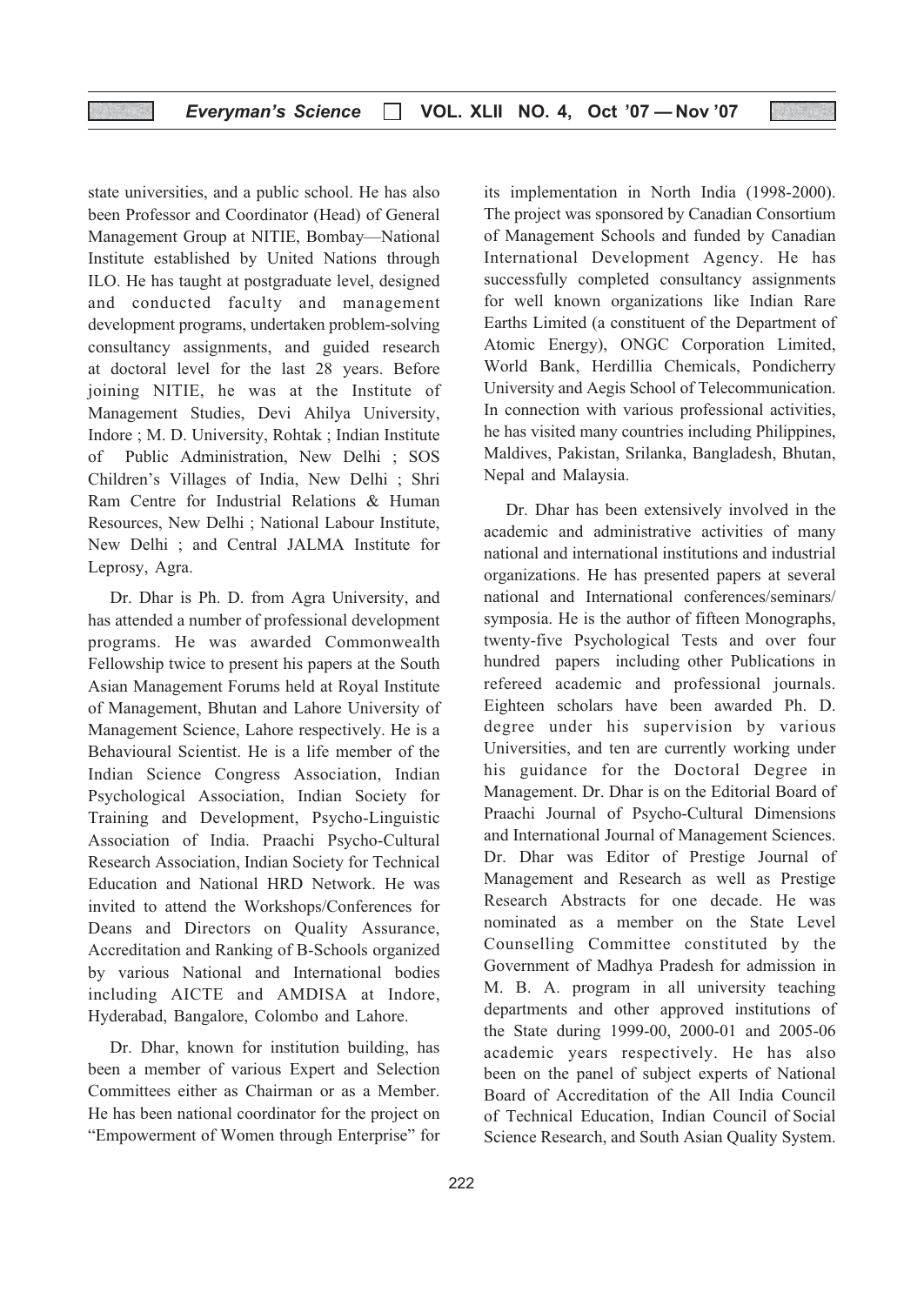Dr. Dhar was conferred "Great Achiever of India Award" by the Front for National Progress, New Delhi in 2000. The citation inscribed on the memento reads "presented to Dr. Upinder Dhar for meritorious accomplishments in diverse fields of activities that immensely contributed for the nation's progress." As a recognition of his work, he was conferred National Fellowship by the ISTD in 2002-03. He has been cited in Indo-American Who's Who (2002), Trainers and Training Institutions Directory of ISTD in 1996 and 2002, and Indo-Asean Who's Who (2003). He has thrice been Treasurer of the Association of Indian Management Schools (AIMS) and Founder Chairman of its Madhya Pradesh Chapter. He has also been Founder Chairman of the Indore Chapter of the Indian Society for Training and Development. Besides being on the National Council of the Indian Society for Training and Development (ISTD) several times. Vice-President (Western Region) of the ISTD, President—Indore Chapters of Indian Society of Technical Education and National HRD Network, currently, he is a Member of CAAT (Committee of AIMS Admission Test).



PROF. N. K. KAUSHIK President Section of Chemical Sciences

Professor N. K. Kaushik is currently Professor of Inorganic and Analytical Chemistry in the Department of Chemistry, University of Delhi. He has served as Head of the Department from 2004- 2007. After having done his Masters from University of Roorkee (1966) and Ph. D. from Department of Chemistry, University of Delhi

(1970), he joined Rajdhani College (Delhi University) as Lecturer in 1969 and then shifted to the Department of Chemistry, Delhi University in 1972 and became Reader in 1981 & subsequently promoted to Professor in the Department in 1991. As a guest teacher he taught Analytical techniques in the Department of Agrochemical & Pest Management, University of Delhi. His major research interests are Microanalytical techniques in inorganic analysis, Synthetic and Structural Chemistry, Coordination behaviour of organometallics with biologically active ligands, Thermoanalytical behavior of organometallic complexes and calculation of kinetic parameters under non-isothermal conditions, Chemical and Biological studies with metal Nano-particles. Several 7–coordinated compounds of Ti(IV), Zr (IV) and Hf(IV) (dithiocarbamates, Xanthates etc) have been synthesized and characterized and number of such compounds has been reported for the first time.

He has been invited to deliver Lectures in Thermoanalytical Methods by Academic Staff Colleges of various Universities. Prof. Kaushik has supervised the research work of more than 30 Ph. D. and 21 M. Phil. students and he is currently advising an additional 6 Ph. D. students. He has published over 200 papers in various international and national journals and conference proceedings. He has delivered many Invited Talks at various conferences and institutes. He attended the 7th and 8th ICTAC Conferences in Canada (1982) and Czeckoslovakia (1985), respectively. He is the Life member of the Indian Science Congress Association, National Academy of Sciences, India ; Member of the International Confederation of Thermal Analysis and Calorimetry (ICTAC), Indian Thermal Analysis Society, BARC, India for several years. Professor Kaushik has made a number of contributions to the professional community. He is the Member of the Committee appointed by the Ministry of Health and Family Welfare (GOI) for setting of Tobacco Testing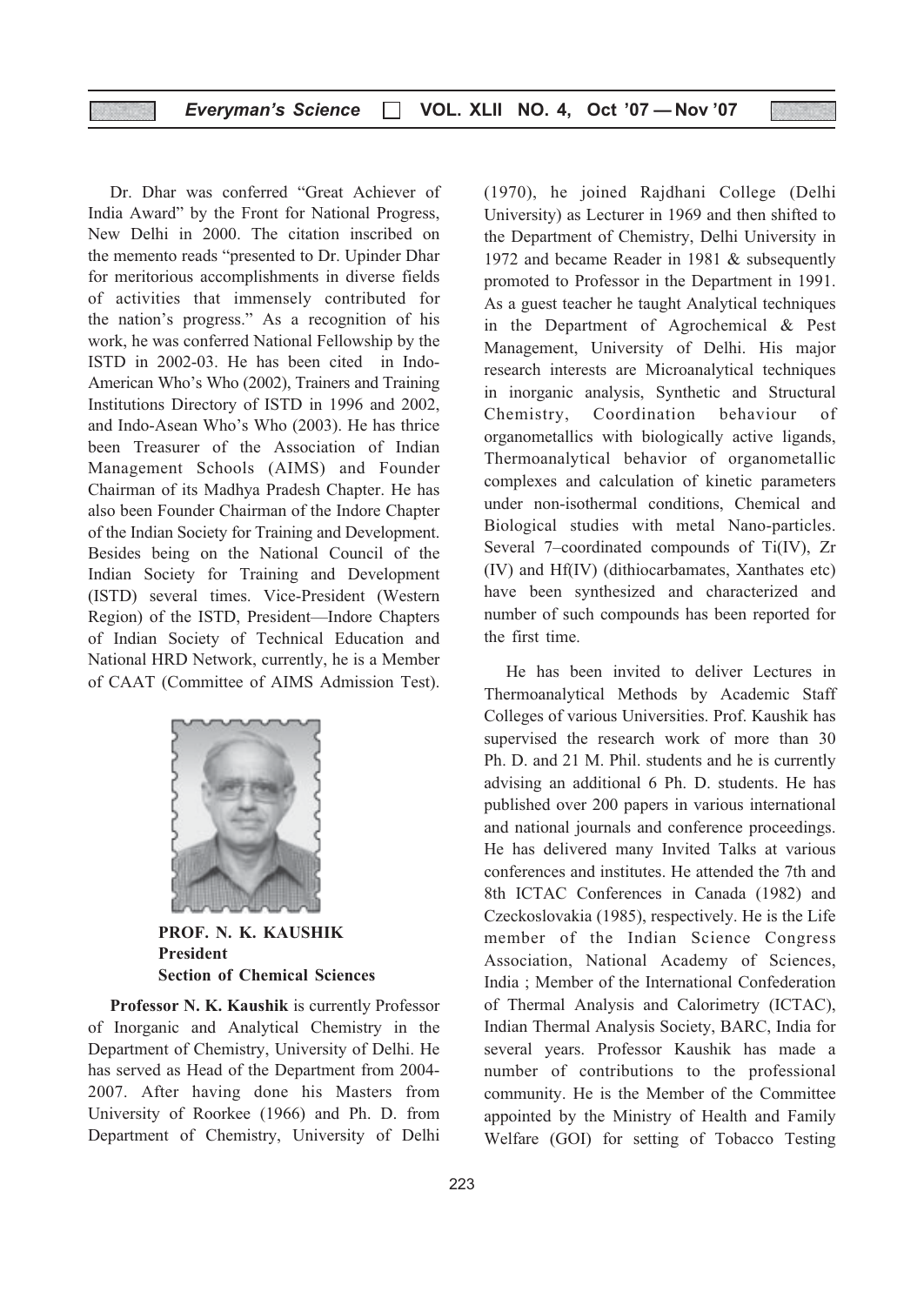Laboratories. He had been Chairman, Board of Research Studies, University of Delhi ; Member of the Committee appointed by UGC for assessing the Research Work carried out by the Department of Chemistry, Gawahati University under SAP ; Member of the Board of Research Studies in Chemsitry/Applied Chemistry for various universities like University of Rajasthan, Jaipur, S. J. M. University, Kanpur etc. ; Member of various Selection Committees in NPL, (New Delhi), Union Public Service Commission and Allahabad Public Service Commission and also Expert on Professor/Reader/Lecturers selection committees of various Universities, NCERT, Delhi College of Engineering & NSIT ; Had been expert on Scientist Selection Committee of Indian Institute of Petroleum, Dehradun, Coal Research Institute, Dhanbad, National Writing Team of the NCERT for writing Class XI and XII Chemistry text books in Hindi medium, Provost of the Dr. D. S. Kothari Hostel of Delhi University for the last more than five years.

He has been the chairman of various International and national conferences. Professor Kaushik has active interest in the teaching of science in the Hindi medium, and is actively engaged in various administrative activities of the department and the university.



DR. V. P. DIMRI President Section of Earth System Sciences

Dr. V. P. Dimri, took over as Director, National Geophysical Research Institute (CSIR

Laboratory), Hyderabad in October 2001. He completed his post graduation and Ph. D. from the Indian School of Mines, Dhanbad, India. He was endowed with prestigious PDF in Norway for 1986-1988 and was awarded Senior DAAD Fellowship in 1996 at University of Kiel, Germany. Dr Dimri was Visiting Fellow of Norwegian Research Council, Oslo in 1999. Earlier, in 1977, he obtained advanced training for one and a half years at Geological Survey of Germany, Hannover. He is also presently Adjunct Professor of the University of Hyderabad and Honorary Professor of Andhra University, Visakhapatnam.

For over thirty-five years, Dr. Dimri has devoted himself to shaping and implementing research in basic and applied geophysics to a wide range of social and economic issues. He has steered individual as well as scientific activities of the Institute to meet the societal and national needs. To be at par with international research, he designed major scientific programmes in sectors of 'Energy Security', 'Water Security', 'Risk Assessment' and 'Frontier research areas of international repute'. Dr Dimri initiated and encouraged oil exploration below unexplored volcanic lava in Sourashtra region using integrated geophysical surveys. He is pioneering a pilot project to enhance oil recovery from Indian oil wells in collaboration with Norwegian scientists. Dr Dimri has launched a very successful project in Nalgonda district of A. P. for assessment, management and exploration of groundwater in hard rock terrains for fluoride free water supply. He has launched several projects on seismicity monitoring and he proposed a new method for Tsunami wave propagation modeling using fractals and finite elements.

In recognition of his outstanding contributions to the Non-linear Geophysics, the American Geophysical Union invited Dr Dimri to deliver prestigious Lorenz Award Lecture at its Fall Meeting during December 2007 in San Francisco,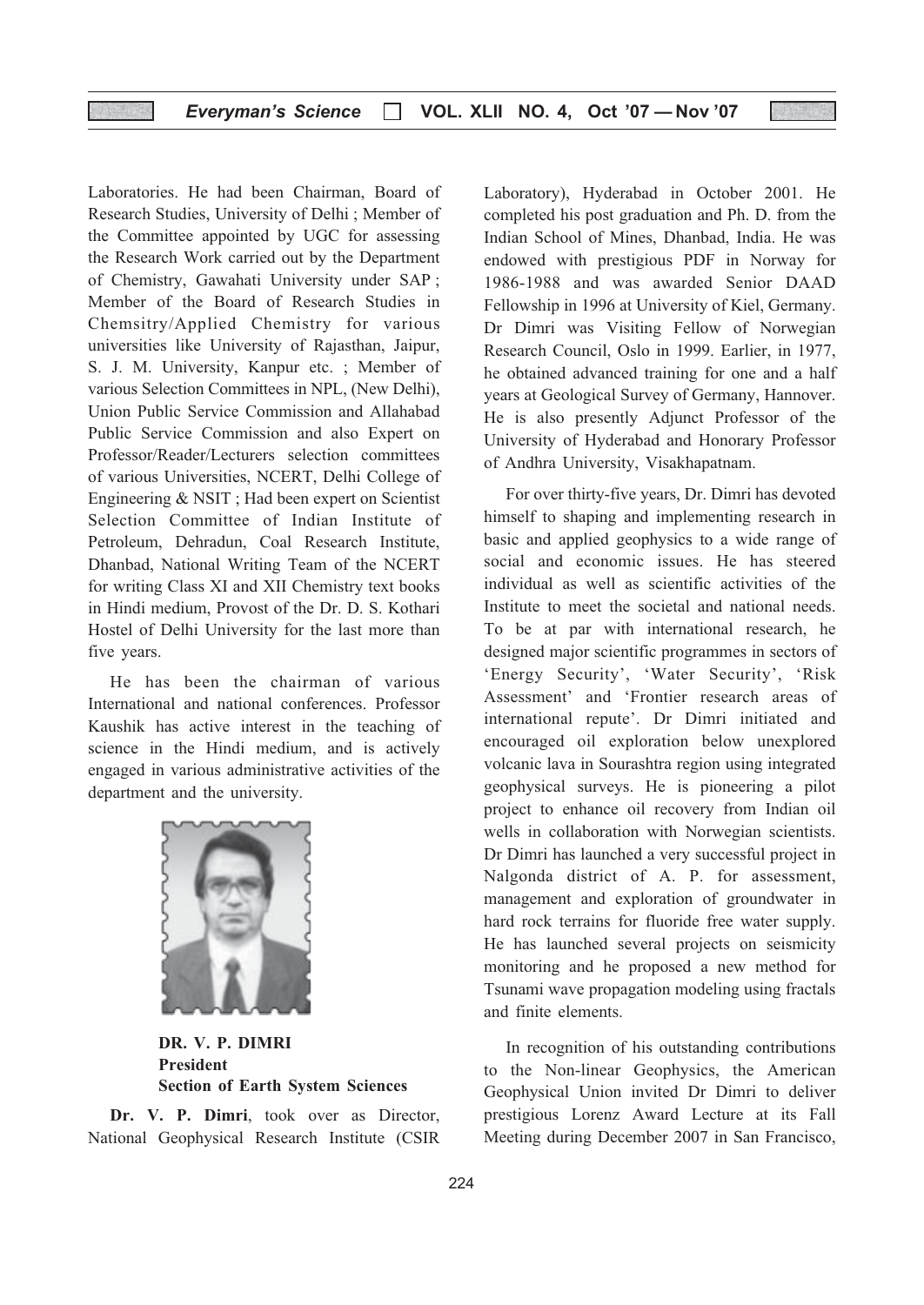USA. To his credit, Dr Dimri has about 100 international and national publications, 3 filed patents and 3 published books entitled 1) Deconvolution and Inverse Theory (Elsevier, Amsterdam, 1992) and (2) Application of Fractals in Earth Science (Balkema, U. S. A. 2000) (3) Fractal Behaviour of the earth system (Springer, Germany, 2005). Currently he is writing his fourth book entitled "Fractal models in exploration seismology" to be published by Elsevier science publishers in 2006. His first book was declared as a 'Didactical Masterpiece' and reference book in the field of inversion by Prof. M. Koch of USA.

Recipient of the prestigious National Mineral Award (1992-93) and DOD Award (2004), Govt of India, Dr Dimri's contributions have been recognized through the Fellowship of prestigious National Academies such as Indian National Science Academy, National Academy of Sciences and AP Akademi of Sciences. He is holding the prestigious Chair position of the National Committee of International Union of Geodesy and Geophysics & International Geographic Union (IUGG-IGU) and Research Advisory Committee of the Indian Institute of Geomagnetism (IIG), Mumbai, India. He is also the President of Indian Geophysical Union. Dr Dimri is also serving as member of various National Scientific Committees.



PROF. G. SINGH President Section of Engineering Sciences

Prof. Gurdip Singh (Born 1945) did his B. E.

degree from Thapar institute of Engineering and Technology Patiala in 1967 in first Class with Honors division. He did his M. Tech in production and industrial Engineers from Indian Institute of Technology 1975 in first class with distinction and Ph. D. from Punjabi University, Patiala. He started his teaching in Engineering classes from University of Jodhpur in 1967 and Thaper Institute of Engineering and Technology, Patiala (TIET Patiala) 1968. He joined Deptt of Management Punjabi University, Patiala in 1982 as reader and promoted to the rank of Professor in 1992, and carried out teaching / research work in Production engineering and operation management.

He served in the Tech study Dept of Govt of Libya, Tripoli during 1988 to 1990 as Sr. Engineer attached to Ministry of Electricity. He carried out II projects on various technical aspects during this period. In the Punjabi University, Patiala along with research and teaching he served for faculty of Management as Dean of the faculty from 1994 to 1996 and head of the department from 1996-1999. In 1999 he was assigned a prestigious project to establish an engineering cum management institute at Malout named as MIMIT Malout. He served as founder Principal of this college from 1999 to 2004 and during this period he was principal of another engineering college GZSCET Bhatinda. In 2004 he joined back the Punjabi University, Patiala and established Yadawinder College of Engineering at Talwinder Saboo for the under privileged segment of society in the capacity of its founder Director. He joined as Principal at GGSCMT Kharar where B. Tech ; MBA and MCA classes are in Operation. He has successfully guided research work leading to Ph. D. for 7 students and number of projects at MBA and M. Tech level.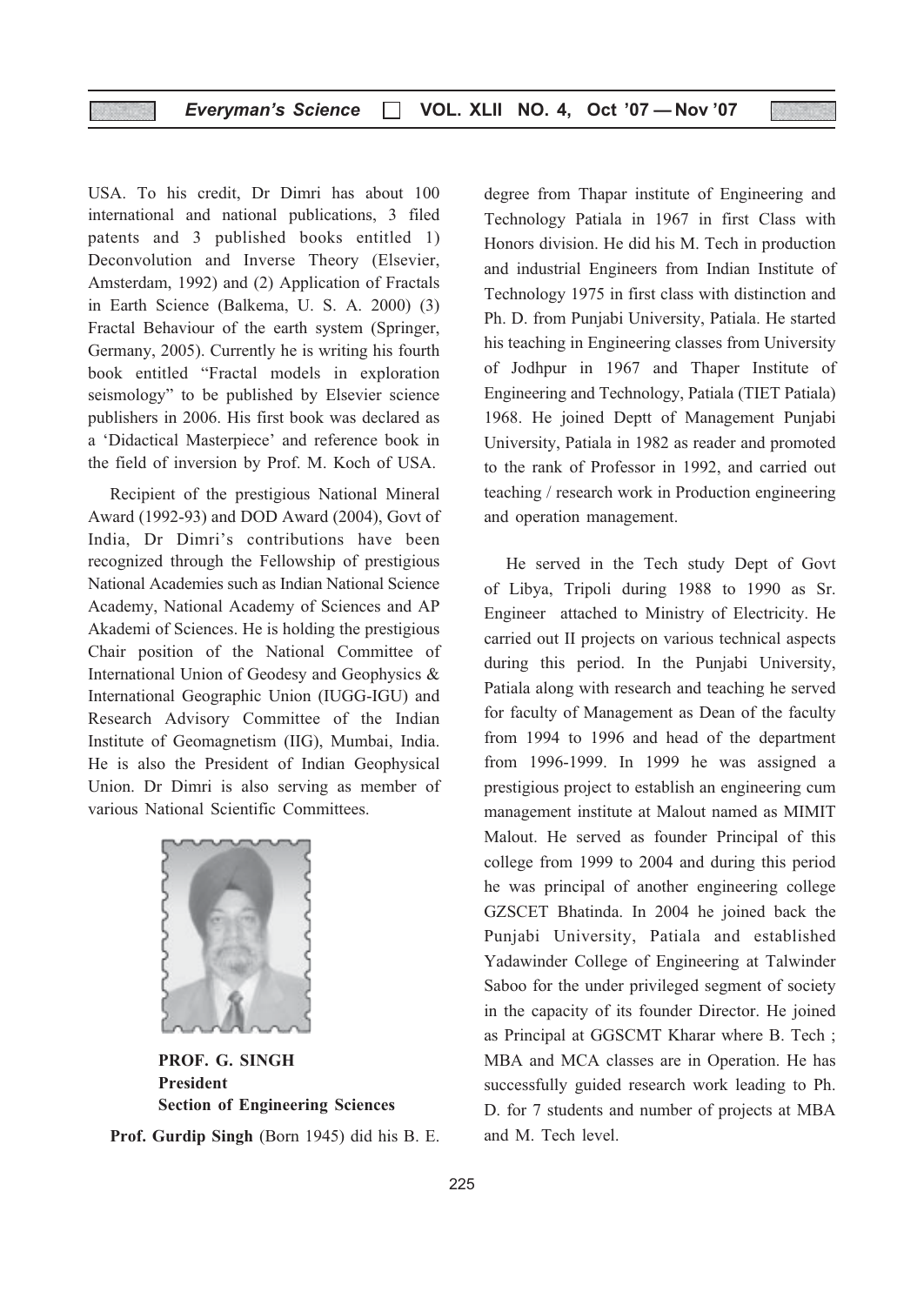

PROF. V. K. VERMA President Section of Environmental Sciences

Professor V. K. Verma, an eminent eduscientist secured a brilliant academic profile from the University of Lucknow and was later awarded doctoral degree by University of Jodhpur. Soon after his M. Sc. in 1956 he moved to the rugged terrains of geology as an Assistant Geologist (redesignated later as Scientific Officer SB) in the Atomic Minerals Division, Department of Atomic Energy, Government of India. He entered the teaching profession in 1963 as a Lecturer in the University of Jodhpur. Subsequently he moved as Reader in 1966 to assist the University of Delhi in establishing the newly created Department of Geology. Later in 1976 he was elevated as Professor of Geology. He steered the activities as Head of the Department from 1973-79 and during 1993-94. He also served twice as Dean to lead the Faculty of Science, retiring in 1999. Even after superannuation, he was invited to assist as a Consultant in the Centre for Interdisciplinary Studies on Mountain and Hill Environment of Delhi University. Currently he is Honorary Part-time Director (Environment) of the Vogue Construction and Consultancy Sevices, New Delhi.

Professor Verma has made significant contributions in the field of environment primarily as a spin off of applied geomorphology which includes (i) quantifying terrain attributes for evaluating landscape aesthetism (ii) refinement of visual technique for digitizing landsat scenes and introduction of methods for correlating composite spectral reflectance (CSPR) with morphometric attributes (iii) probing the causative factors for landslide occurences (iv) deciphering the role of geoscientists in identifying suitable sites for wind and wave energy concentration headlands for power development and (v) tapping frictional energy from active lineament in seismic prone areas.

In the field of geology, he embarked in late 1950's quantification of sediment attributes focused perceptive insight on Central India Gondwana Geology through (i) the discovery of Voidal Concretions in the Pachmarhi sandstone (of late Triassic times) a much older sequence than reported before (ii) diagenetically generated flexibility in itacolumites and (iii) offered clues to reveal that Green sands of Lameta sequence at Jabalpur are infra and not inter-trappean piedmont terrestrial deposit.

Professor Verma initiated river and basin morphometry studies in India. His designing platform cliff-ratio and dissection percentage for marine terraces correlation and visual method for stream tortuousity have significant applications in applied geomorphology. He demonstrated the youthfulness of Satpura terrain. He has been recognized Research Supervisor for guiding doctoral work in several institutions of India and abroad (Russia and Nepal). He has contributed about 120 research publications, authored two original text books and edited 8 monograhs/compilations. He successfully supervised 19 Ph.D.'S and 12 M. Phils. Professor Verma is a Fellow of the National Academy of Sciences, India since 1975.

Professor Verma has visited and lectured in several universities and institutes of India and abroad : USA, Russia, France and Nepal. He served as President Indian Institute of Geomorphologist (1999-2000) and Indian Association of Sedimentologists (1986-90) of which he was one of the founders. He was the founder Secretary General of the Indian Geological Congress.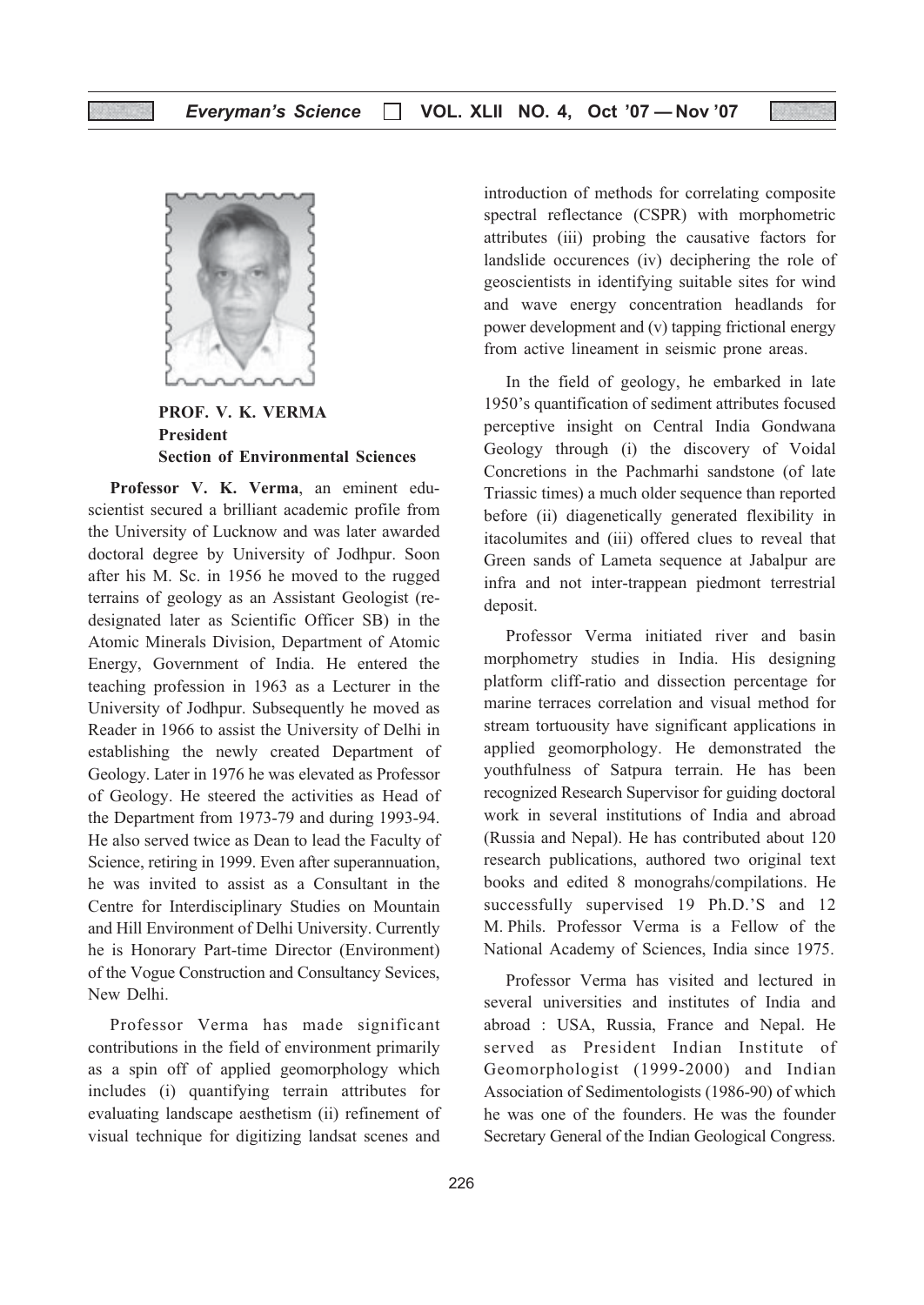Professor Verma's association with Indian Science Congress dates back from student days. He acted as Convener, Forum of Environmental Sciences 1997-98 and 1998-99 where he strived hard for raising the Forum as full-fledged section. He worked as sectional committee elected member (1977-78) and Recorder (1978-80) of the Geology and Geography section ; Local Sectional Secretary Geology and Geography section (1974-75) and Local Secretary 84th ISCA session (1996-97). He was nominated as external member Endowment Committee (2001-02) and as member of Publication Committee (2005-06). Professor Verma also served the ISCA Executive Committee (2002-03) and Council (2005-06 and 2006-07) and as Chairperson for a Plenary session on 'Innovative Water Technology for poor' during 92nd session held in Ahmedabad in 2005. Professor Verma has the rare distinction of being the President of two ISCA sections : prior to Environmental Sciences he was President of Geology and Geography (Earth Sciences section 1984-85). Professor Verma delivered Platinum Jubilee Lecture in 1996 and the XIIIth Professor K P Rode Memorial Lecture in 2006, both in the Earth System Sciences of the ISCA.



PROF. A. K. NAYAK President Section of Information and Communication Sciences & Technology (including Computer Sciences)

Prof. (Dr.) Akshaya Kumar Nayak, Director, School of Computer Sciences, Indian Institute of Business Management obtained his Post Graduate level education in Mathematics (Operations Research) and Computer Sciences as well as Ph. D in the area of Computer Science & Application.

Prof. Nayak had been the Administrator of Centre for Instructional Material Development (funded and sponsored by MCIT, Govt of India). Regional Moderator, National Computing Centre (NCC) Manchester (U. K.), Expert, Observer & convener of DOEACC (DOE-AICTE, Govt of India Scheme), Advisor & consultant, to many organisations, member of Board of Studies, Research committee & Governing Council of many Universities & Institutes and External evaluator and / or visiting Faculty of more than 35 Universities & Institutes of national & International repute. He has participated in designing and implementation of Computer related Course curriculum for various Universities & Institutes. He has Authored and / or edited 21 books as well as Authored 78 Articles & Technical Papers, Edited 3 News letters & proceeding of 7 National Conferences & Seminars. He has conducted more than 40 Executive Development Programmes for the Professionals of private & public sector and participated in 38 National & International Conferences and Seminars. Prof. Nayak has also held the following positions : National Chairman, Data Security, 3 times member of Nomination Committee of Computer Society of India, Hony Secretary Cum Treasurer, Indian Society for Technical Education, Bihar & Jharkhand section, Recorder, Indian Science Congress Association, Indian representative to Interntional Federation of Information processing (IFIP), Austria, Hony Deputy Governor, American Biographical Research Institute, Chairman & Secretary of Computer Society of India, Indian Society for Technical Education, Indian Society for Training &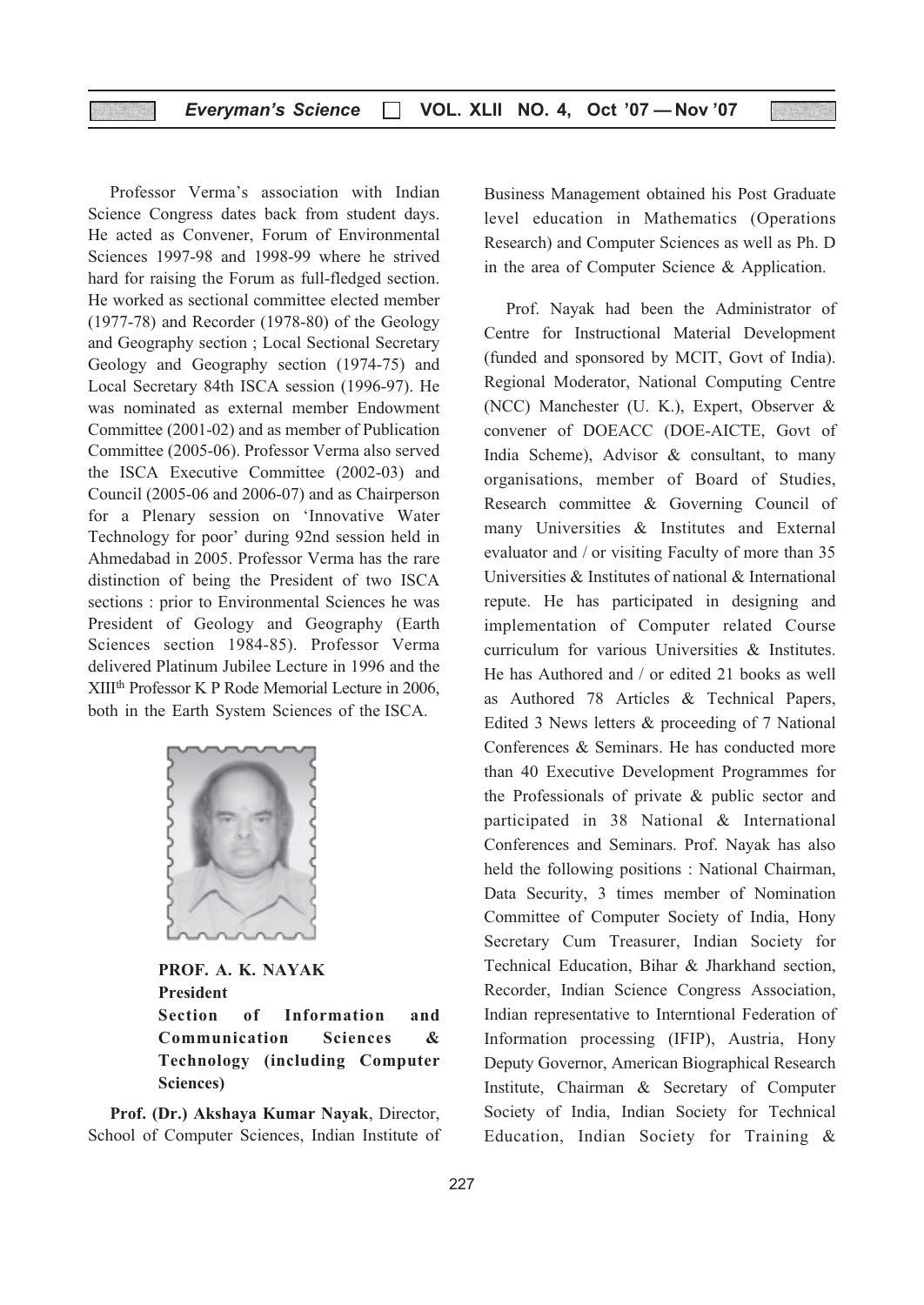Development, Patna Chapter, Director General National Association of Computer Educations & Trainers, New Delhi.

Prof. Nayak is Fellow of United Writers Association, Chennai, Management Studies & Promotion Institute, New Delhi & National Association of Computer Educators & Trainers, New Delhi. He is at present life member of 21 Professional & Technical Societies which includes prominent Societies like Indian Science Congress Association, Computer Society of India, Indian Society for Technical Education, Indian Society for Training & Development. Institute of Electronics & Tele Communication Engineers. Indian Institute of Public Administration, Operations Research Society of India, American Biographical Institute, Indian Society for Agricultural statistics, etc. He has worked as expert member of CEDTI, Govt. of India, Reviewer of DST Project, Govt of India, Member of Board of Director, DNS Institute of Cooperative Management, Ministry of Cooperative, Govt of India, Expert member of Bihar Public Service Commission, Banking Service Recruitment Board, Bihar, State Technical Education Board, Bihar State Secondary Education Board and many other Govt. Board & Corporations.

Prof. Nayak has received & nominated for many National, International & State level Awards, which includes Vikash Ratna Award, International Man of the year Award, IT publication Award, ISTE & CSI Awards, Best Training Award, National Science day Award, Best Teacher Awards, etc. His Biography is found in many national & International directories like Reference India, Indo-American Who's Who, World's Who's Who, Indo-European Who's Who, Asia/pacific Who's Who, Asias Who's Who of Men & Women of Achievement, Asian / American Who's Who and many other directories of professional societies.



PROF. S. N. SAHU President Section of Materials Science

Prof. S. N. Sahu was born on July 15, 1951 in Berhampur, Orissa. Completed schooling, graduation and post graduation in 1967, 1971 and 1973 respectively from Orissa. For a brief period, he was a school teacher in Kendriya Vidyalaya Sangathan. Completed Ph. D (Physics) in 1984 from Banaras Hindu University in the area of solar cells under the supervision of Prof. S. Chandra. From 1985 to 1991 he was a post doc / visiting scientist to Sweden, Australia, Brazil, Spain and Italy. Joined Institute of Physics (IOP) as a senior lecturer in 1991 and involved in teaching and research. Currently, he is a professor of physics at Institute of Physics, Bhubaneswar. Prof. Sahu has developed various semiconductors *viz*. CdS, MoSe<sub>2</sub>, WSe<sub>2</sub>, CulnSe<sub>2</sub>, FeS, CdHgTe, CdZnSe, InP, and InSe for solar cells using low cost chemical / electrochemical and vacuum techniques. Developed a new laser deflection technique for in-situ stress measurement in thin films. Prof. Sahu's current research interest include nanostructure semiconductors, nanoelectronic, devices, cluster generated solids, and Nano-Bio systems for technology and applications. Different nanostructure semiconductors developed are CdS, CdSe, PbS, GaAs, HgS, porous Si and HgTe. Some of the nanostructure semiconductors emit visible light under UV excitation at ambient and acts as UV sensor materials. Nanoelectronic devices have been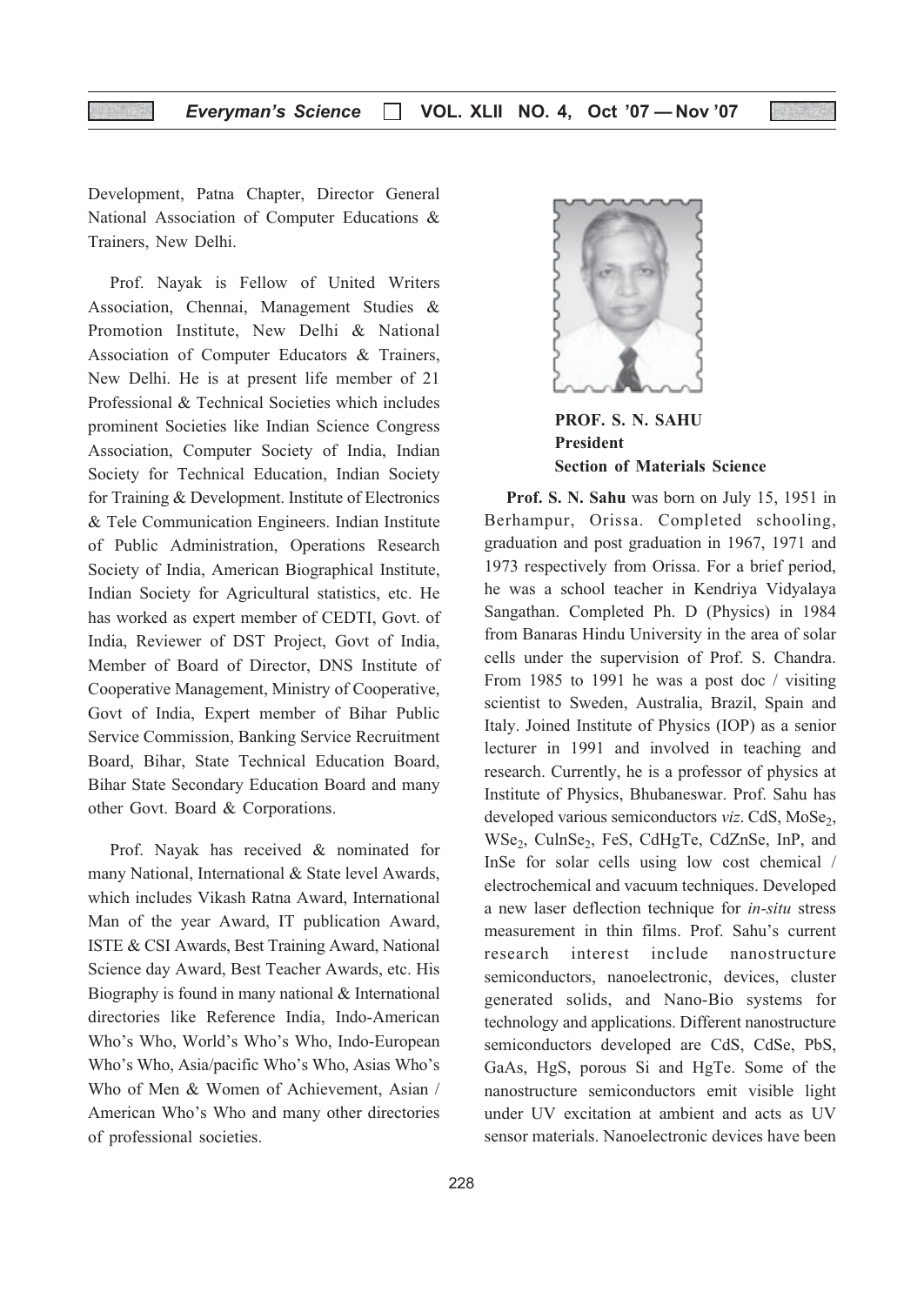fabricated using CdS, CdSe and GaAs. A new cluster deposition facility has been developed at IOP for the first time in India through a Indo-French collaboration. Fabricated new nanobiosystems in the form of nanowires & nanostars using HgTe-DNA, CdSe-DNA and CdS-DNA for biomolecular recognition applications and established the sequency dependant structure formation.

Prof. Sahu has two patents and two International conference edited books to his credit. He coauthored a book on "Handbook of semiconductor electrodeposition" by Marcel Dekker, N. Y, 1996. He has published about 90 research articles in referred journals and edited books. Delivered about 200 invited talks within India and abroad. Awarded Ph.D to 4 students on nanostructure semiconductors/clusters and nano-biosystems. In recognition of his work, he has received Rajiv Gandhi Akshya Urja award, 1995 from DST, Govt. of Orissa, Samanta Chandra Sekhar award, 1999 from Orissa Bigyan Academy, DST, Govt. of Orissa and WELCH award from IUVSTA, USA in 1986. Prof. Sahu had been in the Indian delegation to Germany and USA for nanomaterial program initiated by DST, Govt. of India. He has been in the DAE delegation to France in the nanoinitiative program by DAE. Prof. Sahu has been in various national committees of nanomaterial program, of DST and DAE, Govt. of India and also have evaluated several projects of DST, BRNS, CSIR, Kerala state DST and Israel Science Foundation. During his IOP career he has visited France, Japan and Germany several times in different capacities, Prof. S. N. Sahu has organized around 9 National and international conferences in India and recently an Indo-US workshop on "Nano-Bio interface" is to be organized in February 19-22, 2008.



PROF. DR. M. R. ADHIKARI President Section of Mathematical Sciences (including Statistics)

Dr. Mahima Ranjan Adhikari, Professor of the Department of Pure Mathematics, University of Calcutta and Secretary of Calcutta Mathematical Society, born on Second January, 1944 at the Village Khanjapur in the District of Midnapore (now West Medinipur) in a cultured educated family, stood First Class First in the M. Sc. Examination of Calcutta University in Pure Mathematics in 1966 with a Gold Medal and received his Ph. D. Degree from the same University. For the last 40 years he has been actively engaged in teaching and research at several distinguished institutions in India. He also worked as Professor, Dept. of Mathematics, Burdwan University, West Bengal. Assistant Professor of Mathematics, Presidency College, Kolkata, Hooghly Mohsin College, Chinsurah & Barasat Govt College, Barasat.

Professor Adhikari has published 4 text books, namely, A Text Book of Topology, Asian Books Private Limited, New Delhi, 2002, Groups, Rings and Modules with Applications, A Text Book of Linear Algebra, An Introduction to Linear Algebra with Applications to Basic Cryptography, and more than 60 research papers in Indian and foreign Journals.

The research work of Professor Adhikari on algebra, algebraic topology, algebraic geometry, category theory, Lie groups, Sensor Network and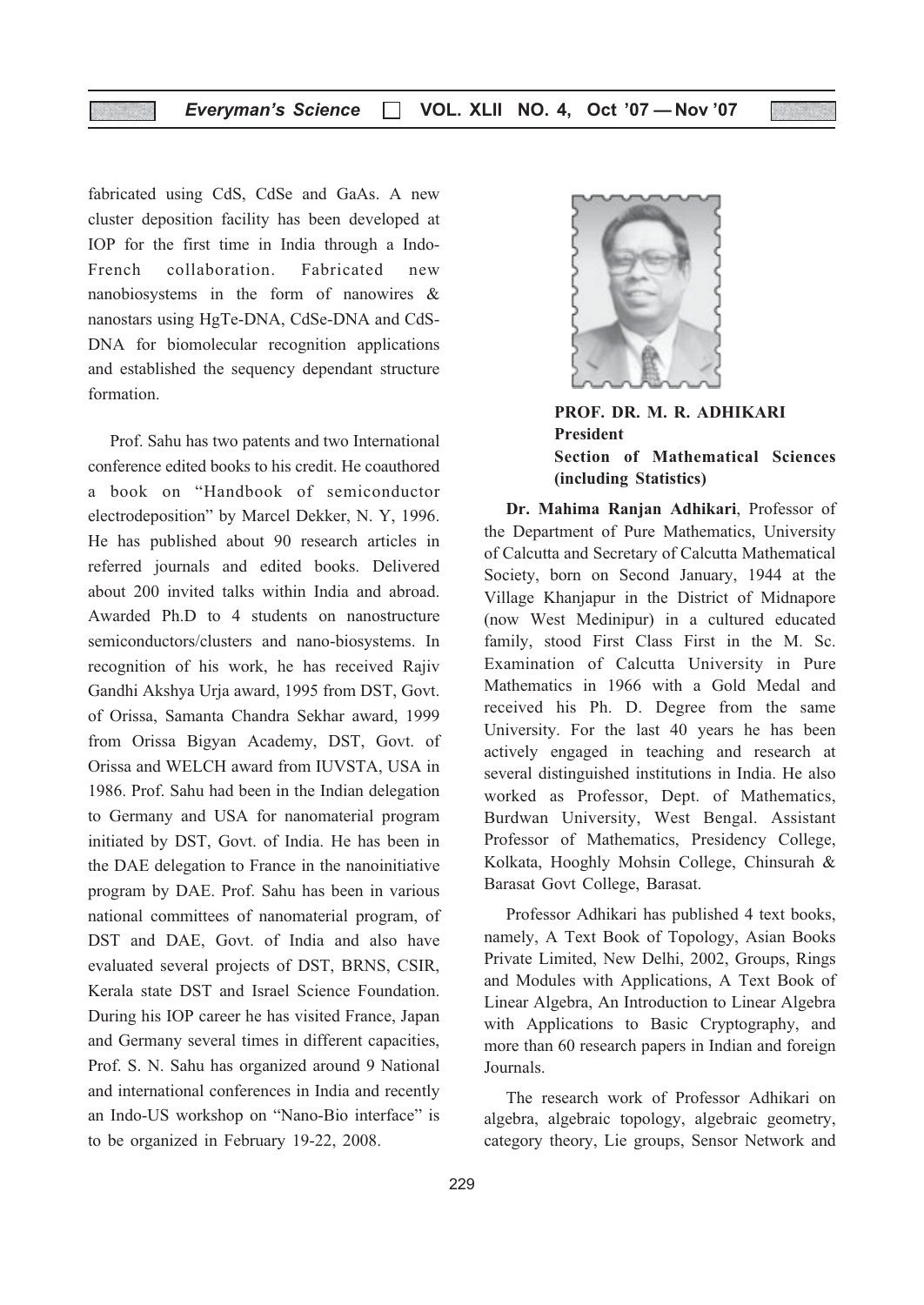History of Mathematics has added some new materials to the corresponding literature and contributed to the existing knowledge on the related topics. More than 50 papers have been reviewed by American Mathematical Society and at least 20 of them have been referred in four foreign books of International Standard.

Professor Adhikari is a Life Member of ISCA. He is member of American Mathematical Society. He is a member on boards of editors of several Indian and foreign research journals. He is the President of Institute of Mathematics, Biotechnology, IT & Computer Science (IMBIC) with branches in Sweden and in Japan and Vice-President of the Institute of Polymath, Nagoya, Japan. He has been a member of many Expert Committee in India and abroad. His contribution for promotion of Mathematics Education and Research in India is enormous and praiseworthy. His endeavour to encourage the students from the school level for higher studies in mathematics is remarkable for the improvement of Mathematical scenario in India.

Professor Adhikari guided eleven research scholars towards their Ph. D (Sc.) degrees and is still active in guiding eight more Ph. D. students at the University of Calcutta. He visited and delivered lectures in 17 different foreign Universities/ Institutes during the last five years, namely, University of Dhaka, Bangladesh in 2002, University of Ulster, UK in 2002, Technical University of Istambul, Turkey in 2002, Bolo University, Turkey in 2002, Aristotle University, Greece in 2002, University of Athens, Greece in 2002, University of Roma 2, Rome, Italy in 2003, E.T.H., Zurich, Switzerland in 2003, Chuo University, Tokyo, Japan in 2004, Tohoku University Japan in 2004, Mejo University, Japan in 2004, Tokyo Institute of Technology, Japan in 2004, Chiba Institute of Technology, Japan in 2004, Linkoping University, Sweden in 2005, Karlstad University, Sweden in 2005, Ecole

Surprieure d'Elctriciti (suplec), France in 2005, University of Rajshahi, Bangladesh in 2007.

Professor Adhikari has been very active internationally. He has collaborative research work with some world famous mathematicians, namely, H. J. Weinert (Germany), Klingenberg (Germany), Gr Tsagas (Greece), J. S. Golan (Israel), Y. Shikata (Japan) and Erik Trell (Sweden) and many others and also made academic interaction with Professor R. Henstock at University of Ulster, UK in 2002, Professor S. S. Abhyankar in Kolkata in 2002 and 2006, Professor B. Eckmann at E. T. H., Zurich, Switzerland in 2003, and Professor P. J. Hiton at E.T.H., Zurich, Switzerland in 2003.

Professor Adhikari has an ongoing Research Project jointly with Dr. Avishek Adhikari, Dr. Rajat Bandyopadhya at Calcutta University on DNA-Cryptography funded by the Ministry of Communication & IT, Govt of India.



DR. P. R. SUDHAKARAN President Section of New Biology (including Biochemistry, Biophysics & Molecular Biology and Biotechnology)

Dr. P. R. Sudhakaran is the Professor and Head of the Department of Biochemistry of the University of Kerala, Trivandrum. After obtaining Ph. D. from the University of Kerala, he undertook postdoctoral research in various premier institutions in India and abroad including University of Munster,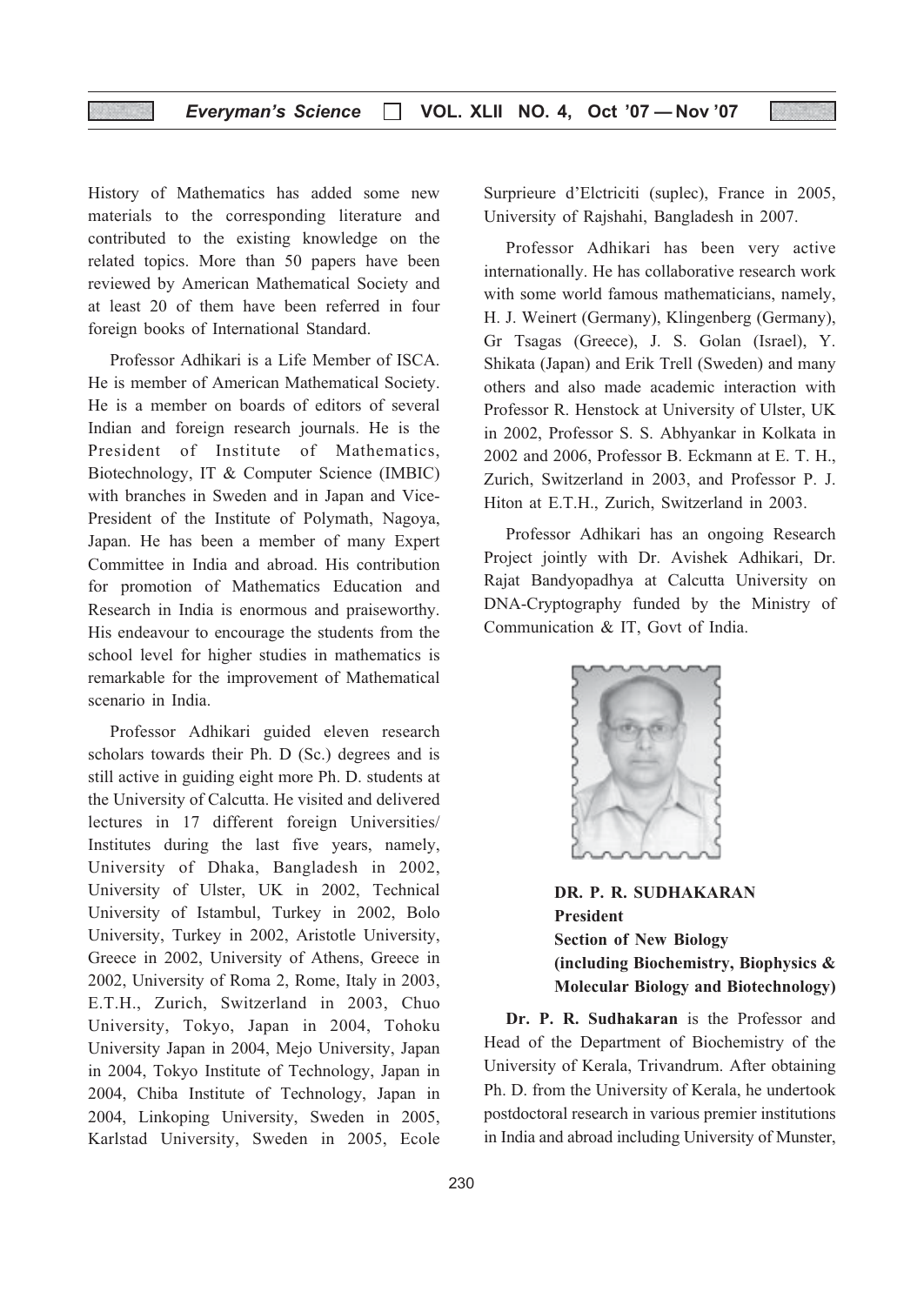Germany, National Institute for Medical Research, London and University of Gottingen, Germany. His major area of research has been matrix biology, particularly cell—matrix interaction and signaling and its implications in fibrotic vascular diseases. He has over thirty years of postgraduate teaching and research experience, published over 100 papers in various International Journals with high citation index and guided over 35 students for their research degrees. He has been getting financial support for the research from various National and International agencies including DST, Govt. of India, UGC, ICMR, CSIR, US, India Fund and International Atomic Energy Agency, Vienna.

Dr. Sudhakaran has contributed significantly to academic innovation and curriculum development particularly restructuring of postgraduate education and doctoral research and vocationalisation of first degree programme by serving as member of various academic bodies and expert committees of different organizations including UGC and various Universities. He has also associated with quality assurance process, committees for evaluation of Institutions and Universities. He is also serving as a member of the scientific advisory committees of various research institutions and the Research Council of the Kerala State Council for Science Technology and Environment and as referee of various national and international journals.

Dr. Sudhakaran is the current president of the Kerala Academy of Sciences and is the president elect of the Indian Society for Atherosclerosis Research. He has been the recipient of a number of fellowships, honours and awards, including J. C. Bose Award for Research in Life Sciences—Hari OM Ashram Trust Award, Elected Fellow, Kerala Academy of Sciences, Career Award in Science, Commonwealth Academic Staff fellowship and German Academic Exchange Service Fellowship.



PROF. L. JHA President Section of Physcial Sciences

Professor Lalan Jha was born in Dherukh, Darbhanga, Bihar in 1942. He received his B. Sc. Physics Hons. Degree and M. Sc. Physics Degree with 1st Class with Electronics and Radio Physics as a special paper from Bihar University, Muzaffarpur in 1962 and 1965, respectively. He received his Ph. D. Degree from Mithila University, Darbhanga in 1977 on Dielectric Antenna. He carried out his doctoral work in active collaboration with Microwave Antenna laboratory, Institute of technology, B. H. U., Varanasi. He was employed as lecturer in physics in 1965 in Bihar University, Muzaffarpur and was posted at C. M. College, Darbhanga. He was promoted to the post of Reader from 1980 and that of Professor from 1985, at the University Department of Physics, L. N. Mithila University, Darbhanga. He was made Head of the University Deptt. of Physics and Dean of the Faculty of Science, L. N. Mithila University Darbhanga in 1999. His research field has been Antenna and Propagation. More than 25 scholars received Ph. D Degree under his supervision and guidance. He has been credited with more than 80 research papers published in Scientific Journals of National and International journals of repute and National and International Conference Proceedings.

Prof. Jha is Life Member of Indian Science Congress Association and Member of IEEE, USA. He presided at several sessions of National and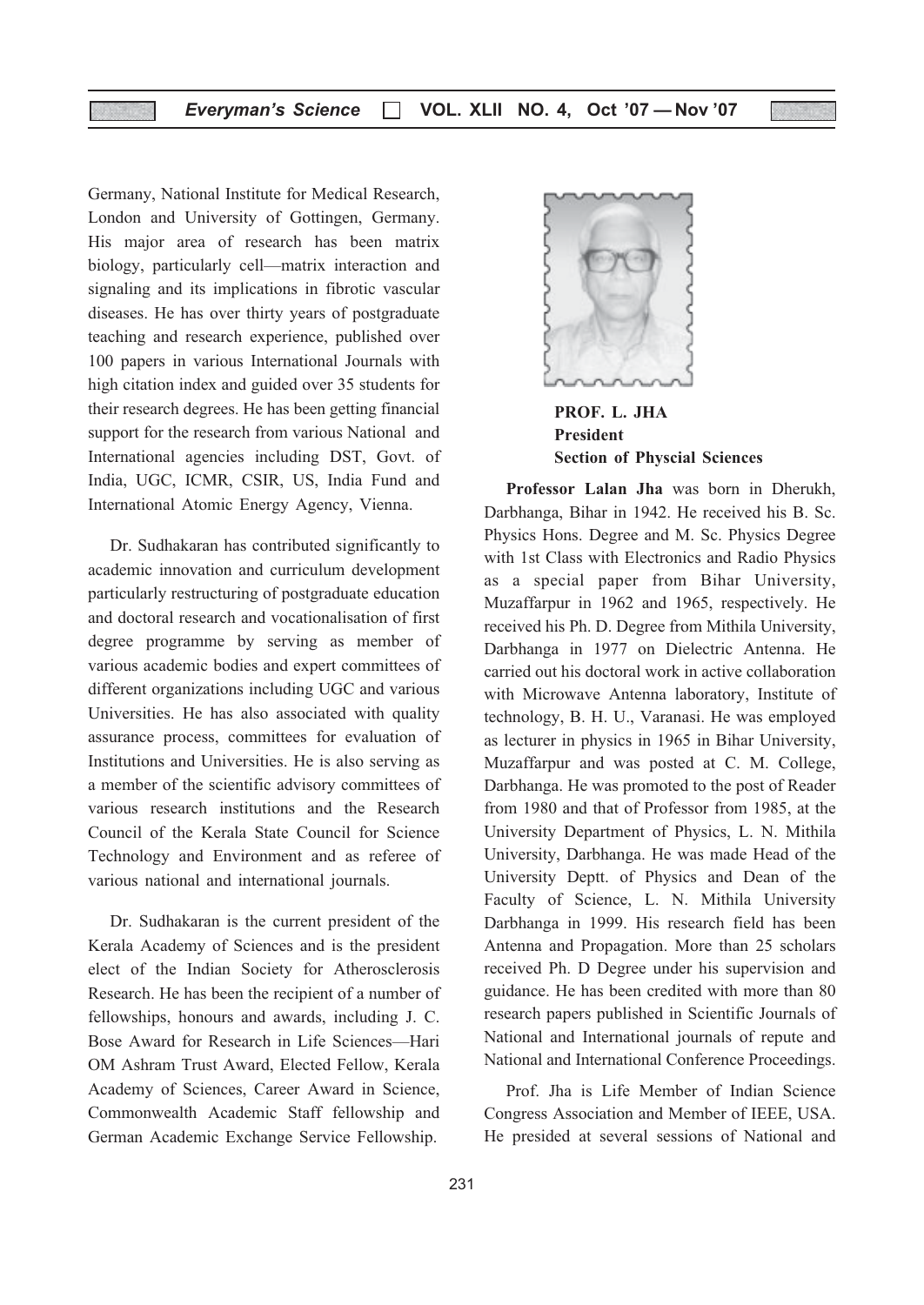International research conferences. He retired from his service on 31st July 2002. After retirement from service his research project "Microstrip Patch Antennas" has been approved under Emeritus Scientist Scheme by CSIR, New Delhi. Now he has been working on his research project as Emeritus Scientist. He has been elected as Recorder of Physics Section of Indian Science Congress Association (2004-2006). At present he is the Director of Women's Institute of Technology, L. N. Mithila University Darbhanga.



PROF. S. V. S. CHAUHAN President Section of Plant Sciences

Professor S. V. S. Chauhan was born on 15th July 1943 at Vrindavan (Mathura). He had all his education at Agra, initially from Govt. High School and later at B. R. College (now RBS College), Agra. Passed M. Sc. in 1963 and was appointed as lecturer in the Department of Botany, B. R. College, Agra in July, 1963 where later he has served as Reader & Head of Department before joining Dr. B. R. Ambedkar University (formerly Agra University), Agra as Professor & Head, Department of Botany, School of Life Sciences in January 1998. He was the founder Dean, Faculty of Life Sciences for three years. (1998-2000). He was awarded Ph. D. degree in 1973 and D. Sc. degree in 1988. The research work is mainly focused on Reproductive biology with particular reference to male sterility in plants which is well exemplified by more than 350 research papers published in National and International Journals of repute. His research work is based on the morphological, histochemical and biochemical studies in several genic, cytoplasmic, induced (both by chemicals and gamma-ray irradiation) and environmentally induced (temperature, RH, virus, aphids, nematodes and fungi) male sterile plants. A series of papers were published showing involvement of various tapetal abnormalities in pollen abortion. Pollen abortion was also found to be associated with the deficiency of DNA, histones, total proteins, free proline total carbohydrates and difference in the profile of some isozymes of acid phosphates, esterases, and peroxidases. Development of endothecium in relation to tapetal behaviour in several male sterile lines demonstrated dual role of tapetum. In 1982, US National Science Foundation invited him to deliver a lecture during an International conference held at St. Louis (USA).

In 1983, Professor Chauhan was awarded a fellowship by Japan Society of Promotion of Science to work at Hokkaido University, Sapporo, Japan for 10 months where he carried out Ultrastructural and biochemical studies on male sterility of various origins in Beta vulgaris. These studies have shown degeneration of mitochondria and association of mt DNA with cytopalsmic male sterility. Male sterility has also been successfully induced in several crops using some new chemical hybridizing agents including the detergent-surf excel. The male sterility induced by these chemicals was also found to be associated with mitochondrial abortion. The molecular studies also undertaken and these have indicated the suppression of Bcp 1 and callase genes in induced male sterile plants. Ultrastructural, cytomorphological and biochemical studies in several seedless and seedbearing Bignoniaceae were made to show marked differences in the stigmatic structure.

Professor Chauhan is recipient of several honours and awards. In 1985 UGC awarded him National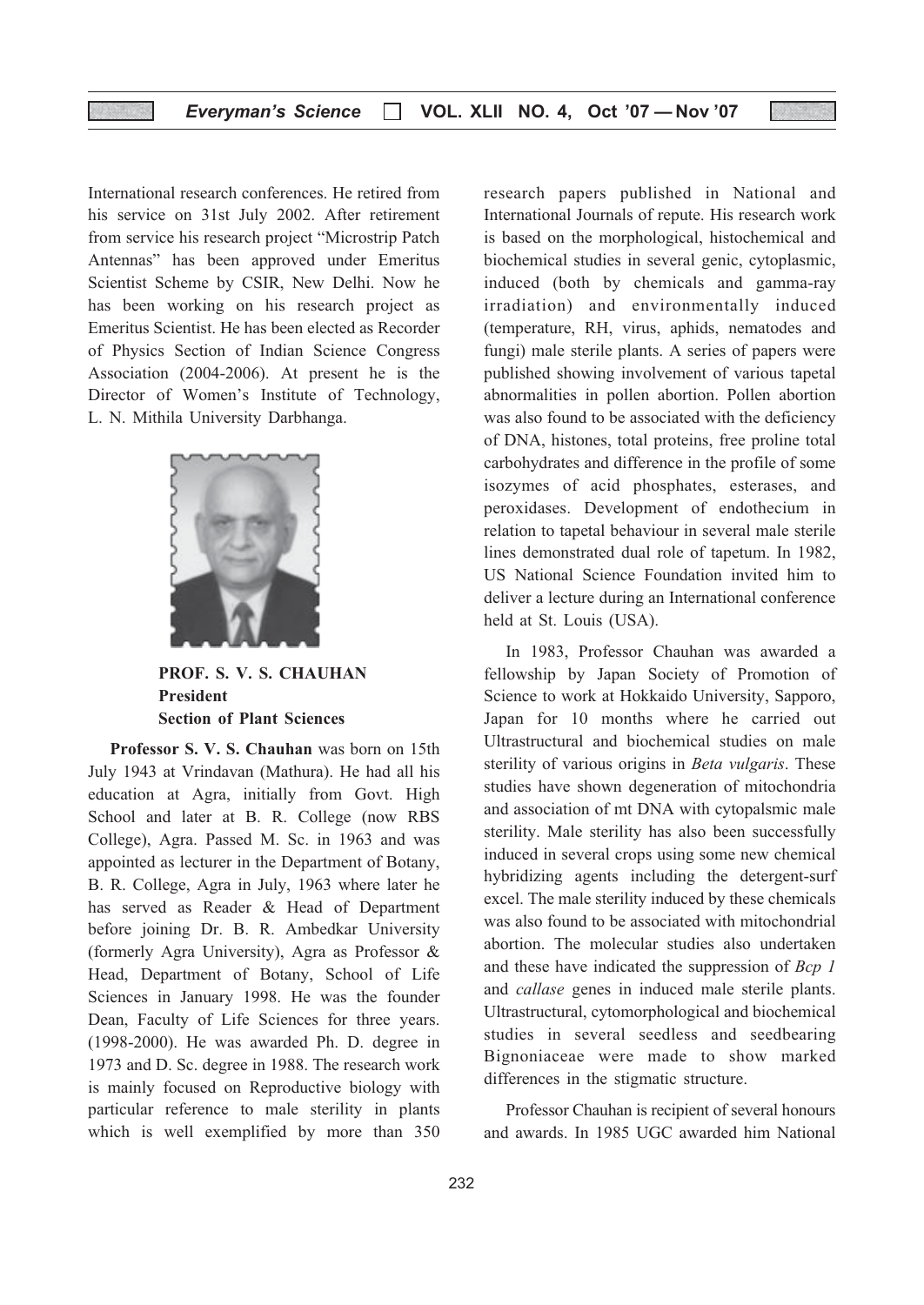Associateship. Professor Chauhan is recipient of five gold medals, Prof. Bhuvneshwar Prasad Memorial Medal, by Medalian Society of India in 1999 ; Gold medal by the Society of Biosciences in 2000 ; Birbal Sahni Centenary Medal by Birbal Savitri Sahni Foundation in 2001 ; Senior Scientist Gold Medal by International Society for Conservation of Natural Resources in 2005 and Birbal Sahni Medal by Indian Botanical Society in 2005 for his outstanding contribution in the field of Plant Reproductive Biology.

Professor Chauhan has visited several countries apart from his visits to USA and Japan. Professor Chauhan has worked for one month in the Academy of Environmental Sciences, Korea in 1985 ; at University of Debrecen, Hungary in 2004 and recently visited China and presented a paper at 12th International Congress on Rapeseed held at Wuhan.

Professor Chauhan is a life member of more than three dozens of societies and a fellow of 12 Scientific Societies (Indian Botanical Society ; Indian Society of Genetics and Plant Breeding ; Indian Phytopathological Society ; Indian Society of Ethno botany ; National Institute of Ecology ; Society of Biosciences ; International Society of Conservation for Natural Resources ; Bioved Research Society ; Indian Association for Angiosperm Taxonomy and The National Academy of Sciences, India). He has published more than 350 research papers in Indian and International journals ; Supervised 61 Ph. D. and 106 M. Phil. Students ; completed 18 research projects of UGC ; CSIR ; DST ; HLRF, Ministry of Environment & Forests and INSA.

Professor Chauhan has been associated with several scientific societies as executive councillor ; member of advisory and editorial boards of several National and International Journals (International Journal of Horticultural Sciences), Secretary, Indian Botanical Society (1998-2004), President, International Society for Conservation of Natural Resources (2006), Additional Secretary, International Society of Plant Morpholologists (2005-2008) ; Editor, Plant Cell & Incompatibility Newsletter ; Founder Secretary of Society of Plant Reproductive Biologists ; Member of the Central Working Committee of Electron Microscope facility at AIIMS, New Delhi ; Expert, Screening Committee of Women Scientist Research Projects, DST (2006-2007) ; Chairman, Technical Committee, National Jalma Institute for Leprosy and other Mycobacterial Diseases for five years.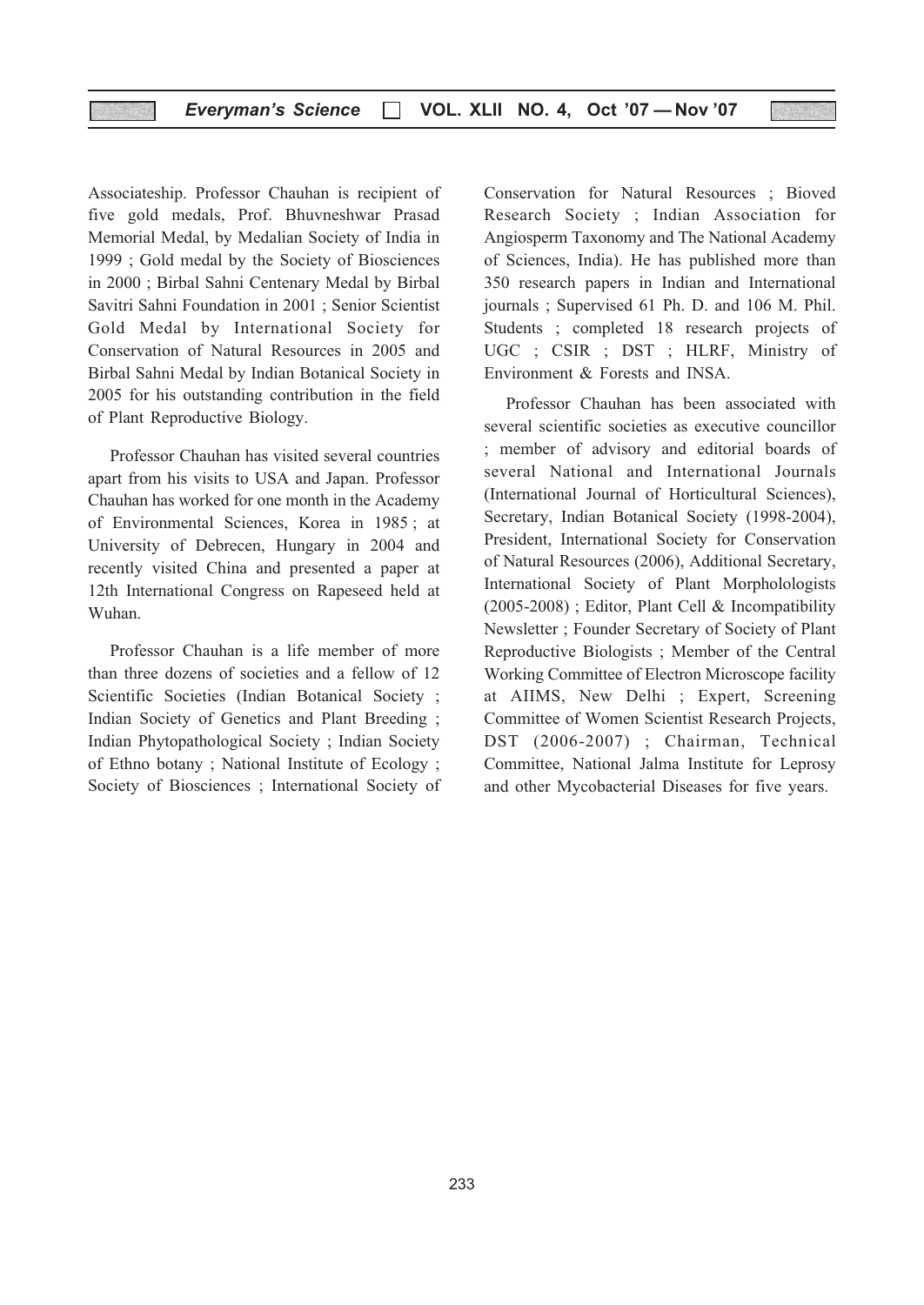Indian Science Congress Scientific Programme of the 95th Session of Indian Science Congress Session of 95<sup>th</sup> Scientific Programme of the

| l<br>ı                        |
|-------------------------------|
| <b>EXECUTES</b>               |
| $\overline{a}$<br>Ē<br>r<br>ಕ |
| cou                           |
| ।<br>८                        |

| $20.00 -$<br>21.00 | Dinner                           | Dinner                  |                         | Dinner                       |                            |                       |            |                       | Dinner         |                           |                                                                  | Dinner                  |                           |    |     |          |                |  |
|--------------------|----------------------------------|-------------------------|-------------------------|------------------------------|----------------------------|-----------------------|------------|-----------------------|----------------|---------------------------|------------------------------------------------------------------|-------------------------|---------------------------|----|-----|----------|----------------|--|
| 19.00-<br>20.00    | FO                               | FO                      |                         | E<br>$\overline{\mathbf{X}}$ |                            |                       |            |                       | Č              |                           | ∛                                                                | Valedi-                 | ctory                     |    |     |          |                |  |
| 18.10-<br>18.55    | $\frac{1}{2}$                    | ξ<br>PL                 | $(17-30)$<br><b>EOS</b> | $\mathbf{L}$<br>X            |                            |                       |            |                       |                |                           |                                                                  |                         | GB                        |    |     |          |                |  |
| $17.25 -$<br>18.05 | $\mathbb{H}$<br>$\triangleright$ | $\mathbb{H}$<br>貝       |                         | $\mathbf{H}$<br>$\mathbb{N}$ |                            | $\overline{\text{S}}$ | SP Posters | $\overline{\text{S}}$ | SP Posters     |                           |                                                                  |                         |                           |    |     |          |                |  |
| 16.35-<br>17.20    | $\mathbb{H}$<br>$\geq$           | S <sub>2</sub>          | $\overline{\text{S}}$   | )<br>N<br>YS                 |                            |                       |            |                       |                |                           | TASK FORCE                                                       | $\overline{\mathbf{S}}$ |                           |    |     |          |                |  |
| 15.45-<br>16.30    | PL<br>目                          | <b>TIG</b>              |                         |                              |                            | S <sub>P</sub>        |            | $\overline{S}$        |                |                           |                                                                  |                         |                           |    |     |          |                |  |
| 15.35-<br>15.45    | Tea                              | Tea                     |                         |                              | Children Science Congress  | Tea                   |            | Tea                   |                | Children Science Congress |                                                                  | Tea                     | Children Science Congress |    |     |          |                |  |
| 14.50-<br>15.35    | PL<br>$\Box$                     | <b>SCM</b>              | <b>SPL</b>              | Bharat Expo-2008             |                            | <b>SPS</b>            | SP Posters | <b>SPS</b>            | SP Posters     |                           |                                                                  | <b>SPS</b>              |                           |    |     |          |                |  |
| 14.00-<br>14.45    | $\mathbb{H}$                     |                         |                         |                              |                            |                       |            |                       |                |                           |                                                                  |                         |                           |    |     |          |                |  |
| 13.00-<br>14.00    | Lunch                            | Lunch                   |                         |                              | Lunch                      |                       | Lunch      |                       |                |                           | Lunch                                                            |                         |                           |    |     |          |                |  |
| $1.00 -$<br>3.00   | Bharat-<br>Expo-<br>2008         | $\mathbf{S} \mathbf{d}$ | PS                      |                              |                            |                       |            | E                     | P <sub>D</sub> |                           | P <sub>S</sub>                                                   | P <sub>D</sub>          |                           |    |     |          |                |  |
|                    | Inauguration by Hon'ble          |                         |                         |                              | Hon'ble President of India |                       |            |                       |                |                           | "MAHILA KISAN", (MSSRF)<br>VIRTUAL CONGRESS ON<br>FIRST NATIONAL |                         | $\mathbf{D}$              | PD |     | $\rm Sd$ | P <sub>D</sub> |  |
| $10.45 -$<br>11.00 | PM followed by Press<br>Meet     | Tea                     |                         |                              |                            |                       |            |                       |                |                           |                                                                  | Tea                     |                           |    | Tea |          |                |  |
| 10.45<br>$09 -$    |                                  | P <sub>S</sub>          | $\Gamma$                |                              |                            |                       |            | Eq                    | P <sub>S</sub> |                           | $\operatorname{S4}$                                              | $\mathbf{S}$            |                           |    |     |          |                |  |
|                    |                                  |                         |                         |                              |                            |                       |            | <b>Qd</b>             | $\mathbf{P}$   |                           | PS<br>PS                                                         |                         |                           |    |     |          |                |  |
| Date               | 3/1/08                           | 4/1/08                  |                         |                              | 5/1/08                     |                       |            |                       | 6/1/08         |                           |                                                                  | 7/1/08                  |                           |    |     |          |                |  |

 $PS =$  Plenary Session.,  $PD =$  Panel Discussion.,  $PL =$  Public Lecture,  $SPS =$  Sectional Programme Symposia.,  $SP =$  Sectional Programme.,  $CF =$  Cultural Festival.,  $GB =$  General Body.,  $SCE =$  Sectional Committee Election.,  $SCM =$  S PS = Plenary Session., PD = Panel Discussion., PL = Public Lecture, SPS = Sectional Programme Symposia., SP = Sectional Programme.,  $CF = Cultural$  Festival.,  $GB = General$  Body.,  $SCE = Sectional$  Committee Election.,  $SCM = Sectional$  Committee Meeting.,  $SPL = Sectional President's Lecture, **PJL** = Patinum Jubiles Lecture, **NL-YS** = Nobel Laureate and Young Scientists Interaction,$ SPL = Sectional President's Lecture., PJL = Platinum Jubilee Lecture., NL-YS = Nobel Laureate and Young Scientists Interaction.,

Everyman's Science □ VOL. XLII NO. 4, Oct '07 - Nov '07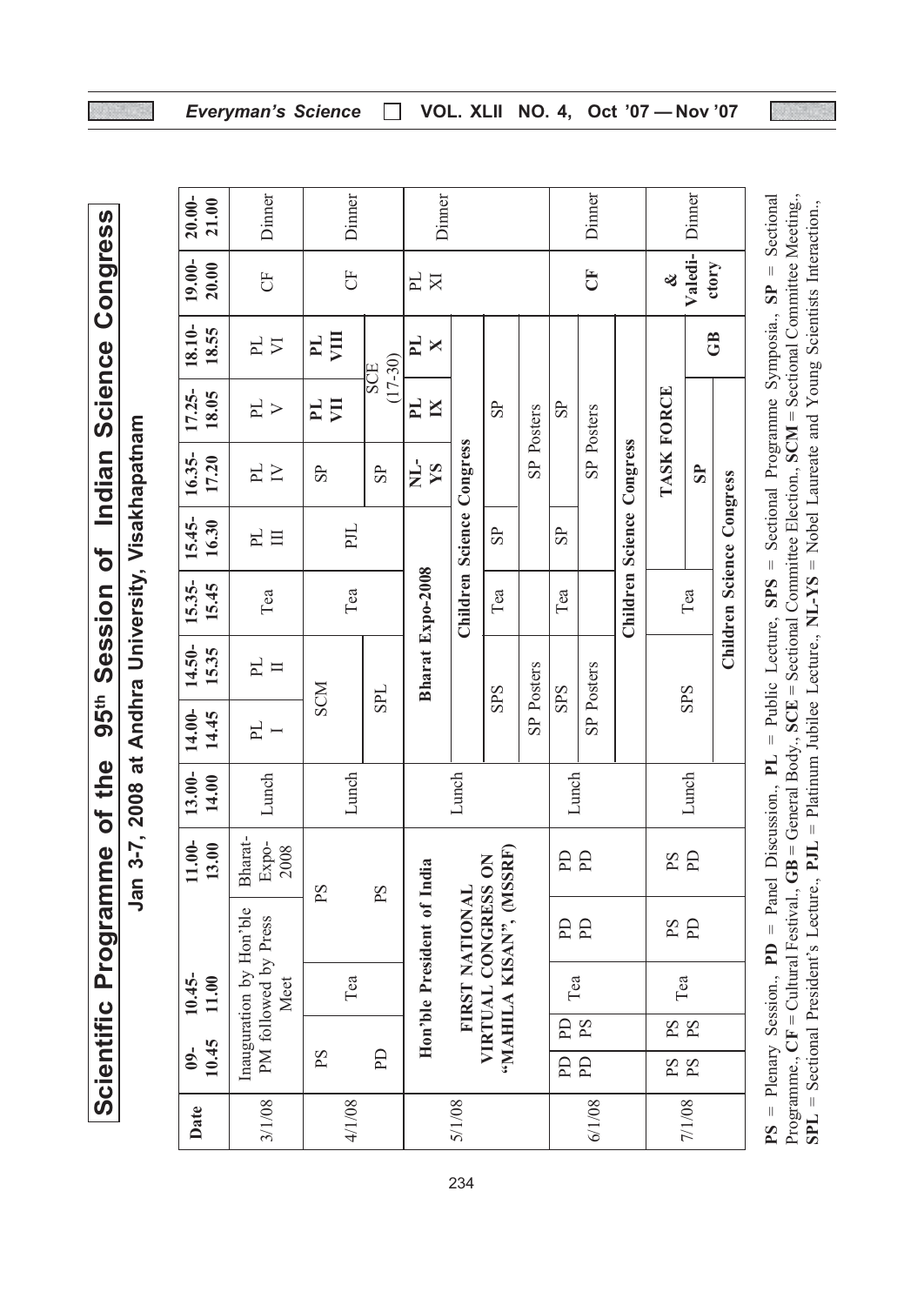X

W.

| Date           | $9-00$ a.m. $-10-45$ a.m.                                                                                                                                                                                            | $10 - 45$<br>$11 - 00$ | $11-00$ a.m.<br>$-13-00$ a.m.                                                                                                                                       | $13 - 00$<br>$14 - 00$ |
|----------------|----------------------------------------------------------------------------------------------------------------------------------------------------------------------------------------------------------------------|------------------------|---------------------------------------------------------------------------------------------------------------------------------------------------------------------|------------------------|
|                | Biotechnology for well-being of all<br>Coordinator & Co-Chair:<br>Dr. Krishna R. Dronamraju, Genetics<br>Foundation, Houston, TX<br>Key note : Dr. Manju Sharma<br>Fmr Secretary, DBT, Govt. of India                | Tea                    | Space Technology for knowledge<br>Dissemination:<br>Coordinator & Chairman:<br>Dr. U.R.Rao, ISRO<br>Key note: Dr. G.Madhavan Nair<br>Chairman, ISRO & Secretary DOS | Lunch                  |
| $04 - 01 - 08$ | Biodiversity & IPR<br>Coordinator & Co-Chair:<br>Dr. K. N. Ganeshaiah, UAS, Bangalore<br>Key note: Dr.S.Kannaiyan, Chairman,<br><b>NBA</b>                                                                           |                        | Transportation<br>Co-Chairmen: Mr.Ananth Prasad,<br>Florida DOT & Mr. A.P.Bahadur,<br>Govt. of India                                                                |                        |
|                | Genomics & Society<br>Coordinators & Co-Chairpersons:<br>Dr. M.K.Bhan, Secretary, DBT &<br>Dr. S.S.Parmar, USA<br>Dr. P.R. Sudhakaran, Tiruvanantapuram<br>Lead speaker: Dr.Roger Kornberg,<br><b>Nobel Laureate</b> |                        | Nanotechnology<br>Coordinators & Co-Chairmen:<br>Dr. R. K. Verma (Bodh Gaya) &<br>Dr. S. N. Sahu, (Bhubaneswar)<br>Key note: Dr. Robert Curl Jr, Nobel<br>Laureate  |                        |
|                | Evergreen Revolution<br>Coordinator & Chairman:<br>Dr. P.C. Kesavan, MSSRF                                                                                                                                           |                        | Evergreen Revolution<br>Key note: Dr.M.S.Swaminathan (M.P)                                                                                                          |                        |
|                | Coping with water scarcity<br>Coordinators & Co-Chairpersons:<br>Dr.V.P.Sharma, M. N. Saha Fellow,<br><b>NAScI</b>                                                                                                   |                        | Coping with water scarcity<br>(Continued.)<br>Dr.K.J.Nath, Kolkata                                                                                                  |                        |
|                | Science for School Children :<br>Science Communication:<br>Coordinators: Dr.Anuj Sinha (DST)<br>Dr.Raman, MSSRF                                                                                                      |                        | Renewable Energy<br>Coordinators & Co-chairmen:<br>Dr.JimWright(US)&Dr.P.Mohanty(BBSR)                                                                              |                        |
| $05 - 01 - 08$ | 1st. National Virtual Congress on'Mahila<br>Kisan' Her Excellency Smt Pratibha<br>Patilji Hon'ble President of India                                                                                                 |                        | Towards Nutrition Security of India<br>Chairperson: Dr.Rama Narayanan                                                                                               |                        |

# 95th Session of Indian Science Congress PROGRAMME OF PANEL/ PLENARY SESSIONS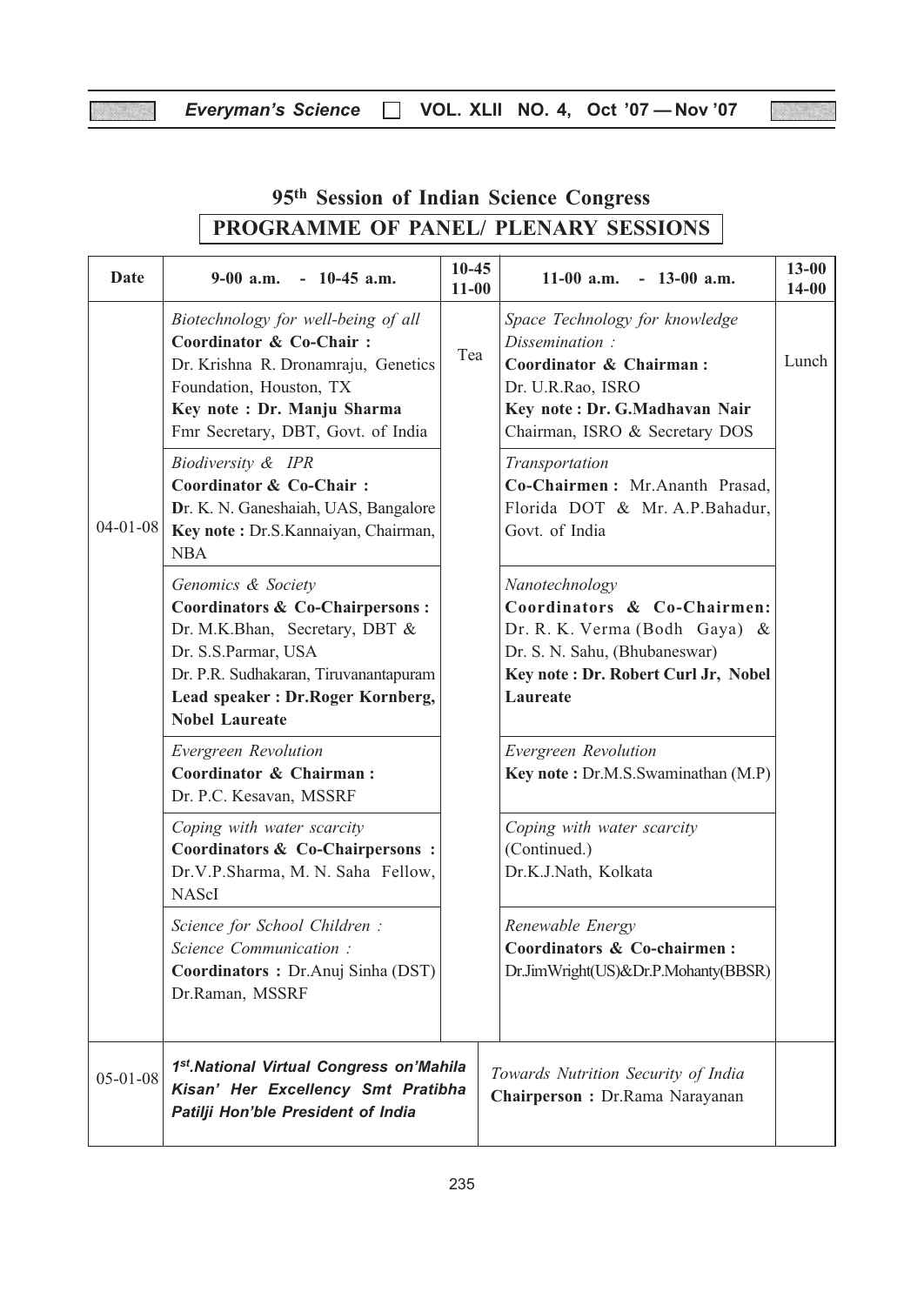W)

| <b>Date</b>    | $9-00$ a.m. $-10-45$ a.m.                                                                                                                                                                                                                                                                            | $10 - 45$<br>$11 - 00$                                                                                                                                                                                         | $11-00$ a.m.<br>$-13-00$ a.m.                                                                                                                                                | $13 - 00$<br>$14 - 00$ |  |
|----------------|------------------------------------------------------------------------------------------------------------------------------------------------------------------------------------------------------------------------------------------------------------------------------------------------------|----------------------------------------------------------------------------------------------------------------------------------------------------------------------------------------------------------------|------------------------------------------------------------------------------------------------------------------------------------------------------------------------------|------------------------|--|
|                | Education<br>Content,<br>Science<br>Presentation & Purpose<br>Coordinators & Co-Chairmen:<br>Dr.P.M.Bhargava (Anveshna) &<br>Dr. Rao V. Avvagari (DST)                                                                                                                                               |                                                                                                                                                                                                                | Technology challenges for Domestic<br>Water Security in Rural India".<br>Coordinator & Co-Chairmen:<br>Ms. Sunitha Nadhamuni, Arghyam                                        |                        |  |
| $06 - 01 - 08$ | Vedic Sciences<br>Coordinators & Co-Chairmen:<br>Dr. V.R.Panchmukhi, Chancellor, RSV<br>Peeth, Dr. S. Sudarshana Sarma, Vice-<br>Chancellor, S.V. Vedic University                                                                                                                                   | Tea                                                                                                                                                                                                            | Brahman of Physics : Interface<br>between Physics & Vedanta<br>Coordinator & Co-Chair:<br>Dr.Rama Rao Pappu MU, Ohio, USA<br>Key note : Dr.E.C.G. Sudarshan<br>$(Austin-TX)$ | Lunch                  |  |
|                | <b>Bioinformatics:</b><br><b>Coordinator &amp; Co-Chair</b><br>Dr. A.Appa Rao, Andhra University                                                                                                                                                                                                     |                                                                                                                                                                                                                | Sustainability Science:<br>Co-Chairmen: Dr.V.N. Rasasekhar<br>Pillai, VC, IGNOU Dr.S.K.Chopra, Delhi                                                                         |                        |  |
|                | Oceanography & Ocean Technology<br>Co-chairmen: Dr. S.R.Shetye (NIO)<br>& Dr.S.R.Durvasula (Canada)                                                                                                                                                                                                  |                                                                                                                                                                                                                | Current status of Viral Diseases &<br>Control, Novel Management strategies<br>Chairman: Dr.Anupam Varma (IARI)                                                               |                        |  |
|                |                                                                                                                                                                                                                                                                                                      | Global warming: Climate Change-Sea Level Changes<br>Chairpersons : Dr. Ajay Parida MSSRF & Dr. T. S. Muurthy, Canada<br>Key note address : Prof. M.S.Swaminathan-Lead talk : Dr. Jeffery Mc Neely, Switzerland |                                                                                                                                                                              |                        |  |
|                | Public/Private/Industry Interaction<br>Coordinators & Co-chairmen:<br>G.R.S. Rao (AGS, CPP) &<br>Dr. Dwight Sangrey (USA)                                                                                                                                                                            |                                                                                                                                                                                                                | Public/Private/Industry Interaction<br>G.R.S. Rao(AGS,CPP) &<br>Dr.Dwight Sangrey (USA)                                                                                      |                        |  |
| $07 - 01 - 08$ | Defence Science & Technologies<br>Coordinator & Co-Chairman :<br>Dr. V. Bhujanga Rao, Director, NSTL                                                                                                                                                                                                 | Tea                                                                                                                                                                                                            | Defence Science & Technologies<br>Key note: Mr.M.Natarajan, SA to RM<br>& DG, DRDO                                                                                           |                        |  |
|                | Sustainable Fisheries & Marine<br>Biotechnology<br>Coordinator & Co-Chairman:<br>Dr.S.Ayyappan, DDG(Fisheries) ICAR<br>Stem cells & Gene therapy<br><b>Coordinators &amp; Co-Chairpersons:</b><br>Dr. Geetha Bali (Bangalore University)<br>& Dr. D. Balasubramanian,<br>(L.V. Prasad Eye Institute) |                                                                                                                                                                                                                | Bio-models in Medical Research<br>Coordinator & Co-Chairman:<br>Dr. Pudur Jagadeeswaran<br>UNT, Denton, TX,USA                                                               | Lunch                  |  |
|                |                                                                                                                                                                                                                                                                                                      |                                                                                                                                                                                                                | E-learning, E-Governance and<br>Telemedicine / ISRO<br>Coordinator & Co-Chair:<br>Mr L. S. Satyamurty (Antrix, ISRO)                                                         |                        |  |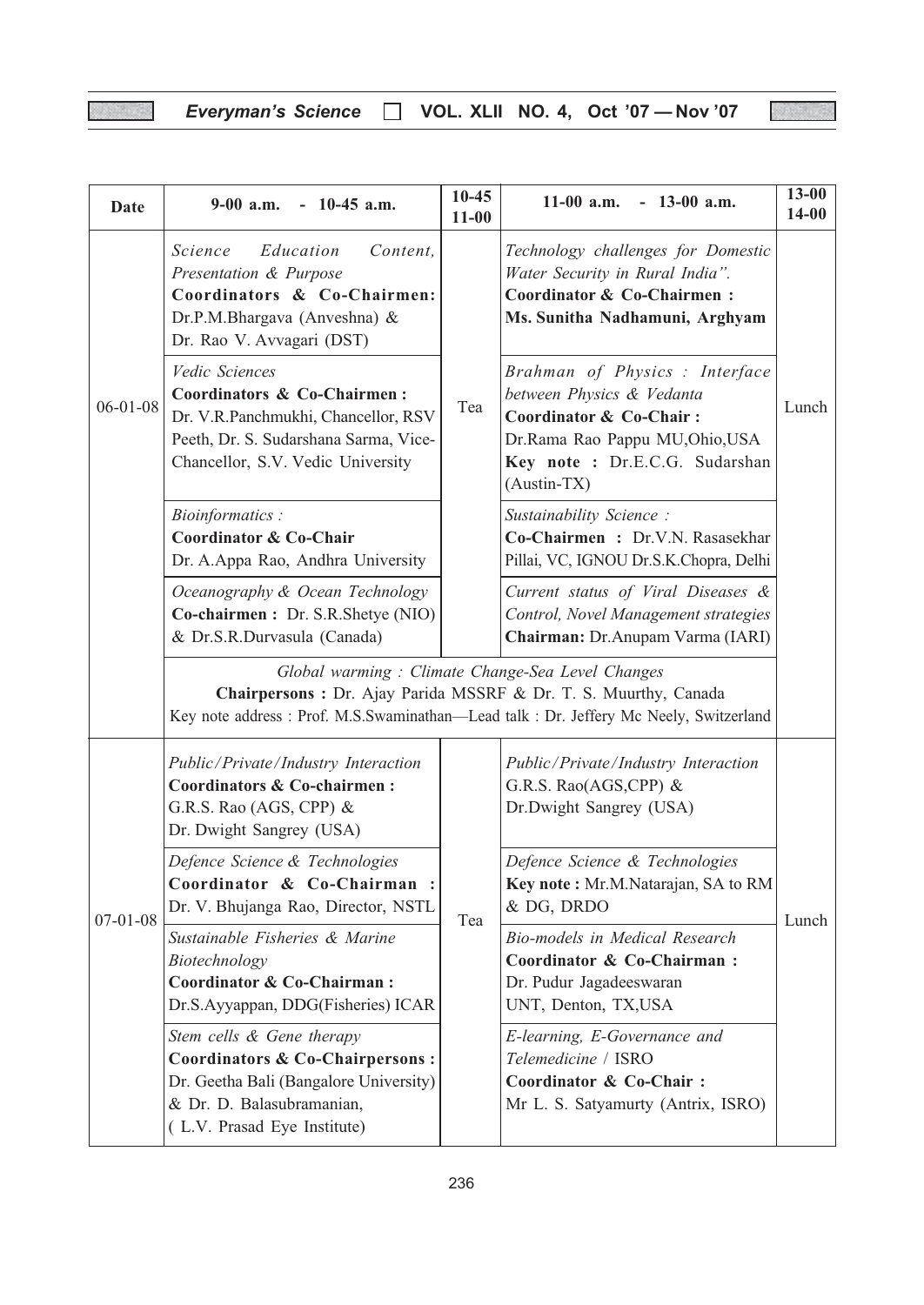V)

| Date           | $9-00$ a.m. $-10-45$ a.m.                                                                                                                                             | $10-45$<br>$11 - 00$ | $11-00$ a.m. $-13-00$ a.m.                                                                                                                                                  | $13 - 00$<br>$14 - 00$ |
|----------------|-----------------------------------------------------------------------------------------------------------------------------------------------------------------------|----------------------|-----------------------------------------------------------------------------------------------------------------------------------------------------------------------------|------------------------|
| $07 - 01 - 08$ | Science Promotion : International<br>Collaboration<br>NUS, Singapore, UNT, Denton, TX,<br>Creighton University, Omaha, NE                                             |                      | India' Energy Security<br><b>Chairperson:</b><br>Dr. U. Aswathanarayana                                                                                                     |                        |
|                | Recent Advances in Agriculture<br>Chair & Key note Dr.R.S.Paroda<br>Lead speakers : Dr. C. Ramasamy,<br>VC, TNAU,<br>Dr.V. Gowariker, Dr. D. S. Brar<br>(Philippines) |                      | Science for School Children & Science<br>Communication:<br>Coordinators: Dr. Anuj Sinha (DST)<br>& Dr.Raman, MSSRF<br>Round Table for drafting<br>recommendations of Panels |                        |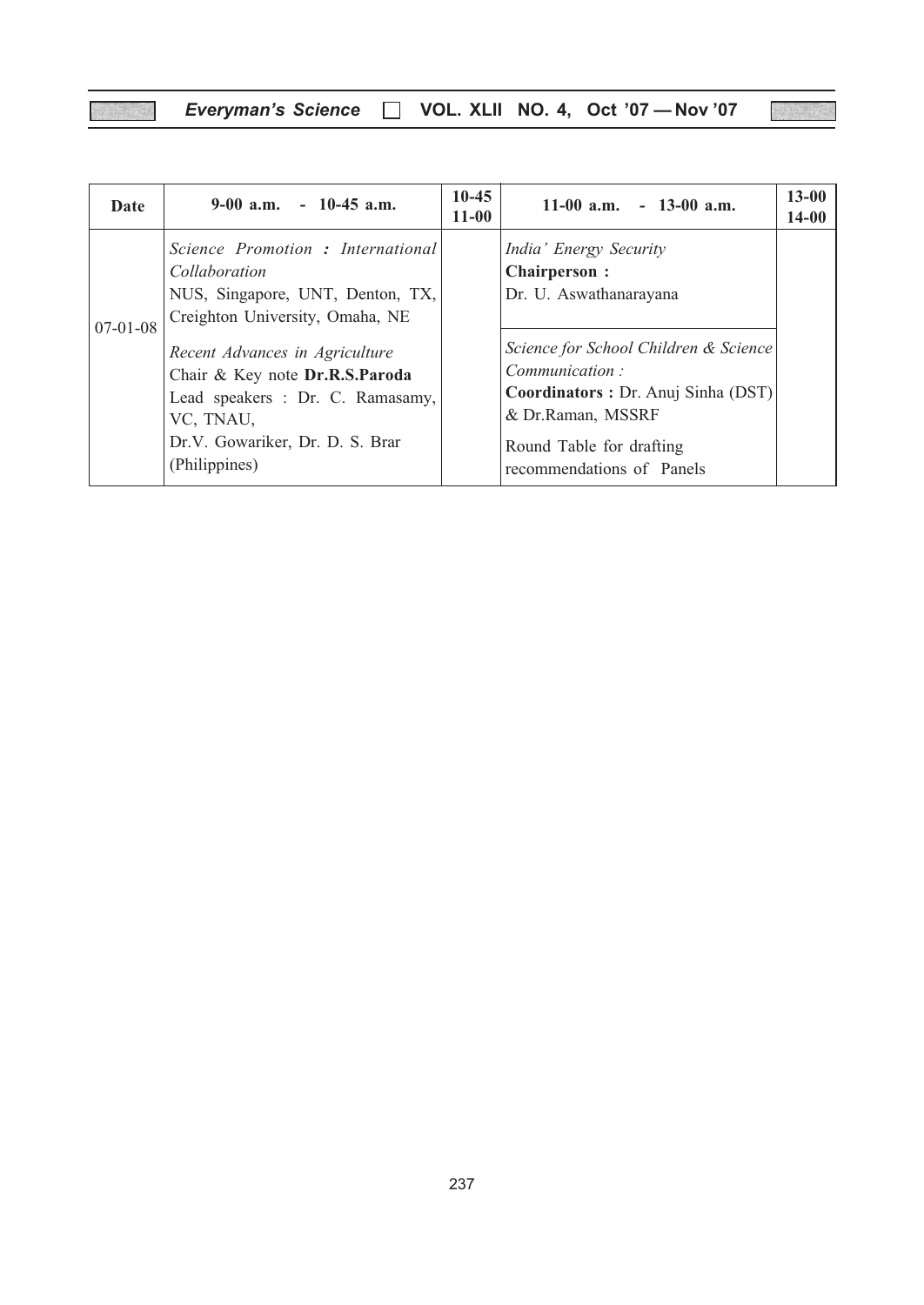| INCLUDING NOBEL LAUREATES | SPECIAL / PUBLIC LECTURES |
|---------------------------|---------------------------|
|                           |                           |
| LIST OF INVITEES          | <b>FOR</b>                |
|                           |                           |

88

| $\overline{\mathbf{s}}$ | Scientist<br>Name of the                                                        | Public           | Title of the Talk                                                                                    | Date & Time                     |
|-------------------------|---------------------------------------------------------------------------------|------------------|------------------------------------------------------------------------------------------------------|---------------------------------|
| $\mathbf{S}$            |                                                                                 | Lecture          |                                                                                                      |                                 |
|                         | Scientific Advisor to Govt. of India<br>Dr. R. Chidambaram.                     |                  | "Strategies for Innovation Leadership"                                                               | $14:00 - 14:45$<br>03-01-2008   |
| $\overline{\sim}$       | (Nobel Laureate-Stanford)<br>Dr. Roger Kornberg,                                | $\Box$           | <b>Beyond Genes</b>                                                                                  | $14:50 - 15 - 35$<br>03-01-2008 |
| $\dot{\mathfrak{c}}$    | (Nobel Laureate-Rockefeller)<br>Dr. Paul Nurse                                  | $\Box$           | 'The Great Ideas of Biology'                                                                         | $15:45 - 16:30$<br>03-01-2008   |
| $\overline{4}$          | Dr. M. S. Swaminathan<br>MSSRF, Chennai                                         | $\geq$           | 'Towards Rural Knowledge Revolution'                                                                 | $16:35 - 17:20$<br>03-01-2008   |
| 5.                      | Menon<br>Dr. M. G. K.                                                           | $\triangleright$ | Sustainability of Development                                                                        | $17:25 - 18:05$<br>03-01-2008   |
| 6.                      | Dr. T. Ramasami<br>(Secretary-DST)                                              | $\nabla$         | Technology tools for Industrial<br>Development in a sustainable<br>Environment.'                     | $18:10 - 18:55$<br>03-01-2008   |
| 7.                      | (Chairman-NKC)<br>Dr. Sam Pitroda                                               | VЦ               | 'Towards Knowledge Based Society: What<br>India needs to do' (not confirmed)                         | $17:25 - 18:05$<br>04-01-2008   |
| $\infty$                | Dr. E. C. G. Sudarshan<br>TX<br>(Austin,                                        | VIII             | "The Substratum of the Universe"                                                                     | $18:10 - 18:55$<br>04-01-2008   |
| o.                      | $-$ Houston $)$<br>Robert Curl Jr<br>(Nobel Laureate                            | $\overline{X}$   | 'Elemental Carbon to the Development<br>of Nanoscience and Technology'                               | $17:25 - 18:05$<br>05-01-2008   |
| 10.                     | Dr. M. P. Parameswaran, "Arunima",<br>Kottapuram, Thrishur - 680 004.<br>Kerala | $\times$         | Taking Science to Society : "Bridging the<br>Divides : Science in the Service of<br>the Bottom Half" | $18:10 - 18:40$<br>05-01-2008   |
|                         | 'Anveshna',<br>Hyderabad<br>Dr. P. M. Bhargava,                                 | $\boxtimes$      | Knowledge Vision(not confirmed)                                                                      | 05-01-2008<br>18.40-19.20       |

Everyman's Science □ VOL. XLII NO. 4, Oct '07 - Nov '07

W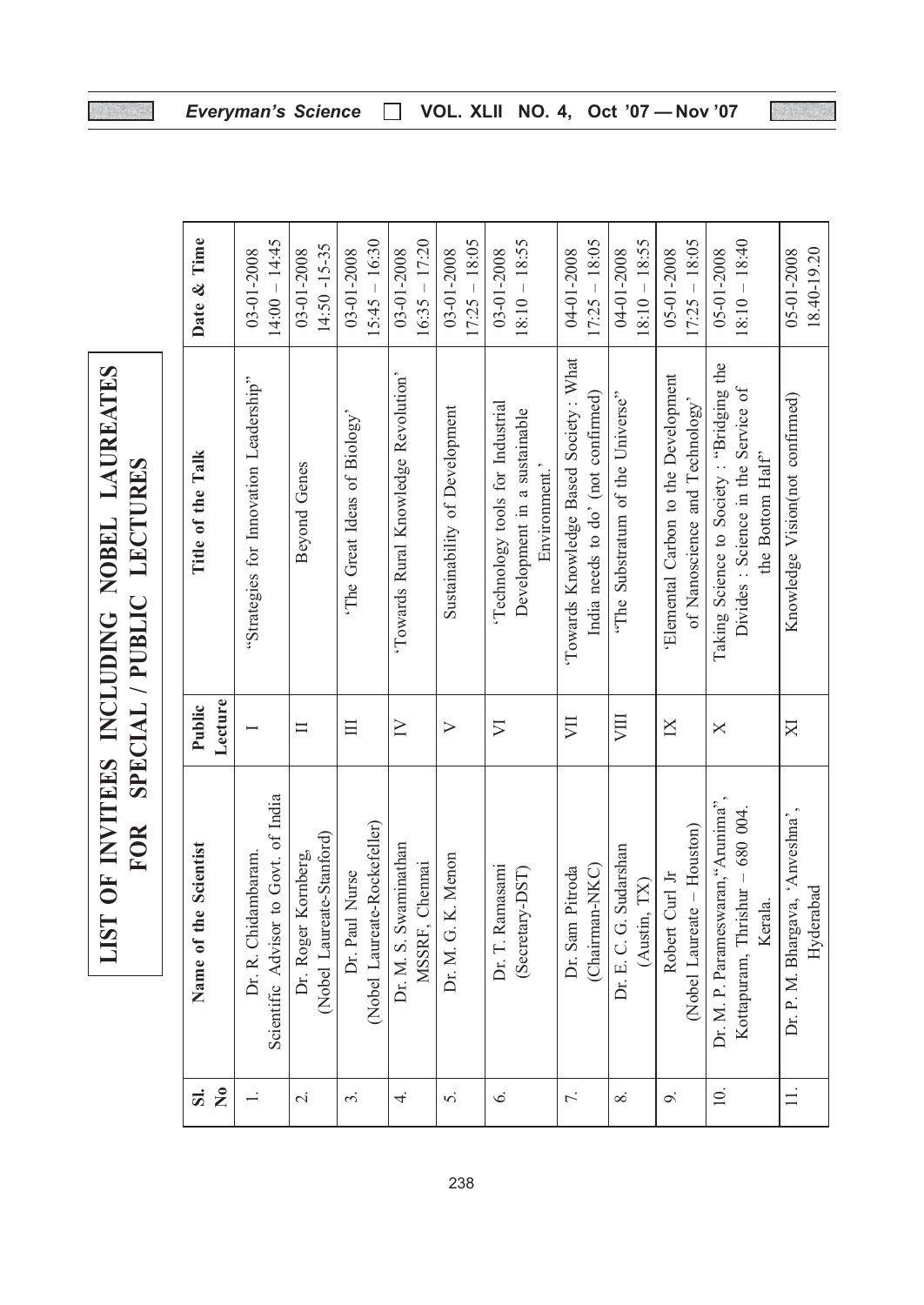X

羉

| 95TH SESSION OF INDIAN SCIENCE CONGRESS SECTIONAL SYMPOSIA |                                                                                                                                 |                                                                                                         |                                                                                                                                                                                |  |  |  |
|------------------------------------------------------------|---------------------------------------------------------------------------------------------------------------------------------|---------------------------------------------------------------------------------------------------------|--------------------------------------------------------------------------------------------------------------------------------------------------------------------------------|--|--|--|
|                                                            |                                                                                                                                 | 2.00 PM to 5.00 PM 4 <sup>th</sup> to 7 <sup>th</sup> Jan, 2008                                         |                                                                                                                                                                                |  |  |  |
| SI.<br>No.                                                 | Name of the Section                                                                                                             | <b>Sectional President</b>                                                                              | Symposia                                                                                                                                                                       |  |  |  |
| 1.                                                         | Agriculture and Forestry<br>Sciences                                                                                            | Prof.Biswapati Mandal<br>mandalbiswapati@rediffmail.com<br>09433533598<br>Mobile<br>0091-3325826074 (R) | Soil Health : Its knowledge based<br>maintenance for sustainable crop<br>productivity and environmental<br>quality                                                             |  |  |  |
| 2.                                                         | Animal, Veterinary and<br><b>Fishery Sciences</b>                                                                               | Prof.A.L.Bhatia,<br>armbha@gmail.com<br>0091-141-2711304 (Res.)<br>98281 54287 (Mobile)                 | Challenges in 21 <sup>st</sup> Century:<br>(a) Bioterrorism (b) Perspectives<br>of Radiation Biology (c) Animals<br>Animal Resources<br>&<br>in<br>Sustainable Science & Tech. |  |  |  |
| 3.                                                         | Anthropological and<br><b>Behavioral Sciences</b><br>(including Archaeology<br>and Psychology &<br><b>Educational Sciences)</b> | Dr.Upinder Dhar<br>director@nim.ac.in<br>upinderdhar@gmail.com<br>09879006850 (M)<br>079-40061160 (R)   | Knowledge based society and<br>quality of life.                                                                                                                                |  |  |  |
| 4.                                                         | <b>Chemical Sciences</b>                                                                                                        | Prof.N.K.Kaushik<br>narenderkumar kaushik@<br>09818167997 (M)<br>yahoo.co.in<br>$011-27666987$ (R)      | 1. Green Chemistry<br>2. Nanochemistry                                                                                                                                         |  |  |  |
| 5.                                                         | Earth System Sciences                                                                                                           | Dr.V.P.Dimri<br>director@ngri.res.in<br>dimrivp@rediffmail.com<br>040-23434623<br>(R)                   | Challenges in Earth Science<br>for 21st century : (a) Coastal<br>Hazards (b) Water foot print -<br>Quality and Quantity<br>(c) Energy independence                             |  |  |  |
| 6.                                                         | <b>Engineering Sciences</b>                                                                                                     | Dr.Gurdip Singh, 9872200649 (M)<br>ggscollege@yahoo.com                                                 | 1. Redesigning Industrial Systems<br>2. Energy alternatives                                                                                                                    |  |  |  |
| $\overline{7}$ .                                           | <b>Environmental Sciences</b>                                                                                                   | Prof.V.K.Verma<br>profyk-verma@yahoo.com<br>9818158495 (M)                                              | 1. Panel discussion : Climate<br>Change<br>2. Symposium : Environmental<br>remediation                                                                                         |  |  |  |
| 8.                                                         | Information and<br>Communication Science<br>and Technology (including<br>Computer Sciences)                                     | Prof.A.K.Nayak<br>akn-iibm@yahoo.com<br>09431018581 (M)                                                 | 1. ICT for Rural Empowerment<br>2. Quantum computing<br>3. Bioinformatics                                                                                                      |  |  |  |
| 9.                                                         | Material Science                                                                                                                | Prof.S.N.Sahu<br>sahu@iopb.res.in<br>9437468884 (M)                                                     | 1. Nanoelectric devises for Health<br>Systems and for Pollution Control<br>2. Hard and Smart materials for<br>defence applications                                             |  |  |  |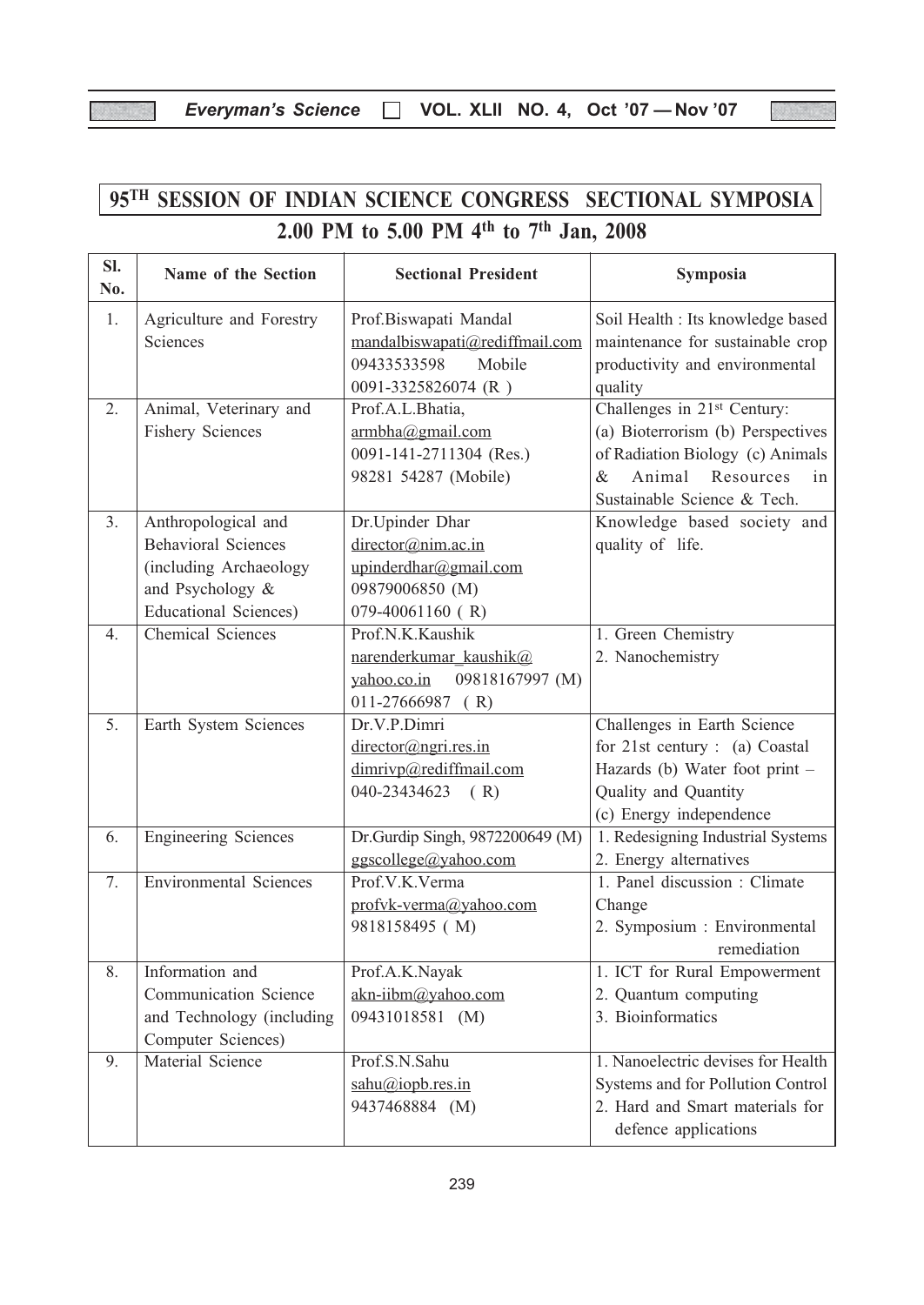|  | Everyman's Science □ VOL. XLII NO. 4, Oct '07 - Nov '07 |  |  |  |  |  |
|--|---------------------------------------------------------|--|--|--|--|--|
|--|---------------------------------------------------------|--|--|--|--|--|

| SI.<br>No. | Name of the Section      | <b>Sectional President</b>     | Symposia                          |
|------------|--------------------------|--------------------------------|-----------------------------------|
| 10.        | Mathematical Sciences    | Prof.M.R.Adhikari              | Mathematical Sciences for         |
|            | (including Statistics)   | $\cos(\omega$ cal2.vsnl.net.in | advancement of Science and        |
|            |                          | cms $mra@yahoo.co.in$          | Technology                        |
|            |                          | 9830492677 (M)                 |                                   |
| 11.        | Medical Sciences         | Prof.Col.Dr.Ranajit Sen        | 1. Nutrition : Maternal and Fetal |
|            | (including Physiology)   | ranajitsen 2007@rediffmail.com | 2. Infectious diseases            |
|            |                          | 9433078321 (M)                 |                                   |
| 12.        | New Biology (including   | Prof.P.R.Sudhakaran            | 1. Interface between Biology $\&$ |
|            | Biochemistry, Biophysics | prsudhakaran@vsnl.com          | Health.                           |
|            | and Molecular Biology    | $0471 - 2432514$ (R)           | 2. Genomics and Society           |
|            | and Biotechnology)       |                                |                                   |
| 13.        | Physical Sciences        | Prof.Lalan Jha                 | <b>Broad Band Communication</b>   |
|            |                          | jlnphylnmu@yahoo.com           |                                   |
|            |                          | 9431654395 (M)                 |                                   |
| 14.        | <b>Plant Sciences</b>    | Porf.S.V.S.Chauhan             | 1. Role of plant reproductive     |
|            |                          | svs250@rediffmali.com          | Biology in Biodiversity           |
|            |                          | 9412257761 (M)                 | conservation                      |
|            |                          |                                | 2. Sterlity in plants and its     |
|            |                          |                                | utilization in Hybrid Seed        |
|            |                          |                                | production.                       |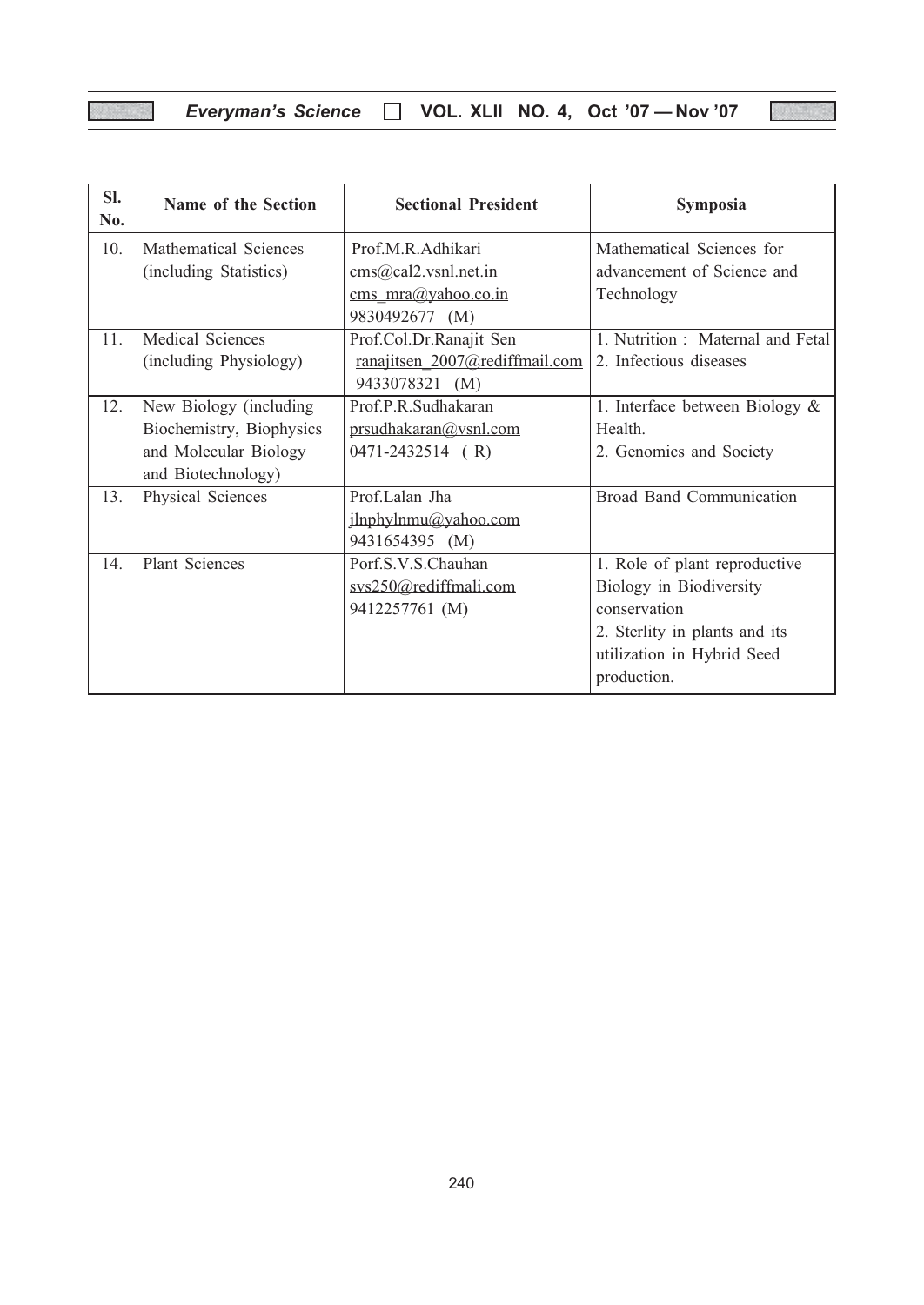# Conferences / Meetings / Symposia / Seminars

29th Annual Meeting of Plant Tissue Culture Association & National Symposium on Plant Biotechnology for Conservation, Characterisation and Crop Improvement, February 8-10, 2008, Department of Biotechnology, Mohanlal Sukhadia University, Udaipur, Rajasthan.

During the symposium following two special sessions will be held. A. Commercialisation of Biotechnologies in India B. Medicinal and Aromatic Plants Research in India. The Symposium is open for participation by scientists, educationists, industrialists and students interested in biotechnology.

Contact : Professor Sunil D. Purohit, Organizing Secretary, Post Box No. 100, Department of Biotechnology, Vigyan Bhawan, Block B, New Campus, Mohanlal Sukhadia University, Udaipur 313001. Telefax : 0294- 2410300, e-mail:sdp\_56@hotmail.com.

#### National Symposium on Ecofriendly Insect Pest Management, February 7-8, 2008 Chennai

The Symposium aims to discuss the developments in the field of ecofriendly insect pest management. The topics to be discussed are (i) Preparation and application methods of new formulations of botanical and microbial pesticides (ii) Mass rearing techniques, field evaluation and conservation of biocontrol agents (iii) Cultural control measures (iv) Vector control (v) Genetic techniques (v) Phermones, attractants and repellents.

Contact : Dr. S. Ignacimuthu, Director, Entomology Research Institute, Loyola College, Chennai-600034, Tel : 44 2817 4644, e-mail : eri\_lc@hotmail.com

#### International Conference on Data Management, February 25-26, 2008, IMT Ghaziabad

All orgnizations depend on the accurate and timely presentation of information to employees, customers, suppliers, shareholders and the government for their survival. Many people and organizaions are still holding on to older models of data management that fail to avail the full power of PC and other enterprise applications. Managing data from multiple sources including external downloads, data links and manual data entry is challenging for any corporate. Cheap, powerful computing and networking have created countless new applications that could not have existed a decade ago. The advent world-wide Web and its influence in driving the Internet into homes and business, is one obvious example.

Data Management is the process of planning, coordinating and controlling an organization's data resources. More often, applications need to store and search a large amount of structurally complex data. Managing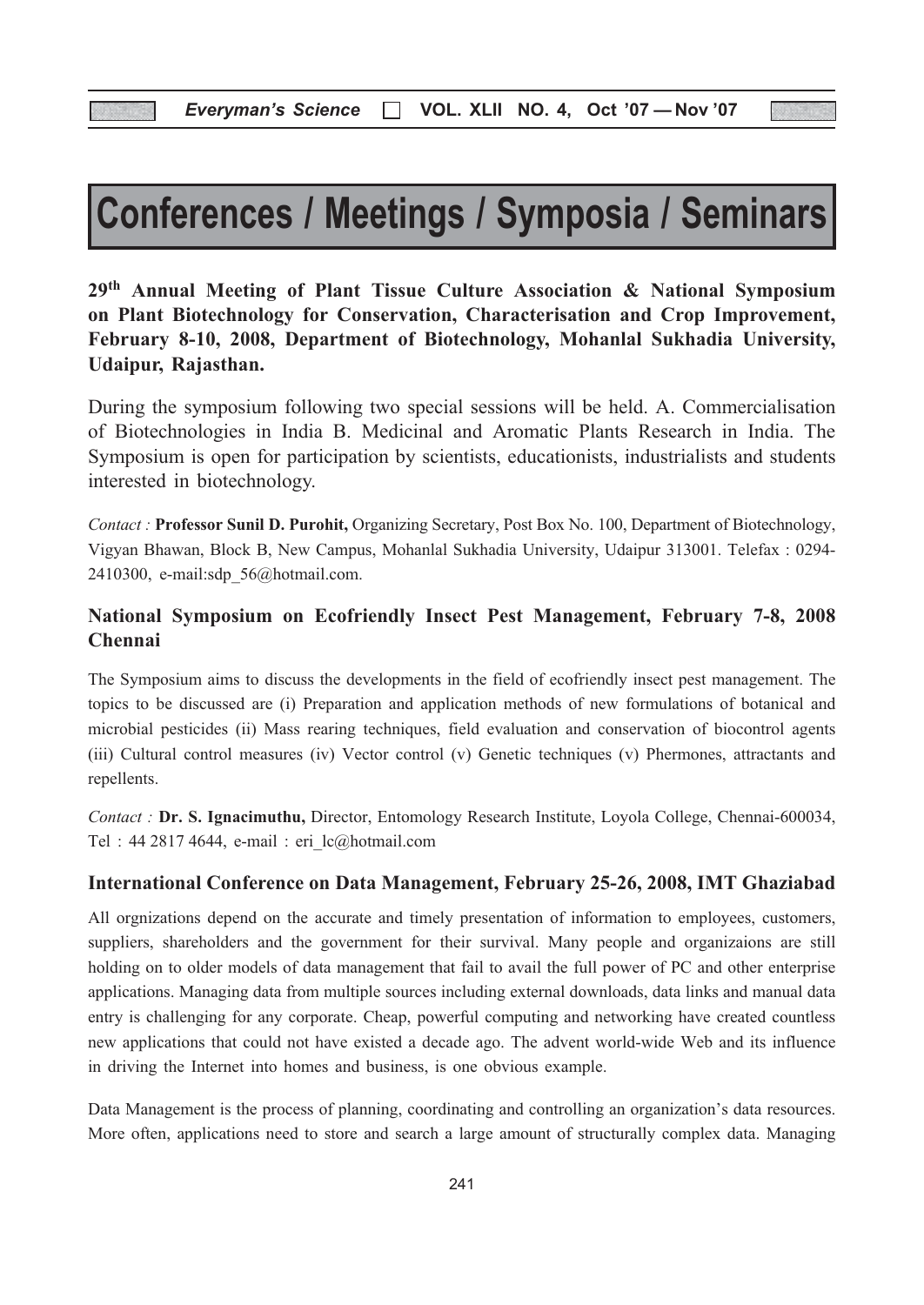data has been continuously challenged by demands and various areas and applications and has evolved in parallel with advances in hard computing techniques. New applications, issues and emerging technologies such as Warehousing and Data Mining, Bioinformatics, Multimedia databases, Object-oriented Databases, Trust Management and Security has compelled database specialists to revisit areas of data modeling, query languages, storage and internet compatibility the convergence of high performance computing, global highspeed communications advanced sensing and data analysis is driving the next wave of information-age business transformation. The Conference would attempt to identity, document and explore the issues and problems challenging Data Management.

Contact : Garg Dr. Jayanthi Ranjan and Dr. Poonam Garg, Associate Professors-Information Technology and Management Area, Conference Chairs, Institute of Management Technology, Rajnagar, Ghaziabad, Uttarpradesh-201001 E-mail : icdm2008@imt.edu.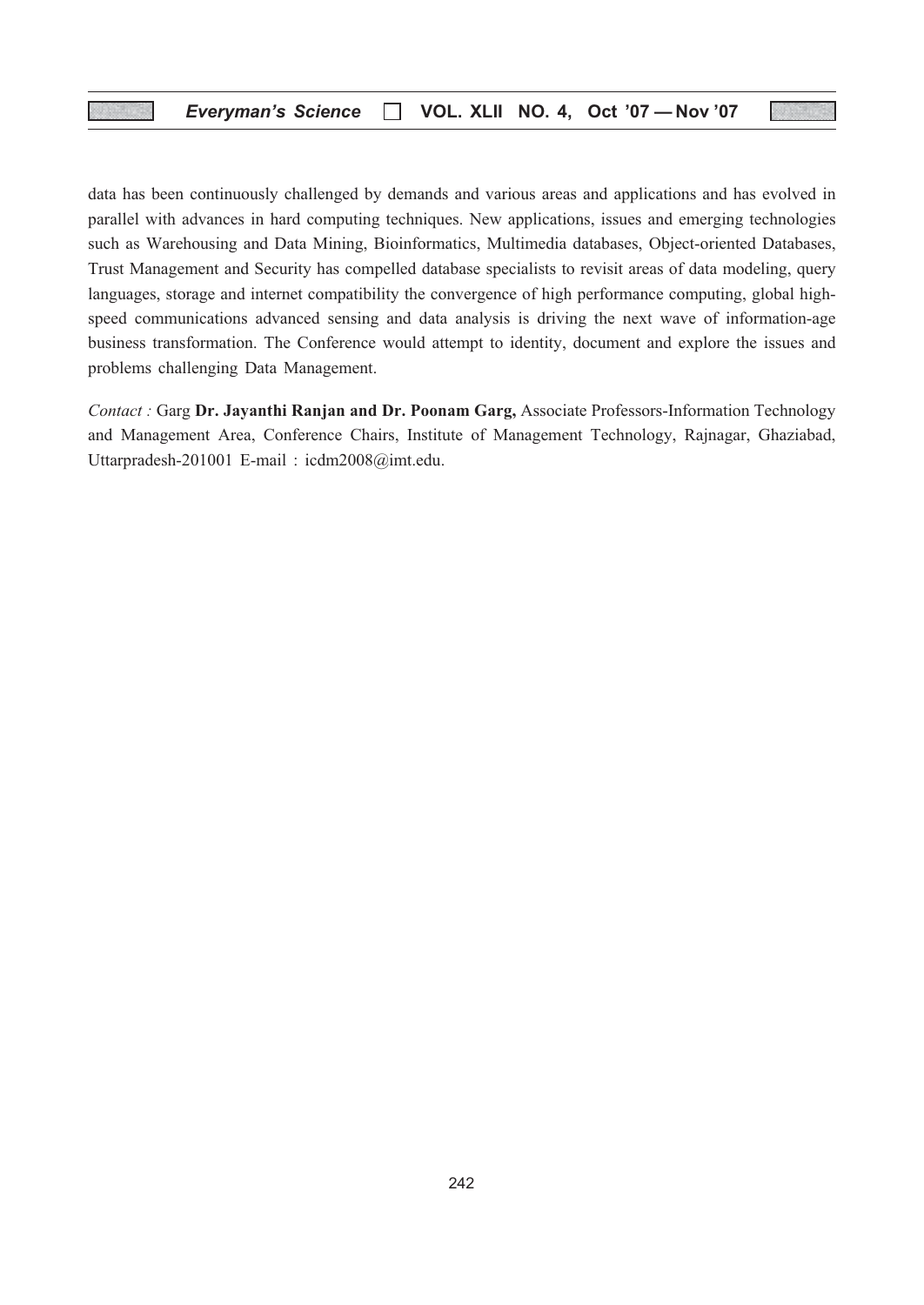# **S & T ACROSS THE WORLD**

#### CHINA'S SPACE PROGRAMME

China has outlined its space programme for the next few years till 2010.

The Programme is among the goals published by the Commission for Science, Technology and Industry for National Defence in its 11th Five Year Plan (2006-10) for space science development.

According to these plants, a Moon orbit is slated for 2007 to acquire 'three-dimensional pictures', which will be followed by rendezvous and docking of the space craft. In 2009, the launch of the Shijian (Practice)-10 scientific recoverable satellite is scheduled for conducting micro-gravity and space life experiments, and in 2010 the development of a space laboratory and space walking by Chinese astronauts is planned.

Other plans include participation in the space environment exploration programme, research on a solar telescope and a comprehensive research programme on the sun.

(News from China, Mar. 2007)

#### KALEDO DESIGN MANAGEMENT SOLUTIONS

Lectra, the world leader in software, CAD/ CAM equipment services dedicated to large scale users of textiles, leather and industrial fabrics, announced its participation in SPESA Expo 2007, which was held on May 8-10 2007 at Miami Beach, Florida, USA.

Among the latest innovations unveiled was the Kaledo Design Management Solution, which provides designers with an intuitive working environment in which necessary data is readily accessible. In the current climate of constantly changing styles, this new offering allows companies to accelerate design processes in order to launch products that keep up with fashion trends and satisfy consumer expectations. It also enhances communication between designers and external and internal collaborators.

The Kaledo concept allows for the structuring of the creative process, providing intelligence and encouraging creativity and innovation, while facilitating collaboration between designers and the various players involved. With Kaledo, designers can create their collections ; all models, styles, components, and other details are stored in the application's memory, and each modification to a style, colour, or fabric is automatically updated.

(Lectra Press Release, May 3, 2007)

#### DATABASE FOR NUTRITIONAL FACTS

As problems associated with being overweight and obese are causing worldwide concern, help is at hand in the form of a new online database which aims at helping consumers understand the nutritional content of their food products better and as such curb excess fat or calorie intake.

In the USA, an estimated 66 percent of adults are either overweight or obese, and the rate of obesity has more than doubled from 15 percent in 1976-80 to 32.9 percent in 2003-04. While nutritional fact labels were designed to help consumers make wiser decisions in the market, surveys have shown that the public is quite confused about them. For instance, among the findings were that only 37 percent of consumers could calculate the number of calories in a 20 ounce bottle of aerated drink.

The new free, and online database launched by Atlana, Georgia-based Nutrition Systems and named Nutrition Pedia.com, will enable the public to access nutrition fact labels for over 50,000 food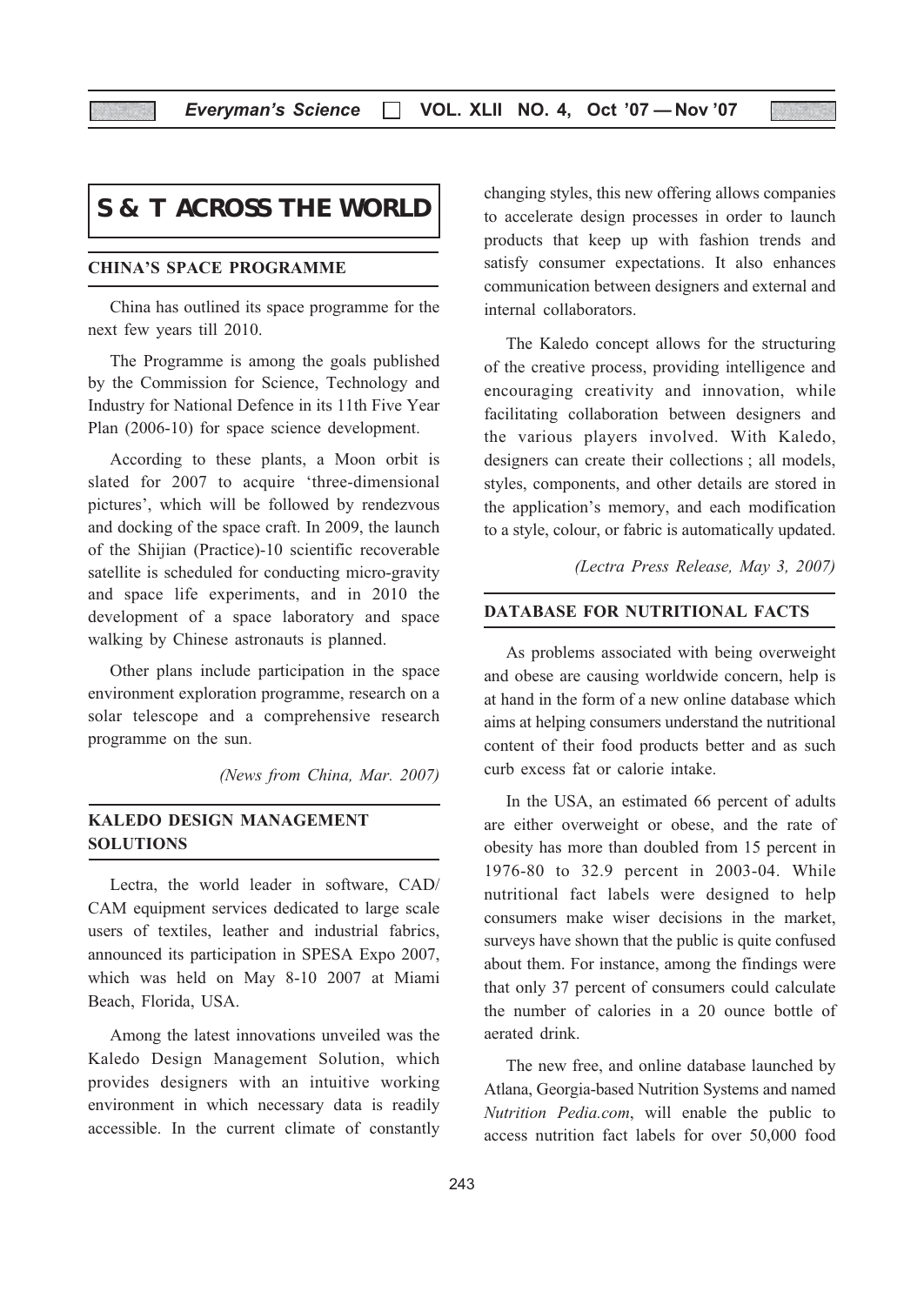products. It is designed to encourage consumers to compare nutritional information regarding food products and it could well motivate manufacturers of these products to minimize the unhealthy content of these foods.

The website also contains tips on dieting and good health maintenance.

(Meat Process.com, Jun. 18, 2007)

#### INNOVATIVE TREATMENT OF HEART ATTACKS

Doctors in Calgary, Canada, have reported that a multidisciplinary team approach involving emergency medical services, emergency physicians, cardiologists, and speciality centres, has a better chance of successfully treating acute heart attacks than a single line approach.

Recent standards of "door to balloon" time for

treating and reversing heart attacks has challenged emergency services, requiring pre-hospital diagnosis of heart attacks and commencement of specialized treatments (interventional cardiology) within just 90 minutes. The standards relate to ST-segment elevation myocardial infarction (STEMI-a common type of acute heart attack that can easily be recognized on an ECG).

The Calgary programme used a pre-hospital diagnosis and expedited transfer of patients directly to a facility offering specialized treatments. This allowed ambulances to bypass a time consuming trip to regional hospitals.

In a related development, another specialist has reviewed the recommendations for emergency treatment of STEMI and difficulties in coordinating the different healthcare personnel in order to achieve the required "door-to-balloon" time in Canada.

(EurekAlert, Jun 18, 2007)

П



- A1. Planet Mars-24 hours 37 minutes.
- A2. 75 Trillion.
- A3. Almost 30,000 metric tons.
- A4. Three. The earth spins like a top, it travels around the sun and it also moves through the Milky Way Galaxy with the rest of the solar system.
- A5. To escape the Gravitational pull the minimum velocity required is 11.18 cm/sec, i.e., 40,248 km per hour.
- A6. In the core it is about 6300. C=almost as hot as the surface of the sun.
- A7. About 600.
- A8. It is the scientific name of pineapple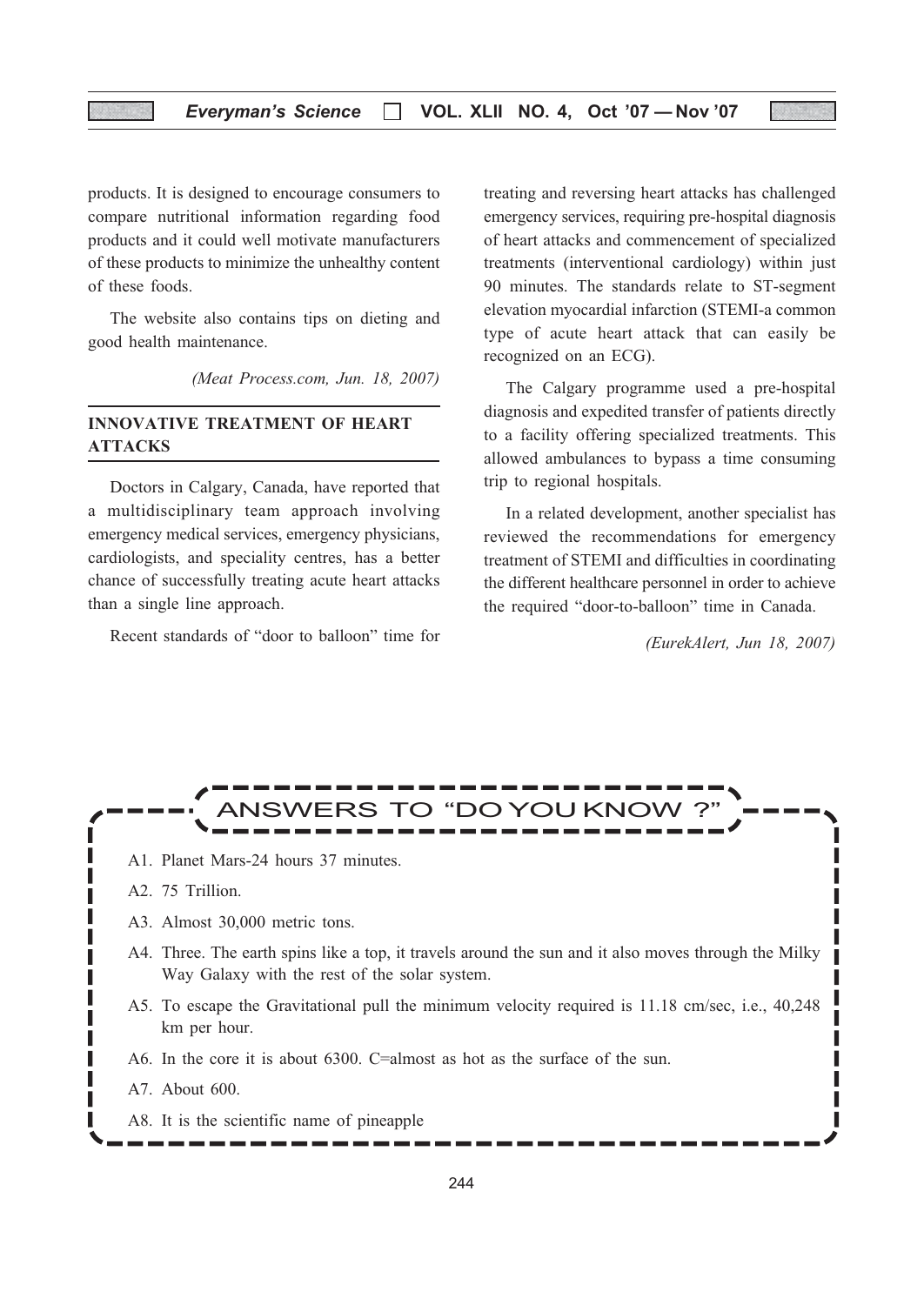

# भारतीय विज्ञान कांग्रेस संस्था

 $14$ , उ० विरेश गुष्ठ स्ट्रीट, कोलकाता  $700017$ , भारत

THE INDIAN SCIENCE CONGRESS ASSOCIATION

14, Dr. Biresh Guha Street, Kolkata-700 017, INDIA

Telegram : SCICONG : CALCUTTA Fax : 91-33-2287-2551 Telephone :  $(033)$  2287-4530, 2281-5323 E-mail : iscacal@vsnl.net Website : http://sciencecongress.nic.in iscacal 2004@yahoo.com

### Terms of Membership and Privileges of Members :

Membership of the Association is open to persons with *Graduate or equivalent academic qualification* and interested in the advancement of science in India.

1. Member : A person willing to be enrolled as new Member has to pay an annualsubscription of Rs. 200/ along with an admission fee of Rs. 50/- (for foreign\* U.S. \$70) only. The annual subscription of a Member shall become due on the 1st April of each year. Anyone who fails to pay the subscription on or before the 15th July in any year shall lose the right of voting and / or holding any office of the Association for that year. A Member failing to pay the annual subscription by the end of March of the following year shall cease to be a Member.

Members may contribute papers for presentation at the Science Congress. They will receive, free of cost, reprint of the Proceedings to Session of any one section of their interest and also the bi-monthly journal of the Association "Everyman's Science".

- 2. Sessional Member : Sessional members are those who join the Association for the Session only. A Sessional Member has to pay a subscription of Rs. 250/- (for foreign U.S. \$60) only.
- 3. Student Member : A person studying at the under-graduate level may be enrolled as a Student Member provided his/her application be duly certified by the Principal/Head of the Department. A Student Member shall have the right to submit papers for presentation at the Session of the Congress of which he/she is a member, provided such papers be communicated through a Member, or an Honorary Member of the Association. He/she shall not have the right to vote or to hold any office. A Student Member shall not be eligible to participate in the Business meetings of the Sections and the General Body.
- 4. Life Member : A Member may compound all future annual subscriptions by paying a single sum of Rs. 2000/- (for foreign U.S. \$ 500) only. Any person who has been continuously a member for 10 years or more, shall be allowed a reduction in the compounding fee of Rs. 50/- for every year of such membership, provided that the compounding fee shall not be less than Rs. 1,200/- (for foreign U.S. \$ 12.50 and U.S \$ 300 respectively). A Life Member shall have all the privileges of a member during his/her lifetime.

<sup>\*</sup>Admission fee of Rs. 50/- is needed only for becoming a new annual member and not for sessional member / life member / Institutional member / student member / donor.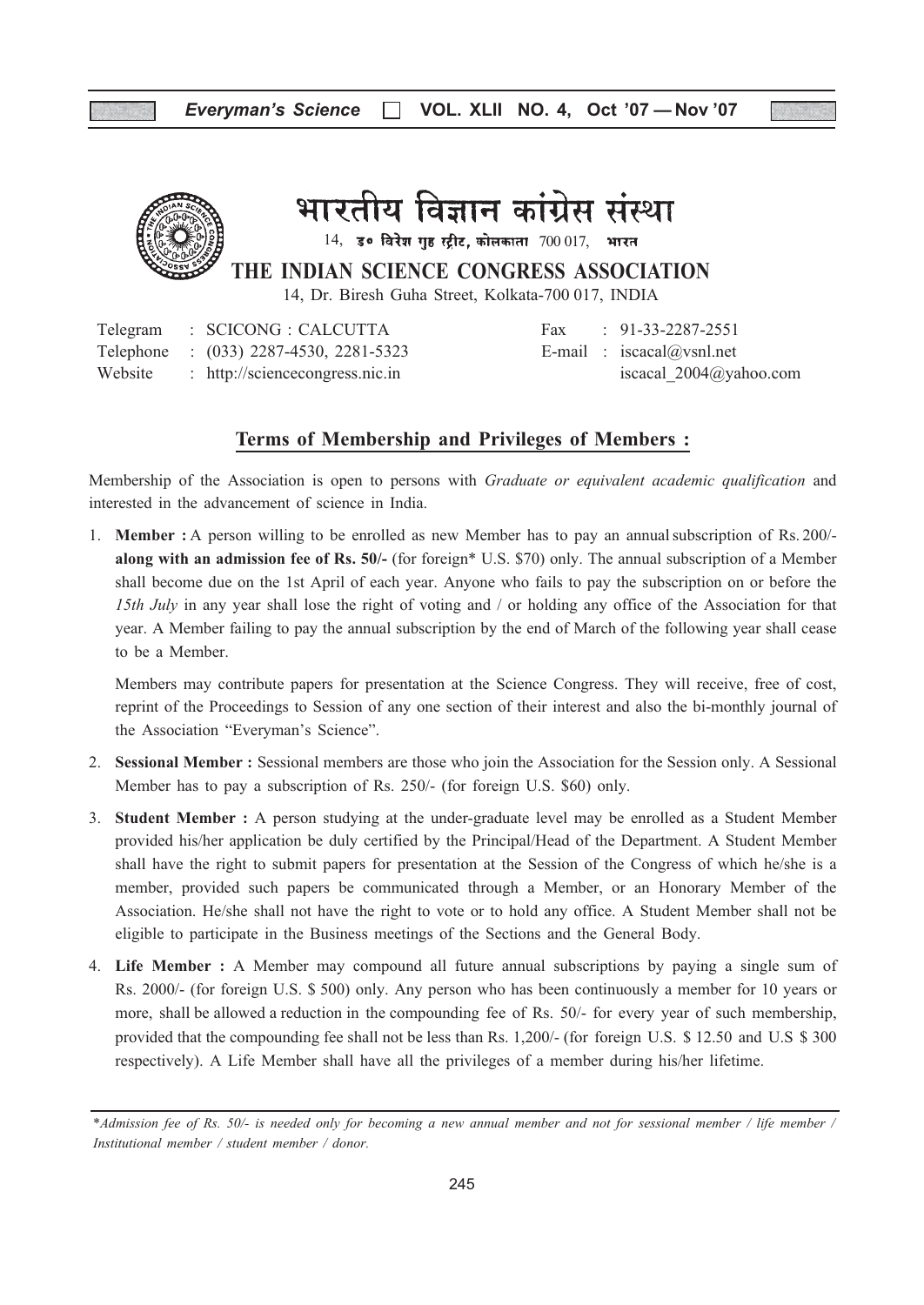#### Everyman's Science  $\Box$  VOL. XLII NO. 4, Oct '07 - Nov '07

- 5. Institutional Member : An Institution paying a subscription of Rs. 5,000/- (for foreign U.S. \$ 2,500) only, can become an Institutional Member of the Association. It shall be eligible to nominate one person as its representative to attend Annual Session of the Science Congress. An Institutional Member shall be eligible to receive, free of cost, a copy of the complete set of Proceedings of the Annual Science Congress Session as also a copy of the Association's journal "Everyman's Science".
- 6. Donor : Any person paying a lump sum of Rs. 10,000/- (for foreign U.S. \$5000) only, can become a Donor of the Assocaiation. An **INDIVIDUAL DONOR** shall have all the rights and privileges of a member during his/her lifetime. An Institution paying a lump of Rs. 50,000/- (for foreign U.S. \$25,000) only, can become **INSTITUTIONAL DONOR** of the Association, which shall have the right to nominate one person as its representative to attend Annual Session of the Science Congress. An Institutional / Individual Donor shall be eligible to receive, free of cost, a copy of the complete set of Proceedings of the Annual Science Congress as also the Association's journal "Everyman's Science".
- A) Presentation of Papers : A copy of complete paper accompanied by an abstract in triplicate not exceeding one hundred words and not containing any diagram or formula, must reach the Sectional President General Secretary (Hqrs) Latest by September 15, each year.
- B) Members of all categories are entitled to railway Concession of return ticket by the same route with such conditions as may be laid down by the Railway Board for travel to attend the Science Congress Session provided that their travelling expenses are not borne, even partly, by the Government (Central or State), Statutory Authority or an University or a City Corporation.
- C) Members of all categories are entitled to reading facilities between 10.00 a.m. to 5.30 p.m. on all weekdays (except Saturdays & Sundays) in the library of the Association.
- D) Members of all categories may use Guest House facilities, Lecture Hall hiring at the rates fixed by the Association from time to time.
- Note : All Money Orders, Bank Drafts etc. should be drawn in favour of "Treasurer, The Indian Science Congress Association". Members are requested to mention their Card No. while making any correspondence to ISCA office.

<sup>\* (</sup>A Foreign Member means one who is normally resident outside India.)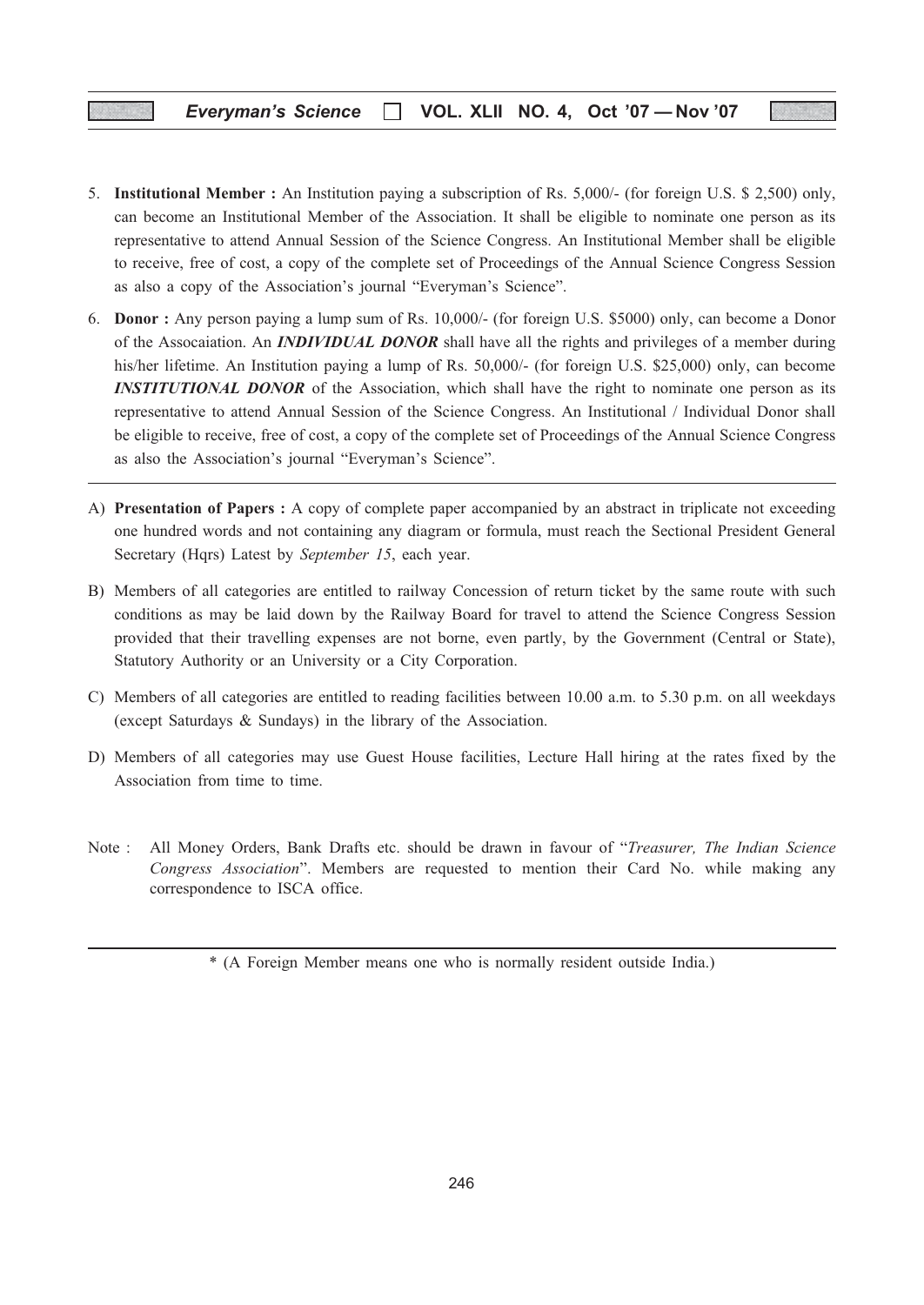# Everyman's Science  $\Box$  VOL. XLII NO. 4, Oct '07 - Nov '07



भारतीय विज्ञान कांग्रेस संस्था

THE INDIAN SCIENCE CONGRESS ASSOCIATION  $14$ , उ० विरेश गृह स्ट्रीट, कोलकाता  $700017$ , भारत

14, Dr. Biresh Guha Street, Kolkata-700 017, INDIA

Telegram : SCICONG : CALCUTTA Fax : 91-33-2287-2551 Telephone :  $2287-4530$ ,  $2281-5323$  E-mail : iscacal@vsnl.net Website : http://sciencecongress.nic.in iscacal 2004@yahoo.com

# APPLICATION FORM FOR MEMBERSHIP

To

The General Secretary The Indian Science Congress Association 14, Dr. Biresh Guha Street, Kolkata-700 017

Stamp Size Photograph

Dear Sir,

I like to be enrolled as a Member / Life Member / Donor / Sessional Member / Student Member / of The Indian Science Congress Association.

I am sending herewith an amount of Rs. ............... in payment of my subscription by Bank Draft / Money Order / Cash for Membership / Life Membership Subscription / from the year 1st April 200 ...... to 31st March 200 ......

I am interested in the following section (Please tick any one).

## **SECTIONS**

- 1. Agriculture and Forestry Sciences
- 2. Animal, Veterinary and Fishery Sciences
- 3. Anthropological and Behavioural Sciences (including Archaeology and Psychology & Educational Sciences)
- 4. Chemical Sciences
- 5. Earth System Sciences
- 6. Engineering Sciences
- 7. Environmental Sciences
- 8. Information and Communication Science & Technology (including Computer Sciences)
- 9. Materials Science.
- 10. Mathematical Sciences (including Statistics)
- 11. Medical Sciences (including Physiology)
- 12. New Biology (including Bio-Chemistry, Biophysics & Molecular Biology and Biotechnology)
- 13. Physical Sciences
- 14. Plant Sciences

(Please type or fillup in Block Letters)

Name (in block letters) :

Academic Qualifications :

SURNAME FIRST NAME MIDDLE NAME

(Evidence to be submitted)

Designation :